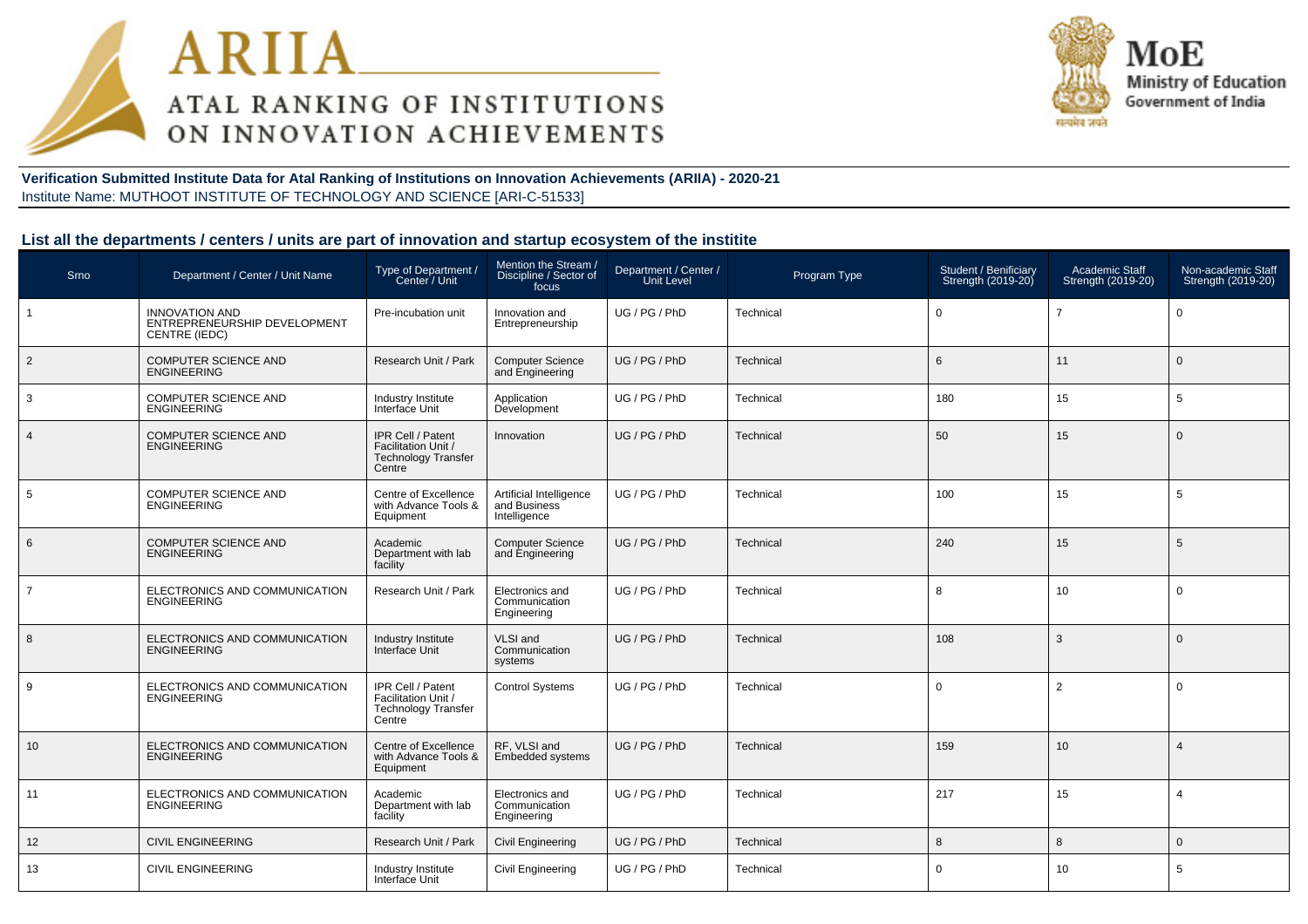#### **List all the departments / centers / units are part of innovation and startup ecosystem of the institite**

| 14 | <b>CIVIL ENGINEERING</b><br>Academic<br>Department with lab<br>facility |                                                           | <b>Civil Engineering</b>                     | UG / PG / PhD | Technical   | 231         | 15            | 5           |
|----|-------------------------------------------------------------------------|-----------------------------------------------------------|----------------------------------------------|---------------|-------------|-------------|---------------|-------------|
| 15 | ELECTRICAL AND ELECTRONICS<br><b>ENGINEERING</b>                        | Academic<br>Department with lab<br>facility               | Electrical and<br>Electronics<br>Engineering | UG / PG / PhD | Technical   | 199         | 16            |             |
| 16 | ELECTRICAL AND ELECTRONICS<br>ENGINEERING                               | Centre of Excellence<br>with Advance Tools &<br>Equipment | Industrial automation                        | UG / PG / PhD | Technical   | 59          | 4             | 3           |
| 17 | ELECTRICAL AND ELECTRONICS<br><b>ENGINEERING</b>                        | Research Unit / Park                                      | Electrical and<br>Electronics<br>Engineering | UG / PG / PhD | Technical   | 12          | 10            | $\Omega$    |
| 18 | ELECTRICAL AND ELECTRONICS<br><b>ENGINEERING</b>                        | Industry Institute<br>Interface Unit                      | Automation                                   | UG / PG / PhD | Technical   | 59          |               | -3          |
| 19 | MECHANICAL ENGINEERING                                                  | Research Unit / Park                                      | Mechanical<br>Engineering                    | UG / PG / PhD | Technical   | $\mathbf 0$ | 11            |             |
| 20 | MECHANICAL ENGINEERING                                                  | Industry Institute<br>Interface Unit                      | Mechanical<br>Engineering                    | UG / PG / PhD | Technical   | 60          | $\Omega$      | $\Omega$    |
| 21 | MECHANICAL ENGINEERING                                                  | Academic<br>Department with lab<br>facility               | Mechanical<br>Engineering                    | UG / PG / PhD | Technical   | 236         | 16            | 9           |
| 22 | MITS INNOVATION CELL                                                    | Pre-incubation unit                                       | Innovation                                   | UG / PG / PhD | Technical   | $\Omega$    | $\mathcal{P}$ | $\Omega$    |
| 23 | <b>BASIC SCIENCES AND HUMANITIES</b>                                    | Research Unit / Park                                      | <b>Basic Sciences and</b><br>Humanities      | UG / PG / PhD | <b>Both</b> | $\mathbf 0$ | 10            | $\mathbf 0$ |
| 24 | <b>BASIC SCIENCES AND HUMANITIES</b>                                    | Academic<br>Department with lab<br>facility               | <b>Basic Sciences and</b><br>Humanities      | UG / PG / PhD | <b>Both</b> | 272         | 15            |             |

#### **Participation of HEI in Innovation & Entrepreneurship Initiatives of Ministry of Education (Till Today)**

| Programs/Initiatives                                                                                                                           | <b>Status</b> | <b>Registration ID</b>           |
|------------------------------------------------------------------------------------------------------------------------------------------------|---------------|----------------------------------|
| Adopted National Innovation and Start-up Policy at the HEI                                                                                     | Yes           | <b>Not Required</b>              |
| Establishment of Institution's Innovation Council (IIC) at HEI                                                                                 | <b>YES</b>    | IIC Registration ID: IC201810186 |
| Trained Innovation Ambassadors at HEI                                                                                                          | <b>YES</b>    | <b>Not Required</b>              |
| Participation in Smart India Hackathon (SIH)                                                                                                   | Yes           | Not Required                     |
| Facilitated listing start-ups/ technologies in Young India combating COVID with Knowledge, Technology and Innovation (YUKTI 2.0) portal of MIC | No            | Not Required                     |
| Participation in National Education Alliance of Technology (NEAT)                                                                              | No            | <b>Not Required</b>              |

#### **Section 1 > i : Details of Co-curricular events/programs related to Innovation, IPR and Entrepreneurship/Start-up Conducted by the HEI**

| Srno | Name of<br><b>Program</b><br>(Full<br>Name) | Program <sup>1</sup><br>Theme | Program<br>Tvpe | Program<br>Category | Organizin<br>Departm<br>ent/<br>Centre A<br>Student<br><b>Body</b><br>Name | Program<br>Date | Program | Program<br>n Days) | Program | Internal<br>Participa<br>nts<br>(Student) | Internal<br>Participa<br>nts<br>(Faculty) | External<br>Participa<br>nts<br>(Student) | External<br>Participa<br>nts.<br>(Faculty) | <b>Total</b><br>Number<br>οf<br>Participa<br>nts | Had institute spent expenses<br>either from own<br>resource/received fund to<br>organise the<br>program/activity/event? | Did any of the participants<br>received any awards/recognition<br>for startup / innovation ideas /<br>research? |
|------|---------------------------------------------|-------------------------------|-----------------|---------------------|----------------------------------------------------------------------------|-----------------|---------|--------------------|---------|-------------------------------------------|-------------------------------------------|-------------------------------------------|--------------------------------------------|--------------------------------------------------|-------------------------------------------------------------------------------------------------------------------------|-----------------------------------------------------------------------------------------------------------------|
|------|---------------------------------------------|-------------------------------|-----------------|---------------------|----------------------------------------------------------------------------|-----------------|---------|--------------------|---------|-------------------------------------------|-------------------------------------------|-------------------------------------------|--------------------------------------------|--------------------------------------------------|-------------------------------------------------------------------------------------------------------------------------|-----------------------------------------------------------------------------------------------------------------|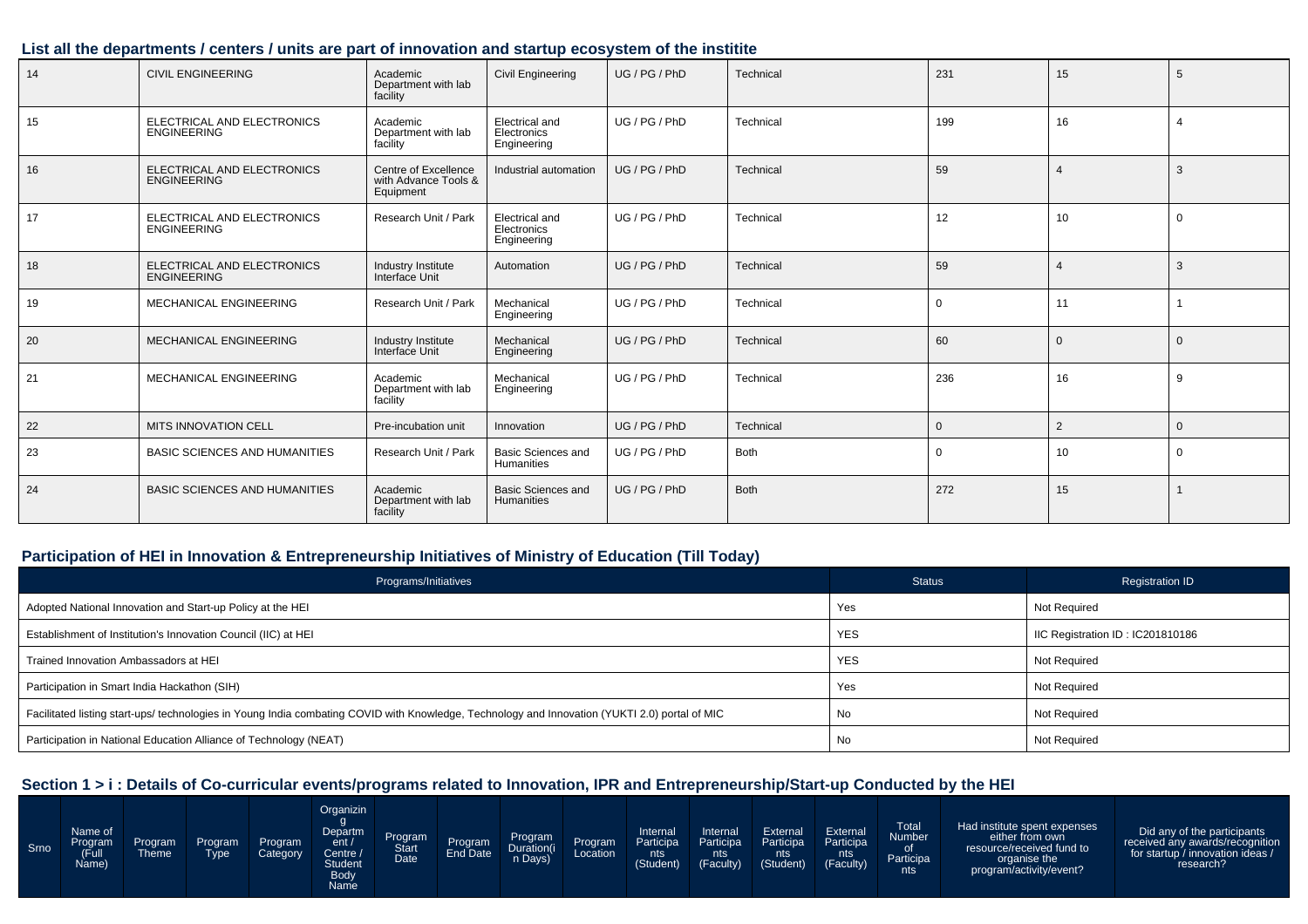|                 |                                                                                 |                           |                   |                               |                                                                                          |                                         |                              |              |                   |                 |                |                |                |     | Jechion 191. Details of Go-curricular events/programs related to impovation, in Kand Entrepreneurship/Juart-up Conducted by the HET |           |
|-----------------|---------------------------------------------------------------------------------|---------------------------|-------------------|-------------------------------|------------------------------------------------------------------------------------------|-----------------------------------------|------------------------------|--------------|-------------------|-----------------|----------------|----------------|----------------|-----|-------------------------------------------------------------------------------------------------------------------------------------|-----------|
| $\overline{1}$  | Project<br>Expo                                                                 | Innovatio<br>n.           | Exhibition        | Institute<br>Lead<br>Activity | Departm<br>ent of<br>Compute<br>r Science<br>and<br>Engineeri<br>ng                      | 21-11-20<br>19<br>00:00:00              | 21-11-20<br>19<br>00:00:00   | $\mathbf{1}$ | Within<br>Campus  | 60              | $\overline{2}$ | $\mathbf{0}$   | $\mathbf 0$    | 62  | No                                                                                                                                  | No        |
| $\overline{2}$  | Hour of<br>Code                                                                 | Innovatio<br>n            | Awarene<br>SS     | Student<br>Lead<br>Activity   | Muthoot<br>Institute<br>of<br>Technolo<br>gy and<br>Science<br>ACM<br>Student<br>Chapter | 29-10-20<br>19<br>00:00:00              | 29-10-20<br>19<br>00:00:00   | $\mathbf{1}$ | Outside<br>Campus | $5\phantom{.0}$ | $\mathbf{1}$   | 50             | 5              | 61  | No                                                                                                                                  | No        |
| $\mathbf{3}$    | Academi<br>c Forum<br>Worksho<br>p                                              | Innovatio<br>n            | Worksho<br>p      | Student<br>Lead<br>Activity   | PMI<br>Academi<br>c Forum<br>at MITS                                                     | 25-01-20<br>20<br>00:00:00              | 25-01-20<br>20<br>00:00:00   | $\mathbf{1}$ | Within<br>Campus  | 20              | $\mathbf{1}$   | $\mathbf 0$    | 5              | 26  | No                                                                                                                                  | No        |
| $\overline{4}$  | Industrial<br>Visit to<br><b>IBM</b><br>Bengalur<br>$\mathsf{u}$                | Innovatio<br>$\mathsf{n}$ | Exposure<br>visit | Student<br>Lead<br>Activity   | Departm<br>ent of<br>Compute<br>r Science<br>and<br>Engineeri<br>ng                      | 01-03-20<br>20<br>00:00:00              | 01-03-20<br>20<br>00:00:00   | $\mathbf{1}$ | Outside<br>Campus | 58              | $\overline{2}$ | $\overline{0}$ | $\overline{0}$ | 60  | No                                                                                                                                  | No        |
| $5\phantom{.0}$ | Invited<br>talk on<br>"Avenues<br>in<br>mechanic<br>al<br>engineeri<br>ng"      | Innovatio<br>n            | Seminar           | Institute<br>Lead<br>Activity | Mechanic<br>al<br>Engineeri<br>ng<br>Departm<br>ent                                      | 20-01-20<br>20<br>00:00:00              | 20-01-20<br>20<br>00:00:00   | $\mathbf{1}$ | Within<br>Campus  | 180             | $\overline{2}$ | $\mathbf 0$    | $\mathbf 0$    | 182 | 3000<br>Total Expense<br>Amount<br>Incurred by<br>Institute to<br>Organise the<br>Program (In<br>Rupees)                            | No        |
| $6\phantom{1}$  | FDP<br><br>"Method<br>and<br>applications<br>susing<br>matlab<br>and<br>ansys"  | Innovatio<br>n            | Training          | Institute<br>Lead<br>Activity | Mechanic<br>al<br>Engineeri<br>ngັ<br>Departm<br>ent                                     | 24-01-20<br>20<br>00:00:00              | $24-01-20$<br>20<br>00:00:00 | $\mathbf{1}$ | Within<br>Campus  | $\mathbf{0}$    | 12             | $\mathbf 0$    | $\mathbf{0}$   | 12  | No                                                                                                                                  | No        |
| $\overline{7}$  | Invited<br>talk on<br>"Oil and<br>gas, NDT<br>and QC"                           | Innovatio<br>n            | Awarene<br>SS     | Institute<br>Lead<br>Activity | Mechanic<br>nnooname<br>al<br>Engineeri<br>ngັ<br>Departm<br>ent                         | 02-03-20<br>20<br>00:00:00              | 02-03-20<br>20<br>00:00:00   | $\mathbf{1}$ | Within<br>Campus  | 120             | 3              | $\overline{0}$ | $\mathbf 0$    | 123 | No                                                                                                                                  | No        |
| 8               | Invited<br>talk on "<br>An<br>overiew<br>on<br>leading<br>software<br>products" | Innovatio<br>n            | Seminar           | Institute<br>Lead<br>Activity | Mechanic<br>al<br>Engineeri<br>ngັ<br>Departm<br>ent                                     | 03-02-20<br>$\frac{20}{20}$<br>00:00:00 | 03-02-20<br>$20$<br>00:00:00 | $\mathbf{1}$ | Within<br>Campus  | 120             | $\overline{2}$ | $\overline{0}$ | $\mathbf{0}$   | 122 | <b>No</b>                                                                                                                           | <b>No</b> |

#### **Section 1 > i : Details of Co-curricular events/programs related to Innovation, IPR and Entrepreneurship/Start-up Conducted by the HEI**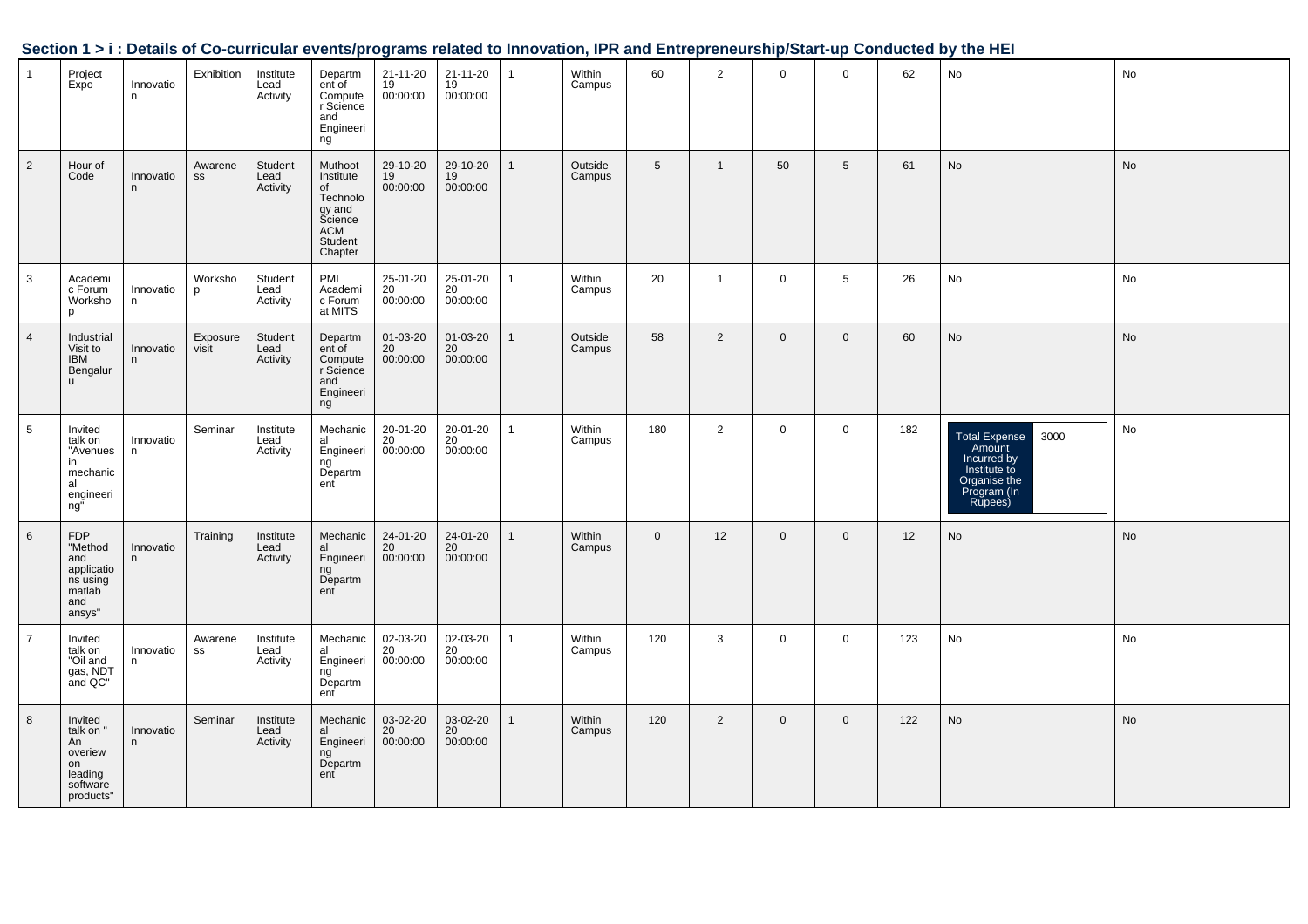|    |                                                                                                      |                                               |                        |                               |                                                       | <u>Programm</u>            |                            |                | ---- --          |                |                |                |              |     |                                                                                                                 |                                                                                                                                                                                                                                  |
|----|------------------------------------------------------------------------------------------------------|-----------------------------------------------|------------------------|-------------------------------|-------------------------------------------------------|----------------------------|----------------------------|----------------|------------------|----------------|----------------|----------------|--------------|-----|-----------------------------------------------------------------------------------------------------------------|----------------------------------------------------------------------------------------------------------------------------------------------------------------------------------------------------------------------------------|
| 9  | Invited<br>talk on<br>"Polymer<br>s as<br>engineeri<br>ng<br>materials                               | Innovatio<br>n                                | Seminar                | Institute<br>Lead<br>Activity | Mechanic<br>al<br>Engineeri<br>ng ّ<br>Departm<br>ent | 27-01-20<br>20<br>00:00:00 | 27-01-20<br>20<br>00:00:00 | $\mathbf{1}$   | Within<br>Campus | 120            | $\overline{2}$ | $\mathbf 0$    | $\mathbf 0$  | 122 | 5000<br><b>Total Expense</b><br>Amount<br>Incurred by<br>Institute to<br>Organise the<br>Program (In<br>Rupees) | No                                                                                                                                                                                                                               |
| 10 | <b>MITS</b><br>Innovatio<br>Challeng<br>e                                                            | Innovatio<br>n                                | Innovatio<br>n Contest | Institute<br>Lead<br>Activity | <b>IEDC</b><br><b>MITS</b>                            | 04-03-20<br>20<br>00:00:00 | 04-03-20<br>20<br>00:00:00 | $\mathbf{1}$   | Within<br>Campus | 72             | 18             | $\overline{0}$ | $\mathbf 0$  | 90  | 15000<br>Total Expense<br>Amount<br>Incurred by<br>Institute to<br>Organise the<br>Program (In<br>Rupees)       | Award /<br>Position /<br>Cash award<br>Recognition<br>Secured<br>Title of<br>Innovation<br>Innovation /<br>Contest<br>Start-up<br>Secured the<br>Award /<br>Recognition<br>Award/Recog<br>nition/Achieve<br>ment<br>Received for |
| 11 | Two days<br>workshop<br>on<br>effective<br>presentat<br>ion skills<br>and idea<br>pitching           | Innovatio<br>n                                | Worksho<br>p           | Institute<br>Lead<br>Activity | <b>IEDC</b><br><b>MITS</b>                            | 24-04-20<br>19<br>00:00:00 | 25-04-20<br>19<br>00:00:00 | $\overline{2}$ | Within<br>Campus | $\overline{4}$ | $\overline{0}$ | 41             | $\mathbf 0$  | 45  | 1020<br><b>Total Expense</b><br>Amount<br>Incurred by<br>Institute to<br>Organise the<br>Program (In<br>Rupees) | No                                                                                                                                                                                                                               |
| 12 | Talk on<br>how to<br>convert a<br>business<br>idea into<br>startup<br>and the<br>various<br>fundings | Entrepre<br>neurship/<br>Startup <sup>1</sup> | Awarene<br>SS          | Institute<br>Lead<br>Activity | IEDC<br>MITS                                          | 29-04-20<br>19<br>00:00:00 | 29-04-20<br>19<br>00:00:00 | $\mathbf{1}$   | Within<br>Campus | 40             | $\mathbf{1}$   | $\mathbf{0}$   | $\mathbf{0}$ | 41  | 2000<br>Total Expense<br>Amount<br>Incurred by<br>Institute to<br>Organise the<br>Program (In<br>Rupees)        | <b>No</b>                                                                                                                                                                                                                        |
| 13 | Talk on<br>patent<br>schemes<br>by Kerala<br>startup<br>mission                                      | <b>IPR</b>                                    | Awarene<br>SS          | Institute<br>Lead<br>Activity | <b>IEDC</b><br><b>MITS</b>                            | 16-05-20<br>19<br>00:00:00 | 16-05-20<br>19<br>00:00:00 | $\overline{1}$ | Within<br>Campus | 30             | $\overline{1}$ | $\mathbf 0$    | $\mathbf 0$  | 31  | <b>Total Expense</b><br>3000<br>Amount<br>Incurred by<br>Institute to<br>Organise the<br>Program (In<br>Rupees) | No                                                                                                                                                                                                                               |
| 14 | School<br>students<br>training<br>program<br>me on Al,<br>IOT and<br>Drone<br>workshop               | Innovatio<br>n                                | Training               | Institute<br>Lead<br>Activity | <b>IEDC</b><br><b>MITS</b>                            | 27-11-20<br>19<br>00:00:00 | 27-11-20<br>19<br>00:00:00 | $\mathbf{1}$   | Within<br>Campus | $\mathbf{0}$   | $\mathbf 0$    | 100            | $\mathbf 0$  | 100 | 20000<br>Total Expense<br>Amount<br>Incurred by<br>Institute to<br>Organise the<br>Program (In<br>Rupees)       | No                                                                                                                                                                                                                               |

#### **Section 1 > i : Details of Co-curricular events/programs related to Innovation, IPR and Entrepreneurship/Start-up Conducted by the HEI**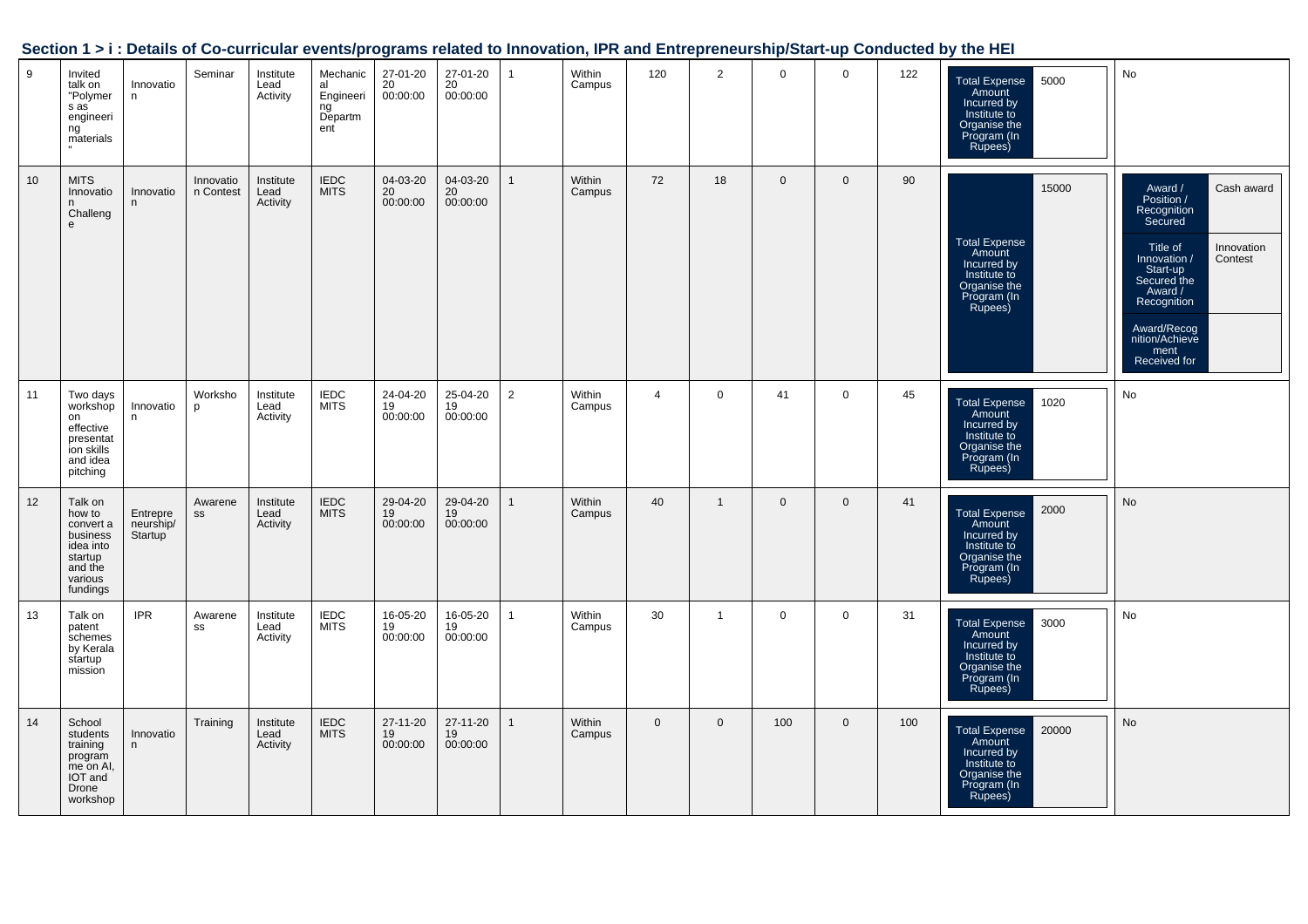| Section 1 > i : Details of Co-curricular events/programs related to Innovation, IPR and Entrepreneurship/Start-up Conducted by the HEI |  |
|----------------------------------------------------------------------------------------------------------------------------------------|--|
|                                                                                                                                        |  |

| 15 | <b>WING</b><br>Women<br>Rise<br>Together<br>Worksho<br>p                                           | Entrepre<br>neurship/<br>Startup <sup>'</sup> | Worksho<br>p           | Institute<br>Lead<br>Activity | <b>IEDC</b><br><b>MITS</b>                    | 13-02-20<br>20<br>00:00:00              | 14-02-20<br>20<br>00:00:00 | $\overline{2}$ | <b>Within</b><br>Campus | 50  | $\mathbf 0$  | $\mathbf 0$    | $\mathbf 0$  | 50  | <b>Total Expense</b><br>1864<br>Amount<br>Incurred by<br>Institute to<br>Organise the<br>Program (In<br>Rupees) | No        |
|----|----------------------------------------------------------------------------------------------------|-----------------------------------------------|------------------------|-------------------------------|-----------------------------------------------|-----------------------------------------|----------------------------|----------------|-------------------------|-----|--------------|----------------|--------------|-----|-----------------------------------------------------------------------------------------------------------------|-----------|
| 16 | Worksho<br>p on<br>Introducti<br>on to<br>Arduino<br>Program<br>ming                               | Innovatio<br>n                                | Awarene<br>SS          | Student<br>Lead<br>Activity   | <b>IEEE</b><br>Student<br><b>Branch</b>       | 28-08-20<br>19<br>00:00:00              | 28-08-20<br>19<br>00:00:00 | $\mathbf{1}$   | Within<br>Campus        | 58  | $\mathbf{1}$ | $\mathbf 0$    | $\mathbf 0$  | 59  | No                                                                                                              | <b>No</b> |
| 17 | <b>IOT</b><br>Worksho<br>p                                                                         | Innovatio<br>n                                | Worksho<br>p           | Student<br>Lead<br>Activity   | <b>IEEE</b><br>Student<br><b>Branch</b>       | 29-02-20<br>20 <sup>°</sup><br>00:00:00 | 29-02-20<br>20<br>00:00:00 | $\mathbf{1}$   | Within<br>Campus        | 51  | $\mathsf{O}$ | $\mathbf{0}$   | $\mathbf 0$  | 51  | No                                                                                                              | No        |
| 18 | Chatbot<br>Worksho<br>$\mathbf{D}$                                                                 | Innovatio<br>n.                               | Worksho<br>p           | Student<br>Lead<br>Activity   | <b>IEEE</b><br>Student<br><b>Branch</b>       | 08-02-20<br>20<br>00:00:00              | 08-02-20<br>20<br>00:00:00 | $\mathbf{1}$   | Within<br>Campus        | 22  | $\mathbf{1}$ | $\overline{0}$ | $\mathbf{0}$ | 23  | <b>No</b>                                                                                                       | No        |
| 19 | Technical<br>talk on<br>"Cantilev<br>er<br>Construct<br>ion of<br>Kochi<br>Metro"                  | Innovatio<br>n                                | Awarene<br>SS          | Institute<br>Lead<br>Activity | Departm<br>ent of<br>Civil<br>Engineeri<br>ng | 17-02-20<br>20<br>00:00:00              | 17-02-20<br>20<br>00:00:00 | $\mathbf{1}$   | <b>Within</b><br>Campus | 240 | 15           | $\mathbf 0$    | $\mathbf 0$  | 255 | 450<br><b>Total Expense</b><br>Amount<br>Incurred by<br>Institute to<br>Organise the<br>Program (In<br>Rupees)  | No        |
| 20 | Talk on<br>"Artificial<br>Intellegen<br>ce"                                                        | Innovatio<br>n                                | Awarene<br>SS          | Institute<br>Lead<br>Activity | Civil<br>engineeri<br>ng<br>departme<br>nt    | 27-01-20<br>20<br>00:00:00              | 27-01-20<br>20<br>00:00:00 | $\mathbf{1}$   | <b>Within</b><br>Campus | 120 | 15           | $\mathbf{0}$   | $\mathbf{0}$ | 135 | <b>No</b>                                                                                                       | <b>No</b> |
| 21 | Technical<br>talk on<br>"How to<br>become<br>an<br>efficient<br>Civil<br>Engineer"                 | Entrepre<br>neurship/<br>Startup <sup>1</sup> | Motivatio<br>nal speak | Institute<br>Lead<br>Activity | Departm<br>ent of<br>Civil<br>Engineeri<br>ng | 10-10-20<br>19<br>00:00:00              | 10-10-20<br>19<br>00:00:00 | $\mathbf{1}$   | Within<br>Campus        | 120 | 12           | $\mathbf 0$    | $\mathbf 0$  | 132 | 550<br>Total Expense<br>Amount<br>Incurred by<br>Institute to<br>Organise the<br>Program (In<br>Rupees)         | No        |
| 22 | Technical<br>talk on<br>"Economi<br>cal and<br>durable<br>concrete<br>using<br>blended<br>cements" | Innovatio<br>n                                | Awarene<br>SS          | Institute<br>Lead<br>Activity | Departm<br>ent of<br>Civil<br>Engineeri<br>ng | 02-09-20<br>19<br>00:00:00              | 02-09-20<br>19<br>00:00:00 | $\mathbf{1}$   | <b>Within</b><br>Campus | 240 | 15           | $\mathbf 0$    | $\mathbf{0}$ | 255 | 600<br><b>Total Expense</b><br>Amount<br>Incurred by<br>Institute to<br>Organise the<br>Program (In<br>Rupees)  | No        |
| 23 | Talk on<br>"Enginee<br>ring our<br>future"                                                         | Entrepre<br>neurship/<br>Startup              | Awarene<br>SS          | Institute<br>Lead<br>Activity | Departm<br>ent of<br>Civil<br>Engineeri<br>ng | 16-08-20<br>19<br>00:00:00              | 16-08-20<br>19<br>00:00:00 | 1              | <b>Within</b><br>Campus | 240 | 15           | $\mathbf 0$    | $\mathbf 0$  | 255 | <b>Total Expense</b><br>2000<br>Amount<br>Incurred by<br>Institute to<br>Organise the<br>Program (In<br>Rupees) | No        |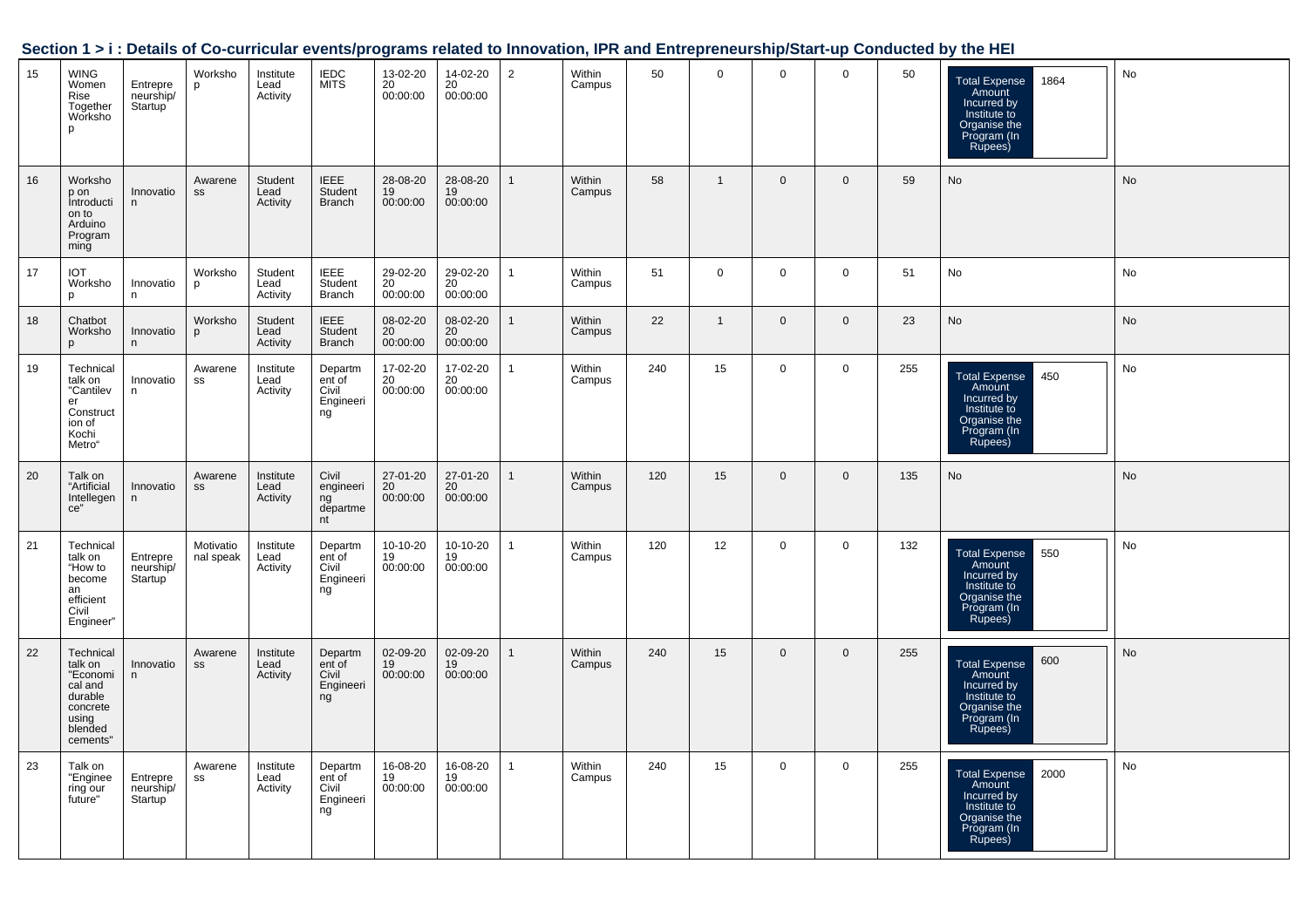|    |                                                                                                                                                                                                               |                |                |                               |                                                                                                                    |                              |                              |                |                  |             |                |              |                |     | Section 1 > i : Details of Co-curricular events/programs related to Innovation, IPR and Entrepreneurship/Start-up Conducted by the HEI |                              |
|----|---------------------------------------------------------------------------------------------------------------------------------------------------------------------------------------------------------------|----------------|----------------|-------------------------------|--------------------------------------------------------------------------------------------------------------------|------------------------------|------------------------------|----------------|------------------|-------------|----------------|--------------|----------------|-----|----------------------------------------------------------------------------------------------------------------------------------------|------------------------------|
| 24 | Advance<br>d<br>Research<br>and<br>Innovatio<br>n in Civil<br>Engineeri<br>ng 2019                                                                                                                            | Innovatio<br>n | Conferen<br>ce | Institute<br>Lead<br>Activity | Departm<br>ent of<br>Civil<br>Engineeri<br>ng                                                                      | 13-06-20<br>19<br>00:00:00   | 14-06-20<br>$19$<br>00:00:00 | $\overline{2}$ | Within<br>Campus | 60          | 12             | $\mathbf{0}$ | $\Omega$       | 72  | 229550<br><b>Total Expense</b><br>Amount<br>Incurred by<br>Institute to<br>Organise the<br>Program (In<br>Rupees)                      | $\operatorname{\mathsf{No}}$ |
| 25 | <b>VLSI</b><br>Design<br>using<br>Cadence<br>Toolsuite                                                                                                                                                        | Innovatio<br>n | Worksho<br>p   | Institute<br>Lead<br>Activity | Departm<br>ent of<br>Electroni<br>cs and<br>Communi<br>cation                                                      | 12-10-20<br>19<br>00:00:00   | 15-10-20<br>19<br>00:00:00   | $\overline{4}$ | Within<br>Campus | 33          | $\overline{4}$ | $\mathbf 0$  | $\mathbf 0$    | 37  | No                                                                                                                                     | No                           |
| 26 | Technical<br>talk on<br>Security<br>of<br>Internet<br>of Things                                                                                                                                               | Innovatio<br>n | Awarene<br>SS  | Institute<br>Lead<br>Activity | Departm<br>ent of<br>Electroni<br>cs and<br>Communi<br>cation                                                      | 29-08-20<br>19<br>00:00:00   | 29-08-20<br>19<br>00:00:00   | $\overline{1}$ | Within<br>Campus | 160         | $\mathbf{0}$   | $\mathbf{0}$ | $\overline{0}$ | 160 | Total Expense 2500<br>Amount<br>Incurred by<br>Institute to<br>Organise the<br>Program (In<br>Rupees)                                  | No                           |
| 27 | Technical<br>talk on<br>Modern<br>drifts in<br>Automati<br>on &<br>control<br>technolog<br>ies by Mr.<br>Ajith Paul<br>Abraham,<br>Research<br>Associate<br>. IIT<br>Bombay                                   | Innovatio<br>n | Awarene<br>SS  | Institute<br>Lead<br>Activity | Electrical<br>and<br>Electroni<br>CS<br>Engineeri<br>ngັ<br>Departm<br>ent<br>Associati<br>on                      | 21-01-20<br>$20$<br>00:00:00 | 21-01-20<br>20<br>00:00:00   | $\overline{1}$ | Within<br>Campus | 110         | 12             | $\mathbf 0$  | $\mathbf 0$    | 122 | 2000<br><b>Total Expense</b><br>Amount<br>Incurred by<br>Institute to<br>Organise the<br>Program (In<br>Rupees)                        | No                           |
| 28 | Technical<br>talk on<br>Introducti<br>on to the<br>role of<br>machine<br>learning<br>in Power<br>systems<br>by Mr.<br>Venugop<br>alan<br>Kurupath,<br>Associate<br>Professor<br>, EEE<br>Departm<br>ent, MITS | Innovatio<br>n | Awarene<br>SS  | Institute<br>Lead<br>Activity | Electrical<br>and<br>Electroni<br>$\mathsf{CS}\phantom{0}$<br>Engineeri<br>ng<br>Departm<br>ent<br>Associati<br>on | 06-01-20<br>20<br>00:00:00   | 06-01-20<br>$20$<br>00:00:00 | $\overline{1}$ | Within<br>Campus | $\mathbf 0$ | 11             | $\mathbf 0$  | $\mathbf 0$    | 11  | No                                                                                                                                     | No                           |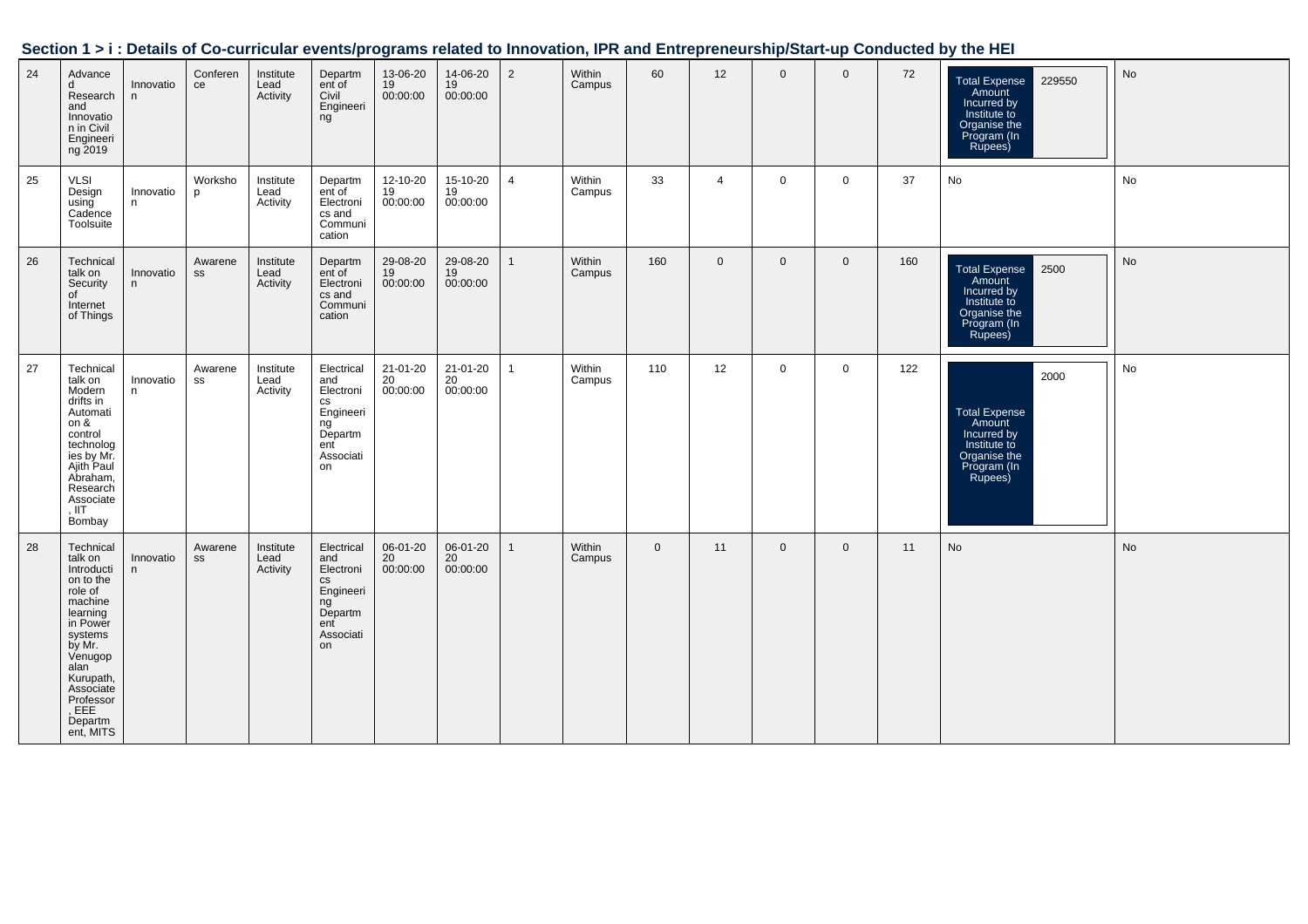| Section 1 > i : Details of Co-curricular events/programs related to Innovation, IPR and Entrepreneurship/Start-up Conducted by the HEI |  |  |
|----------------------------------------------------------------------------------------------------------------------------------------|--|--|
|                                                                                                                                        |  |  |

| 29 | Technical<br>talk on<br>Electric<br>vehicle -<br>scope<br>and<br>opportuni<br>ties by<br>Mr. Amal<br>S, Joint<br>Director,<br>Power<br>electronic<br>s group,<br>CDAC<br>Trivandru<br>m | Innovatio<br>n. | Awarene<br>SS            | Institute<br>Lead<br>Activity | Electrical<br>and<br>Electroni<br>cs<br>Engineeri<br>ng<br>Departm<br>ent<br>Associati<br>on                       | $11 - 11 - 20$<br>19<br>00:00:00 | 11-11-20<br>19<br>00:00:00 | $\mathbf{1}$ | Within<br>Campus | 38             | 16             | $\mathbf 0$    | $\mathbf 0$    | 54  | 6000<br><b>Total Expense</b><br>Amount<br>Incurred by<br>Institute to<br>Organise the<br>Program (In<br>Rupees) | No |
|----|-----------------------------------------------------------------------------------------------------------------------------------------------------------------------------------------|-----------------|--------------------------|-------------------------------|--------------------------------------------------------------------------------------------------------------------|----------------------------------|----------------------------|--------------|------------------|----------------|----------------|----------------|----------------|-----|-----------------------------------------------------------------------------------------------------------------|----|
| 30 | Technical<br>talk on<br>Internet<br>of Things<br>by Dr.<br>Sobin C.<br>С,<br>Associate<br>Professor<br>, MES<br>Kuttipura<br>m                                                          | Innovatio<br>n  | Awarene<br>SS            | Institute<br>Lead<br>Activity | Electrical<br>and<br>Electroni<br>$\mathsf{CS}\phantom{0}$<br>Engineeri<br>ng<br>Departm<br>ent<br>Associati<br>on | 02-05-20<br>19<br>00:00:00       | 02-05-20<br>19<br>00:00:00 | $\mathbf{1}$ | Within<br>Campus | 56             | $\overline{4}$ | $\overline{0}$ | $\mathbf 0$    | 60  | No                                                                                                              | No |
| 31 | Electroni<br>c product<br>building                                                                                                                                                      | Innovatio<br>n  | Training                 | Institute<br>Lead<br>Activity | Truetek<br>World                                                                                                   | 18-08-20<br>19<br>00:00:00       | 20-08-20<br>19<br>00:00:00 | 3            | Within<br>Campus | 48             | $\mathbf 0$    | $\mathbf 0$    | $\mathbf 0$    | 48  | No                                                                                                              | No |
| 32 | Student<br>Outreach<br>program                                                                                                                                                          | Innovatio<br>n. | Skill<br>developm<br>ent | Student<br>Lead<br>Activity   | <b>MITS</b><br>Innovatio<br>n Centre                                                                               | 15-02-20<br>20<br>00:00:00       | 15-02-20<br>20<br>00:00:00 |              | Within<br>Campus | $\overline{4}$ | $\overline{1}$ | 115            | $\mathbf 0$    | 120 | No                                                                                                              | No |
| 33 | Coding<br>Club                                                                                                                                                                          | Innovatio<br>n. | Skill<br>developm<br>ent | Institute<br>Lead<br>Activity | <b>MITS</b><br>Innovatio<br>n Centre                                                                               | 03-03-20<br>20<br>00:00:00       | 03-03-20<br>20<br>00:00:00 | 1            | Within<br>Campus | 43             | $\overline{1}$ | $\mathbf 0$    | $\mathbf 0$    | 44  | No                                                                                                              | No |
| 34 | Industrial<br>visit to<br>Kairali<br>wind<br>farm,<br>Ramakka<br>Imedu                                                                                                                  | Innovatio<br>n  | Exposure<br>visit        | Institute<br>Lead<br>Activity | Electrical<br>and<br>Electroni<br>$\mathsf{CS}\xspace$<br>engineeri<br>ng<br>Departm<br>ent<br>associati<br>on     | 25-10-20<br>19<br>00:00:00       | 25-10-20<br>19<br>00:00:00 | $\mathbf{1}$ | Within<br>Campus | 46             | $\overline{2}$ | $\mathbf 0$    | $\mathbf 0$    | 48  | No                                                                                                              | No |
| 35 | Interdisci<br>plinary<br>Faculty<br>Develop<br>ment<br>Program<br>me on<br>importan<br>ce of<br>Science<br>and<br>Humaniti<br>es                                                        | Innovatio<br>n. | Seminar                  | Institute<br>Lead<br>Activity | Departm<br>ent of<br>Basic<br>Sciences<br>and<br>Humaniti<br>es                                                    | 06-01-20<br>20<br>00:00:00       | 06-01-20<br>20<br>00:00:00 | 1            | Within<br>Campus | $\mathbf 0$    | 15             | 0              | $\mathbf 0$    | 15  | No                                                                                                              | No |
| 36 | Interdepa<br>rtmental<br>Quiz                                                                                                                                                           | Innovatio<br>n  | Awarene<br>SS            | Institute<br>Lead<br>Activity | Quiz<br>Club                                                                                                       | 17-03-20<br>20<br>00:00:00       | 17-03-20<br>20<br>00:00:00 | $\mathbf{1}$ | Within<br>Campus | $\mathbf 0$    | 18             | $\overline{0}$ | $\overline{0}$ | 18  | No                                                                                                              | No |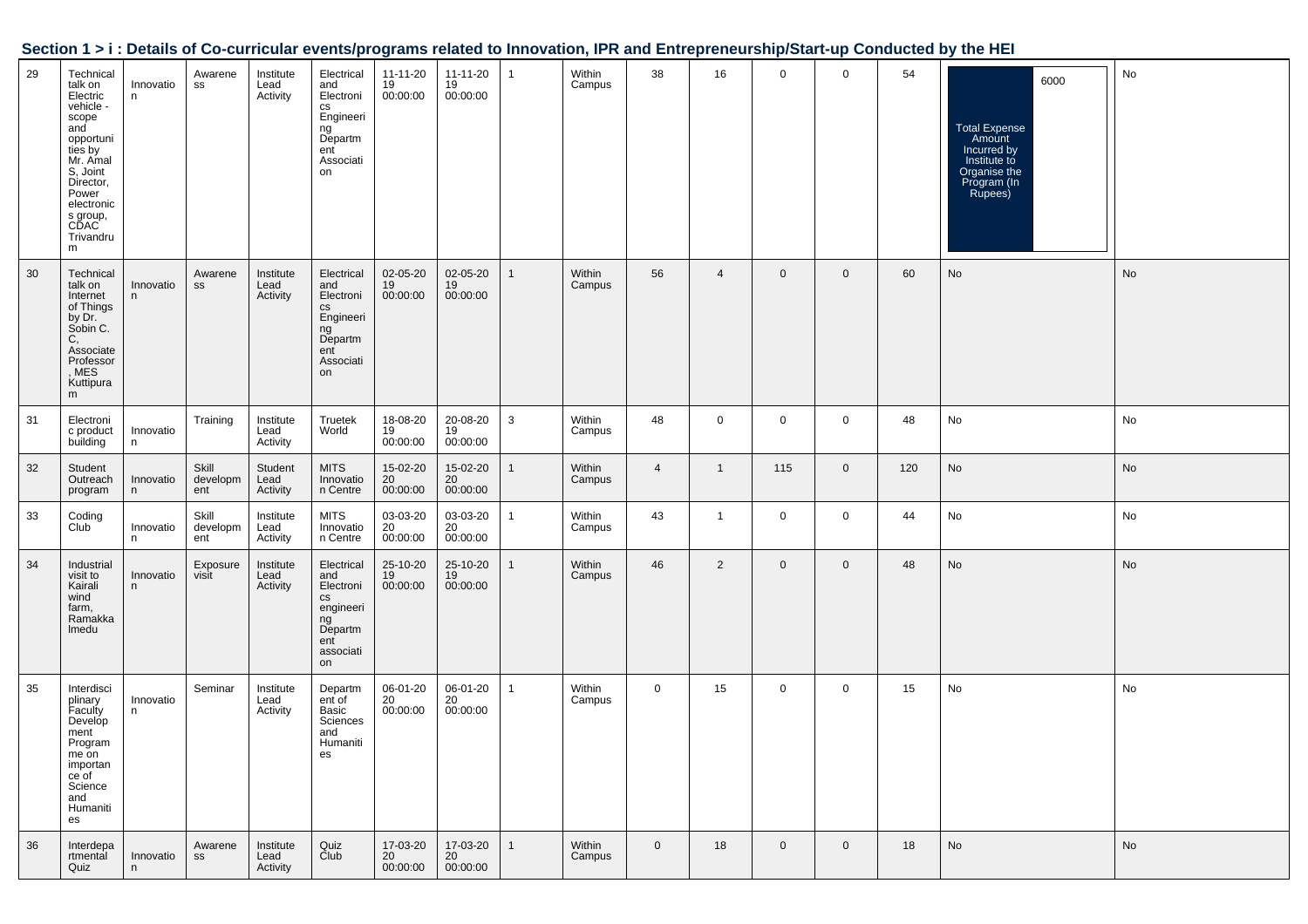|    |                                              |                                  |                          |                               |                                                                      |                            |                            |              |                  |             |                |                |                |     | <u>UCCHULLEZI, DEMIN UL CO-CULTICUM EVENISIPI OGIMIS TEMEU IU INTUVANUI, ILI MIN ENTERIEM SHIPIOM INDIVUMENTU DI METTEL</u> |           |
|----|----------------------------------------------|----------------------------------|--------------------------|-------------------------------|----------------------------------------------------------------------|----------------------------|----------------------------|--------------|------------------|-------------|----------------|----------------|----------------|-----|-----------------------------------------------------------------------------------------------------------------------------|-----------|
| 37 | Infinitum<br>- Quiz                          | Innovatio<br>n.                  | Awarene<br>SS            | Institute<br>Lead<br>Activity | Quiz<br>Club                                                         | 30-08-20<br>19<br>00:00:00 | 30-08-20<br>19<br>00:00:00 | $\mathbf{1}$ | Within<br>Campus | 40          | $\mathbf{0}$   | $\overline{0}$ | $\overline{0}$ | 40  | <b>Total Expense</b><br>1090<br>Amount<br>Incurred by<br>Institute to<br>Organise the<br>Program (In<br>Rupees)             | No        |
| 38 | Khelo -<br>Sports<br>Quiz                    | Innovatio<br>n                   | Awarene<br>SS            | Institute<br>Lead<br>Activity | Quiz<br>Club                                                         | 30-10-20<br>19<br>00:00:00 | 30-10-20<br>19<br>00:00:00 | $\mathbf{1}$ | Within<br>Campus | 38          | $\overline{0}$ | $\mathbf{0}$   | $\overline{0}$ | 38  | Total Expense 1167<br>Amount<br>Incurred by<br>Institute to<br>Organise the<br>Program (In<br>Rupees)                       | <b>No</b> |
| 39 | Puzzle<br>Contest                            | Innovatio<br>n                   | Skill<br>developm<br>ent | Institute<br>Lead<br>Activity | Math<br>Club                                                         | 04-09-20<br>19<br>00:00:00 | 04-09-20<br>19<br>00:00:00 | $\mathbf{1}$ | Within<br>Campus | 90          | $\overline{0}$ | $\mathbf 0$    | $\mathbf 0$    | 90  | No                                                                                                                          | No        |
| 40 | <b>MITS</b><br>Talk                          | Innovatio<br>n                   | Seminar                  | Institute<br>Lead<br>Activity | Muthoot<br>Institute<br>of<br>Technolo<br>gy and<br>Science          | 06-04-20<br>19<br>00:00:00 | 10-06-20<br>19<br>00:00:00 | 66           | Within<br>Campus | $\mathbf 0$ | 100            | $\mathbf 0$    | $\mathbf 0$    | 100 | <b>No</b>                                                                                                                   | No        |
| 41 | TEDx<br><b>MITS</b>                          | Innovatio<br>n                   | Seminar                  | Institute<br>Lead<br>Activity | Clique                                                               | 05-10-20<br>19<br>00:00:00 | 05-10-20<br>19<br>00:00:00 | $\mathbf{1}$ | Within<br>Campus | 45          | 5              | 50             | $\overline{0}$ | 100 | 74750<br><b>Total Expense</b><br>Amount<br>Incurred by<br>Institute to<br>Organise the<br>Program (In<br>Rupees)            | No        |
| 42 | Model<br>United<br>Nations<br>Conferen<br>ce | Innovatio<br>n                   | Ideation                 | Student<br>Lead<br>Activity   | Electrical<br>and<br>Electroni<br>cs<br>Engineeri<br>ng <sup>8</sup> | 15-02-20<br>20<br>00:00:00 | 15-02-20<br>20<br>00:00:00 |              | Within<br>Campus | 28          | $\overline{0}$ | $\overline{0}$ | 2              | 30  | No                                                                                                                          | <b>No</b> |
| 43 | <b>MITS</b><br>Design<br>Worksho             | Entrepre<br>neurship/<br>Startup | Skill<br>developm<br>ent | Student<br>Lead<br>Activity   | Civil<br>Engineeri<br>Engineeri<br>ng<br>Departm<br>ent              | 07-11-20<br>19<br>00:00:00 | 07-11-20<br>19<br>00:00:00 | $\mathbf{1}$ | Within<br>Campus | 60          | 12             | $\mathbf 0$    | $\mathbf 0$    | 72  | Total Expense 5000<br>Amount<br>Incurred by<br>Institute to<br>Organise the<br>Program (In<br>Rupees)                       | No        |

#### **Section 1 > i : Details of Co-curricular events/programs related to Innovation, IPR and Entrepreneurship/Start-up Conducted by the HEI**

Section 1 > ii : Details of Students, Faculties/Staff Participation/Representation in Co-curricular events/programs related to Innovation, IPR and Entrepreneurship/Start-up<br>at the State, National and (or) International Lev

| Srno | Name of<br>Program<br>(Full<br>Name) | <b>Program</b><br><b>Theme</b> | <b>Program</b><br><b>Type</b> | Organizin<br>g Agency<br>Institute<br>Name | Organizin<br>g Agency<br>Type | Program<br><b>Start</b><br>Date | Program<br>End Date | Program<br>Duration(i<br>n Days) | Participa<br>nts<br>(Students | Participa<br>nts<br><b>YFaculty</b> | Total<br>Number<br>0f<br>Participa<br>nts l | Awards/R<br>ecognitio<br>ns/Achiev<br>ements | Award /<br>Position /<br>Recogniti<br>on<br>Secured | Title of<br>Innovatio<br>n / Start-<br><b>up</b><br>Secured<br>the .<br>Award /<br>Recogniti<br>on | Had institute spent expenses<br>either from own resource/<br>received fund towards sending<br>delegation to participate /<br>represent the activity / event? | Did any of the participants<br>received any awards/recognition<br>for startup / innovation ideas /<br>research |
|------|--------------------------------------|--------------------------------|-------------------------------|--------------------------------------------|-------------------------------|---------------------------------|---------------------|----------------------------------|-------------------------------|-------------------------------------|---------------------------------------------|----------------------------------------------|-----------------------------------------------------|----------------------------------------------------------------------------------------------------|--------------------------------------------------------------------------------------------------------------------------------------------------------------|----------------------------------------------------------------------------------------------------------------|
|------|--------------------------------------|--------------------------------|-------------------------------|--------------------------------------------|-------------------------------|---------------------------------|---------------------|----------------------------------|-------------------------------|-------------------------------------|---------------------------------------------|----------------------------------------------|-----------------------------------------------------|----------------------------------------------------------------------------------------------------|--------------------------------------------------------------------------------------------------------------------------------------------------------------|----------------------------------------------------------------------------------------------------------------|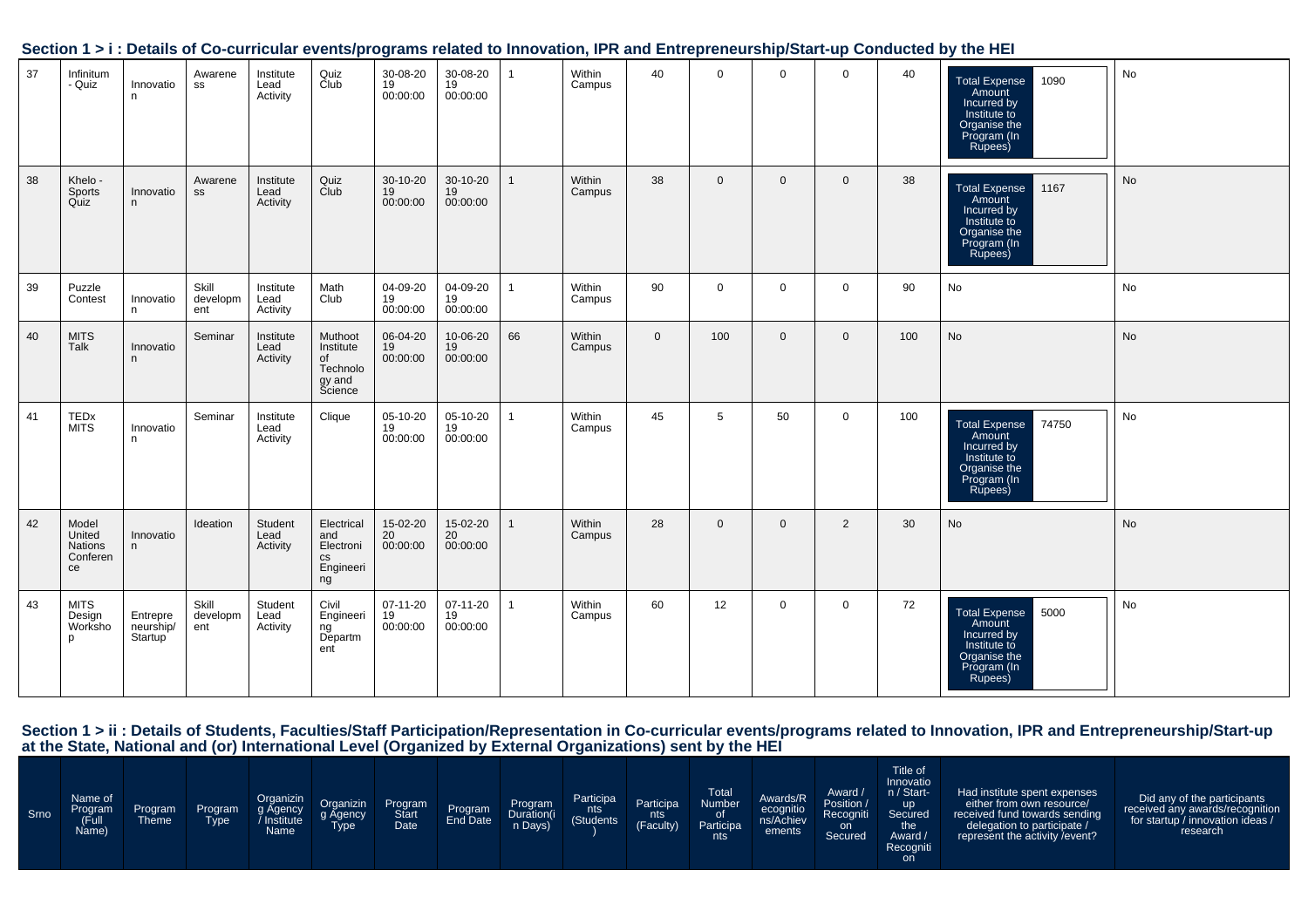|                | at the State, National and for) international Lever (Organized by External Organizations) Sent by the HET |                |                        |                                                     |                                               |                            |                            |                |                     |              |                |     |                |                                         |           |                                                                                                                           |  |
|----------------|-----------------------------------------------------------------------------------------------------------|----------------|------------------------|-----------------------------------------------------|-----------------------------------------------|----------------------------|----------------------------|----------------|---------------------|--------------|----------------|-----|----------------|-----------------------------------------|-----------|---------------------------------------------------------------------------------------------------------------------------|--|
| $\mathbf{1}$   | Visit to<br>DELL<br>EMC<br>Bengalur<br>$\mathsf{u}$                                                       | Innovatio<br>n | Exposure               | DELL<br>EMC<br><b>Bengalur</b><br>$\mathsf{u}$      | Corporat<br>e/<br>Industry<br>Associati<br>on | 11-07-20<br>19<br>00:00:00 | 12-07-20<br>19<br>00:00:00 | $\overline{2}$ | $\mathsf{O}\xspace$ | 12           | 12             | No  | $\sim$         | $\hspace{0.05cm} \ldots$                | No        | No                                                                                                                        |  |
| $\overline{2}$ | Salesforc<br>e Day<br>Event                                                                               | Innovatio<br>n | Hackatho<br>n.         | Cognizan<br>Bengalur                                | Corporat<br>e/<br>Industry<br>Associati<br>on | 08-07-20<br>19<br>00:00:00 | 10-07-20<br>19<br>00:00:00 | $\mathbf{3}$   | $\overline{4}$      | $\mathbf 0$  | $\overline{4}$ | Yes | First<br>prize | Smart<br>Insure                         | No        | First prize<br>Award /<br>Position /<br>Recognition<br>Secured                                                            |  |
|                |                                                                                                           |                |                        |                                                     |                                               |                            |                            |                |                     |              |                |     |                |                                         |           | Smart<br>Title of<br>Innovation /<br>Start-up<br>Secured the<br>Award /<br>Insure<br>Recognition                          |  |
|                |                                                                                                           |                |                        |                                                     |                                               |                            |                            |                |                     |              |                |     |                |                                         |           | Award/Recog<br>nition/Achieve<br>Idea/Innova<br>tion/Prototy<br>ment<br>Received for<br>pe                                |  |
| 3              | Dev-A-<br>Thon                                                                                            | Innovatio<br>n | Hackatho<br>n          | Mar<br>Athanasi<br>us<br>College<br>of<br>Engineeri | Educatio<br>nal<br>Institute                  | 11-10-20<br>19<br>00:00:00 | 12-10-20<br>19<br>00:00:00 | $\overline{2}$ | 5                   | $\mathbf 0$  | 5              | Yes | First<br>prize | Smart<br>Agricultur<br>e                | No        | Award /<br>Position /<br>Recognition<br>Secured<br>First prize                                                            |  |
|                |                                                                                                           |                |                        | ng                                                  |                                               |                            |                            |                |                     |              |                |     |                |                                         |           | Smart<br>Title of<br>Innovation /<br>Start-up<br>Secured the<br>Award /<br>Recognition<br>Agriculture                     |  |
|                |                                                                                                           |                |                        |                                                     |                                               |                            |                            |                |                     |              |                |     |                |                                         |           | Award/Recog<br>nition/Achieve<br>Idea/Innova<br>tion/Prototy<br>pe<br>ment<br>Received for                                |  |
| $\overline{4}$ | Buoyanci<br>Innovatio<br>Challeng<br>$\mathbf{e}$                                                         | Innovatio<br>n | Innovatio<br>n Contest | Buoyanci                                            | Corporat<br>e/<br>Industry<br>Associati<br>on | 14-10-20<br>19<br>00:00:00 | 14-10-20<br>19<br>00:00:00 | $\overline{1}$ | $\mathbf{3}$        | $\mathbf{1}$ | $\overline{4}$ | Yes | Finalist       | AMI-<br>Personal<br>Health<br>Assistant | <b>No</b> | Finalist<br>Award /<br>Position /<br>Recognition<br>Secured                                                               |  |
|                |                                                                                                           |                |                        |                                                     |                                               |                            |                            |                |                     |              |                |     |                |                                         |           | AMI -<br>Personal<br>Health<br>Title of<br>Innovation /<br>Start-up<br>Secured the<br>Assistant<br>Award /<br>Recognition |  |
|                |                                                                                                           |                |                        |                                                     |                                               |                            |                            |                |                     |              |                |     |                |                                         |           | Award/Recog<br>nition/Achieve<br>Idea/Innova<br>tion/Prototy<br>ment<br>Received for<br>pe                                |  |

Section 1 > ii : Details of Students, Faculties/Staff Participation/Representation in Co-curricular events/programs related to Innovation, IPR and Entrepreneurship/Start-up<br>at the State, National and (or) International Lev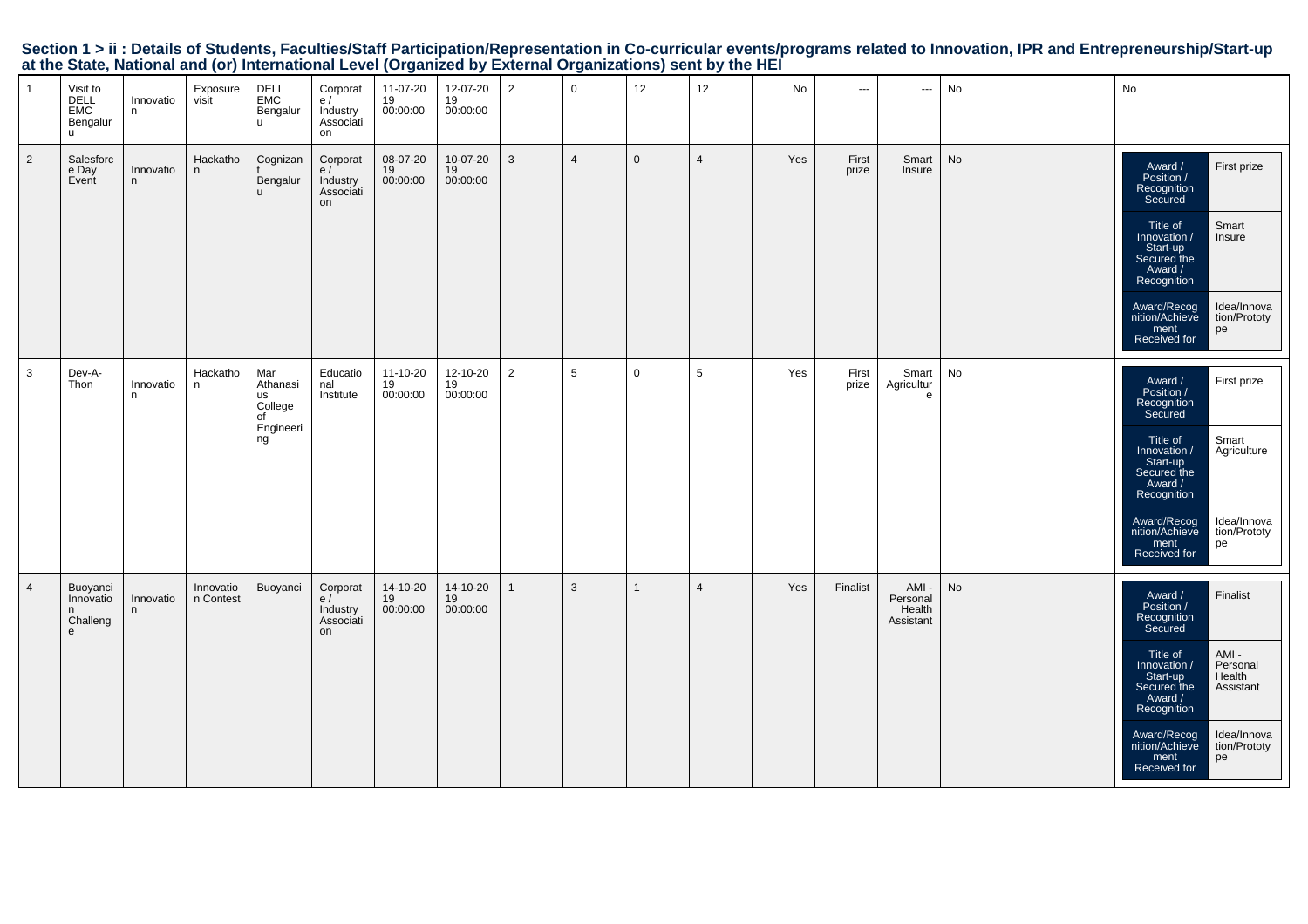|                                                                                                           |  | Section 1 > ii : Details of Students, Faculties/Staff Participation/Representation in Co-curricular events/programs related to Innovation, IPR and Entrepreneurship/Start-up |
|-----------------------------------------------------------------------------------------------------------|--|------------------------------------------------------------------------------------------------------------------------------------------------------------------------------|
| at the State, National and (or) International Level (Organized by External Organizations) sent by the HEI |  |                                                                                                                                                                              |

| 5              | CahoTec<br>h                                                                                              | Entrepre<br>neurship/<br>Startup              | Conferen<br>ce             | Consortiu<br>m of<br>Accredite<br>d<br>Healthcar<br>e<br>Organizat<br>ions | Corporat<br>e/<br>Industry<br>Associati<br>on | 27-09-20<br>19<br>00:00:00 | 28-09-20<br>19<br>00:00:00 | $\overline{2}$ | 11             | $\mathbf 0$  | 11             | Yes | Finalist                 | Smart<br>Healthcar<br>e            | No | Award /<br>Position /<br>Recognition<br>Secured<br>Title of<br>Innovation /<br>Start-up<br>Secured the<br>Award /<br>Recognition<br>Award/Recog<br>nition/Achieve<br>ment<br>Received for | Finalist<br>Smart<br>Healthcare<br>Idea/Innova<br>tion/Prototy<br>pe                |
|----------------|-----------------------------------------------------------------------------------------------------------|-----------------------------------------------|----------------------------|----------------------------------------------------------------------------|-----------------------------------------------|----------------------------|----------------------------|----------------|----------------|--------------|----------------|-----|--------------------------|------------------------------------|----|-------------------------------------------------------------------------------------------------------------------------------------------------------------------------------------------|-------------------------------------------------------------------------------------|
| $\,6\,$        | Reboot<br>Kerala<br>Hackatho<br>n                                                                         | Innovatio<br>n                                | Hackatho<br>n              | <b>ASAP</b><br>Kerala                                                      | Govt.<br>Agency<br>(State)                    | 01-03-20<br>20<br>00:00:00 | 03-03-20<br>20<br>00:00:00 | $\mathbf{3}$   | 6              | $\mathbf{1}$ | $\overline{7}$ | Yes | Finalist                 | Food<br>quality<br>measure<br>ment | No | Award /<br>Position /<br>Recognition<br>Secured<br>Title of<br>Innovation /<br>Start-up<br>Secured the<br>Award /<br>Recognition<br>Award/Recog<br>nition/Achieve<br>ment<br>Received for | Finalist<br>Food<br>quality<br>measureme<br>nt<br>Idea/Innova<br>tion/Prototy<br>pe |
| $\overline{7}$ | <b>Business</b><br>Quiz -<br>Wings<br>2020                                                                | Entrepre<br>neurship/<br>Startup <sup>1</sup> | B-Plan<br>Competiti<br>ons | Project<br>Manage<br>ment<br>Institute<br>Kerala                           | Internatio<br>nal<br>Agencies                 | 07-03-20<br>20<br>00:00:00 | 07-03-20<br>20<br>00:00:00 | $\mathbf{1}$   | 2              | $\mathbf{1}$ | $\mathbf{3}$   | Yes | First<br>prize           | Quiz<br>winners                    | No | Award /<br>Position /<br>Recognition<br>Secured<br>Title of<br>Innovation /<br>Start-up<br>Secured the<br>Award /<br>Recognition<br>Award/Recog<br>nition/Achieve<br>ment<br>Received for | First prize<br>Quiz<br>winners<br>Idea/Innova<br>tion/Prototy<br>pe                 |
| 8              | <b>DST</b><br>Texas<br>instrume<br>nts India<br>innovatio<br>n.<br>challenge<br>design<br>contest<br>2019 | Innovatio<br>n                                | Innovatio<br>n Contest     | <b>DST</b><br>Texas<br>Instrume<br>nts<br><b>AICTE</b>                     | Govt.<br>Agency<br>(Central)                  | 30-11-20<br>19<br>00:00:00 | 30-11-20<br>19<br>00:00:00 | $\mathbf{1}$   | $\overline{4}$ | $\mathbf{1}$ | 5              | No  | $\hspace{0.05cm} \ldots$ | ---                                | No | No                                                                                                                                                                                        |                                                                                     |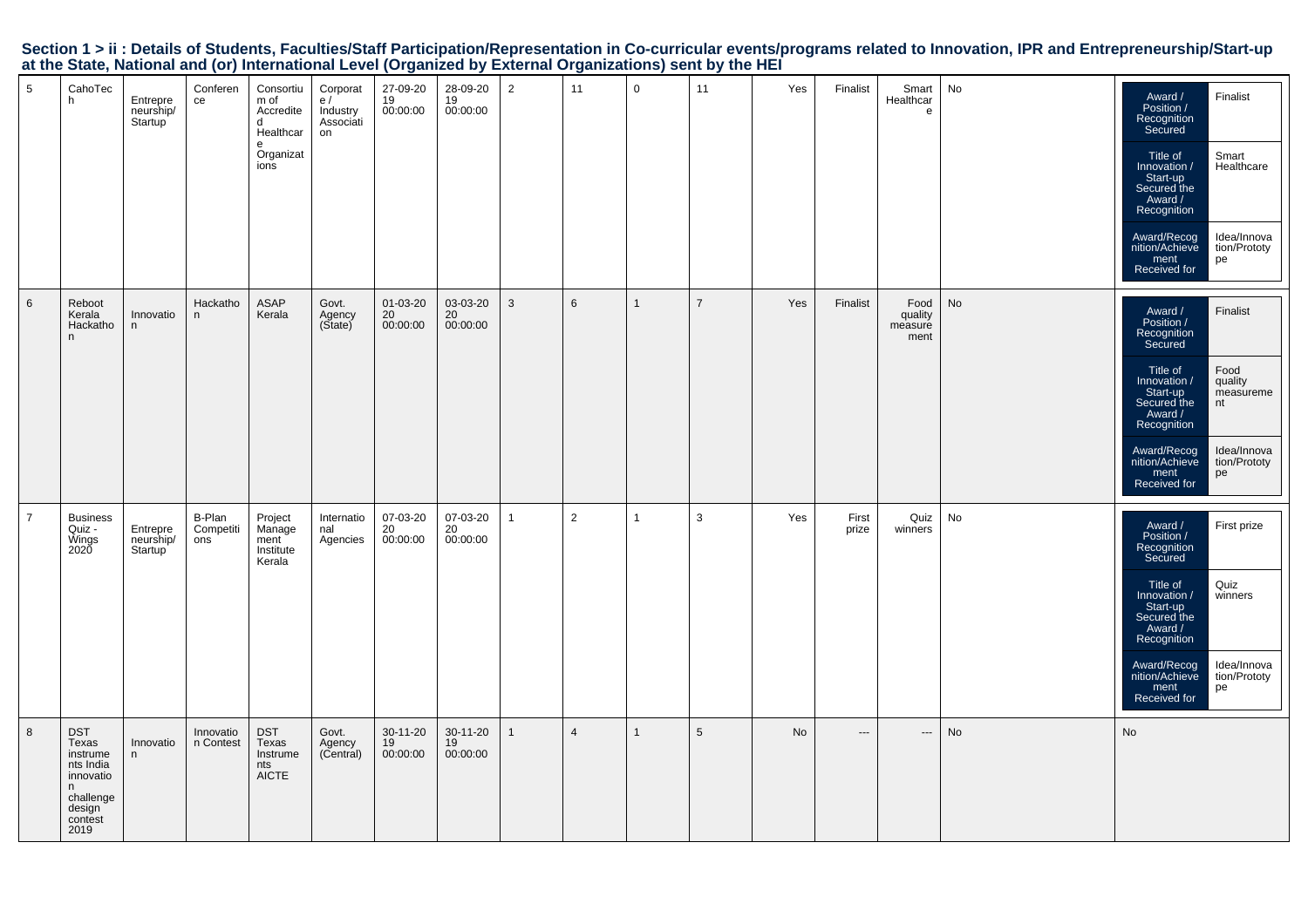|  | Section 1 > ii : Details of Students, Faculties/Staff Participation/Representation in Co-curricular events/programs related to Innovation, IPR and Entrepreneurship/Start-up |  |  |  |
|--|------------------------------------------------------------------------------------------------------------------------------------------------------------------------------|--|--|--|
|  | at the State, National and (or) International Level (Organized by External Organizations) sent by the HEI                                                                    |  |  |  |

| 9  | <b>SAE Tier</b><br>$\overline{2}$<br>competiti<br>on                     | Innovatio<br>n.                  | Innovatio<br>n Contest | SAE                                                        | Non-<br>Govt.<br>Agencies                     | 27-02-20<br>20<br>00:00:00 | 27-02-20<br>20<br>00:00:00 | $\mathbf{1}$   | 25              | $\mathsf 0$  | 25              | Yes       |                          |                          | No                                                                                        | Award /<br>Position /<br>Recognition<br>Secured<br>Title of<br>Innovation /<br>Start-up<br>Secured the<br>Award /<br>Recognition<br>Award/Recog<br>nition/Achieve<br>ment<br>Received for |
|----|--------------------------------------------------------------------------|----------------------------------|------------------------|------------------------------------------------------------|-----------------------------------------------|----------------------------|----------------------------|----------------|-----------------|--------------|-----------------|-----------|--------------------------|--------------------------|-------------------------------------------------------------------------------------------|-------------------------------------------------------------------------------------------------------------------------------------------------------------------------------------------|
| 10 | Fusion<br>360<br>Academy<br>India                                        | Innovatio<br>n                   | Worksho<br>p           | Fusion<br>360                                              | Corporat<br>e/<br>Industry<br>Associati<br>on | 22-02-20<br>20<br>00:00:00 | 22-02-20<br>20<br>00:00:00 | $\mathbf{1}$   | $\mathbf{1}$    | $\mathbf{0}$ | $\mathbf{1}$    | <b>No</b> | $\hspace{0.05cm} \ldots$ | $\hspace{0.05cm} \ldots$ | No                                                                                        | <b>No</b>                                                                                                                                                                                 |
| 11 | Professio<br>nal<br>students<br>summit                                   | Innovatio<br>n                   | Awarene<br>SS          | <b>ASAP</b>                                                | Govt.<br>Agency<br>(State)                    | 15-02-20<br>20<br>00:00:00 | 15-02-20<br>20<br>00:00:00 | $\mathbf{1}$   | 24              | $\mathbf 0$  | 24              | No        | $\sim$                   | $\hspace{0.05cm} \ldots$ | No                                                                                        | No                                                                                                                                                                                        |
| 12 | <b>IEDC</b><br>Summit                                                    | Entrepre<br>neurship/<br>Startup | Start-up<br>Conclave   | Kerala<br>Startup<br>Mission                               | Govt.<br>Agency<br>(State)                    | 18-10-20<br>19<br>00:00:00 | 19-10-20<br>19<br>00:00:00 | $\overline{2}$ | $\mathbf{0}$    | 2            | $\overline{2}$  | No        | $\hspace{0.05cm} \ldots$ | $\hspace{0.05cm} \ldots$ | 550<br><b>TotalTotal</b><br>Expense<br>Amount<br>Incurred by<br>Institute? (In<br>Rupees) | <b>No</b>                                                                                                                                                                                 |
| 13 | <b>WING</b><br>Worksho<br>p                                              | Entrepre<br>neurship/<br>Startup | Worksho<br>p           | Rethink<br>Foundati<br>on                                  | Non-<br>Govt.<br>Agencies                     | 31-01-20<br>20<br>00:00:00 | 01-02-20<br>20<br>00:00:00 | 2              | 24              | $\mathbf 0$  | 24              | No        | $\overline{\phantom{a}}$ | $\sim$ $\sim$            | No                                                                                        | No                                                                                                                                                                                        |
| 14 | ASME<br>Innovativ<br>e<br>Additive<br>Manufact<br>uring 3D<br>challenge  | Innovatio<br>n                   | Innovatio<br>n Contest | <b>ASME</b>                                                | Internatio<br>nal<br>Agencies                 | 28-02-20<br>20<br>00:00:00 | 28-02-20<br>20<br>00:00:00 | $\mathbf{1}$   | $5\phantom{.0}$ | $\mathbf 0$  | $5\phantom{.0}$ | No        | $\overline{\phantom{a}}$ | $\overline{\phantom{a}}$ | 5000<br>TotalTotal<br>Expense<br>Amount<br>Incurred by<br>Institute? (Ín<br>Rupees)       | No                                                                                                                                                                                        |
| 15 | National<br>Level<br>Technical<br>Project<br>Expo And<br>Competiti<br>on | Innovatio<br>n                   | Innovatio<br>n Contest | Saintgits<br>College<br>of<br>Engineeri<br>ng, ̃<br>Kerala | Educatio<br>nal<br>Institute                  | 10-02-20<br>20<br>00:00:00 | 11-02-20<br>20<br>00:00:00 | $\overline{2}$ | $\overline{4}$  | $\mathbf 0$  | $\overline{4}$  | Yes       | $\mathbf{r}$             | $\overline{\phantom{a}}$ | No                                                                                        | Award /<br>Position /<br>Recognition<br>Secured<br>Title of<br>Innovation /<br>Start-up<br>Secured the<br>Award /<br>Recognition<br>Award/Recog<br>nition/Achieve<br>ment<br>Received for |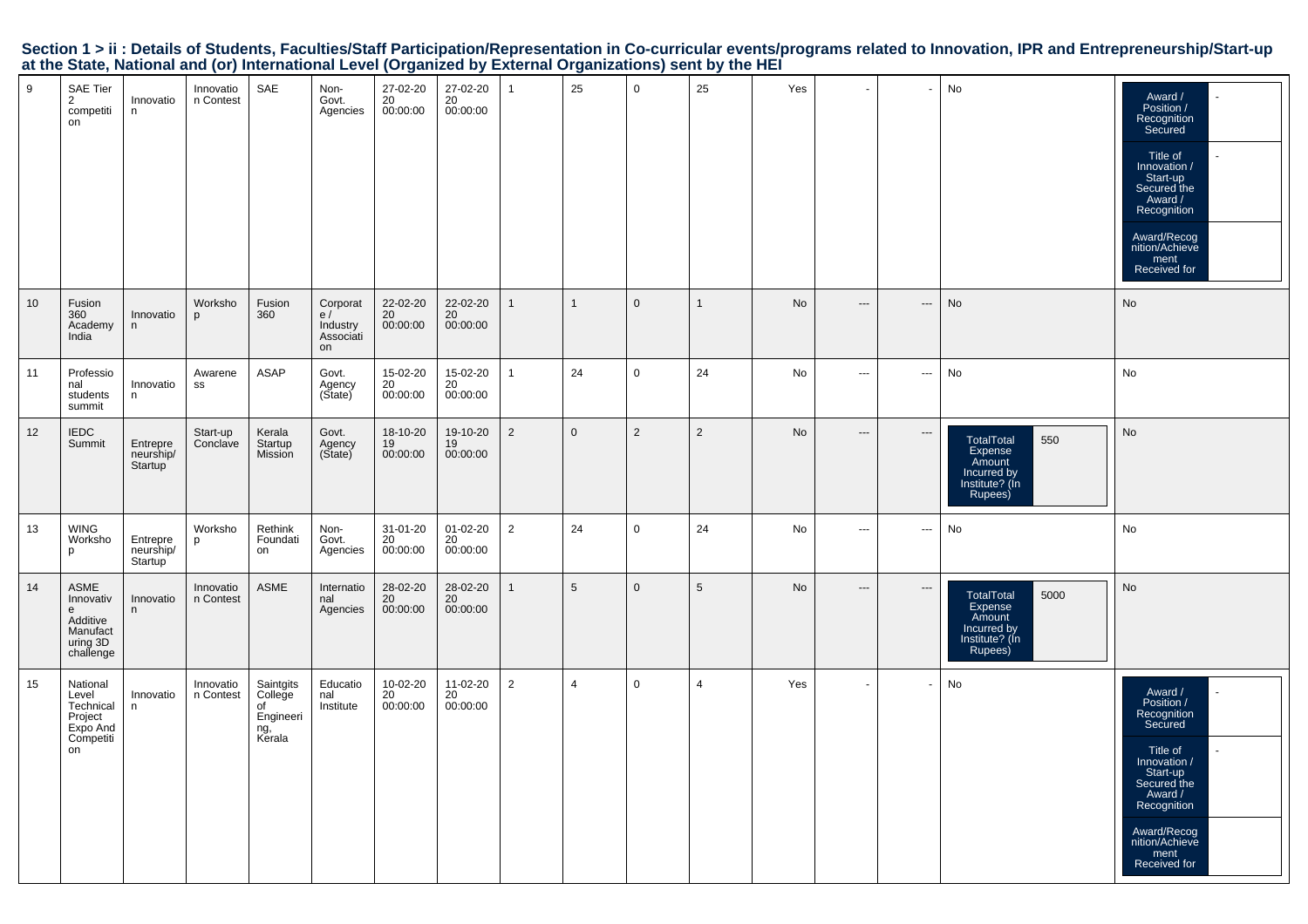|  | Section 1 > ii : Details of Students, Faculties/Staff Participation/Representation in Co-curricular events/programs related to Innovation, IPR and Entrepreneurship/Start-up |  |  |  |  |  |
|--|------------------------------------------------------------------------------------------------------------------------------------------------------------------------------|--|--|--|--|--|
|  | at the State, National and (or) International Level (Organized by External Organizations) sent by the HEI                                                                    |  |  |  |  |  |

| 16 | Digital<br>Green -<br>Maker<br>Session                                                        | Innovatio<br>n | Ideation                 | Cognizan<br>t - DTO                                                             | Corporat<br>e/<br>Industry<br>Associati<br>on | 23-01-20<br>$\frac{20}{00:00:00}$ | 23-01-20<br>$\frac{20}{20}$<br>00:00:00 | $\mathbf{1}$   | 20             | 2              | 22              | No  | $\hspace{0.05cm} \cdots$ | ---                      | No | No                                                                                                                                                                                                                                                                  |
|----|-----------------------------------------------------------------------------------------------|----------------|--------------------------|---------------------------------------------------------------------------------|-----------------------------------------------|-----------------------------------|-----------------------------------------|----------------|----------------|----------------|-----------------|-----|--------------------------|--------------------------|----|---------------------------------------------------------------------------------------------------------------------------------------------------------------------------------------------------------------------------------------------------------------------|
| 17 | Reboot<br>Kerala<br>Hackatho<br>n                                                             | Innovatio<br>n | Hackatho<br>n            | ASAP<br>Kerala                                                                  | Govt.<br>Agency<br>(State)                    | 14-02-20<br>20<br>00:00:00        | 16-02-20<br>20<br>00:00:00              | $\mathbf{3}$   | 12             | $\mathbf{1}$   | 13              | Yes | Finalist                 | Water<br>flow<br>manager | No | Award /<br>Finalist<br>Position /<br>Recognition<br>Secured<br>Water flow<br>Title of<br>Innovation /<br>manager<br>Start-up<br>Secured the<br>Award /<br>Recognition<br>Idea/Innova<br>Award/Recog<br>nition/Achieve<br>tion/Prototy<br>ment<br>pe<br>Received for |
| 18 | Young<br>Innovator<br>S.<br>Program                                                           | Innovatio<br>n | Innovatio<br>n Contest   | K-DISC                                                                          | Govt.<br>Agency<br>(State)                    | 26-12-20<br>19<br>00:00:00        | 26-12-20<br>19<br>00:00:00              | $\mathbf{1}$   | $\overline{4}$ | $\mathbf 0$    | $\overline{4}$  | No  | $---$                    | $\hspace{0.05cm} \ldots$ | No | No                                                                                                                                                                                                                                                                  |
| 19 | National<br>engineeri<br>ng<br>Olympiad<br>2.0                                                | Innovatio<br>n | Innovatio<br>n Contest   | National<br>Engineeri<br>ng<br>Olympiad                                         | Non-<br>Govt.<br>Agencies                     | $01 - 11 - 20$<br>19<br>00:00:00  | 03-11-20<br>19<br>00:00:00              | $\mathbf{3}$   | 2              | $\mathsf{O}$   | $\overline{2}$  | No  | $\cdots$                 | $\hspace{1.5cm} \cdots$  | No | No                                                                                                                                                                                                                                                                  |
| 20 | TeenHac<br>k                                                                                  | Innovatio<br>n | Innovatio<br>n Contest   | Muthoot<br>Institute<br>of<br>Technolo<br>gy and<br>Science                     | Educatio<br>nal<br>Institute                  | 24-01-20<br>20<br>00:00:00        | 24-01-20<br>20<br>00:00:00              | $\mathbf{1}$   | 20             | $\overline{2}$ | 22              | No  | $\hspace{0.05cm} \ldots$ | ---                      | No | No                                                                                                                                                                                                                                                                  |
| 21 | <b>IEEEXtre</b><br>me 13.0                                                                    | Innovatio<br>n | Skill<br>developm<br>ent | <b>IEEE</b>                                                                     | Internatio<br>nal<br>Agencies                 | 19-10-20<br>19<br>00:00:00        | 19-10-20<br>19<br>00:00:00              | $\mathbf{1}$   | 6              | $\mathsf{O}$   | $6\phantom{1}6$ | No  | $\cdots$                 | $\sim$                   | No | No                                                                                                                                                                                                                                                                  |
| 22 | Advaya<br>Tech <sup>-</sup><br>summit<br>on Virtual<br>Reality or<br>Augment<br>ed<br>Reality | Innovatio<br>n | Worksho<br>p             | National<br>Institute<br>of<br>Technolo<br>gy,<br>Calicut                       | Educatio<br>nal<br>Institute                  | 11-01-20<br>20<br>00:00:00        | 11-01-20<br>20<br>00:00:00              | $\overline{1}$ | 3              | $\mathbf 0$    | $\mathbf{3}$    | No  | $\cdots$                 | $\hspace{0.05cm} \ldots$ | No | No                                                                                                                                                                                                                                                                  |
| 23 | TEK-<br>TOK,<br>Ethical<br>Hacking                                                            | Innovatio<br>n | Worksho<br>p             | Mar<br>Athanasi<br>us<br>College<br>of<br>Engineee<br>ring<br>Kothama<br>ngalam | Educatio<br>nal<br>Institute                  | 11-10-20<br>19<br>00:00:00        | 11-10-20<br>19<br>00:00:00              | $\mathbf{1}$   | 8              | $\mathsf{O}$   | 8               | No  | $\cdots$                 | $\sim$                   | No | No                                                                                                                                                                                                                                                                  |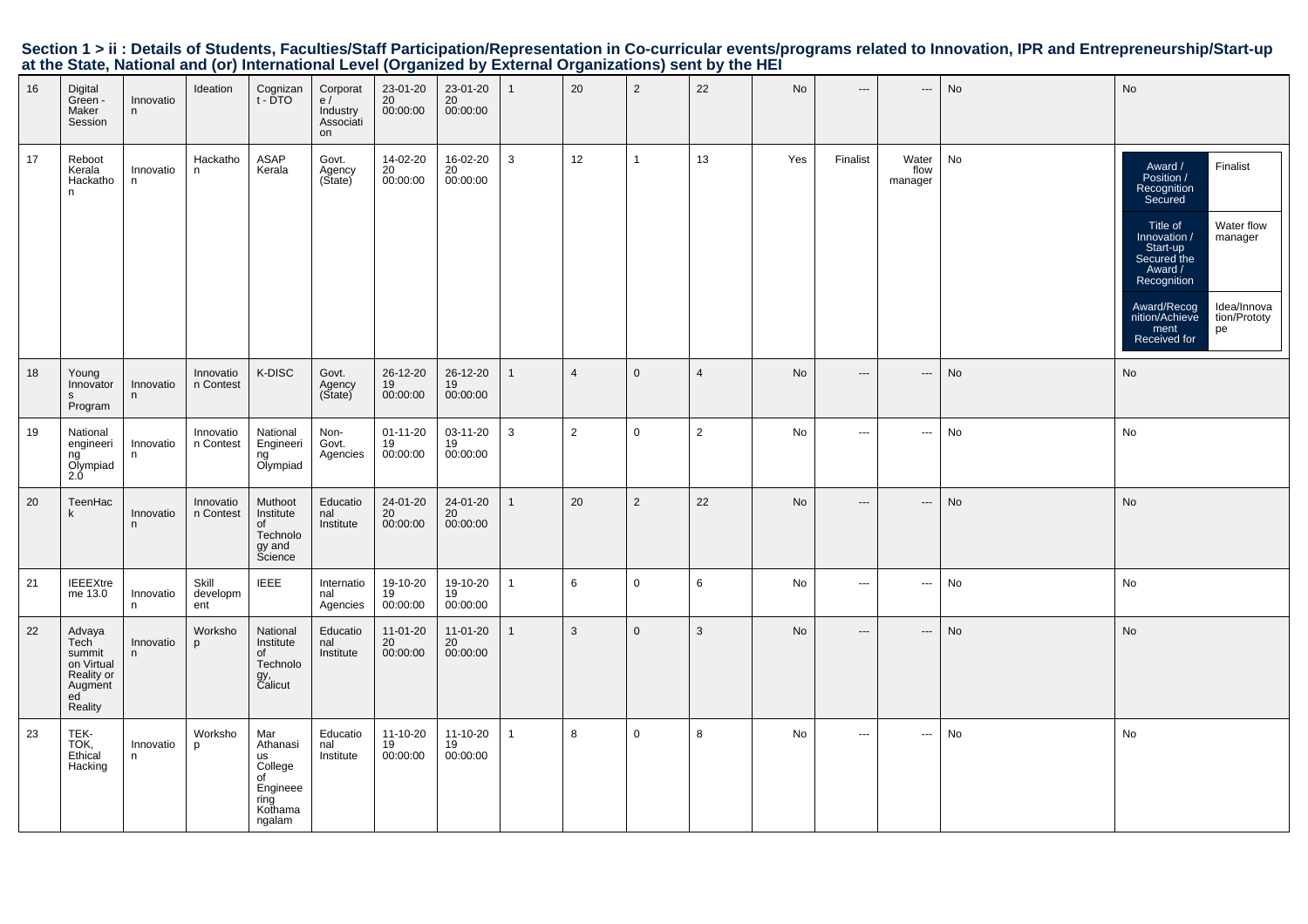Section 1 > ii : Details of Students, Faculties/Staff Participation/Representation in Co-curricular events/programs related to Innovation, IPR and Entrepreneurship/Start-up<br>at the State, National and (or) International Lev

| 24 | Pattern<br>Recogniti<br>on                                                                                                                                                                                            | Innovatio<br>n. | Worksho<br>p           | National<br>Institute<br>of<br>Technolo<br>gy<br>Calicut                                  | Educatio<br>nal<br>Institute                  | 18-10-20<br>19<br>00:00:00 | 19-10-20<br>19<br>00:00:00 | 2              | 3              | $\mathbf 0$    | $\mathbf{3}$    | No | $\hspace{0.05cm} \ldots$                 | ---      | No                                                                                          | No |
|----|-----------------------------------------------------------------------------------------------------------------------------------------------------------------------------------------------------------------------|-----------------|------------------------|-------------------------------------------------------------------------------------------|-----------------------------------------------|----------------------------|----------------------------|----------------|----------------|----------------|-----------------|----|------------------------------------------|----------|---------------------------------------------------------------------------------------------|----|
| 25 | Yuva<br>Mastermi<br>nd<br>Season<br>10                                                                                                                                                                                | Innovatio<br>n. | Innovatio<br>n Contest | Manoram<br>a, IBS, Am<br>al Jyothi                                                        | Non-<br>Govt.<br>Agencies                     | 28-09-20<br>19<br>00:00:00 | 20-01-20<br>20<br>00:00:00 | 11             | $\overline{4}$ | $\overline{2}$ | 6               | No | $\hspace{0.05cm} \ldots \hspace{0.05cm}$ | $\cdots$ | <b>TotalTotal</b><br>10000<br>Expense<br>Amount<br>Incurred by<br>Institute? (In<br>Rupees) | No |
| 26 | ARM<br>Design<br>Contest<br>2019, IIIT<br>Bangalor<br>e                                                                                                                                                               | Innovatio<br>n  | Innovatio<br>n Contest | ACCS                                                                                      | Corporat<br>e/<br>Industry<br>Associati<br>on | 10-07-20<br>19<br>00:00:00 | 13-11-20<br>19<br>00:00:00 | 12             | 5              | $\mathbf{0}$   | $5\phantom{.0}$ | No | $---$                                    | ---      | No                                                                                          | No |
| 27 | Seminar<br>on AICTE<br>Quality<br>Initiatives<br>, National<br>Initiative<br>for<br>Technical<br>Teachers<br>Training<br>(NITTT)<br>and<br>National<br>Educatio<br>nal<br>Alliance<br>for<br>Technolo<br>gy<br>(NEAT) | Innovatio<br>n  | Seminar                | Kerala<br>State<br>Centre<br>for<br>Advance<br>d Printing<br>and<br>Training<br>$(C-Apt)$ | Govt.<br>Agency<br>(State)                    | 06-03-20<br>20<br>00:00:00 | 06-03-20<br>20<br>00:00:00 | $\mathbf 1$    | $\mathbf 0$    | 19             | 19              | No | $\cdots$                                 | $\cdots$ | No                                                                                          | No |
| 28 | Two days<br>national<br>conferen<br>ce and<br>seminar<br>on<br>innovatio<br>ns in<br>engineeri<br>ng and<br>technolog<br>y                                                                                            | Innovatio<br>n. | Conferen<br>ce         | Governm<br>ent<br>Polytech<br>nic<br>College, P<br>alakkad                                | Govt.<br>Agency<br>(State)                    | 12-02-20<br>20<br>00:00:00 | 13-02-20<br>20<br>00:00:00 | $\overline{2}$ | $\overline{4}$ | $\overline{1}$ | $5\phantom{.0}$ | No | $\hspace{0.05cm} \ldots$                 | $\cdots$ | 300<br>TotalTotal<br>Expense<br>Amount<br>Incurred by<br>Institute? (In<br>Rupees)          | No |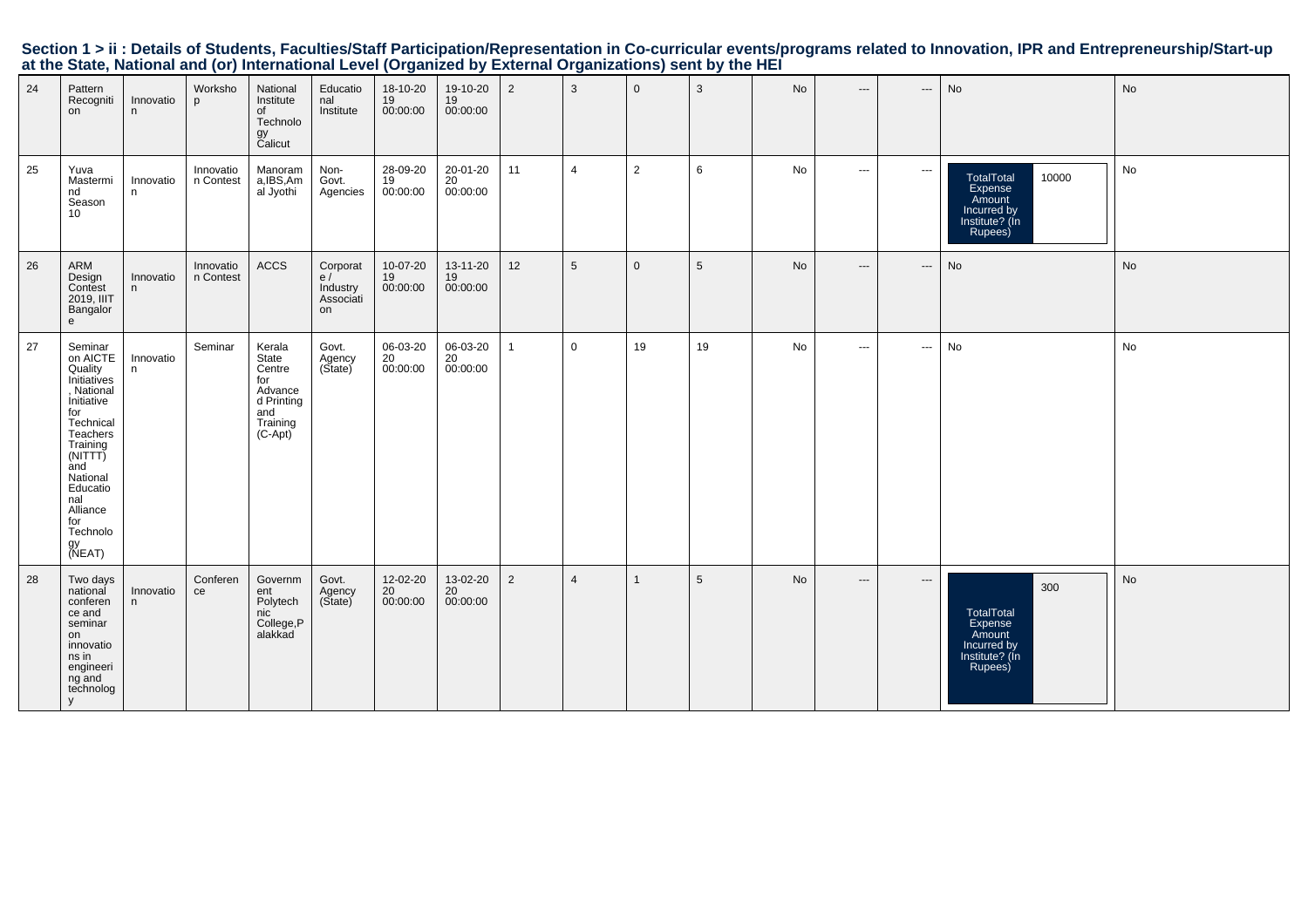|    |                           |                                  | $\mathbf{v}$           |                                                        |                              | ັ                          |                            |   | -              |                | {              |     |                                     |                                            |    |                                                                                                                                                                                                                                                                                                        |
|----|---------------------------|----------------------------------|------------------------|--------------------------------------------------------|------------------------------|----------------------------|----------------------------|---|----------------|----------------|----------------|-----|-------------------------------------|--------------------------------------------|----|--------------------------------------------------------------------------------------------------------------------------------------------------------------------------------------------------------------------------------------------------------------------------------------------------------|
| 29 | <b>INTERFA</b><br>CE 2019 | Entrepre<br>neurship/<br>Startup | Start-up<br>Conclave   | <b>NIT</b><br>Calicut                                  | Educatio<br>nal<br>Institute | 18-10-20<br>19<br>00:00:00 | 20-10-20<br>19<br>00:00:00 | 3 | 5              | 0              | 5              | Yes | First<br>prize of<br><b>Rs 8000</b> | E-med<br>Box                               | No | First prize<br>of Rs 8000<br>Award /<br>Position /<br>Recognition<br>Secured<br>E-med Box<br>Title of<br>Innovation /<br>Start-up<br>Secured the<br>Award /<br>Recognition<br>Idea/Innova<br>Award/Recog<br>nition/Achieve<br>tion/Prototy<br>pe<br>ment<br>Received for                               |
| 30 | Texplora                  | Innovatio<br>n.                  | Exhibition             | TocH<br>institute<br>of<br>science<br>and<br>technolog | Educatio<br>nal<br>Institute | 31-01-20<br>20<br>00:00:00 | 31-01-20<br>20<br>00:00:00 |   | 3              | $\overline{0}$ | 3              | Yes | 2nd prize<br>of Rs<br>4000          | Fingerpri<br>nt voting<br>online<br>system | No | 2nd prize of<br>Award /<br>Rs 4000<br>Position /<br>Recognition<br>Secured<br>Fingerprint<br>voting<br>online<br>Title of<br>Innovation /<br>Start-up<br>Secured the<br>system<br>Award /<br>Recognition<br>Award/Recog<br>nition/Achieve<br>Idea/Innova<br>tion/Prototy<br>pe<br>ment<br>Received for |
| 31 | <b>Idea Fest</b>          | Innovatio<br>n.                  | Innovatio<br>n Contest | Kerala<br>Start Up<br>Mission                          | Govt.<br>Agency<br>(State)   | 22-04-20<br>19<br>00:00:00 | 22-04-20<br>19<br>00:00:00 |   | $\overline{4}$ | $\mathbf 0$    | $\overline{4}$ | No  | $\sim$ $\sim$                       | $\hspace{0.05cm} \ldots$                   | No | No                                                                                                                                                                                                                                                                                                     |

### Section 1 > ii : Details of Students, Faculties/Staff Participation/Representation in Co-curricular events/programs related to Innovation, IPR and Entrepreneurship/Start-up<br>at the State, National and (or) International Lev

#### **Section 2 > i : List the Academic Programs on Innovation, IPR and Entrepreneurship Development Offered During the Academic Period (2019-20)**

| Srno           | Title of Course/Subject<br>Offered       | Program Theme            | Type of Course                        | Course Offering<br>Department/Centr<br>e/Unit Name | Level of<br>Course                                      | Program<br>Start Date | Program End<br>Date | Program<br>Duration(in Days) | Mode of Delivery | Total Numbers of<br>Participants | <b>Total Numbers of</b><br><b>Contact Hours of Course</b><br>(Minimum 30 Contact<br>hours) |
|----------------|------------------------------------------|--------------------------|---------------------------------------|----------------------------------------------------|---------------------------------------------------------|-----------------------|---------------------|------------------------------|------------------|----------------------------------|--------------------------------------------------------------------------------------------|
|                | <b>Business English</b><br>Communication | Entrepreneurship/Startup | Short term<br>Course                  | Short Term<br><b>Certificate Course</b>            | Basic<br>Science and<br><b>Humanities</b>               | 01-08-2019            | 28-02-2020          | 212                          | Offline          | 271                              | 40                                                                                         |
| $\overline{2}$ | Artificial Intelligence                  | Innovation               | Short term<br>Course                  | Short Term<br><b>Certificate Course</b>            | Department<br>of Computer<br>Science and<br>Engineering | 01-07-2019            | 31-12-2019          | 184                          | Offline          | 100                              | 40                                                                                         |
|                | <b>Business Intelligence</b>             | Innovation               | Short term<br>Course                  | Short Term<br>Certificate Course                   | Department<br>of Computer<br>Science and<br>Engineering | 01-01-2020            | 30-05-2020          | 151                          | Online           | 50                               | 40                                                                                         |
|                | ME341 Design Project                     | Innovation               | Elective/Core<br><b>Credit Course</b> | <b>Credit Course</b><br>(Compulsory)               | Department<br>Mechanical<br>Engineering                 | 01-07-2019            | 31-12-2019          | 184                          | Offline          | 60                               | 42                                                                                         |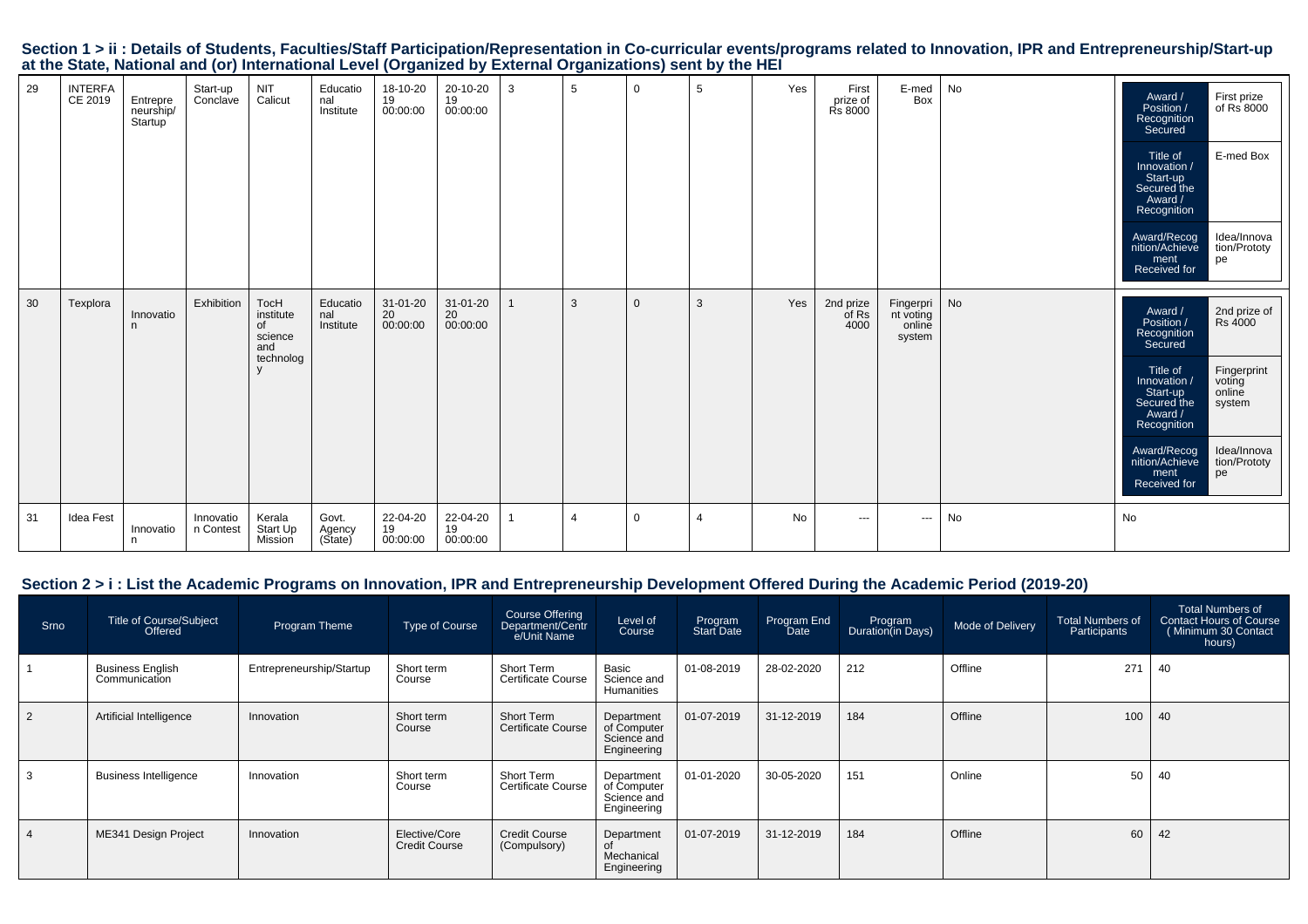| $5\phantom{.0}$ | HS300 Principles of<br>Management                                   | Entrepreneurship/Startup                | Elective/Core<br><b>Credit Course</b> | Credit Course<br>(Compulsory)           | Department<br>of Basic<br>Sciece and<br>Humanities                      | 01-07-2019 | 31-12-2019 | 184 | Offline | 119            | 42 |
|-----------------|---------------------------------------------------------------------|-----------------------------------------|---------------------------------------|-----------------------------------------|-------------------------------------------------------------------------|------------|------------|-----|---------|----------------|----|
| 6               | Supply Chain and Logistics<br>Management                            | Entrepreneurship/Startup                | Elective/Core<br><b>Credit Course</b> | <b>Credit Course</b><br>(Elective)      | Department<br>οf<br>Mechanical<br>Engineering                           | 01-07-2019 | 31-12-2019 | 184 | Offline | 12             | 42 |
| $\overline{7}$  | HS200 Business<br>Economics                                         | Entrepreneurship/Startup                | Elective/Core<br><b>Credit Course</b> | Credit Course<br>(Compulsory)           | Departmnet<br>of Basic<br>Science and<br>Humanities                     | 01-02-2020 | 30-06-2020 | 151 | Offline | 119            | 42 |
| 8               | <b>Marketing Management</b>                                         | Entrepreneurship/Startup                | Elective/Core<br><b>Credit Course</b> | <b>Credit Course</b><br>(Elective)      | Department<br>of<br>Mechanical<br>Engineering                           | 01-02-2020 | 30-06-2020 | 151 | Offline | 28             | 42 |
| 9               | Industrial Engineering                                              | Entrepreneurship/Startup                | Elective/Core<br><b>Credit Course</b> | Credit Course<br>(Compulsory)           | Department<br>of<br>Mechanical<br>Engineering                           | 01-02-2020 | 30-06-2020 | 151 | Offline | 59             | 42 |
| 10 <sup>°</sup> | Manufacturing of<br>composites                                      | Innovation                              | Short term<br>Course                  | Short Term<br><b>Certificate Course</b> | <b>NPTEL</b>                                                            | 01-07-2019 | 31-12-2019 | 184 | Online  | $\overline{2}$ | 40 |
| 11              | CE341 Design Project                                                | Entrepreneurship/Startup,<br>Innovation | Elective/Core<br><b>Credit Course</b> | Credit Course<br>(Compulsory)           | Department<br>of Civil<br>Engineering                                   | 01-07-2019 | 31-12-2019 | 184 | Offline | 60             | 42 |
| 12              | Civil Engineernig Project<br>Management                             | Entrepreneurship/Startup                | Elective/Core<br><b>Credit Course</b> | <b>Credit Course</b><br>(Compulsory)    | Department<br>of Civil<br>Engineering                                   | 01-07-2019 | 31-12-2019 | 184 | Offline | 60             | 42 |
| 13              | EC341 Design project                                                | Innovation                              | Elective/Core<br><b>Credit Course</b> | Credit Course<br>(Compulsory)           | Department<br>of Electronics<br>and<br>Communicati<br>on<br>Engineering | 01-07-2019 | 31-12-2019 | 184 | Offline | 59             | 42 |
| 14              | <b>HS200 Business</b><br>Economics                                  | Entrepreneurship/Startup                | Elective/Core<br><b>Credit Course</b> | <b>Credit Course</b><br>(Compulsory)    | Department<br>of Basic<br>Science and<br><b>Humanities</b>              | 01-07-2019 | 31-12-2019 | 184 | Offline | 162            | 42 |
| 15              | HS300 Principles of<br>Management                                   | Entrepreneurship/Startup                | Elective/Core<br>Credit Course        | <b>Credit Course</b><br>(Compulsory)    | Department<br>of Basic<br>Science and<br>Humanities                     | 01-01-2020 | 30-06-2020 | 182 | Offline | 181            | 42 |
| 16              | Professional diploma in<br>Electrical system design<br>and drafting | Innovation                              | Short term<br>Course                  | Short Term<br><b>Certificate Course</b> | Tritech<br>design<br>academy                                            | 03-10-2019 | 20-01-2020 | 110 | Offline | 35             | 40 |
| 17              | Basic course on PLC S7<br>1200 and 1500 with V14                    | Innovation                              | Short term<br>Course                  | Short Term<br>Certificate Course        | <b>MITS</b><br>Siemens<br>Centre of<br>Excellence                       | 08-07-2019 | 13-07-2019 | 6   | Offline | 59             | 50 |
| 18              | CS341 Design Project                                                | Innovation                              | Elective/Core<br><b>Credit Course</b> | Credit Course<br>(Compulsory)           | Department<br>of Computer<br>Science and<br>Engineering                 | 01-07-2019 | 31-12-2019 | 184 | Offline | 63             | 40 |
| 19              | HS210 Life Skills                                                   | Entrepreneurship/Startup                | Elective/Core<br><b>Credit Course</b> | Credit Course<br>(Compulsory)           | Department<br>of Basic<br>Science and<br>Humanities                     | 01-08-2019 | 31-12-2019 | 153 | Offline | 119            | 48 |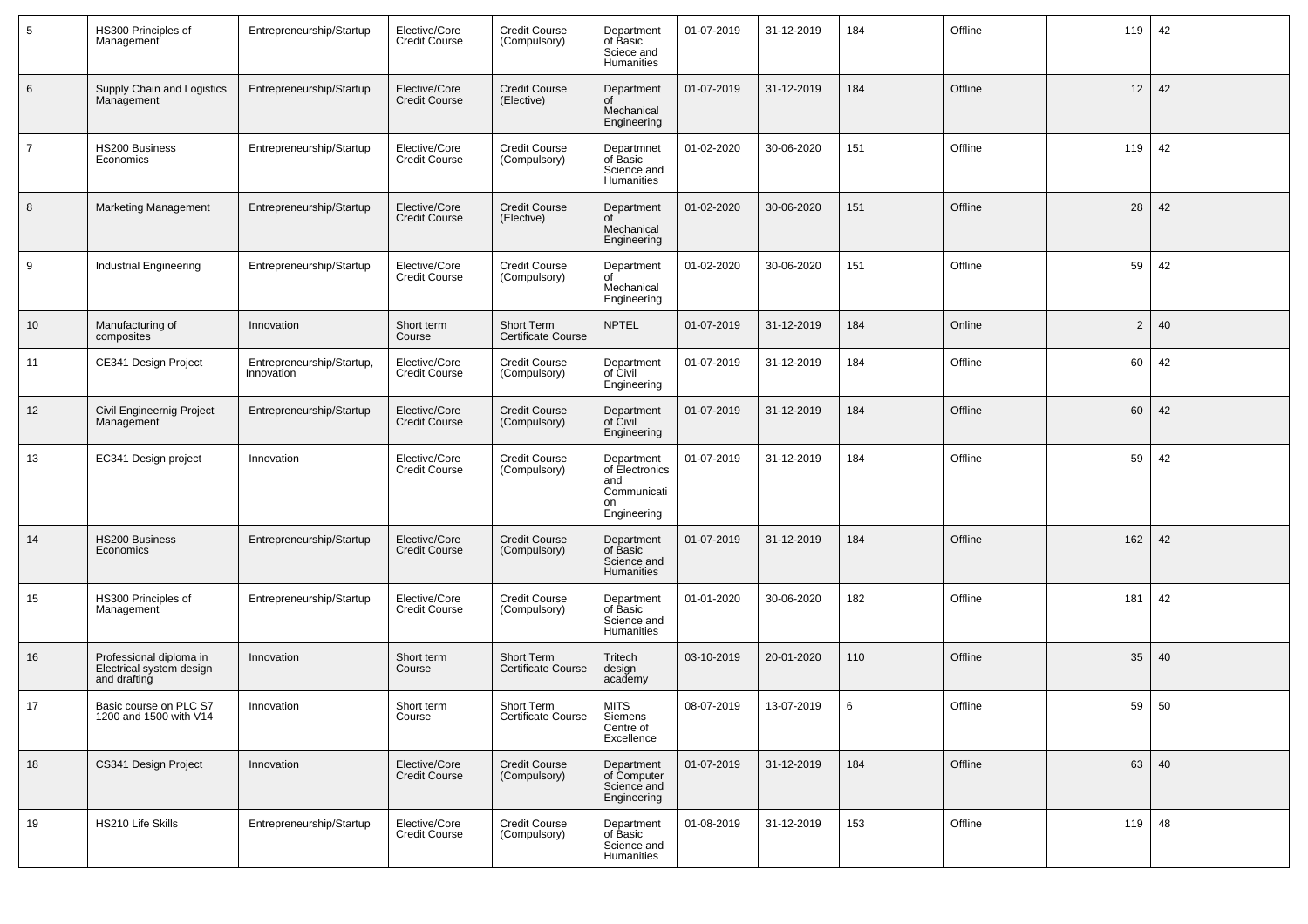| 20 | HS210 Life Skills                       | Entrepreneurship/Startup | Elective/Core<br><b>Credit Course</b> | <b>Credit Course</b><br>(Compulsory)    | Department<br>of Basic<br>Science and<br>Humanities                         | 01-01-2020 | 30-06-2020 | 182 | Offline | 162            | 48 |
|----|-----------------------------------------|--------------------------|---------------------------------------|-----------------------------------------|-----------------------------------------------------------------------------|------------|------------|-----|---------|----------------|----|
| 21 | EE341 Design Project                    | Innovation               | Elective/Core<br><b>Credit Course</b> | <b>Credit Course</b><br>(Compulsory)    | Electrical and<br>Electronics<br>Engineering<br>Department                  | 01-07-2019 | 31-12-2019 | 184 | Offline | 58             | 42 |
| 22 | Career Edge - Knockdown<br>the Lockdown | Innovation               | Short term<br>Course                  | Short Term<br><b>Certificate Course</b> | Tata<br>Consultancy<br>Services                                             | 01-04-2020 | 30-04-2020 | 30  | Online  | $\overline{2}$ | 30 |
| 23 | <b>Classical Sociological</b><br>Theory | Innovation               | Short term<br>Course                  | Short Term<br><b>Certificate Course</b> | Coursera<br>through<br>Muthoot<br>Institute of<br>Technology<br>and Science | 01-04-2020 | 30-04-2020 | 30  | Online  |                | 30 |
| 24 | DevOps                                  | Innovation               | Short term<br>Course                  | Short Term<br>Certificate Course        | Coursera<br>through<br>Muthoot<br>Institute of<br>Technology<br>and Science | 01-04-2020 | 22-05-2020 | 52  | Online  |                | 42 |
| 25 | Microsoft Virtual Internship            | Innovation               | Short term<br>Course                  | Short Term<br>Certificate Course        | Microsoft                                                                   | 01-04-2020 | 30-04-2020 | 30  | Online  |                | 30 |
| 26 | Successful negotiations                 | Innovation               | Short term<br>Course                  | Short Term<br><b>Certificate Course</b> | Coursera<br>through<br>Muthoot<br>Institute of<br>Technology<br>and Science | 01-04-2020 | 22-05-2020 | 52  | Offline |                | 42 |

## **Section 2 > ii : List the Employment Generation Skill Development Programs Organized by the HEI on Innovation, IPR and Entrepreneurship Development During the Academic Period (2019-20)**

| Srno           | Title of the Training Program                                                 | Program Theme                           | Type of Course                                       | Course Offering<br>/Department/Centre<br>Unit Name          | Program Start<br>Date | Program End<br>Date | Program<br>Duration(in<br>Days) | Mode of Delivery | <b>Total Numbers of</b><br>Participants | <b>Total Numbers of Contact</b><br>Hours of Course (Minimum<br>30 Contact hours) |
|----------------|-------------------------------------------------------------------------------|-----------------------------------------|------------------------------------------------------|-------------------------------------------------------------|-----------------------|---------------------|---------------------------------|------------------|-----------------------------------------|----------------------------------------------------------------------------------|
|                | Research Trends in Computer<br>Science                                        | Innovation                              | FDP in I&E / IPR                                     | Department of<br><b>Computer Science</b><br>and Engineering | 02-07-2019            | 06-07-2019          | -5                              | Offline          | 30                                      | 35                                                                               |
| $\overline{2}$ | Faculty Learning Series -<br>Python                                           | Innovation                              | FDP in I&E / IPR                                     | Department of<br>Computer Science<br>and Engineering        | 29-06-2020            | 03-07-2020          | 5                               | Online           | 100                                     | 30                                                                               |
| 3              | <b>Student Webinar Series</b>                                                 | Innovation                              | Employment<br>Generation Training<br>Programs        | Department of<br>Computer Science<br>and Engineering        | 29-05-2020            | 30-07-2020          | 63                              | Online           | 50                                      | 30                                                                               |
|                | Advanced training programe<br>on remote sensing and GIS                       | Innovation                              | FDP in I&E / IPR                                     | Department of Civil<br>engineering                          | 24-06-2019            | 29-06-2019          | 6                               | Offline          | 33                                      | 30                                                                               |
|                | Individual Development Plan                                                   | Entrepreneurship/Startup,<br>Innovation | Employment<br>Generation Training<br>Programs        | Career Guidance<br>and Placement Unit                       | 01-07-2019            | 30-06-2020          | 366                             | Offline          | 600                                     | 30                                                                               |
| 6              | <b>Employability Enhancement</b><br>training in aptitude verbal and<br>coding | Entrepreneurship/Startup,<br>Innovation | Employment<br><b>Generation Training</b><br>Programs | <b>Career Guidance</b><br>and Placement Unit                | 03-07-2019            | 19-07-2019          | 17                              | Offline          | 220                                     | 60                                                                               |
|                | FDP on C programming                                                          | Innovation                              | FDP in I&E / IPR                                     | Department of<br>Computer Science<br>and Engineering        | 27-11-2019            | 04-12-2019          | 8                               | Offline          | 22                                      | 35                                                                               |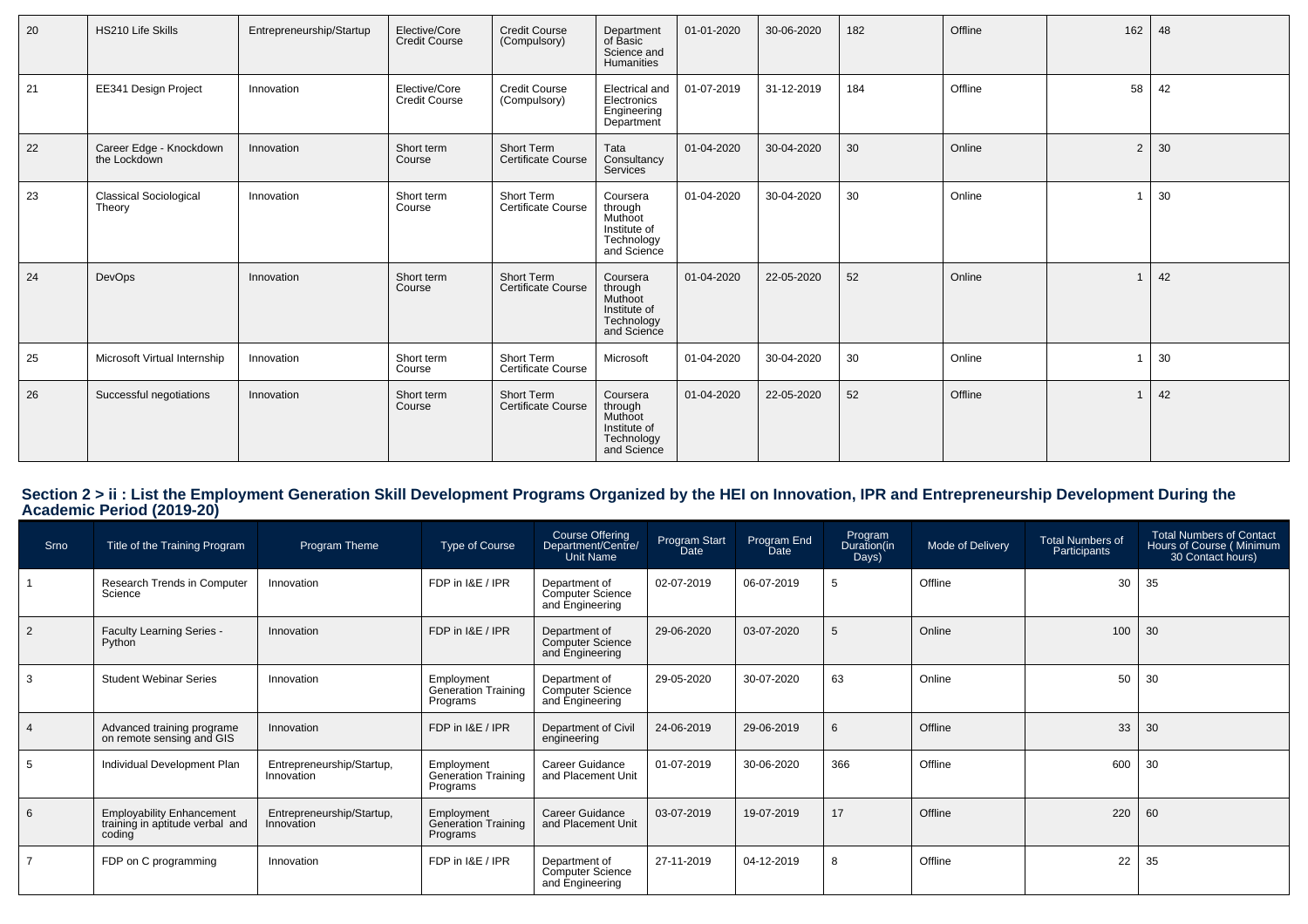|  | <b>Employability Enhancement</b><br>training Program | Entrepreneurship/Startup | Employment<br><b>Generation Training</b><br>Programs | <b>Career Guidance</b><br>and Placement Unit | 19-08-2019 | 06-03-2020 | $\vert$ 201 | Offline | 580 | $\sim$ $\sim$<br>- ou |
|--|------------------------------------------------------|--------------------------|------------------------------------------------------|----------------------------------------------|------------|------------|-------------|---------|-----|-----------------------|
|--|------------------------------------------------------|--------------------------|------------------------------------------------------|----------------------------------------------|------------|------------|-------------|---------|-----|-----------------------|

# Section 2 > iii : List the Full Time Faculties had with a Degree (UG/PG/PhD) in Innovation/IPR/Entrepreneurship and (or) Received Specialized Training program of I&E, IPR<br>(MDP, EDP, FDP, Short-term Certificate Course, of m

| Srno           | <b>Faculty Name</b>                                   |            | Department/Centre/Unit Name |                                      |                                                          | Designation                                         |                                       | Do you have a degree in I&E & IPR? |                          | Had the faculty received training on I&E &<br>IPR during AY 2019-20 |                  |
|----------------|-------------------------------------------------------|------------|-----------------------------|--------------------------------------|----------------------------------------------------------|-----------------------------------------------------|---------------------------------------|------------------------------------|--------------------------|---------------------------------------------------------------------|------------------|
| $\overline{1}$ | Jisha James                                           |            | Engineering                 | Department of Computer Science and   |                                                          | <b>Assistant Professor</b>                          |                                       | No                                 |                          | Yes                                                                 |                  |
|                | <b>Training Name</b>                                  |            | <b>Training Theme</b>       | <b>Type of Course</b>                |                                                          | <b>Training Agency</b><br><b>Name</b>               | <b>Training Agency</b><br><b>Type</b> | <b>Training Start Date</b>         | <b>Training End Date</b> | Training Duration<br>(in Days)                                      | Mode of Delivery |
|                | <b>AICTE Workshop on Education</b><br>Reforms         | Innovation |                             | FDP in I&E, IPR                      |                                                          | All India Council for<br><b>Technical Education</b> | Govt. Agency<br>(Central)             | 28-04-2020<br>00:00:00             | 01-05-2020<br>00:00:00   | $\Delta$                                                            | Online           |
| $\overline{2}$ | Mahalingam P.R.                                       |            | Engineering                 | Department of Computer Science and   |                                                          | <b>Assistant Professor</b>                          |                                       | No                                 |                          | Yes                                                                 |                  |
|                | <b>Training Name</b>                                  |            | <b>Training Theme</b>       | <b>Type of Course</b>                |                                                          | <b>Training Agency</b><br>Name                      | <b>Training Agency</b><br><b>Type</b> | <b>Training Start Date</b>         | <b>Training End Date</b> | <b>Training Duration</b><br>(in Days)                               | Mode of Delivery |
|                | Project Management and DevOps                         | Innovation |                             | Short term<br>Certificate            | Coursera<br>(University of<br>University of<br>Virginia) | California at Davis,                                | Corporate / Industry<br>Association   | 30-03-2020<br>00:00:00             | 28-05-2020<br>00:00:00   | 60                                                                  | Online           |
|                | IBM Business Intelligence Analyst                     | Innovation |                             | Short term<br>Certificate            | <b>IBM</b>                                               |                                                     | Corporate / Industry<br>Association   | 16-06-2019<br>00:00:00             | 21-06-2019<br>00:00:00   | 6                                                                   | Offline          |
| 3              | Dr. Pramod Kumar M                                    |            |                             | Department of Mechanical Engineering |                                                          | Associate Professor                                 |                                       | No                                 |                          | Yes                                                                 |                  |
|                | <b>Training Name</b>                                  |            | <b>Training Theme</b>       | <b>Type of Course</b>                |                                                          | <b>Training Agency</b><br>Name                      | Training Agency<br>Type               | <b>Training Start Date</b>         | <b>Training End Date</b> | Training Duration<br>(in Days)                                      | Mode of Delivery |
|                | AICTE online course on<br>examination reforms         | Innovation |                             | FDP in I&E, IPR                      |                                                          |                                                     |                                       |                                    |                          | 4                                                                   | Online           |
|                |                                                       |            |                             |                                      |                                                          | All India Council for<br><b>Technical Education</b> | Govt. Agency<br>(Central)             | 27-04-2020<br>00:00:00             | 30-04-2020<br>00:00:00   |                                                                     |                  |
| $\overline{4}$ | Dr. Pradeepmon T. G.                                  |            |                             | Department of Mechanical Engineering |                                                          | Associate Professor                                 |                                       | No                                 |                          | Yes                                                                 |                  |
|                | <b>Training Name</b>                                  |            | <b>Training Theme</b>       | <b>Type of Course</b>                |                                                          | <b>Training Agency</b><br>Name                      | <b>Training Agency</b><br>Type        | <b>Training Start Date</b>         | <b>Training End Date</b> | Training Duration<br>(in Days)                                      | Mode of Delivery |
|                | Orientation training programme for<br>mentors         | Innovation |                             | MDP in I&E, IPR                      |                                                          | All India Council for<br><b>Technical Education</b> | Govt. Agency<br>(Central)             | 26-06-2020<br>00:00:00             | 01-07-2020<br>00:00:00   | 6                                                                   | Online           |
|                | AICTE online course on<br>examination reforms         | Innovation |                             | FDP in I&E, IPR                      |                                                          | All India Council for<br><b>Technical Education</b> | Govt. Agency<br>(Central)             | 27-04-2020<br>00:00:00             | 30-04-2020<br>00:00:00   | 4                                                                   | Online           |
|                | Artificial Intelligence Analyst 2019<br>Mastery Award | Innovation |                             | Short term<br>Certificate            | IBM                                                      |                                                     | Corporate / Industry<br>Association   | 15-06-2019<br>00:00:00             | 20-06-2019<br>00:00:00   | 6                                                                   | Offline          |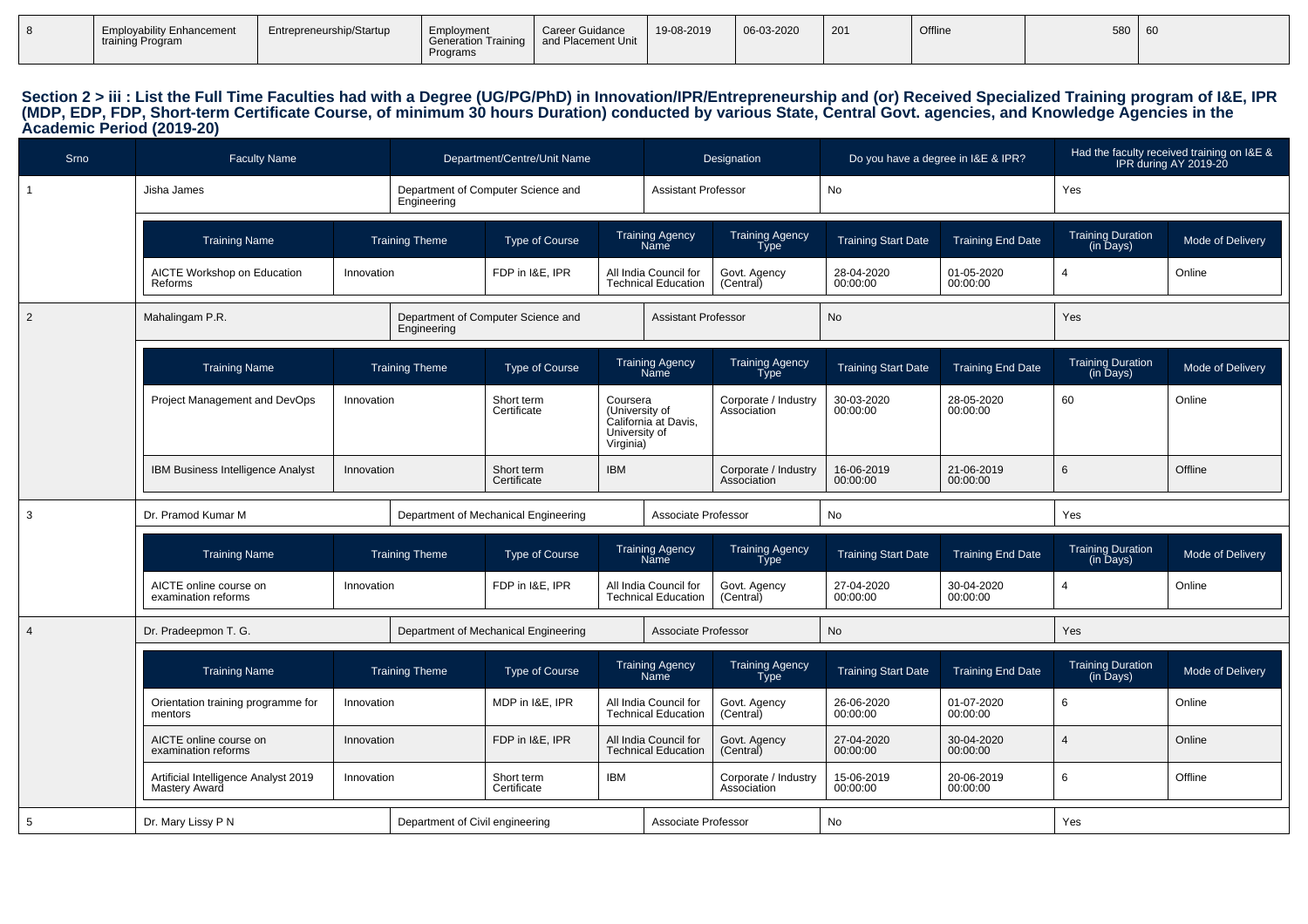|                | <b>Training Name</b>                                                          |            | <b>Training Theme</b>           | Type of Course                              |                              | <b>Training Agency</b><br>Name                     | <b>Training Agency</b><br>Type        | <b>Training Start Date</b> | <b>Training End Date</b> | <b>Training Duration</b><br>(in Days)                  | Mode of Delivery |
|----------------|-------------------------------------------------------------------------------|------------|---------------------------------|---------------------------------------------|------------------------------|----------------------------------------------------|---------------------------------------|----------------------------|--------------------------|--------------------------------------------------------|------------------|
|                | Recent Advances in Environmental<br><b>Engineering and Management</b>         |            | Entrepreneurship/Startup        | FDP in I&E, IPR                             | Science and<br>Technology    | Cochin University of                               | <b>Educational Institute</b>          | 02-03-2020<br>00:00:00     | 07-03-2020<br>00:00:00   | 6                                                      | Offline          |
| 6              | Mr. Dhileep M                                                                 |            | Department of Civil Engineering |                                             |                              | Associate Professor                                |                                       | No                         |                          | Yes                                                    |                  |
|                | <b>Training Name</b>                                                          |            | <b>Training Theme</b>           | <b>Type of Course</b>                       |                              | <b>Training Agency</b><br>Nāmē                     | <b>Training Agency</b><br>Tўpe        | <b>Training Start Date</b> | <b>Training End Date</b> | <b>Training Duration</b><br>$(in \overline{D}$ ays $)$ | Mode of Delivery |
|                | IBM, Artificial Intelligence Analyst<br>Training                              | Innovation |                                 | FDP in I&E, IPR                             |                              | <b>IBM Skills Academy</b>                          | International<br>Agencies             | 15-06-2019<br>00:00:00     | 19-06-2019<br>00:00:00   | 5                                                      | Online           |
| $\overline{7}$ | Dr. Sandeep M S                                                               |            | Department of Civil Engineering |                                             |                              | <b>Assistant Professor</b>                         |                                       | No                         |                          | Yes                                                    |                  |
|                | <b>Training Name</b>                                                          |            | <b>Training Theme</b>           | <b>Type of Course</b>                       |                              | <b>Training Agency</b><br>Name                     | <b>Training Agency</b><br>Type        | <b>Training Start Date</b> | <b>Training End Date</b> | <b>Training Duration</b><br>(in Days)                  | Mode of Delivery |
| 8              | Nayana P. K                                                                   |            | Engineering                     | Department of Electronics and Communication |                              | <b>Assistant Professor</b>                         |                                       | No                         |                          | Yes                                                    |                  |
|                | <b>Training Name</b>                                                          |            | <b>Training Theme</b>           | <b>Type of Course</b>                       |                              | Training Agency<br>Name                            | <b>Training Agency</b><br><b>Type</b> | <b>Training Start Date</b> | <b>Training End Date</b> | <b>Training Duration</b><br>$(in \overline{D}$ ays $)$ | Mode of Delivery |
|                | Technical Workshop on Frontiers in<br>RF Communications and Circuit<br>Design | Innovation |                                 | FDP in I&E, IPR                             | <b>CUSAT</b>                 |                                                    | <b>Educational Institute</b>          | 25-02-2020<br>00:00:00     | 02-03-2020<br>00:00:00   | 7                                                      | Offline          |
| 9              | Anjali S. V                                                                   |            | Engineering                     | Department of Electronics and Communication |                              | <b>Assistant Professor</b>                         |                                       | No                         |                          | Yes                                                    |                  |
|                | <b>Training Name</b>                                                          |            | <b>Training Theme</b>           | <b>Type of Course</b>                       |                              | <b>Training Agency</b><br>Name                     | <b>Training Agency</b><br>Type        | <b>Training Start Date</b> | <b>Training End Date</b> | Training Duration<br>(in Days)                         | Mode of Delivery |
|                | <b>IoT using AWS</b>                                                          | Innovation |                                 | FDP in I&E. IPR                             | Summit. IIT<br>Roorkee       | <b>Finland Labs with</b><br><b>National Social</b> | <b>Educational Institute</b>          | 14-06-2020<br>00:00:00     | 18-06-2020<br>00:00:00   | 5                                                      | Online           |
|                |                                                                               | Innovation |                                 | FDP in I&E. IPR                             | CSE. Muthoot<br>Institute of | Technology and<br>Science, Kochi                   | <b>Educational Institute</b>          | 26-11-2019<br>00:00:00     | 03-12-2019<br>00:00:00   | 8                                                      | Offline          |
| 10             | <b>Binu Manohar</b>                                                           |            | Engineering                     | Department of Electronics and Communication |                              | <b>Assistant Professor</b>                         |                                       | <b>No</b>                  |                          | <b>Yes</b>                                             |                  |
|                | <b>Training Name</b>                                                          |            | <b>Training Theme</b>           | <b>Type of Course</b>                       |                              | Training Agency<br>Name                            | <b>Training Agency</b><br><b>Type</b> | <b>Training Start Date</b> | <b>Training End Date</b> | <b>Training Duration</b><br>$(in \overline{D}$ ays $)$ | Mode of Delivery |
|                | <b>Examination Reforms</b>                                                    | Innovation |                                 | FDP in I&E, IPR                             | <b>AICTE</b>                 |                                                    | Govt. Agency<br>(Central)             | 28-04-2020<br>00:00:00     | 01-05-2020<br>00:00:00   | 4                                                      | Online           |
| 11             | Shobha Gopalakrishnan                                                         |            | Engineering                     | Department of Electronics and Communication |                              | Associate Professor                                |                                       | No                         |                          | Yes                                                    |                  |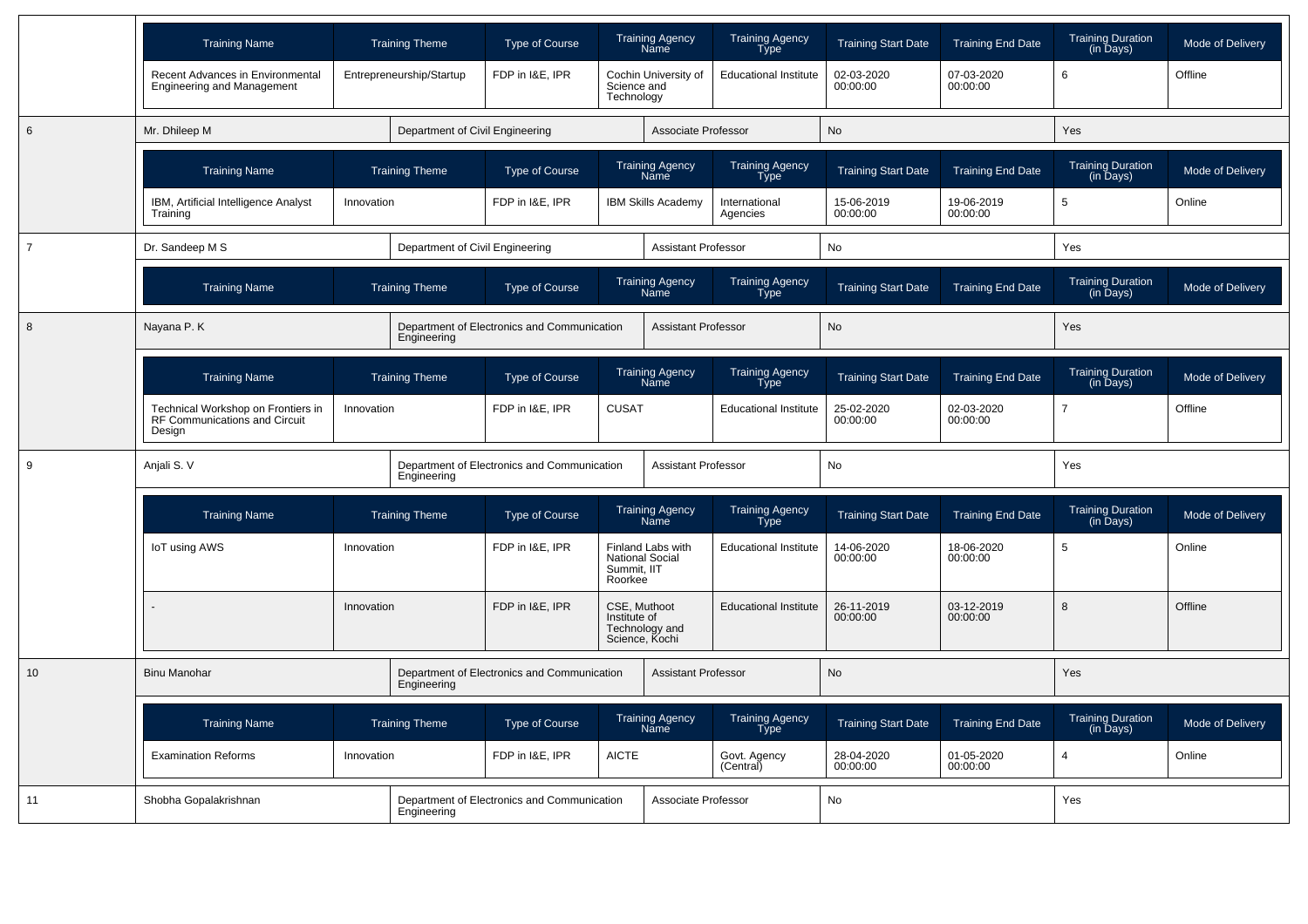|    | <b>Training Name</b>                            |                               | <b>Training Theme</b> | Type of Course                              | Training Agency<br>Name                                  | <b>Training Agency</b><br><b>Type</b> | <b>Training Start Date</b> | <b>Training End Date</b> | <b>Training Duration</b><br>(in Days) | Mode of Delivery |
|----|-------------------------------------------------|-------------------------------|-----------------------|---------------------------------------------|----------------------------------------------------------|---------------------------------------|----------------------------|--------------------------|---------------------------------------|------------------|
|    | Machine Learning                                | Innovation                    |                       | FDP in I&E, IPR                             | <b>NPTEL</b>                                             | Govt. Agency<br>(Central)             | 31-12-2019<br>00:00:00     | 29-04-2020<br>00:00:00   | 121                                   | Online           |
| 12 | Megha Franklin                                  |                               | Engineering           | Department of Electronics and Communication | <b>Assistant Professor</b>                               |                                       | <b>No</b>                  |                          | Yes                                   |                  |
|    | <b>Training Name</b>                            |                               | <b>Training Theme</b> | Type of Course                              | <b>Training Agency</b><br>Name                           | <b>Training Agency</b><br>Type        | <b>Training Start Date</b> | <b>Training End Date</b> | Training Duration<br>(in Days)        | Mode of Delivery |
|    | Problem solving through<br>Programming In C     | Innovation                    |                       | FDP in I&E, IPR                             | <b>NPTEL</b>                                             | Govt. Agency<br>(Central)             | 31-12-2019<br>00:00:00     | 15-06-2020<br>00:00:00   | 168                                   | Online           |
| 13 | Krishnapriya S                                  |                               | Engineering           | Department of Electronics and Communication | <b>Assistant Professor</b>                               |                                       | No                         |                          | Yes                                   |                  |
|    | <b>Training Name</b>                            |                               | <b>Training Theme</b> | Type of Course                              | Training Agency<br>Name                                  | Training Agency<br><b>Type</b>        | <b>Training Start Date</b> | <b>Training End Date</b> | Training Duration<br>(in Days)        | Mode of Delivery |
|    | <b>CMOS VLSI Design</b>                         | Innovation                    |                       | FDP in I&E, IPR                             | <b>NPTEL</b>                                             | Govt. Agency<br>(Central)             | 26-01-2020<br>00:00:00     | 19-03-2020<br>00:00:00   | 54                                    | Online           |
| 14 | Geethu Chacko                                   | Engineering                   |                       | Department of Electrical and Electronocs    | <b>Assistant Professor</b>                               |                                       | No                         |                          | Yes                                   |                  |
|    | <b>Training Name</b>                            |                               | <b>Training Theme</b> | Type of Course                              | <b>Training Agency</b><br>Name                           | <b>Training Agency</b><br>Type        | <b>Training Start Date</b> | <b>Training End Date</b> | <b>Training Duration</b><br>(in Days) | Mode of Delivery |
|    | Advances in Electric vehicle<br>technology      | Innovation                    |                       | FDP in I&E. IPR                             | Rajagiri School of<br>Engineering and<br>Technology      | <b>Educational Institute</b>          | 07-07-2019<br>00:00:00     | 11-07-2019<br>00:00:00   | 5                                     | Offline          |
| 15 | Preenu Paul                                     |                               | Engineering           | Department of Electrical and Electronocs    | <b>Assistant Professor</b>                               |                                       | No                         |                          | Yes                                   |                  |
|    | <b>Training Name</b>                            |                               | <b>Training Theme</b> | Type of Course                              | Training Agency<br>Name                                  | Training Agency<br>Type               | <b>Training Start Date</b> | <b>Training End Date</b> | <b>Training Duration</b><br>(in Days) | Mode of Delivery |
|    | <b>Electric Vehicle</b>                         | Innovation                    |                       | FDP in I&E. IPR                             | <b>COchin University</b><br>of Science and<br>Technology | <b>Educational Institute</b>          | 03-01-2020<br>00:00:00     | 10-01-2020<br>00:00:00   | 8                                     | Offline          |
| 16 | Ajith Vijayan                                   |                               | Engineering           | Department of Electrical and Electronocs    | <b>Assistant Professor</b>                               |                                       | <b>No</b>                  |                          | Yes                                   |                  |
|    | <b>Training Name</b>                            |                               | <b>Training Theme</b> | Type of Course                              | Training Agency<br>Name                                  | Training Agency<br>Type               | <b>Training Start Date</b> | <b>Training End Date</b> | <b>Training Duration</b><br>(in Days) | Mode of Delivery |
|    | Electric vehicles : Exploring inside<br>the box | Innovation                    |                       | FDP in I&E. IPR                             | <b>MEA Engineering</b><br>college                        | <b>Educational Institute</b>          | 08-06-2020<br>00:00:00     | 12-06-2020<br>00:00:00   | 5                                     | Online           |
|    | <b>Business Intelligence Analyst</b>            | Innovation                    |                       | Short term<br>Certificate                   | <b>IBM</b>                                               | Corporate / Industry<br>Association   | 15-06-2019<br>00:00:00     | 20-06-2019<br>00:00:00   | 6                                     | Offline          |
| 17 | Rony Thomas Murickan                            | <b>Mechanical Engineering</b> |                       | <b>Assistant Professor</b>                  |                                                          | No                                    |                            | Yes                      |                                       |                  |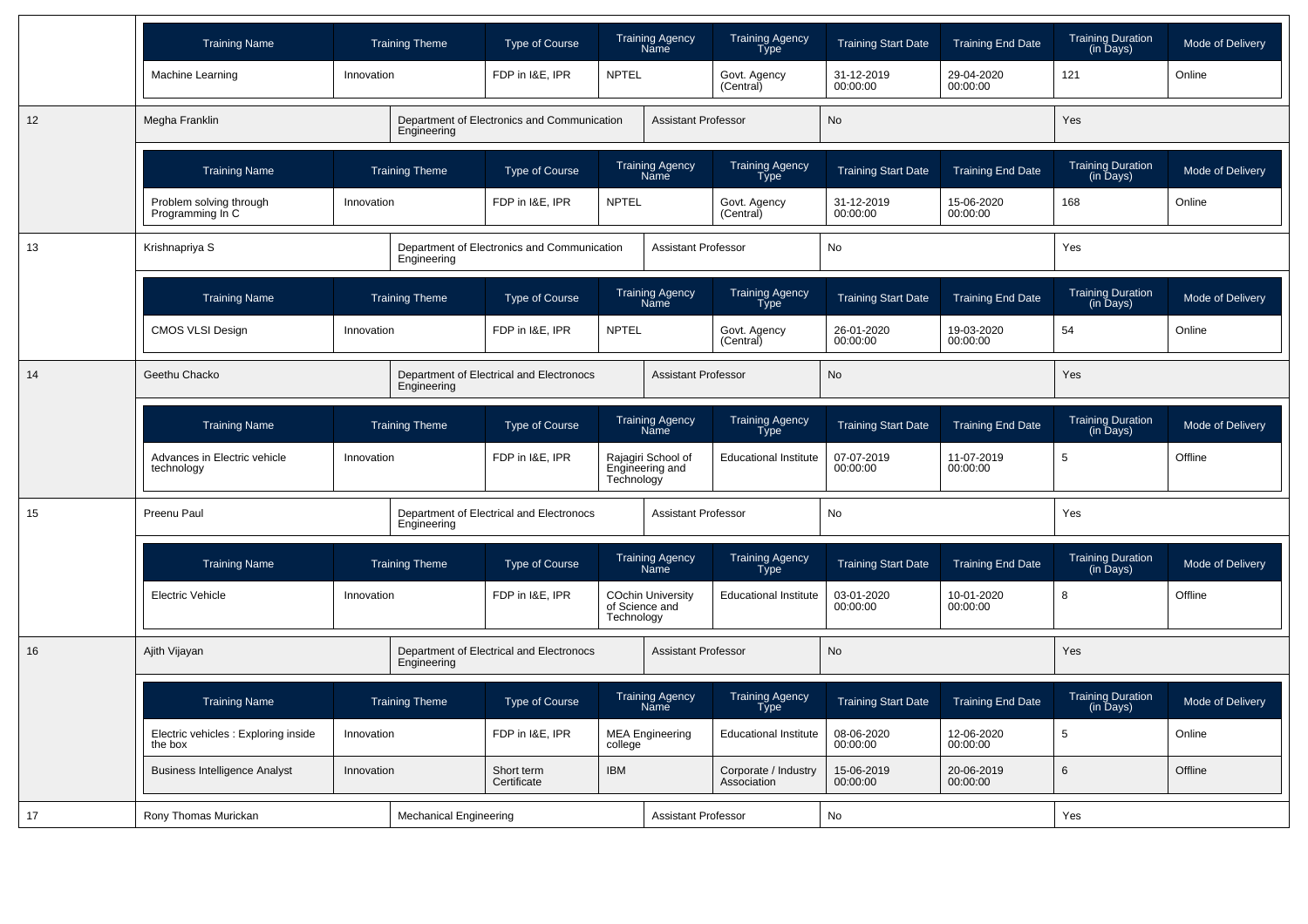|    | <b>Training Name</b>                                  |                                         | <b>Training Theme</b>           | <b>Type of Course</b>                         |            | <b>Training Agency</b><br><b>Name</b> | <b>Training Agency</b><br><b>Type</b> | <b>Training Start Date</b> | <b>Training End Date</b> | <b>Training Duration</b><br>$(in \bar{D}$ ays $)$ | Mode of Delivery |
|----|-------------------------------------------------------|-----------------------------------------|---------------------------------|-----------------------------------------------|------------|---------------------------------------|---------------------------------------|----------------------------|--------------------------|---------------------------------------------------|------------------|
|    | Artificial Intelligence Analyst 2019<br>Mastery Award | Innovation                              |                                 | Short term<br>Certificate                     | <b>IBM</b> |                                       | Corporate / Industry<br>Association   | 15-06-2019<br>00:00:00     | 20-06-2019<br>00:00:00   | 6                                                 | Offline          |
| 18 | Alvin Thariyath                                       |                                         | <b>Mechanical Engineering</b>   |                                               |            | <b>Assistant Professor</b>            |                                       | <b>No</b>                  |                          | Yes                                               |                  |
|    | <b>Training Name</b>                                  |                                         | <b>Training Theme</b>           | Type of Course                                |            | <b>Training Agency</b><br>Name        | <b>Training Agency</b><br><b>Type</b> | <b>Training Start Date</b> | <b>Training End Date</b> | <b>Training Duration</b><br>(in Days)             | Mode of Delivery |
|    | <b>Business Intelligence Analyst</b>                  | Innovation                              |                                 | Short term<br>Certificate                     | <b>IBM</b> |                                       | Corporate / Industry<br>Association   | 14-06-2019<br>00:00:00     | 19-06-2019<br>00:00:00   | 6                                                 | Offline          |
| 19 | <b>Tony Mathew</b>                                    |                                         | Department                      | <b>Electrical and Electronics Engineering</b> |            | <b>Assistant Professor</b>            |                                       | No                         |                          | Yes                                               |                  |
|    | <b>Training Name</b>                                  |                                         | <b>Training Theme</b>           | Type of Course                                |            | Training Agency<br>Name               | Training Agency<br>Type               | <b>Training Start Date</b> | <b>Training End Date</b> | Training Duration<br>(in Days)                    | Mode of Delivery |
|    | Artificial Intelligence Analyst                       | Innovation                              |                                 | Short term<br>Certificate                     | <b>IBM</b> |                                       | Corporate / Industry<br>Association   | 14-06-2019<br>00:00:00     | 19-06-2019<br>00:00:00   | 6                                                 | Offline          |
| 20 | Sindhura Rose Thomas                                  |                                         | Department                      | <b>Electrical and Electronics Engineering</b> |            | <b>Assistant Professor</b>            |                                       | <b>No</b>                  |                          | Yes                                               |                  |
|    | <b>Training Name</b>                                  |                                         | <b>Training Theme</b>           | <b>Type of Course</b>                         |            | <b>Training Agency</b><br>Name        | <b>Training Agency</b><br><b>Type</b> | <b>Training Start Date</b> | <b>Training End Date</b> | <b>Training Duration</b><br>(in Days)             | Mode of Delivery |
|    | Artificial Intelligence Analyst                       | Innovation                              |                                 | Short term<br>Certificate                     | <b>IBM</b> |                                       | Corporate / Industry<br>Association   | 15-06-2019<br>00:00:00     | 20-06-2019<br>00:00:00   | 6                                                 | Offline          |
| 21 | Meera Sivadas                                         |                                         | Department                      | <b>Electrical and Electronics Engineering</b> |            | <b>Assistant Professor</b>            |                                       | No                         |                          | Yes                                               |                  |
|    | <b>Training Name</b>                                  |                                         | <b>Training Theme</b>           | <b>Type of Course</b>                         |            | <b>Training Agency</b><br><b>Name</b> | <b>Training Agency</b><br>Type        | <b>Training Start Date</b> | <b>Training End Date</b> | <b>Training Duration</b><br>(in Days)             | Mode of Delivery |
|    | Artificial Intelligence Analyst                       | Innovation                              |                                 | Short term<br>Certificate                     | <b>IBM</b> |                                       | Corporate / Industry<br>Association   | 15-06-2019<br>00:00:00     | 20-06-2019<br>00:00:00   | 6                                                 | Offline          |
| 22 | Rakhee M.                                             |                                         |                                 | Computer Science and Engineering              |            | <b>Assistant Professor</b>            |                                       | <b>No</b>                  |                          | <b>Yes</b>                                        |                  |
|    | <b>Training Name</b>                                  |                                         | <b>Training Theme</b>           | Type of Course                                |            | <b>Training Agency</b><br><b>Name</b> | Training Agency<br>Type               | <b>Training Start Date</b> | <b>Training End Date</b> | <b>Training Duration</b><br>(in Days)             | Mode of Delivery |
|    | <b>IBM Business Intelligence Analyst</b>              | Innovation                              |                                 | Short term<br>Certificate                     | <b>IBM</b> |                                       | Corporate / Industry<br>Association   | 22-07-2019<br>00:00:00     | 26-07-2019<br>00:00:00   | 5                                                 | Offline          |
| 23 | Sunith John David                                     |                                         | Department of Civil Engineering |                                               |            | <b>Assistant Professor</b>            |                                       | No                         |                          | Yes                                               |                  |
|    | <b>Training Name</b>                                  |                                         | <b>Training Theme</b>           | <b>Type of Course</b>                         |            | <b>Training Agency</b><br>Name        | <b>Training Agency</b><br>Type        | <b>Training Start Date</b> | <b>Training End Date</b> | <b>Training Duration</b><br>(in Days)             | Mode of Delivery |
| 24 | Dr.Resmi N. G.                                        | <b>Computer Science and Engineering</b> |                                 | Assistant Professor                           |            | No                                    |                                       | Yes                        |                          |                                                   |                  |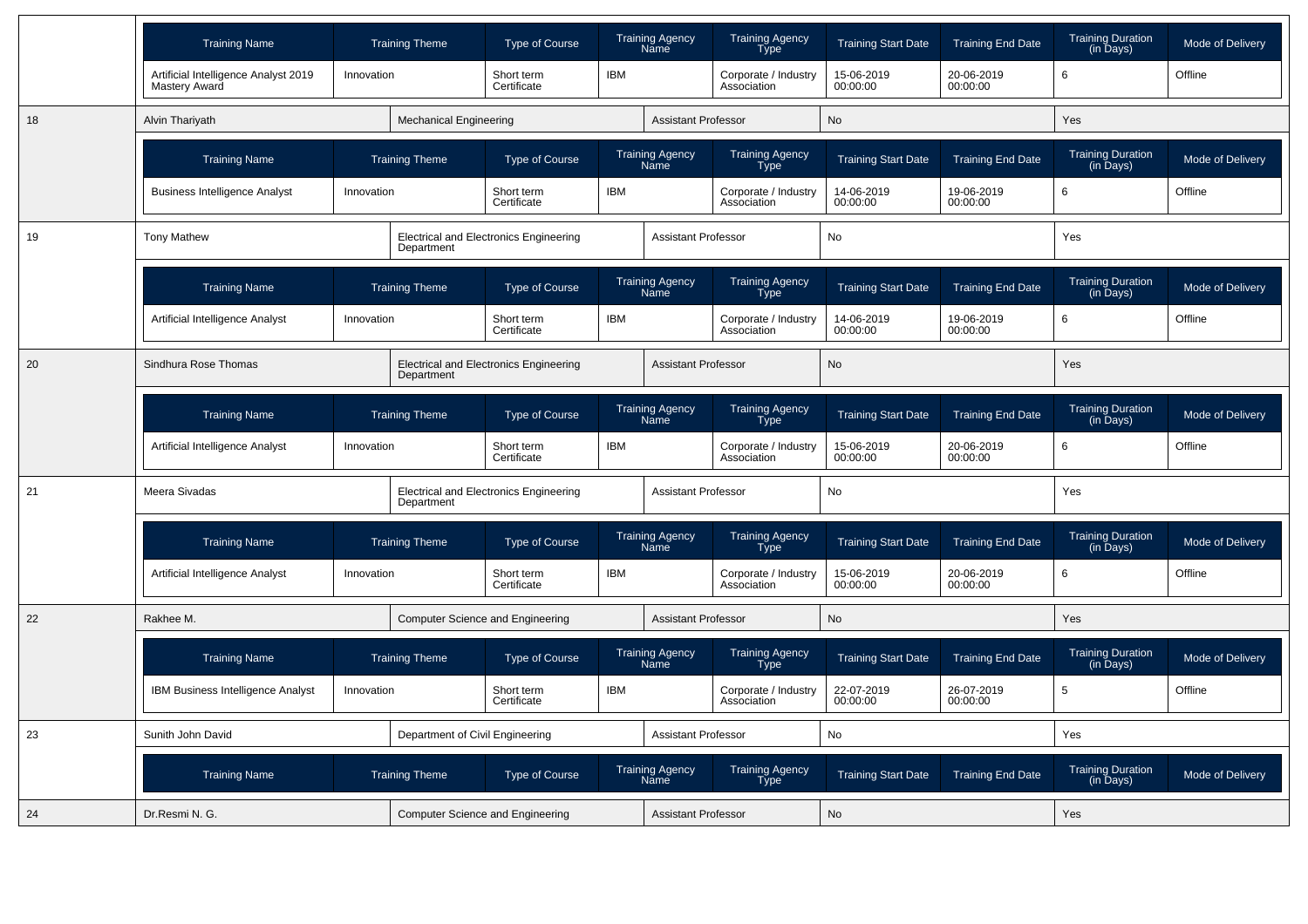|    | <b>Training Name</b>                |                       | <b>Training Theme</b>                                   | Type of Course                           |                           | <b>Training Agency</b><br>Name        | <b>Training Agency</b><br><b>Type</b> | <b>Training Start Date</b> | <b>Training End Date</b> | <b>Training Duration</b><br>(in Days) | Mode of Delivery |
|----|-------------------------------------|-----------------------|---------------------------------------------------------|------------------------------------------|---------------------------|---------------------------------------|---------------------------------------|----------------------------|--------------------------|---------------------------------------|------------------|
|    | IBM Artificial Intelligence Analyst | Innovation            |                                                         | Short term<br>Certificate                | <b>IBM</b>                |                                       | Corporate / Industry<br>Association   | 22-07-2019<br>00:00:00     | 26-07-2019<br>00:00:00   | $\sqrt{5}$                            | Offline          |
| 25 | Sreenu G.                           |                       |                                                         | Computer Science and Engineering         |                           | <b>Assistant Professor</b>            |                                       | <b>No</b>                  |                          | Yes                                   |                  |
|    | <b>Training Name</b>                |                       | <b>Training Theme</b>                                   | Type of Course                           |                           | <b>Training Agency</b><br><b>Name</b> | <b>Training Agency</b><br><b>Type</b> | <b>Training Start Date</b> | <b>Training End Date</b> | <b>Training Duration</b><br>(in Days) | Mode of Delivery |
|    | IBM Artificial Intelligence Analyst | Innovation            |                                                         | Short term<br>Certificate                | <b>IBM</b>                |                                       | Corporate / Industry<br>Association   | 22-07-2019<br>00:00:00     | 26-07-2019<br>00:00:00   | 5                                     | Offline          |
| 26 | Jency Thomas                        |                       |                                                         | <b>Computer Science and Engineering</b>  |                           | <b>Assistant Professor</b>            |                                       | No                         |                          | Yes                                   |                  |
|    | <b>Training Name</b>                |                       | <b>Training Theme</b>                                   | Type of Course                           |                           | <b>Training Agency</b><br><b>Name</b> | <b>Training Agency</b><br><b>Type</b> | <b>Training Start Date</b> | <b>Training End Date</b> | <b>Training Duration</b><br>(in Days) | Mode of Delivery |
|    | IBM Artificial Intelligence Analyst | Innovation            |                                                         | Short term<br>Certificate                | <b>IBM</b>                |                                       | Corporate / Industry<br>Association   | 22-07-2019<br>00:00:00     | 26-07-2019<br>00:00:00   | 5                                     | Offline          |
| 27 | Dhanya Sudarsan                     |                       |                                                         | Computer Science and Engineering         |                           | <b>Assistant Professor</b>            |                                       | No                         |                          | Yes                                   |                  |
|    | <b>Training Name</b>                | <b>Training Theme</b> |                                                         | Type of Course                           |                           | <b>Training Agency</b><br>Name        | <b>Training Agency</b><br>Type        | <b>Training Start Date</b> | <b>Training End Date</b> | <b>Training Duration</b><br>(in Days) | Mode of Delivery |
|    | IBM Artificial Intelligence Analyst | Innovation            |                                                         | Short term<br>Certificate                | <b>IBM</b>                |                                       | Corporate / Industry<br>Association   | 22-07-2019<br>00:00:00     | 26-07-2019<br>00:00:00   | 5                                     | Offline          |
| 28 | Sneha <sub>S</sub> .                |                       |                                                         | <b>Computer Science and Engineering</b>  |                           | <b>Assistant Professor</b>            |                                       | <b>No</b>                  |                          | Yes                                   |                  |
|    | <b>Training Name</b>                |                       | <b>Training Theme</b>                                   | <b>Type of Course</b>                    |                           | Training Agency<br>Name               | Training Agency<br>Type               | <b>Training Start Date</b> | <b>Training End Date</b> | <b>Training Duration</b><br>(in Days) | Mode of Delivery |
|    | IBM Artificial Intelligence Analyst | Innovation            |                                                         | Short term<br>Certificate                | <b>IBM</b>                |                                       | Corporate / Industry<br>Association   | 22-07-2019<br>00:00:00     | 26-07-2019<br>00:00:00   | 5                                     | Offline          |
| 29 | Jim George                          |                       | Engineering                                             | Department of Electrical and Electronics |                           | <b>Assistant Professor</b>            |                                       | No                         |                          | No                                    |                  |
| 30 | Aravind Rajagopal                   |                       | Engineering                                             | Department of Electrical and Electronics |                           | <b>Assistant Professor</b>            |                                       | No                         |                          | <b>No</b>                             |                  |
| 31 | Venugopalan Kurupath                |                       | Department of Electrical and Electronics<br>Engineering |                                          | Associate Professor<br>No |                                       |                                       | No                         |                          |                                       |                  |

### Section 3 > i : List Idea/Innovation Centric Student Clubs Are Functional at the HEI with Access to Co-working Space/Work-stations for Students with Facilities &<br>Equipment Available to promote and Support Innovation, Entre

| Srno | Name of Student Club       | Type of Club    | Year of Establishment | Type of Facilities<br>Available at the Club | <b>Student Club</b><br>with Access to<br>Other I&E<br>Facilities at the<br><b>HEI</b> | No of<br>Programs/Activiti<br>es Organized by<br>the Student Club<br>During the AY<br>2019-20 | <b>Student Club</b><br>Team Lead<br>Name | <b>Student Club Team</b><br>Lead Email | <b>Student Club Team</b><br>Lead Phone |
|------|----------------------------|-----------------|-----------------------|---------------------------------------------|---------------------------------------------------------------------------------------|-----------------------------------------------------------------------------------------------|------------------------------------------|----------------------------------------|----------------------------------------|
|      | <b>IEEE Student Branch</b> | Innovation Club | 2018                  | Co-working Space, 3D<br>Printing            | Pre-Incubation<br>Unit                                                                | <sub>t</sub>                                                                                  | ARVIN MANOJ                              | arvinmanoj@ieee.org                    | 9400924247                             |
| 2    | Clique                     | Idea Club       | 2015                  | Co-working<br>Space, Work Stations          | Innovation<br>Park/Research<br>Park                                                   |                                                                                               | Karthik Raj                              | karthikraj4423@gmail.<br>com           | 9846924423                             |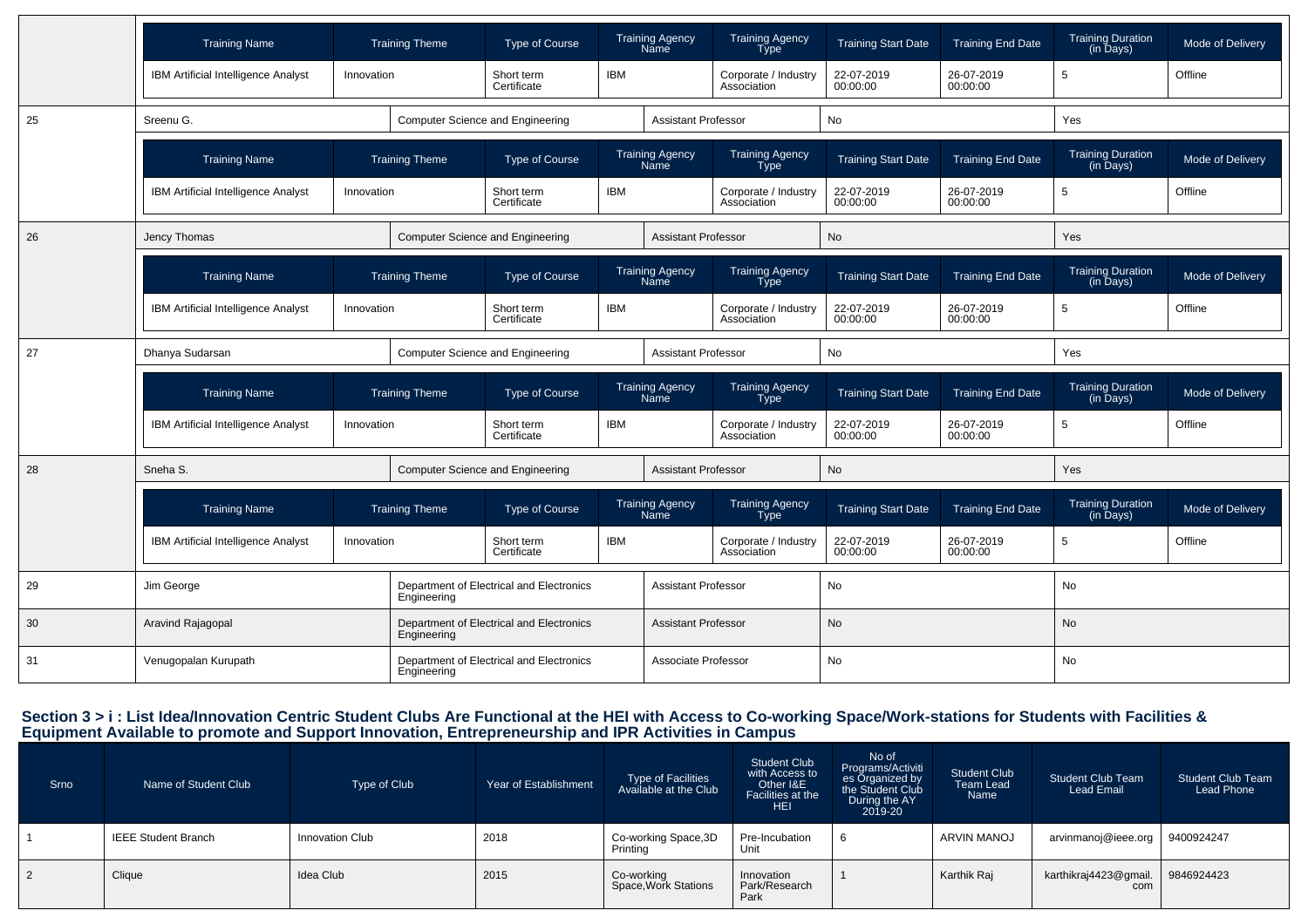| 3               | <b>FOSS Club</b>                                               | Idea Club              | 2017 | Co-working<br>Space. Work Stations | <b>Innovation Labs</b>                               | 3 | Eldhose K. A.               | eldhoseka.abraham@g<br>mail.com    | 9495722068 |
|-----------------|----------------------------------------------------------------|------------------------|------|------------------------------------|------------------------------------------------------|---|-----------------------------|------------------------------------|------------|
| $\overline{4}$  | PMI Academic Forum                                             | <b>Idea Club</b>       | 2019 | Co-working Space                   | <b>Innovation Labs</b>                               |   | Ronak Philip<br>Jacob       | ronakphilipjacob.rpj@g<br>mail.com | 989570463  |
| 5               | Project Hub                                                    | Innovation Club        | 2018 | Co-working<br>Space, Work Stations | Centre of<br>Excellence with<br><b>Advance Tools</b> | 0 | Basil Skaria                | basilskaria41@gmail.c<br>om        | 860651021  |
| 6               | <b>Electrical Association for</b><br>revolutionizing creations | <b>Innovation Club</b> | 2014 | Co-working Space                   | <b>Innovation Labs</b>                               | 5 | Megha Mary Biju             | meghabiju98@gmail.c<br>om          | 9207325396 |
| $\overline{7}$  | <b>SEEM Student chapter</b>                                    | Idea Club              | 2017 | Co-working Space                   | <b>Innovation Labs</b>                               |   | Asha Miriam<br>Santhosh     | 18ee100@mgits.ac.in                | 8281553874 |
| 8               | <b>MITS Innovation Centre</b>                                  | <b>Innovation Club</b> | 2018 | Co-working Space, 3D<br>Printing   | Innovation<br>Park/Research<br>Park                  | 8 | Arvin Manoj                 | 17ec217@mgits.ac.in                | 9400924247 |
| 9               | Society of automotive engineers                                | <b>Innovation Club</b> | 2016 | <b>Work Stations</b>               | <b>Innovation Labs</b>                               |   | Sajay Kumar                 | sajayskj66@gmail.com               | 9567268536 |
| 10 <sup>°</sup> | American society for mechanical<br>engineers                   | <b>Innovation Club</b> | 2017 | 3D Printing                        | <b>Innovation Labs</b>                               | 2 | Mathews Jain                | mathewsnedumpuram<br>@gmail.com    | 9526262200 |
| 11              | Innovation and Entrepreneurship<br><b>Development Centre</b>   | <b>Startup Club</b>    | 2016 | Co-working Space                   | <b>Incubation Unit</b>                               | 9 | Noyal Joseph<br><b>Binu</b> | noyaljosephbinu98@g<br>mail.com    | 9846218575 |
| 12              | <b>ACM</b>                                                     | Idea Club              | 2015 | Co-working Space                   | <b>Innovation Labs</b>                               |   | Muhammed<br>Aimal           | muhammedajmal54@g<br>mail.com      | 8089563676 |
| 13              | Quiz Club                                                      | Idea Club              | 2017 | <b>Work Stations</b>               | Pre-Incubation<br>Unit                               | 3 | Megha Mary Biju             | quizclub@mgits.ac.in               | 9188089896 |
| 14              | Indian Green Building Council<br>(IGBC) - Student chapter      | <b>Innovation Club</b> | 2018 | Co-working Space                   | Pre-Incubation<br>Unit                               | 5 | Mary Anil                   | maryeloor1998@gmail<br>com         | 8281194611 |
| 15              | Indian Concrete Institute (ICI) -<br><b>Student Chapter</b>    | Innovation Club        | 2016 | Co-working Space                   | Pre-Incubation<br>Unit                               | 5 | Ganga S                     | gangasanthosh13@gm<br>ail.com      | 7559850477 |
| 16              | Eternia - Civil Engineering<br>Association                     | <b>Innovation Club</b> | 2014 | Co-working Space                   | Pre-Incubation<br>Unit                               | 6 | Fathimathu<br>Sahala        | sahalafathima981@gm<br>ail.com     | 9605132866 |
| 17              | Illuminati                                                     | Idea Club              | 2014 | Co-working Space                   | Pre-Incubation<br>Unit                               | 9 | Dr Arunkant A<br>Jose       | arunkant@mgits.ac.in               | 9895605473 |
| 18              | <b>Math Club</b>                                               | Idea Club              | 2016 | Co-working Space                   | <b>Innovation Labs</b>                               |   | Jayakrishnan G              | jayakrishnan7r7@gmai<br>I.com      | 8592016506 |
| 19              | <b>Mechanical Engineering</b><br>Association-Exordium          | Idea Club              | 2013 | 3D Printing                        | <b>Innovation Labs</b>                               | 6 | <b>Bibin</b>                | mybibin8@gmail.com                 | 8606196678 |

**Section 3 > ii > a : List the Pre-Incubation Facility (Tinkering Lab/Makers' Space/Design Centre/New Gen IEDC/IEDC/EDC/Innovation Centre/Startup Cell) (>= 600 Sq. Ft. Floor Area)**

| Srno | Name of Pre-<br><b>Incubation Centre</b> | Type of<br><b>Facility</b> | Year of<br>Establishme | Type of<br>Facilities<br>Available at<br>the Centre | Pre-Incubation<br>with Access to<br>Other I&E<br>Facilities at the<br>HEI | Name of the<br>Funding<br>Schemes<br>Available<br>with Pre-<br><b>Incubation</b><br>Unit, if any<br>(Optional) | <b>Facility Details</b> | <b>Total Nos of Dedicated</b><br>Executive/Management<br>team Strength Engaged at<br>the Facility | Had the Pre-Incubation<br>Unit Provided any<br>Funding Support for<br>Idea/Prototype/Innovati<br>on Development and<br>implementation during<br>the Financial Year<br>2019-20 | Had institute<br>Generated Income<br>either from Services<br>Offered by Pre-<br>Incubation<br>Centre/Facilities? | Had institute spent expenses either<br>from own resource/received fund<br>towards Establishment/Operation<br>of Pre-Incubation Centre/Facilities? |
|------|------------------------------------------|----------------------------|------------------------|-----------------------------------------------------|---------------------------------------------------------------------------|----------------------------------------------------------------------------------------------------------------|-------------------------|---------------------------------------------------------------------------------------------------|-------------------------------------------------------------------------------------------------------------------------------------------------------------------------------|------------------------------------------------------------------------------------------------------------------|---------------------------------------------------------------------------------------------------------------------------------------------------|
|------|------------------------------------------|----------------------------|------------------------|-----------------------------------------------------|---------------------------------------------------------------------------|----------------------------------------------------------------------------------------------------------------|-------------------------|---------------------------------------------------------------------------------------------------|-------------------------------------------------------------------------------------------------------------------------------------------------------------------------------|------------------------------------------------------------------------------------------------------------------|---------------------------------------------------------------------------------------------------------------------------------------------------|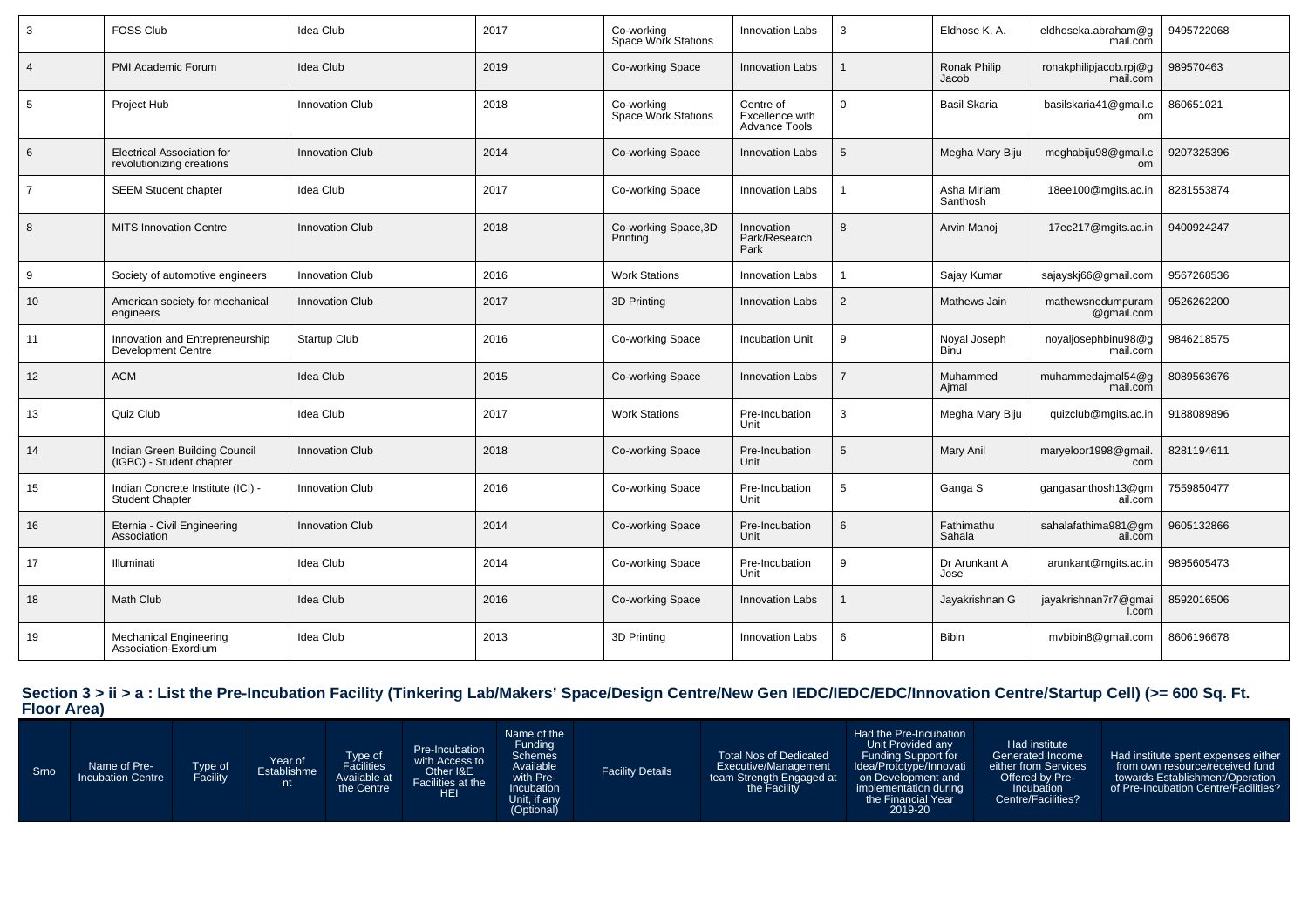### **Section 3 > ii > a : List the Pre-Incubation Facility (Tinkering Lab/Makers' Space/Design Centre/New Gen IEDC/IEDC/EDC/Innovation Centre/Startup Cell) (>= 600 Sq. Ft. Floor Area)**

| $\overline{1}$ | Project Hub                                                 | Maker's<br>Space     | 2018                   | Co-working<br>Space, Work<br>Stations                                                | Centre of<br>Excellence with<br>Advance<br>Tools, IPR<br>Cell/Technology<br>Transfer Centre  | Centre of<br>Excellence<br>with<br>Advance<br>Tools, IPR<br>Cell/Technol<br>ogy Transfer<br>Centre | Facility<br>Incharge<br>Name<br>Facility<br>Incharge<br>Email<br>Facility<br>Incharge<br>Phone | Mahali<br>ngam<br>P.R.<br>mahali<br>ngamp<br>r@mgit<br>s.ac.in<br>828113<br>4511                     | $\mathbf 0$                                                  | Yes                  | No |       | Yes                                                                                                                  |
|----------------|-------------------------------------------------------------|----------------------|------------------------|--------------------------------------------------------------------------------------|----------------------------------------------------------------------------------------------|----------------------------------------------------------------------------------------------------|------------------------------------------------------------------------------------------------|------------------------------------------------------------------------------------------------------|--------------------------------------------------------------|----------------------|----|-------|----------------------------------------------------------------------------------------------------------------------|
|                |                                                             |                      | Source of Grant / Fund |                                                                                      |                                                                                              |                                                                                                    | <b>Agency Name</b>                                                                             |                                                                                                      |                                                              | Agency Type          |    |       | Total Grants / Funds Received by Pre-<br>Incubation & Incubation Centre / Facilities<br>exists in Campus (In Rupees) |
|                | <b>Funding Agency</b>                                       |                      |                        |                                                                                      |                                                                                              |                                                                                                    |                                                                                                |                                                                                                      | Kerala State Council for Science, Technology and Environment | Govt. Agency (State) |    | 10000 |                                                                                                                      |
| $\overline{2}$ | Innovation and<br>Entrepreneurship<br>Development<br>Centre | <b>IEDC</b>          | 2016                   | Co-working<br>Space                                                                  | Incubation<br>Unit, Innovation<br>Labs, Centre of<br>Excellence with<br><b>Advance Tools</b> | Incubation<br>Unit, Innovati<br>on<br>Labs, Centre<br>of                                           | Facility<br>Incharge<br>Name                                                                   | Vipin<br>Vijayan                                                                                     | $\mathbf 0$                                                  | Yes                  | No |       | No                                                                                                                   |
|                |                                                             |                      |                        |                                                                                      |                                                                                              | Excellence<br>with<br>Advance<br>Tools                                                             | Facility<br>Incharge<br>Email<br>Facility                                                      | vipinvij<br>ayan@<br>mgits.a<br>949632<br>0573                                                       |                                                              |                      |    |       |                                                                                                                      |
|                |                                                             |                      |                        |                                                                                      |                                                                                              |                                                                                                    | Incharge<br>Phone                                                                              |                                                                                                      |                                                              |                      |    |       |                                                                                                                      |
| 3              | MITS Innovation<br>Centre                                   | Innovation<br>Centre | 2018                   | Co-working<br>Space, 3D<br>Printing &<br>Prototype<br>Equipment,<br>Work<br>Stations | Innovation<br>Labs, Centre of<br>Excellence with<br>Advance Tools                            | Innovation<br>Labs, Centre<br>of<br>Excellence<br>with<br>Advance<br>Tools                         | Facility<br>Incharge<br>Name<br>Facility<br>Incharge<br>Email<br>Facility<br>Incharge<br>Phone | Venug<br>opalan<br>Kurupa<br>th<br>venugo<br>palank<br>urupat<br>h@mgi<br>ts.ac.in<br>999441<br>7237 | $\mathbf 0$                                                  | No                   | No |       | No                                                                                                                   |
| $\overline{4}$ | Civil Engineering<br>Design Lab                             | Design<br>Centre     | 2018                   | Work<br><b>Stations</b>                                                              | <b>Student Clubs</b>                                                                         | Student<br><b>Clubs</b>                                                                            | Facility<br>Incharge<br>Name<br>Facility<br>Incharge<br>Email<br>Facility<br>Incharge<br>Phone | Dr<br>Babu<br>Kurian<br>babuku<br>rian@<br>mgits.a<br>c.in<br>944612<br>8912                         | $\Omega$                                                     | Yes                  | No |       | Yes                                                                                                                  |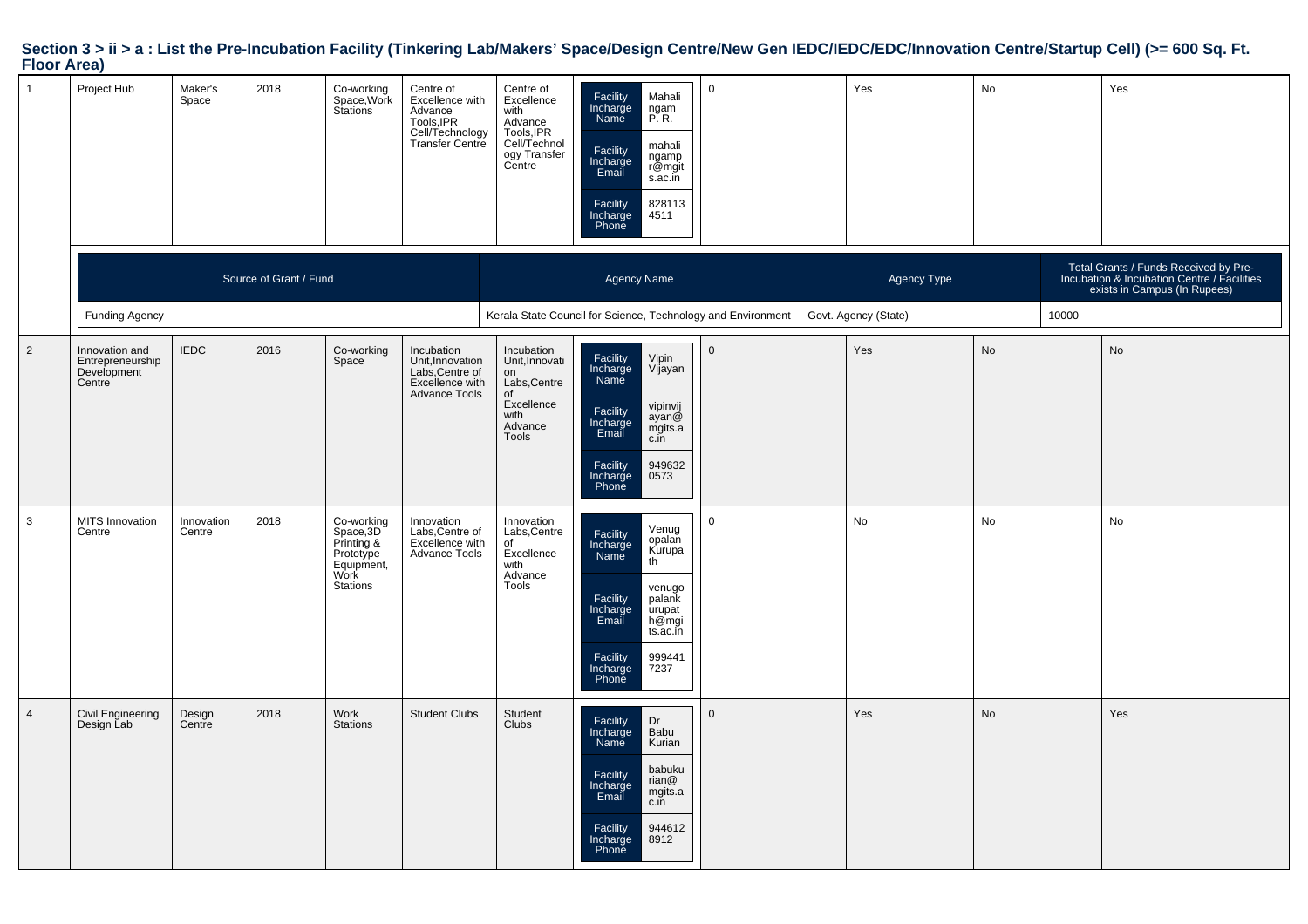### **Section 3 > ii > a : List the Pre-Incubation Facility (Tinkering Lab/Makers' Space/Design Centre/New Gen IEDC/IEDC/EDC/Innovation Centre/Startup Cell) (>= 600 Sq. Ft. Floor Area)**

| Source of Grant / Fund | Agency Name       | Agency Type                      | Total Grants / Funds Received by Pre-<br>Incubation & Incubation Centre / Facilities<br>exists in Campus (In Rupees) |
|------------------------|-------------------|----------------------------------|----------------------------------------------------------------------------------------------------------------------|
| <b>Funding Agency</b>  | The Muthoot Group | Corporate / Industry Association | 2000000                                                                                                              |

#### **Section 3 > ii > b : List the Centre of Excellence (CoE) Facilities with Advance Tools and Equipment at the HEI (>= 1000 Sq. Ft. Floor Area)**

| Srno           | Name of CoE Facility             | Year of<br>Establishment | CoE with Access<br>to Other I&E<br>Facilities at the<br><b>HEI</b> | Name of the<br>Funding<br>Schemes<br>Available with<br>CoE, if any<br>(Optional) | <b>Facility Details</b>                                                                                                                                                               | <b>Total Nos of</b><br>Dedicated<br>Executive/Manag<br>ement team<br>Strength<br>Engaged at the<br>Facility | Had the CoE Provided any<br>Funding Support for<br>Idea/Prototype/Innovation<br>Development and<br>implementation during the<br>Financial Year 2019-20? | Had institute Generated Income<br>either from Services Offered by CoE<br>Centre/Facilities?                                                                                                                                                                                                                                                                                                    | Had institute spent expenses<br>either from own<br>resource/received fund towards<br>Establishment/Operation of<br>CoE Centre/Facilities? |
|----------------|----------------------------------|--------------------------|--------------------------------------------------------------------|----------------------------------------------------------------------------------|---------------------------------------------------------------------------------------------------------------------------------------------------------------------------------------|-------------------------------------------------------------------------------------------------------------|---------------------------------------------------------------------------------------------------------------------------------------------------------|------------------------------------------------------------------------------------------------------------------------------------------------------------------------------------------------------------------------------------------------------------------------------------------------------------------------------------------------------------------------------------------------|-------------------------------------------------------------------------------------------------------------------------------------------|
| $\mathbf{1}$   | RF Keysight Lab                  | 2017                     | Innovation Labs                                                    | <b>NIL</b>                                                                       | Facility<br>Dr.<br>Dhany<br>Incharge<br>a S<br>Name<br>dhany<br>Facility<br>as@m<br>Incharge<br>Email<br>gits.ac.<br>in<br>96050<br>02339<br>Facility<br>Incharge<br>Phone            | $\mathbf 0$                                                                                                 | No                                                                                                                                                      | Yes<br><b>Total Annual</b><br>$\mathbf 0$<br>Income from<br>Training and<br>Skill<br>Development<br>Services (In<br>Rupees)<br>14000<br><b>Total Annual</b><br>Income from<br>(Technical and<br>Business)<br>Mentoring<br>Services (In<br>Rupees)<br><b>Total Annual</b><br>$\mathbf 0$<br>Income from<br>Office Space<br>and Rental<br>Services to<br>Start-<br>ups/Innovators<br>(In Rupees) | No                                                                                                                                        |
| $\overline{2}$ | VLSI and Embedded<br>Systems Lab | 2016                     | <b>Innovation Labs</b>                                             | <b>NIL</b>                                                                       | Ms.<br>Facility<br>Binu<br>Incharge<br>Manoh<br>Name<br>ar<br>binum<br>Facility<br>anohar<br>Incharge<br>@mgit<br>Email<br>s.ac.in<br>98950<br>62779<br>Facility<br>Incharge<br>Phone | $\mathbf 0$                                                                                                 | No                                                                                                                                                      | No                                                                                                                                                                                                                                                                                                                                                                                             | No                                                                                                                                        |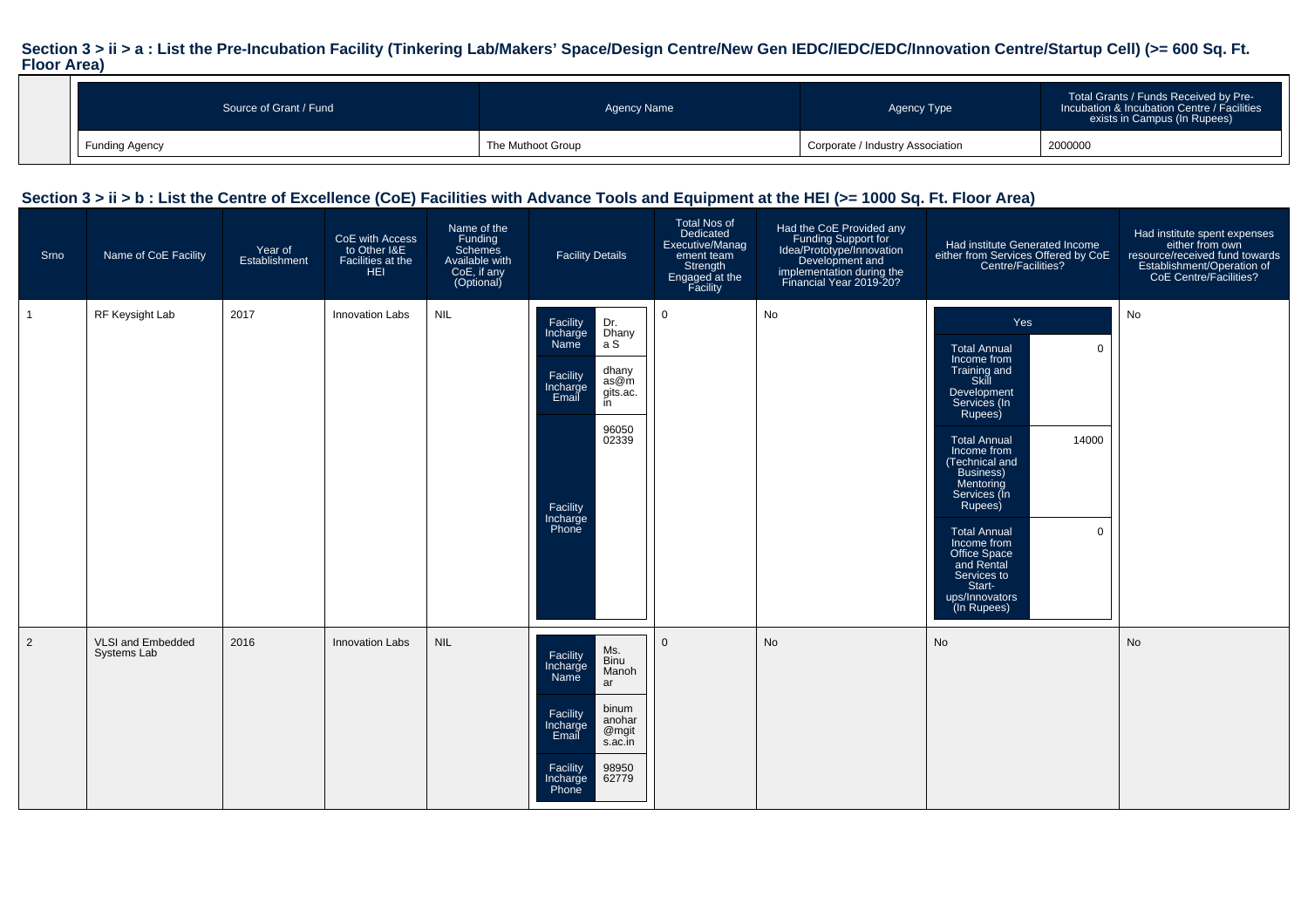#### **Section 3 > ii > b : List the Centre of Excellence (CoE) Facilities with Advance Tools and Equipment at the HEI (>= 1000 Sq. Ft. Floor Area)**

| $\mathbf{3}$   | MITS Siemens Centre of<br>Excellence for<br>Automation and Drives | 2018 | Innovation<br>Labs, Student<br>Clubs | Nil |                                                                   | Facility<br>Incharge<br>Jim<br>Georg<br>Name<br>e<br>jimgeo<br>rge@<br>mgits.a<br>c.in<br>Facility<br>Incharge<br>Email<br>98954<br>58707<br>Facility<br>Incharge<br>Phone         | $\mathbf 0$ | No                                                                            |  | Yes<br><b>Total Annual</b><br>Income from<br>Training and<br>Skill<br>Development<br>Services (In<br>Rupees)<br><b>Total Annual</b><br>Income from<br>(Technical and<br>Business)<br>Mentoring<br>Services (In<br>Rupees)<br><b>Total Annual</b><br>Income from<br>Office Space<br>and Rental<br>Services to<br>Start-<br>ups/Innovators<br>(In Rupees) | 887500<br>$\mathbf{0}$<br>$\mathbf 0$                                         | Yes |
|----------------|-------------------------------------------------------------------|------|--------------------------------------|-----|-------------------------------------------------------------------|------------------------------------------------------------------------------------------------------------------------------------------------------------------------------------|-------------|-------------------------------------------------------------------------------|--|---------------------------------------------------------------------------------------------------------------------------------------------------------------------------------------------------------------------------------------------------------------------------------------------------------------------------------------------------------|-------------------------------------------------------------------------------|-----|
|                | Source of Grant / Fund<br>Institute's Own Fund / Resource         |      |                                      |     | <b>Agency Name</b><br>Muthoot Institute of Technology and Science |                                                                                                                                                                                    |             | Agency Type<br><b>Educational Institute</b>                                   |  | 133125                                                                                                                                                                                                                                                                                                                                                  | Total Grants / Funds Received by CoE<br>Facility exists in Campus (In Rupees) |     |
| $\overline{4}$ | <b>IBM Analytics Lab</b>                                          | 2019 | <b>Innovation Labs</b>               | Nil |                                                                   | Facility<br>Incharge<br>Mahali<br>ngam<br>P.R.<br>Name<br>mahali<br>Facility<br>ngamp<br>r@mgi<br>Incharge<br>Email<br>ts.ac.in<br>82811<br>34511<br>Facility<br>Incharge<br>Phone | $\mathbf 0$ | No                                                                            |  | Yes<br><b>Total Annual</b><br>Income from<br>Training and<br>Skill<br>Development<br>Services (In<br>Rupees)<br><b>Total Annual</b><br>Income from<br>(Technical and<br>Business)<br>Mentoring<br>Services (In<br>Rupees)<br><b>Total Annual</b><br>Income from<br>Office Space<br>and Rental<br>Services to<br>Start-<br>ups/Innovators<br>(In Rupees) | 708000<br>$\mathbf 0$<br>$\mathbf 0$                                          | Yes |
|                | Source of Grant / Fund                                            |      | <b>Agency Name</b>                   |     |                                                                   | Agency Type                                                                                                                                                                        |             | Total Grants / Funds Received by CoE<br>Facility exists in Campus (In Rupees) |  |                                                                                                                                                                                                                                                                                                                                                         |                                                                               |     |
|                | Institute's Own Fund / Resource                                   |      |                                      |     | Muthoot Institute of Technology and Science                       |                                                                                                                                                                                    |             | <b>Educational Institute</b>                                                  |  | 1215400                                                                                                                                                                                                                                                                                                                                                 |                                                                               |     |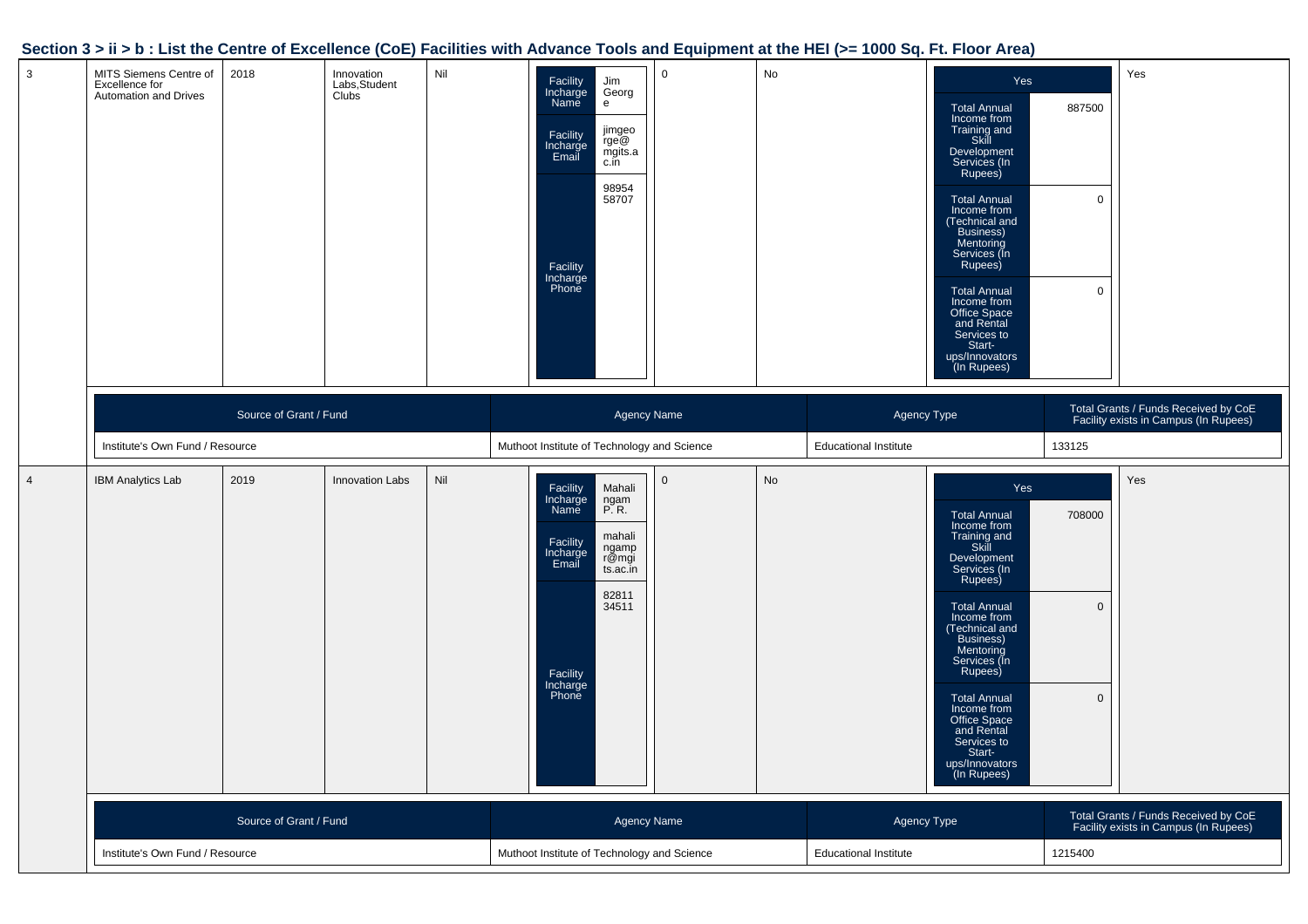#### **Section 3 > ii > c : List the Incubation Facilities at the HEI (>= 1500 Sq. Ft. Floor Area)**

| Srno | Name of Incubation<br>Facility | Year of<br>Establishment | Incubation with<br>Access to Other<br><b>I&amp;E Facilities at</b><br>the HEI                                                        | Name of the<br>Funding<br>Schemes<br>Available with<br>Incubation Unit, if<br>any (Optional) | <b>Facility Details</b>                                                                                                                                                         | <b>Total Nos of</b><br>Dedicated<br>Executive/Manag<br>ement team<br>Strength<br>Engaged at the<br>Facility | Had the Incubation Facility<br>Provided any Funding Support<br>for Idea/Prototype/Innovation<br>Development and<br>implementation during the<br>Financial Year 2019-20? | Had institute Generated Income<br>either from Services Offered by<br>Incubation Centre/Facilities?                                                                                                                                                                                                                                                      |                                  | Had institute spent expenses<br>either from own<br>resource/received fund towards<br>Establishment/Operation of<br>Incubation Centre/Facilities? |
|------|--------------------------------|--------------------------|--------------------------------------------------------------------------------------------------------------------------------------|----------------------------------------------------------------------------------------------|---------------------------------------------------------------------------------------------------------------------------------------------------------------------------------|-------------------------------------------------------------------------------------------------------------|-------------------------------------------------------------------------------------------------------------------------------------------------------------------------|---------------------------------------------------------------------------------------------------------------------------------------------------------------------------------------------------------------------------------------------------------------------------------------------------------------------------------------------------------|----------------------------------|--------------------------------------------------------------------------------------------------------------------------------------------------|
|      | MITS B-HUB                     | 2019                     | Pre-<br>Incubation.Innova<br>tion<br>Labs, Innovation<br>Park/Research<br>Park, Centre of<br>Excellence with<br><b>Advance Tools</b> | (CSR funding,<br>The Muthoot<br>Group)                                                       | Facility<br>Dr.<br>Babu<br>Incharge<br>Kurian<br>Name<br>babuk<br>Facility<br>urian<br>Incharge<br>Email<br>@mgit<br>s.ac.in<br>94461<br>28912<br>Facility<br>Incharge<br>Phone | $\Omega$                                                                                                    | <b>No</b>                                                                                                                                                               | Yes<br>Total Annual<br>Income from<br>Training and<br>Skill<br>Development<br>Services (In<br>Rupees)<br><b>Total Annual</b><br>Income from<br>(Technical and<br><b>Business)</b><br>Mentoring<br>Services (In<br>Rupees)<br><b>Total Annual</b><br>Income from<br>Office Space<br>and Rental<br>Services to<br>Start-<br>ups/Innovators<br>(In Rupees) | $\mathbf 0$<br>$\Omega$<br>18000 | Yes                                                                                                                                              |
|      | Source of Grant / Fund         |                          |                                                                                                                                      |                                                                                              | <b>Agency Name</b>                                                                                                                                                              |                                                                                                             |                                                                                                                                                                         | Agency Type                                                                                                                                                                                                                                                                                                                                             |                                  | Total Grants / Funds Received by Incubation<br>Facility exists in Campus (In Rupees)                                                             |

#### **Section 3 > ii > d : List the Innovation Park/Research Park Facilities at the HEI (>= 5000 Sq. Ft. Floor Area)**

| Srno | Name of Innovation<br>Park/Research Park<br>Facility      | Year of<br>Establishment | Innovation Park /<br><b>Research Park</b><br>with Access to<br>Other I & E<br>Facilities at the<br><b>HEI</b>       | Name of the<br>Funding<br>Schemes<br>Available with<br>Research/Innovat<br>ion Park, if any<br>(Optional)                                                        | <b>Facility Details</b>                                                                                                                                                             | <b>Total Nos of</b><br>Dedicated<br>Executive/Manag<br>ement team<br>Strength<br>Engaged at the<br>Facility | Had the Research<br><b>Park/Innovation Park Provided</b><br>any Funding Support for<br>Idea/Prototype/Innovation<br>Development and<br>implementation during the<br>Financial Year 2019-20? | Had institute Generated Income<br>either from Services Offered by<br>Research Park/Innovation Park? | Had the Research<br>Park/Innovation Park Provided<br>any Funding Support for<br>Idea/Prototype/Innovation/Start<br>up/Venture Development and<br>implementation during the<br>Financial Year 2019-20? |
|------|-----------------------------------------------------------|--------------------------|---------------------------------------------------------------------------------------------------------------------|------------------------------------------------------------------------------------------------------------------------------------------------------------------|-------------------------------------------------------------------------------------------------------------------------------------------------------------------------------------|-------------------------------------------------------------------------------------------------------------|---------------------------------------------------------------------------------------------------------------------------------------------------------------------------------------------|-----------------------------------------------------------------------------------------------------|-------------------------------------------------------------------------------------------------------------------------------------------------------------------------------------------------------|
|      | Research lab and<br>Project lab Mechanical<br>Engineering | 2019                     | Pre-<br>Incubation, Incuba<br>tion<br>Unit.Innovation<br>Labs, Centre of<br>Excellence with<br><b>Advance Tools</b> | (Early research<br>grant, Department<br>of Science and<br>Technology),(<br><b>Materials</b><br>Research.Defenc<br>e Research and<br>Development<br>Organisation) | Facility<br>Dr.<br>Kurian<br>Incharge<br>Antony<br>Name<br>kurian<br>Facility<br>antony<br>Incharge<br>@mgit<br>Email<br>s.ac.in<br>Facility<br>95448<br>27944<br>Incharge<br>Phone |                                                                                                             | Yes                                                                                                                                                                                         | No                                                                                                  | Yes                                                                                                                                                                                                   |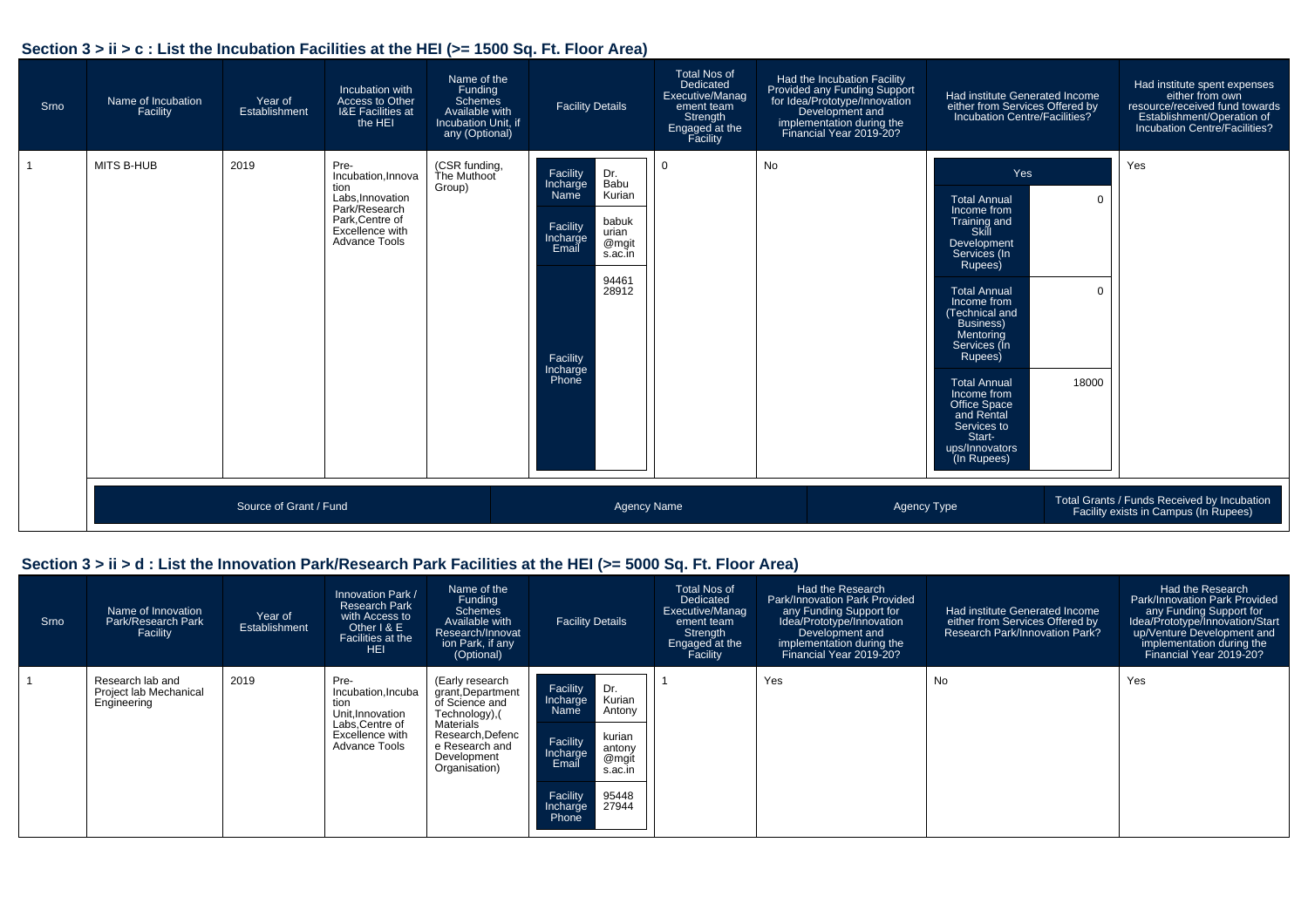#### **Section 3 > ii > d : List the Innovation Park/Research Park Facilities at the HEI (>= 5000 Sq. Ft. Floor Area)**

|                |                                                                                                                                                                                             | Source of Grant / Fund |                                                                                               |                                                                                                                                                                                         | <b>Agency Name</b>                                                                                                                                                                                      |                                             |             | Agency Type                                                                          |                                                                                      | Total Grants / Funds Received by Incubation<br>Facility exists in Campus (In Rupees) |      |  |
|----------------|---------------------------------------------------------------------------------------------------------------------------------------------------------------------------------------------|------------------------|-----------------------------------------------------------------------------------------------|-----------------------------------------------------------------------------------------------------------------------------------------------------------------------------------------|---------------------------------------------------------------------------------------------------------------------------------------------------------------------------------------------------------|---------------------------------------------|-------------|--------------------------------------------------------------------------------------|--------------------------------------------------------------------------------------|--------------------------------------------------------------------------------------|------|--|
|                | <b>Funding Agency</b>                                                                                                                                                                       |                        |                                                                                               |                                                                                                                                                                                         | Defence Research and Development Organisation(DRDO)                                                                                                                                                     |                                             |             | Govt. Agency (Central)                                                               |                                                                                      | 1385000                                                                              |      |  |
| $\overline{2}$ | Nil<br>Electrical and electronics<br>2018<br>Innovation<br>Labs, Centre of<br>engineering Research<br>and Project lab<br>Excellence with<br>Advance<br>Tools, Student<br>Clubs <sup>1</sup> |                        |                                                                                               | Facility<br>Jim<br>Incharge<br>Name<br>Georg<br>$\mathsf{e}\,$<br>jimgeo<br>Facility<br>Incharge<br>Email<br>rge@<br>mgits.a<br>c.in<br>98954<br>Facility<br>Incharge<br>58707<br>Phone | $\Omega$                                                                                                                                                                                                | Yes                                         | <b>No</b>   |                                                                                      | Yes                                                                                  |                                                                                      |      |  |
|                | Source of Grant / Fund                                                                                                                                                                      |                        |                                                                                               | <b>Agency Name</b>                                                                                                                                                                      |                                                                                                                                                                                                         |                                             | Agency Type |                                                                                      | Total Grants / Funds Received by Incubation<br>Facility exists in Campus (In Rupees) |                                                                                      |      |  |
|                | Institute's Own Fund / Resource                                                                                                                                                             |                        |                                                                                               |                                                                                                                                                                                         | Muthoot Institute of Technology and Science                                                                                                                                                             |                                             |             | <b>Educational Institute</b>                                                         |                                                                                      | 7000                                                                                 |      |  |
|                | <b>Funding Agency</b>                                                                                                                                                                       |                        |                                                                                               |                                                                                                                                                                                         | Kerala State Council for Science, Technology and<br>Environment                                                                                                                                         |                                             |             | Govt. Agency (State)                                                                 |                                                                                      | 30000                                                                                |      |  |
| 3              | Singularity Lab                                                                                                                                                                             | 2019                   | Innovation<br>Labs, Centre of<br>Excellence with<br>Advance<br>Tools, Student<br><b>Clubs</b> | Nil                                                                                                                                                                                     | Ceren<br>e<br>Facility<br>Incharge<br>Maria<br>m<br>Name<br>Abraha<br>m<br>cerene<br>Facility<br>Incharge<br>maria<br>m@m<br>gits.ac.<br>Email<br>in<br>94962<br>Facility<br>67945<br>Incharge<br>Phone | $\Omega$                                    | Yes         |                                                                                      | No                                                                                   |                                                                                      | Yes  |  |
|                | Source of Grant / Fund                                                                                                                                                                      |                        | <b>Agency Name</b>                                                                            |                                                                                                                                                                                         |                                                                                                                                                                                                         | Agency Type                                 |             | Total Grants / Funds Received by Incubation<br>Facility exists in Campus (In Rupees) |                                                                                      |                                                                                      |      |  |
|                | Institute's Own Fund / Resource                                                                                                                                                             |                        |                                                                                               |                                                                                                                                                                                         |                                                                                                                                                                                                         | Muthoot Institute of Technology and Science |             |                                                                                      | <b>Educational Institute</b>                                                         |                                                                                      | 5250 |  |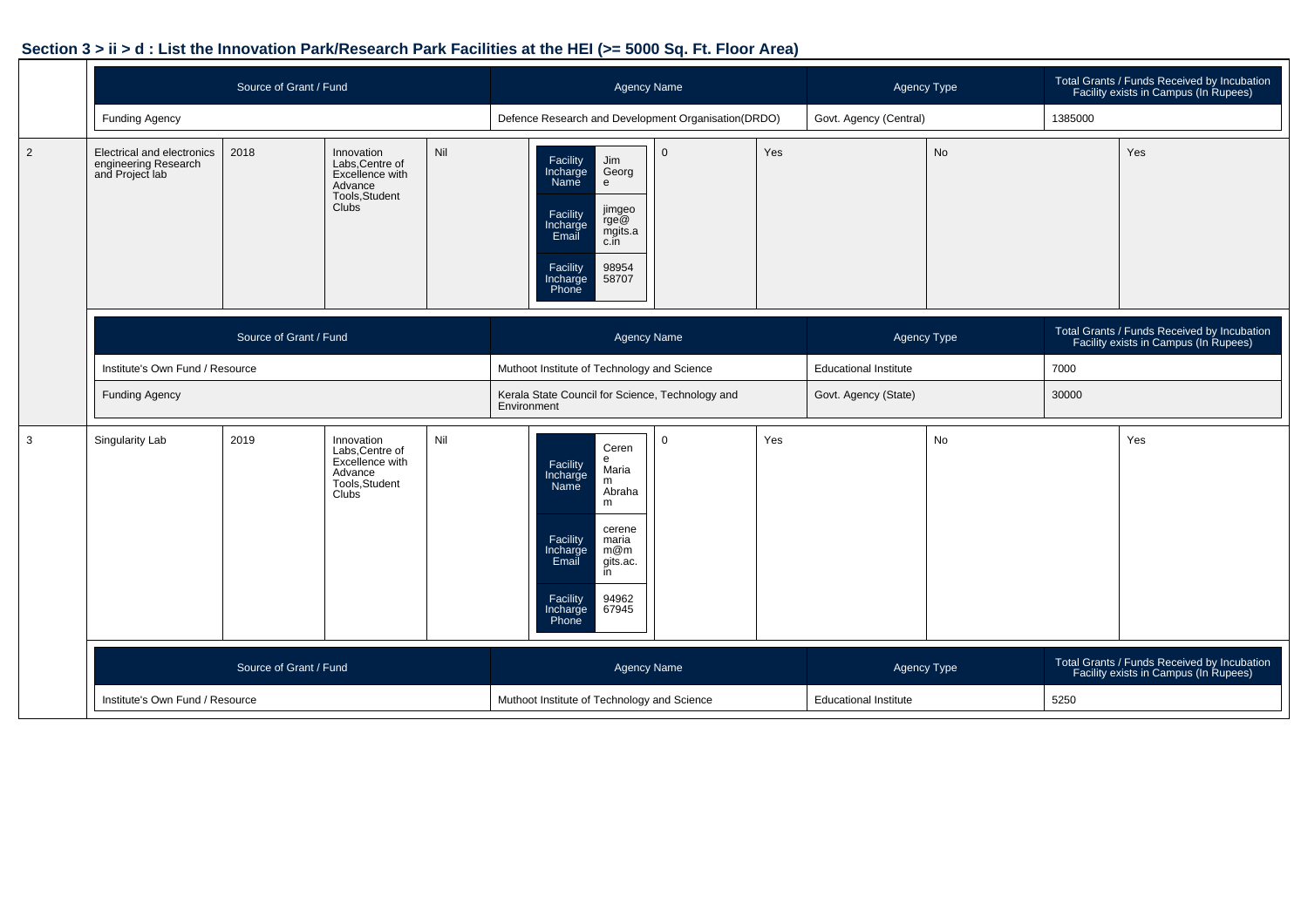#### **Section 3 > ii > d : List the Innovation Park/Research Park Facilities at the HEI (>= 5000 Sq. Ft. Floor Area)**

| $\overline{4}$  | Civil Engineering<br>Research and Project<br>Lab                | 2018                   | Pre-<br>Incubation, Innova<br>tion Labs                              | Nil                                                                |               | Facility<br>Incharge<br>Dhilee<br>p M<br>Name<br>dhileep<br>Facility<br>Incharge<br>Email<br>m@m<br>gits.ac.<br>in<br>89438<br>24028<br>Facility<br>Incharge<br>Phone              | $\overline{0}$ | Yes |                              | Yes<br><b>Total Annual</b><br>Income from<br>Training and<br>Skill<br>Development<br>Services (In<br>Rupees)<br><b>Total Annual</b><br>Income from<br>(Technical and<br>Business)<br>Mentoring<br>Services (In<br>Rupees)<br><b>Total Annual</b><br>Income from<br>Office Space<br>and Rental<br>Services to<br>Start-<br>ups/Innovators<br>(In Rupees) | $\mathbf{0}$<br>91891<br>$\mathbf 0$ | Yes                                                                                  |
|-----------------|-----------------------------------------------------------------|------------------------|----------------------------------------------------------------------|--------------------------------------------------------------------|---------------|------------------------------------------------------------------------------------------------------------------------------------------------------------------------------------|----------------|-----|------------------------------|---------------------------------------------------------------------------------------------------------------------------------------------------------------------------------------------------------------------------------------------------------------------------------------------------------------------------------------------------------|--------------------------------------|--------------------------------------------------------------------------------------|
|                 |                                                                 | Source of Grant / Fund |                                                                      |                                                                    |               |                                                                                                                                                                                    | Agency Name    |     | Agency Type                  |                                                                                                                                                                                                                                                                                                                                                         |                                      | Total Grants / Funds Received by Incubation<br>Facility exists in Campus (In Rupees) |
|                 | Institute's Own Fund / Resource                                 |                        |                                                                      |                                                                    |               | Muthoot Institute of technology and Science                                                                                                                                        |                |     | <b>Educational Institute</b> |                                                                                                                                                                                                                                                                                                                                                         | 9750                                 |                                                                                      |
|                 | <b>Funding Agency</b>                                           |                        |                                                                      |                                                                    |               | APJ Abdul Kalam Technological University                                                                                                                                           |                |     | Govt. Agency (State)         |                                                                                                                                                                                                                                                                                                                                                         | 139254                               |                                                                                      |
|                 | <b>Funding Agency</b>                                           |                        |                                                                      |                                                                    | <b>KSCSTE</b> |                                                                                                                                                                                    |                |     | Govt. Agency (State)         |                                                                                                                                                                                                                                                                                                                                                         | 9500                                 |                                                                                      |
| $5\phantom{.0}$ | Electronics and<br>Communication<br>Research and Project<br>Lab | 2014                   | Pre-<br>Incubation, Centre<br>of Excellence<br>with Advance<br>Tools | (Natural<br>Resources Data<br>Management<br>System(NRDMS),<br>DST) |               | Facility<br>Incharge<br>Name<br>Rishik<br>esh<br>P.H<br>rishike<br>Facility<br>Incharge<br>Email<br>shph@<br>mgits.a<br>c.in<br>Facility<br>Incharge<br>Phone<br>94469<br>06223    | $\overline{0}$ | Yes |                              | $\mathsf{No}$                                                                                                                                                                                                                                                                                                                                           |                                      | No                                                                                   |
| 6               | Codd Base Lab                                                   | 2016                   | Incubation<br>Unit, Innovation<br>Labs                               | Nil                                                                |               | Facility<br>Incharge<br>Name<br>Bismin<br>V<br>Sherif<br>bismin<br>Facility<br>Incharge<br>Email<br>vsherif<br>@mgit<br>s.ac.in<br>Facility<br>Incharge<br>Phone<br>99479<br>78666 | $\overline{0}$ | Yes |                              | No                                                                                                                                                                                                                                                                                                                                                      |                                      | No                                                                                   |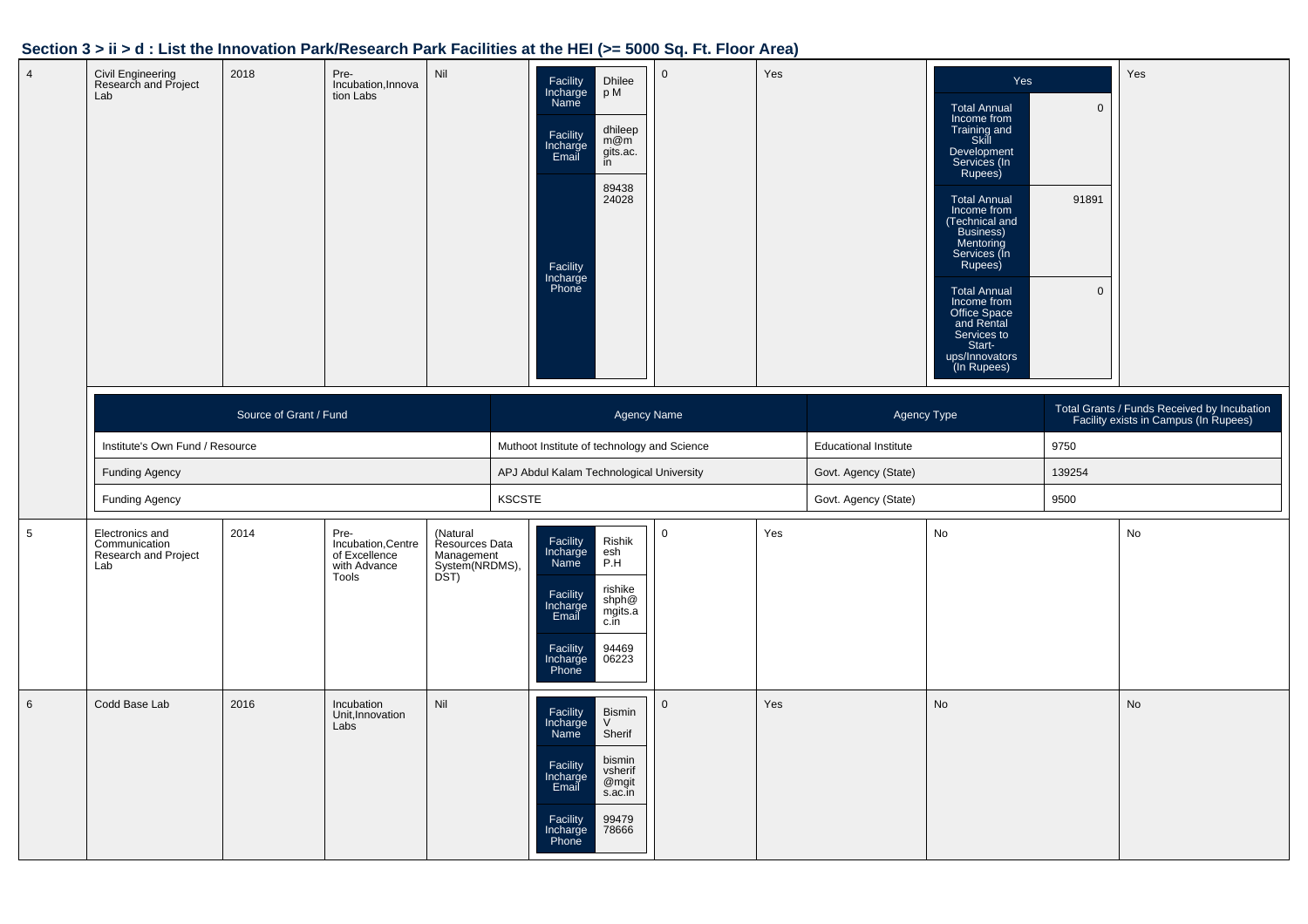#### **Section 3 > ii > e : List the IPR Cell/Technology Transfer Centre Facilities at the HEI**

| Srno | Name of IPR<br>Cell/Technology<br>Transfer Centre Facility | Year of<br>Establishment | <b>IPR</b><br>Cell/Technology<br><b>Transfer Centre</b><br>with Access to<br>Other I&E<br>Facilities at the<br><b>HEI</b> | Name of the<br>Funding<br>Schemes<br>Available with<br><b>IPR</b><br>Cell/Technology<br>Transfer Centre,<br>if any (Optional) | <b>Facility Details</b>                                                                                                                                                           | Total Nos of<br>Dedicated<br>Executive/Manag<br>ement team<br>Strength<br>Engaged at the<br>Facility | Had the IPR Cell/Technology<br><b>Transfer Centre Provided any</b><br>Funding Support for<br>Idea/Prototype/Innovation<br>Development and<br>implementation during the<br>Financial Year 2019-20? | Had institute Generated Income<br>either from Services Offered by IPR<br>Cell/Technology Transfer Centre? | Had the IPR Cell/Technology<br>Transfer Centre Provided any<br>Funding Support for<br>Idea/Prototype/Innovation/Start<br>up/Venture Development and<br>implementation during the<br>Financial Year 2019-20? |
|------|------------------------------------------------------------|--------------------------|---------------------------------------------------------------------------------------------------------------------------|-------------------------------------------------------------------------------------------------------------------------------|-----------------------------------------------------------------------------------------------------------------------------------------------------------------------------------|------------------------------------------------------------------------------------------------------|---------------------------------------------------------------------------------------------------------------------------------------------------------------------------------------------------|-----------------------------------------------------------------------------------------------------------|-------------------------------------------------------------------------------------------------------------------------------------------------------------------------------------------------------------|
|      | Project Hub                                                | 2018                     | Innovation<br>Labs, Innovation<br>Park/Research<br>Park, Centre of<br>Excellence with<br>Advance Tools                    | Nil                                                                                                                           | Facility<br>Mahali<br>Incharge<br>ngam<br>P.R<br>Name<br>mahali<br>Facility<br>Incharge<br>ngamp<br>r@mgi<br>Email<br>ts.ac.in<br>82811<br>34511<br>Facility<br>Incharge<br>Phone |                                                                                                      | No                                                                                                                                                                                                | No                                                                                                        | No                                                                                                                                                                                                          |

#### **Section 3 > iii > a : Provide detail list of Faculties as Mentor to help Ideas/Innovations/Startups**

| Srno           | Name of the Faculty                                                                     | Designation of the Faculty | Mentor Expert Area                        | Years of Experience in Mentorship (In<br>Years) |  |
|----------------|-----------------------------------------------------------------------------------------|----------------------------|-------------------------------------------|-------------------------------------------------|--|
|                | Mr. Dhileep M                                                                           | Associate Professor        | Idea/Innovation Development               | 12                                              |  |
|                | Name of Idea/Innovation/ Startup Mentored                                               |                            | Mentoring Setup [Within (or) Outside] HEI | CIN (in case it is Startup)                     |  |
|                | Cooling technology using ground source                                                  |                            | Within                                    |                                                 |  |
| $\overline{2}$ | Sunith John David                                                                       | <b>Assistant Professor</b> | Idea/Innovation Development               | $\overline{7}$                                  |  |
|                | Name of Idea/Innovation/ Startup Mentored                                               |                            | Mentoring Setup [Within (or) Outside] HEI | CIN (in case it is Startup)                     |  |
|                | Automated infiltrometer                                                                 |                            | Within                                    |                                                 |  |
| 3              | Mahalingam P.R.<br><b>Assistant Professor</b>                                           |                            | Idea/Innovation Development               | 8                                               |  |
|                | Name of Idea/Innovation/ Startup Mentored                                               |                            | Mentoring Setup [Within (or) Outside] HEI | CIN (in case it is Startup)                     |  |
|                | Online Quiz portal                                                                      |                            | Within                                    |                                                 |  |
|                | <b>Admission Portal</b>                                                                 |                            | Within                                    |                                                 |  |
|                | Warehouse management for Carborund                                                      |                            | Within                                    |                                                 |  |
| $\overline{4}$ | Rakhee M.                                                                               | <b>Assistant Professor</b> | Idea/Innovation Development               | 12                                              |  |
|                | Name of Idea/Innovation/ Startup Mentored                                               |                            | Mentoring Setup [Within (or) Outside] HEI | CIN (in case it is Startup)                     |  |
|                | Block chain application for monitoring fund transfer for the education of girl children |                            | Within                                    |                                                 |  |
| 5              | Dr.Resmi N. G.                                                                          | <b>Assistant Professor</b> | Idea/Innovation Development               | 6                                               |  |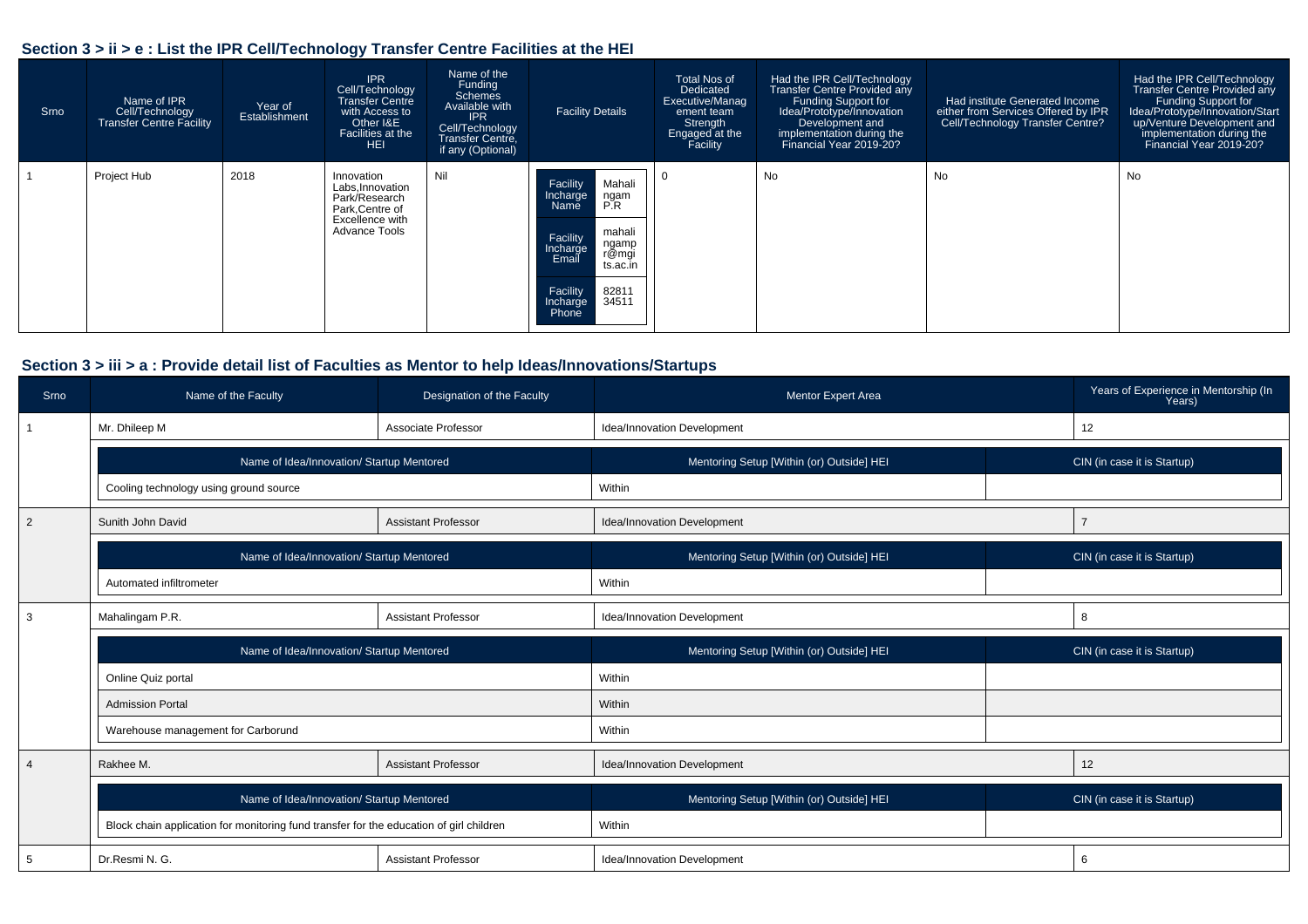#### **Section 3 > iii > a : Provide detail list of Faculties as Mentor to help Ideas/Innovations/Startups**

|                  | Name of Idea/Innovation/ Startup Mentored                        |                            | Mentoring Setup [Within (or) Outside] HEI | CIN (in case it is Startup) |  |  |  |  |
|------------------|------------------------------------------------------------------|----------------------------|-------------------------------------------|-----------------------------|--|--|--|--|
|                  | TechFest Registration App                                        |                            | Within                                    |                             |  |  |  |  |
| 6                | Sreenu G.                                                        | <b>Assistant Professor</b> | Idea/Innovation Development               | 11                          |  |  |  |  |
|                  | Name of Idea/Innovation/ Startup Mentored                        |                            | Mentoring Setup [Within (or) Outside] HEI | CIN (in case it is Startup) |  |  |  |  |
|                  | Trad 'N Sure                                                     |                            | Within                                    |                             |  |  |  |  |
| $\overline{7}$   | Dhanya Sudarsan<br><b>Assistant Professor</b>                    |                            | Idea/Innovation Development               | $\overline{7}$              |  |  |  |  |
|                  | Name of Idea/Innovation/ Startup Mentored                        |                            | Mentoring Setup [Within (or) Outside] HEI | CIN (in case it is Startup) |  |  |  |  |
|                  | Mentorship App                                                   |                            | Within                                    |                             |  |  |  |  |
| $\boldsymbol{8}$ | Sneha S.                                                         | <b>Assistant Professor</b> | Idea/Innovation Development               | $\overline{4}$              |  |  |  |  |
|                  | Name of Idea/Innovation/ Startup Mentored                        |                            | Mentoring Setup [Within (or) Outside] HEI | CIN (in case it is Startup) |  |  |  |  |
|                  | Screenplay writing using Al                                      |                            | Within                                    |                             |  |  |  |  |
| 9                | Dr. Pradeepmon T. G.                                             | Associate Professor        | Idea/Innovation Development               | 14                          |  |  |  |  |
|                  | Name of Idea/Innovation/ Startup Mentored                        |                            | Mentoring Setup [Within (or) Outside] HEI | CIN (in case it is Startup) |  |  |  |  |
|                  | AUTOMATIC NON-CONTACT TEMPERATURE SENSOR AND SANITIZER DISPENSER |                            | Within                                    |                             |  |  |  |  |
| 10               | Anjali S. V                                                      | <b>Assistant Professor</b> | Idea/Innovation Development               | 6                           |  |  |  |  |
|                  | Name of Idea/Innovation/ Startup Mentored                        |                            | Mentoring Setup [Within (or) Outside] HEI | CIN (in case it is Startup) |  |  |  |  |
|                  | Intelligent walking stick                                        |                            | Within                                    |                             |  |  |  |  |
| 11               | <b>Binu Manohar</b>                                              | <b>Assistant Professor</b> | Idea/Innovation Development               | $\overline{4}$              |  |  |  |  |
|                  | Name of Idea/Innovation/ Startup Mentored                        |                            | Mentoring Setup [Within (or) Outside] HEI | CIN (in case it is Startup) |  |  |  |  |
|                  | Autonomous Indoor Navigation Robot Assist                        |                            | Within                                    |                             |  |  |  |  |
| 12               | Dr. Jani Das                                                     | <b>Assistant Professor</b> | Idea/Innovation Development               | 9                           |  |  |  |  |
|                  | Name of Idea/Innovation/ Startup Mentored                        |                            | Mentoring Setup [Within (or) Outside] HEI | CIN (in case it is Startup) |  |  |  |  |
|                  | Efficient solar dryer                                            |                            | Within                                    |                             |  |  |  |  |
| 13               | Aravind Rajagopal                                                | <b>Assistant Professor</b> | Idea/Innovation Development               | $5\phantom{.0}$             |  |  |  |  |
|                  | Name of Idea/Innovation/ Startup Mentored                        |                            | Mentoring Setup [Within (or) Outside] HEI | CIN (in case it is Startup) |  |  |  |  |
|                  | Automatic electrode regulation of electric arc furnace using PLC |                            | Within                                    |                             |  |  |  |  |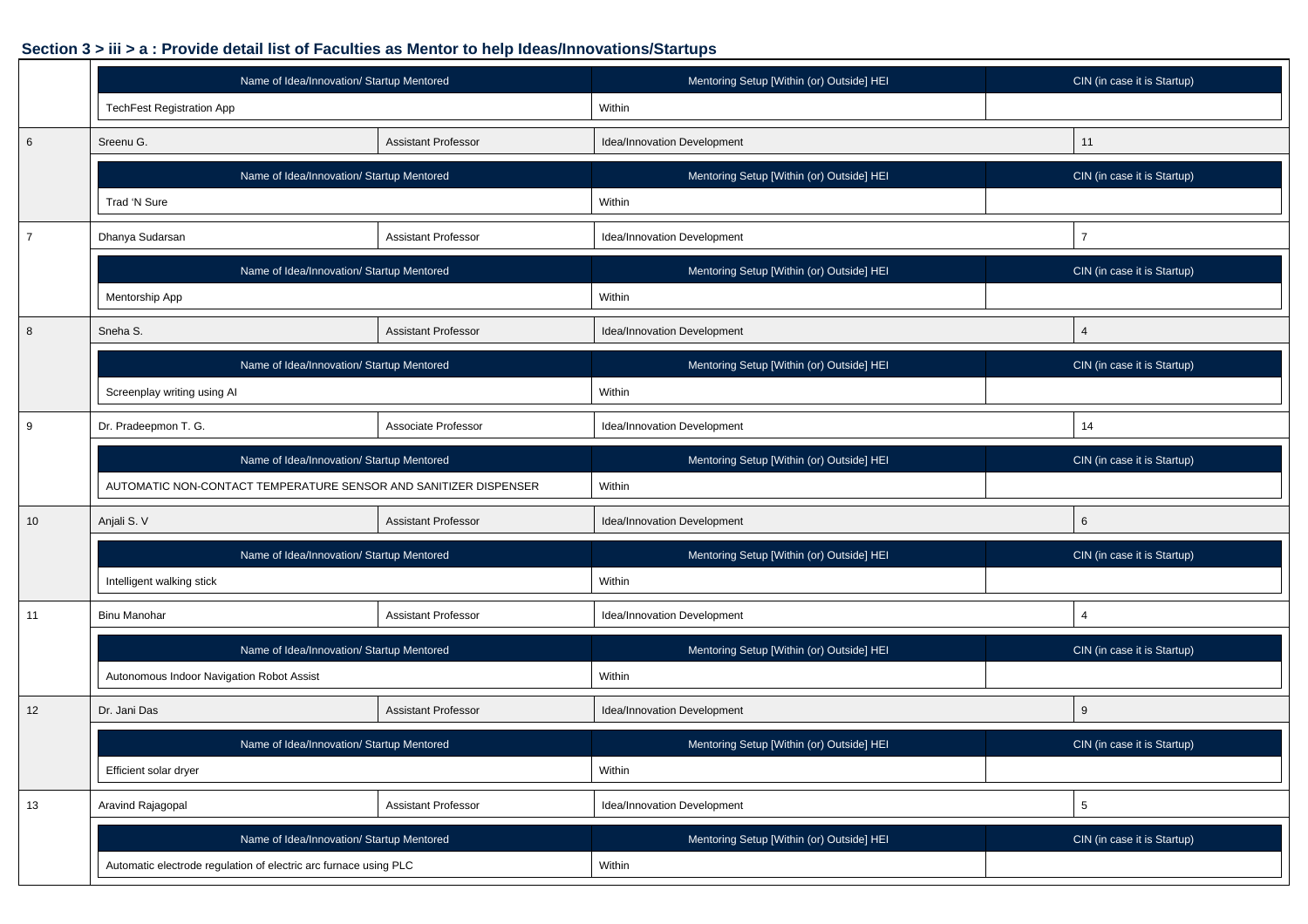#### **Section 3 > iii > a : Provide detail list of Faculties as Mentor to help Ideas/Innovations/Startups**

| 14 | Venugopalan Kurupath                              | Associate Professor        | Idea/Innovation Development               | 18                          |  |  |
|----|---------------------------------------------------|----------------------------|-------------------------------------------|-----------------------------|--|--|
|    | Name of Idea/Innovation/ Startup Mentored         |                            | Mentoring Setup [Within (or) Outside] HEI | CIN (in case it is Startup) |  |  |
|    | Module wise battery swapping in electric vehicles |                            | Within                                    |                             |  |  |
| 15 | Jim George                                        | <b>Assistant Professor</b> | Idea/Innovation Development               | 11                          |  |  |
|    | Name of Idea/Innovation/ Startup Mentored         |                            | Mentoring Setup [Within (or) Outside] HEI | CIN (in case it is Startup) |  |  |
|    | Hydrogen dry cell                                 |                            | Within                                    |                             |  |  |
|    | Thermodepolymerization                            |                            | Within                                    |                             |  |  |
|    | Water flow manager                                |                            | Within                                    |                             |  |  |
|    | Lie detection system                              |                            | Within                                    |                             |  |  |
| 16 | Sindhura Rose Thomas                              | <b>Assistant Professor</b> | Idea/Innovation Development               | 8                           |  |  |
|    | Name of Idea/Innovation/ Startup Mentored         |                            | Mentoring Setup [Within (or) Outside] HEI | CIN (in case it is Startup) |  |  |
|    | Advanced electronic voting machine                |                            | Within                                    |                             |  |  |

#### **Section 3 > iii > b : Provide detail list of External Experts/Agencies engaged as Mentor to help Ideas/Innovations/Startups**

| Srno | Name of the External Expert/Agency as Mentor |                   |                             |                                                                   | Mentor Expert Area                        |                        |                                           | Type of Mentorship           |                                |  |  |
|------|----------------------------------------------|-------------------|-----------------------------|-------------------------------------------------------------------|-------------------------------------------|------------------------|-------------------------------------------|------------------------------|--------------------------------|--|--|
|      | Mr. Sijo Kuruvilla George                    |                   |                             | Idea/Innovation Development, Entrepreneurship/Startup Development |                                           |                        |                                           | Unstructured Mentorship      |                                |  |  |
|      | Dr. Chandra Vadhana R.                       |                   |                             | Entrepreneurship/Startup Development                              |                                           |                        |                                           | <b>Structured Mentorship</b> |                                |  |  |
|      | Structured Mentorship Program Name           | <b>Start Date</b> |                             | End Date                                                          | Total No of Days of<br>Mentorship Program | No of Mentors Involved | Mentorship Cohort Size<br>(No. of Mentee) |                              | Type of Mentee                 |  |  |
|      | PRAYAANA                                     | 31-03-2019        |                             |                                                                   | 366<br>30-03-2020                         |                        | 34                                        |                              | Early Stage Startup            |  |  |
|      | Project Management Institute                 |                   |                             | Idea/Innovation Development, Entrepreneurship/Startup Development |                                           |                        |                                           |                              | <b>Unstructured Mentorship</b> |  |  |
|      | <b>Cognizant Technology Solutions</b>        |                   |                             | Idea/Innovation Development                                       |                                           |                        |                                           |                              | <b>Structured Mentorship</b>   |  |  |
|      | Structured Mentorship Program Name           | <b>Start Date</b> | End Date                    |                                                                   | Total No of Days of<br>Mentorship Program | No of Mentors Involved | Mentorship Cohort Size<br>(No. of Mentee) |                              | Type of Mentee                 |  |  |
|      | Digital Green                                | 25-10-2019        | 138<br>10-03-2020<br>8      |                                                                   |                                           | 20                     | Innovation/Prototype                      |                              |                                |  |  |
|      | Vikram Sarabhai Space Centre (VSSC)          |                   |                             | Idea/Innovation Development                                       |                                           |                        |                                           |                              | Unstructured Mentorship        |  |  |
|      | <b>NEST SFO</b>                              |                   |                             | Idea/Innovation Development                                       |                                           |                        |                                           |                              | Unstructured Mentorship        |  |  |
|      | Carborundum Universal Limited, Kalamassery   |                   | Idea/Innovation Development |                                                                   |                                           |                        |                                           | Unstructured Mentorship      |                                |  |  |

**Section 4 : List all the Innovations Generated Developed, Completed and Implemented in Ground with Support of Pre-incubation & Incubation facilities at the HEI andRecognitions Received**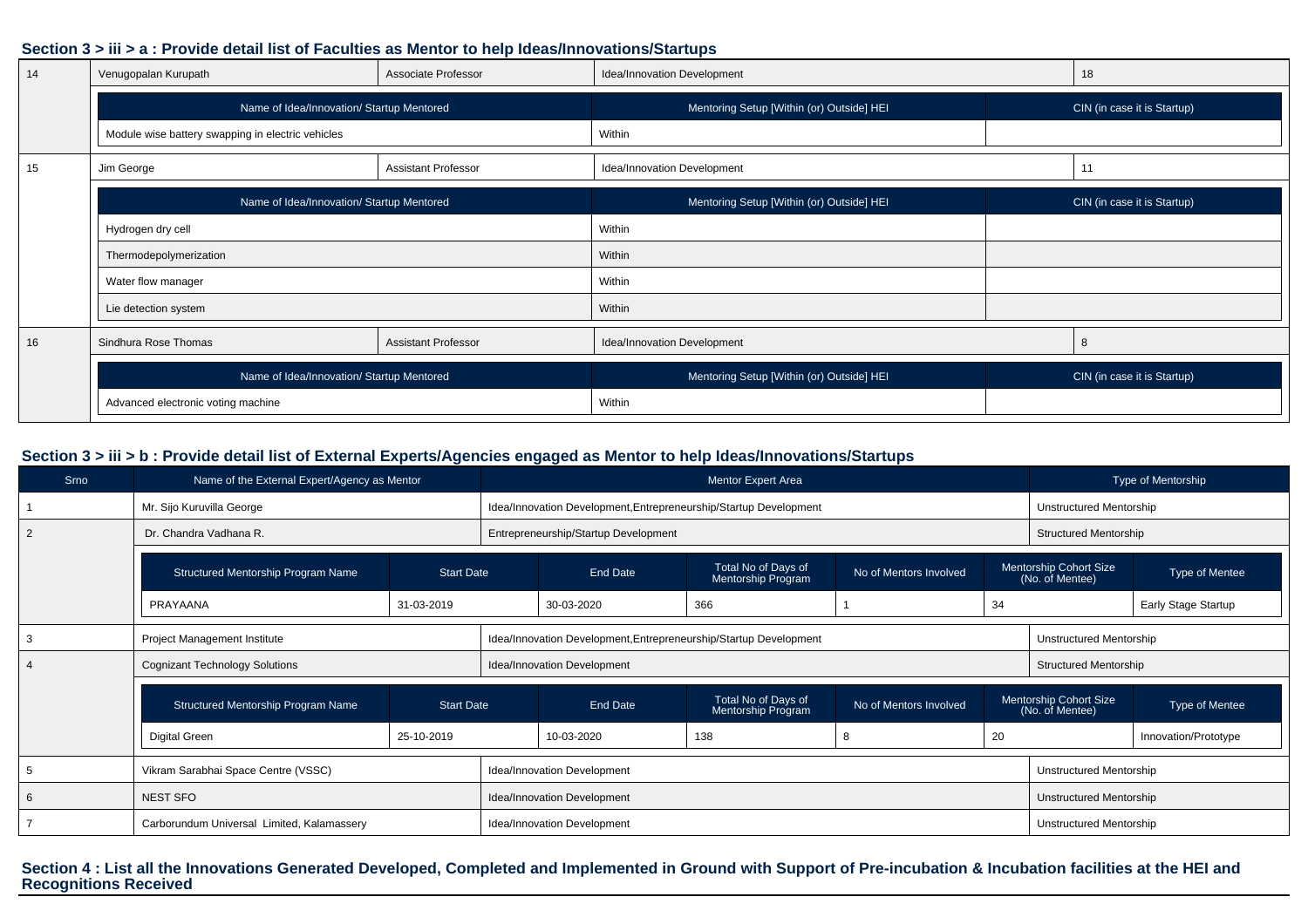| Srn<br>$\circ$ | Name of the<br><b>Innovation Generated</b><br>with the Support of<br>HEI | Type of<br>Innovation | Nature<br>of<br>Innovati<br>on | Name of<br>the HEI<br>Support<br>ed<br>Innovati<br>on<br>Develop<br>ment | Innov<br>ation<br>Devel<br>oped<br>by | Stage<br>of<br>Innov<br>ation/<br>Stage<br>of<br><b>TRL</b><br>- it<br>starte<br>$\mathsf{d}$<br>recei<br>ving<br>the<br>Supp<br>ort<br>durin<br>g the<br>FY<br>$^{2019-}_{20}$ | Stage<br>of<br>Innov<br>ation/<br>Stage<br>of<br><b>TRL</b><br>reach<br>ed as<br>on<br>31st<br>Marc<br>h.<br>2020                         | <b>Status</b><br>Pre-<br>Incubati<br>on/Incu<br>bation<br>Support<br>to<br>Innovati<br>on as<br>on 31st<br>March<br>2020 | Had the<br>Innovation<br>Received any<br>Recognition at<br>State, National,<br>International<br><b>Level Programs</b><br>during the<br>financial period<br>2019-20                                                                                                                                                                                                 | Had the<br>Innovati<br>on<br>Convert<br>ed into<br>Venture/<br>Startup/<br>SME<br>Unit<br>during<br>the<br>financial<br>period<br>2019-20 |                              | Had Centre/institute provided any<br>Financial support (either own<br>resource or fund received from<br>agencies) in terms of Seed<br>Grant/Fund Support to Idea /<br>Prototype / Innovations<br>Development during the financial<br>period 2019-20 | Had the Innovations raised any<br>Seed fund/Angel Investment/VC<br>during the period of receiving pre-<br>incubation/incubation support at<br>your Pre-incubation/incubation or<br>HEI during the financial period<br>2019-20 | Had the Pre-incubation/Incubation<br>Centre/HEI received any<br>income/revenue from<br>Idea/Prototype/Innovations for the<br>pre-incubation/incubation support<br>and the services offered by Pre-<br>incubation/incubation or institute<br>during the financial period 2019 |
|----------------|--------------------------------------------------------------------------|-----------------------|--------------------------------|--------------------------------------------------------------------------|---------------------------------------|---------------------------------------------------------------------------------------------------------------------------------------------------------------------------------|-------------------------------------------------------------------------------------------------------------------------------------------|--------------------------------------------------------------------------------------------------------------------------|--------------------------------------------------------------------------------------------------------------------------------------------------------------------------------------------------------------------------------------------------------------------------------------------------------------------------------------------------------------------|-------------------------------------------------------------------------------------------------------------------------------------------|------------------------------|-----------------------------------------------------------------------------------------------------------------------------------------------------------------------------------------------------------------------------------------------------|-------------------------------------------------------------------------------------------------------------------------------------------------------------------------------------------------------------------------------|------------------------------------------------------------------------------------------------------------------------------------------------------------------------------------------------------------------------------------------------------------------------------|
|                | GOD's Arm                                                                | Product<br>Innovation | Technol<br>ogical              | Muthoot<br>Instite of<br>Technol<br>ogy and<br>Science                   | Stude<br>nt-<br>Facul<br>ty           | <b>TRL</b><br>0:<br>Idea.<br>Unpr<br>oven<br>conc<br>ept,<br>no<br>testin<br>g has<br>been<br>perfor<br>med.                                                                    | TRL<br>2:<br>Tech<br>nolog<br>$\mathsf{v}$<br>formu<br>lation<br>Conc<br>ept<br>and<br>applic<br>ation<br>have<br>been<br>formu<br>lated. | Innovati<br>on<br>Develop<br>ment<br>Ongoing                                                                             | Ker<br>ala<br>Stat<br>e<br>Cou<br>ncil<br>for<br>Agen<br>Scie<br>$\overline{c}y$<br>nce,<br>Nam<br>Tec<br>e<br>hnol<br>ogy<br>and<br>Envi<br>ron<br>men<br>Ť.<br>Gov<br>Agen<br>Cy<br>Type<br>Age<br>ncy<br>(Sṫa<br>te)<br>Stu<br>Awar<br>d/<br>dent<br>Positi<br>rese<br>arch<br>on $/$<br>Reco<br>see<br>qnitio<br>d<br>fund<br>n<br>Secu<br>rece<br>red<br>ived | No                                                                                                                                        | <b>Grant Amount</b><br>in Rs | 10000                                                                                                                                                                                                                                               | No                                                                                                                                                                                                                            | No                                                                                                                                                                                                                                                                           |
|                |                                                                          | Name                  |                                |                                                                          |                                       |                                                                                                                                                                                 | <b>Type</b>                                                                                                                               |                                                                                                                          |                                                                                                                                                                                                                                                                                                                                                                    | Gender                                                                                                                                    |                              |                                                                                                                                                                                                                                                     | Email                                                                                                                                                                                                                         | Contact                                                                                                                                                                                                                                                                      |
|                | Andria Maria Ajai                                                        |                       |                                |                                                                          | Student                               |                                                                                                                                                                                 |                                                                                                                                           |                                                                                                                          | Female                                                                                                                                                                                                                                                                                                                                                             |                                                                                                                                           |                              | andriaajai17@gmail.com                                                                                                                                                                                                                              |                                                                                                                                                                                                                               | 8921065408                                                                                                                                                                                                                                                                   |
|                |                                                                          | Name                  |                                |                                                                          |                                       |                                                                                                                                                                                 | <b>Type</b>                                                                                                                               |                                                                                                                          |                                                                                                                                                                                                                                                                                                                                                                    | Gender                                                                                                                                    |                              |                                                                                                                                                                                                                                                     | Email                                                                                                                                                                                                                         | Contact                                                                                                                                                                                                                                                                      |
|                | Dr. Resmi N. G.                                                          |                       |                                |                                                                          | Faculty                               |                                                                                                                                                                                 |                                                                                                                                           |                                                                                                                          | Female                                                                                                                                                                                                                                                                                                                                                             |                                                                                                                                           |                              | resming@mgits.ac.in                                                                                                                                                                                                                                 |                                                                                                                                                                                                                               | 9633291997                                                                                                                                                                                                                                                                   |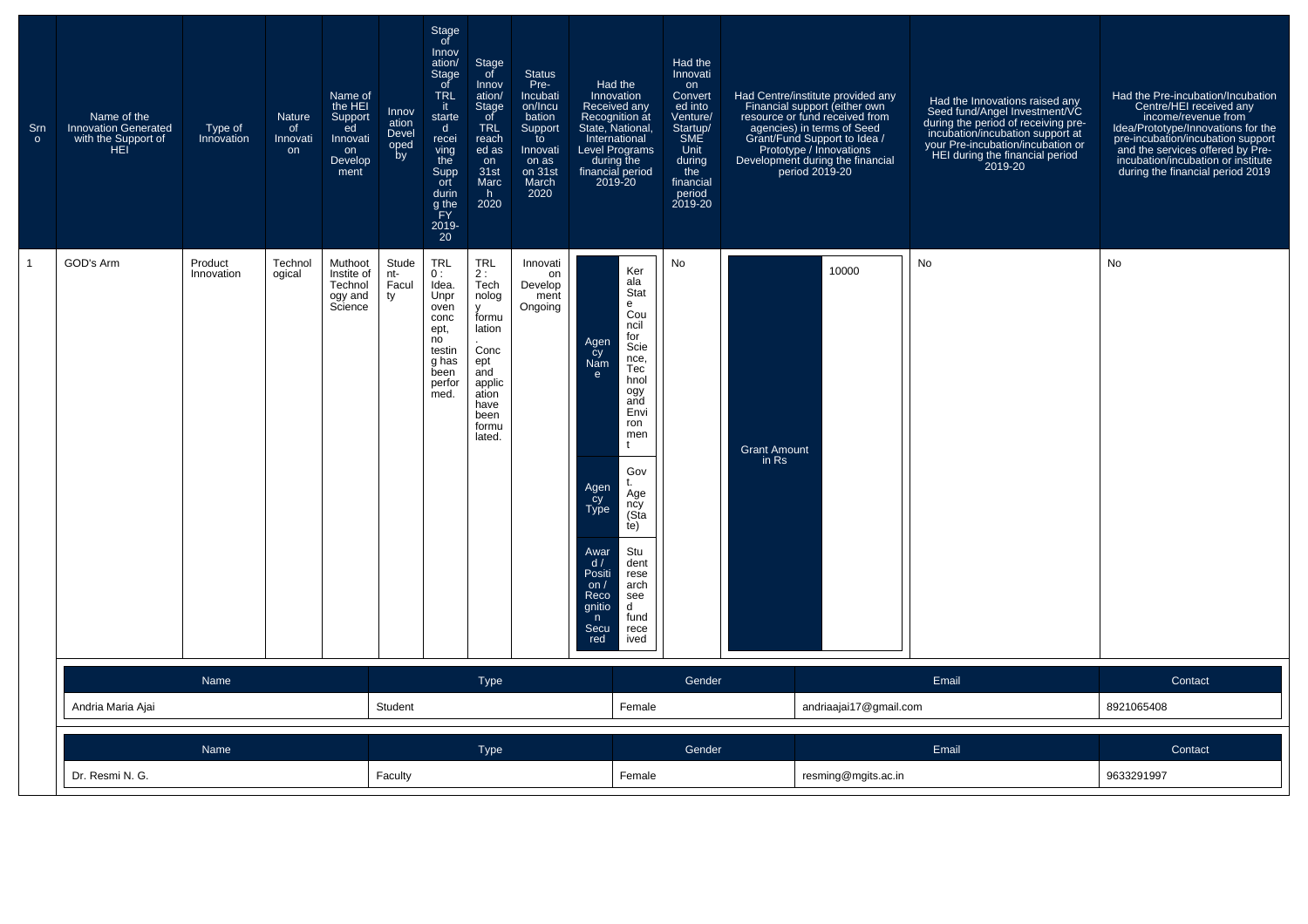| $\overline{2}$ | ONLINE EXAM<br>PORTAL              | Product<br>Innovation | Technol<br>ogical | Muthoot<br>Institute<br>of<br>Technol<br>ogy and<br>Science | Stude<br>nt-<br>Facul<br>ty | $\begin{array}{c} \mathsf{TRL} \\ \mathsf{0} : \end{array}$<br>Idea.<br>Unpr<br>oven<br>conc<br>ept,<br>no<br>testin<br>g has<br>been<br>perfor<br>med. | $TRL$<br>2 :<br>Tech<br>nolog<br><b>y</b><br>formu<br>lation<br>Conc<br>ept<br>and<br>applic<br>ation<br>have<br>been<br>formu<br>lated.  | Innovati<br>on<br>Develop<br>ment<br>Ongoing | No |        | No     | No                           |                              | No                           | $\operatorname{\mathsf{No}}$ |
|----------------|------------------------------------|-----------------------|-------------------|-------------------------------------------------------------|-----------------------------|---------------------------------------------------------------------------------------------------------------------------------------------------------|-------------------------------------------------------------------------------------------------------------------------------------------|----------------------------------------------|----|--------|--------|------------------------------|------------------------------|------------------------------|------------------------------|
|                |                                    | Name                  |                   |                                                             |                             |                                                                                                                                                         | Type                                                                                                                                      |                                              |    |        | Gender |                              |                              | Email                        | Contact                      |
|                | Ann Aswita John                    |                       |                   |                                                             | Student                     |                                                                                                                                                         |                                                                                                                                           |                                              |    | Female |        |                              | aswitajohn@gmail.com         |                              | 7356996699                   |
|                |                                    | Name                  |                   |                                                             |                             |                                                                                                                                                         | Type                                                                                                                                      |                                              |    |        | Gender |                              |                              | Email                        | Contact                      |
|                | Dr. Anand Hareendran S.            |                       |                   |                                                             | Faculty                     |                                                                                                                                                         |                                                                                                                                           |                                              |    | Male   |        |                              | anandhareendrans@mgits.ac.in |                              | 9995102050                   |
| $\mathbf{3}$   | Cloud based campus<br>s/w for MITS | Product<br>Innovation | Technol<br>ogical | Muthoot<br>Institute<br>of<br>Technol<br>ogy and<br>Science | Stude<br>nt-<br>Facul<br>ty | TRL<br>0:<br>Idea.<br>Unpr<br>oven<br>conc<br>ept,<br>no<br>testin<br>g has<br>been<br>perfor<br>med.                                                   | TRL<br>2:<br>Tech<br>nolog<br>$\mathsf{v}$<br>formu<br>lation<br>Conc<br>ept<br>and<br>applic<br>ation<br>have<br>been<br>formu<br>lated. | Innovati<br>on<br>Develop<br>ment<br>Ongoing | No |        | No     | $\operatorname{\mathsf{No}}$ |                              | No                           | No                           |
|                |                                    | Name                  |                   |                                                             |                             |                                                                                                                                                         | Type                                                                                                                                      |                                              |    |        | Gender |                              |                              | Email                        | Contact                      |
|                | Udesh U.                           |                       |                   |                                                             | Student                     |                                                                                                                                                         |                                                                                                                                           |                                              |    | Male   |        |                              | udeshuk@gmail.com            |                              | 8137871888                   |
|                |                                    | Name                  |                   |                                                             |                             |                                                                                                                                                         | Type                                                                                                                                      |                                              |    |        | Gender |                              |                              | Email                        | Contact                      |
|                | Mahalingam P.R.                    |                       |                   |                                                             | Faculty                     |                                                                                                                                                         |                                                                                                                                           |                                              |    | Male   |        |                              | mahalingampr@mgits.ac.in     |                              | 8281134511                   |
| $\overline{4}$ | <b>ERP</b> Solution                | Product<br>Innovation | Technol<br>ogical | Muthoot<br>Institute<br>of<br>Technol<br>ogy and<br>Science | Stude<br>-ne<br>Facul<br>ty | $\ensuremath{\mathsf{TRL}}$<br>υ.<br>Idea.<br>Unpr<br>oven<br>conc<br>ept,<br>no<br>testin<br>g has<br>been<br>perfor<br>med.                           | TRL<br>0:<br>Idea.<br>Unpr<br>oven<br>conc<br>ept,<br>no<br>testin<br>g has<br>been<br>perfor<br>med.                                     | Innovati<br>on<br>Develop<br>ment<br>Ongoing | No |        | No     | No                           |                              | $\operatorname{\mathsf{No}}$ | No                           |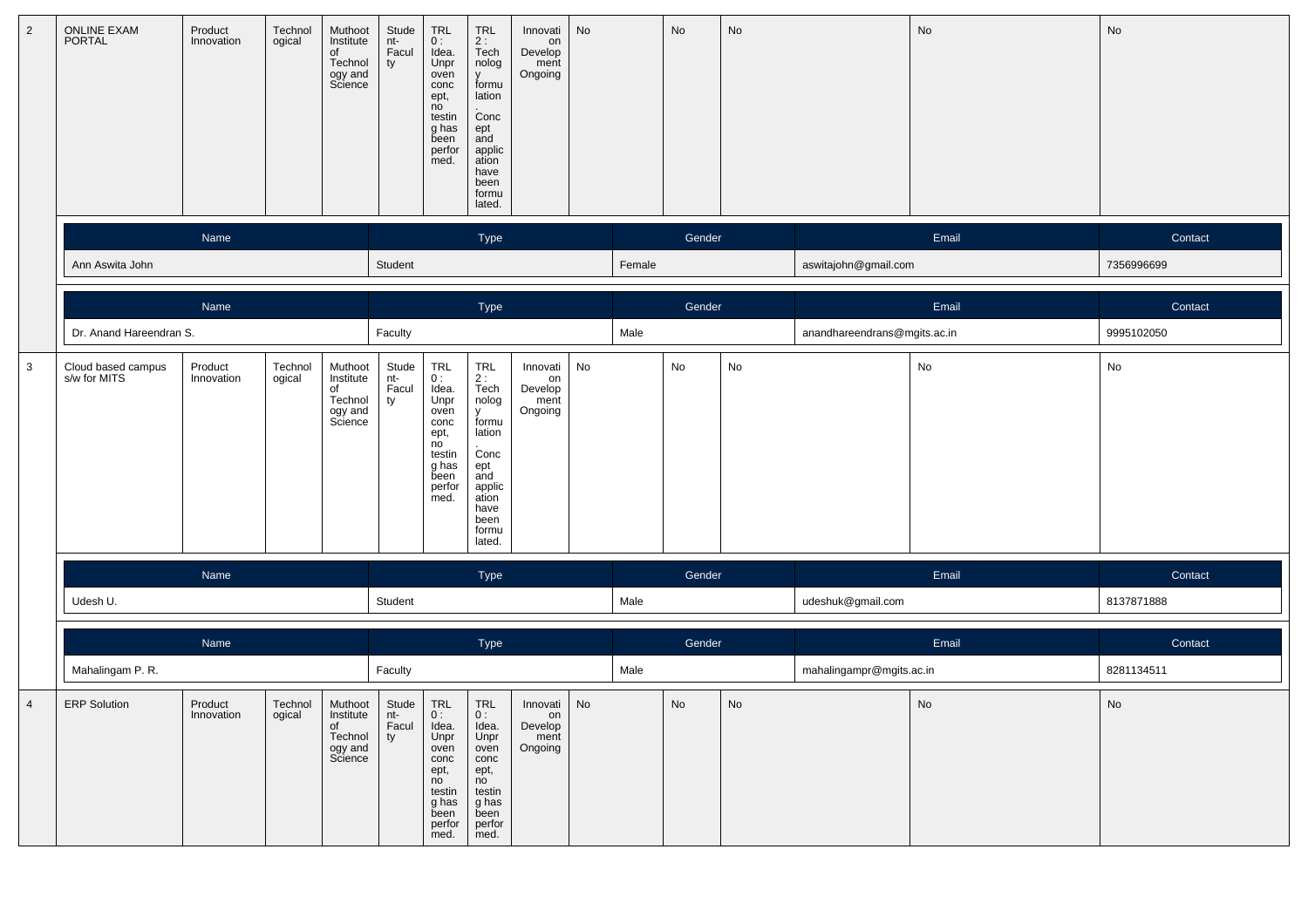|             |                                | Name                                                                                                              |                   |                                                             |                             | Type                                                                                                  |                                                                                                                                               |                                                    |    | Gender |           |           | Email                      | Contact   |            |
|-------------|--------------------------------|-------------------------------------------------------------------------------------------------------------------|-------------------|-------------------------------------------------------------|-----------------------------|-------------------------------------------------------------------------------------------------------|-----------------------------------------------------------------------------------------------------------------------------------------------|----------------------------------------------------|----|--------|-----------|-----------|----------------------------|-----------|------------|
|             | Sreehari M. S.                 |                                                                                                                   |                   |                                                             | Student                     |                                                                                                       |                                                                                                                                               |                                                    |    | Female |           |           | sreeharims2000@gmail.com   |           | 9074816530 |
|             |                                | Name                                                                                                              |                   |                                                             |                             |                                                                                                       | Type                                                                                                                                          |                                                    |    |        | Gender    |           |                            | Email     | Contact    |
|             | Jisha James                    |                                                                                                                   |                   |                                                             | Faculty                     |                                                                                                       |                                                                                                                                               |                                                    |    | Female |           |           | jishajames@mgits.ac.in     |           | 8943033431 |
| $\,$ 5 $\,$ | Hostel Mangement<br>S/W        | Muthoot<br>Product<br>Technol<br>Innovation<br>ogical<br>Institute<br>of<br>Technol<br>ogy and<br>Science<br>Name |                   |                                                             |                             |                                                                                                       | TRL<br>3:<br>Appli<br>ed<br>resea<br>rch.<br>First<br>labor<br>atory<br>tests<br>comp<br>leted;<br>proof<br>$\overline{C}$<br>conc<br>ept.    | Innovati<br>on<br>Develop<br>ment<br>Ongoing       | No |        | No        | No        |                            | No        | No         |
|             |                                |                                                                                                                   |                   |                                                             |                             |                                                                                                       | Type                                                                                                                                          |                                                    |    |        | Gender    |           |                            | Email     | Contact    |
|             | Abhiram R. Pai                 |                                                                                                                   |                   |                                                             |                             |                                                                                                       |                                                                                                                                               |                                                    |    | Male   |           |           | abhirampai1999@gmail.com   |           | 9946702111 |
|             |                                |                                                                                                                   |                   |                                                             |                             |                                                                                                       |                                                                                                                                               |                                                    |    |        |           |           |                            |           |            |
|             |                                | Name                                                                                                              |                   |                                                             | Student                     |                                                                                                       | Type                                                                                                                                          |                                                    |    |        | Gender    |           |                            | Email     | Contact    |
|             | Rakhee M.                      |                                                                                                                   |                   |                                                             | Faculty                     |                                                                                                       |                                                                                                                                               |                                                    |    | Female |           |           | rakheem@mgits.ac.in        |           | 9895369648 |
| 6           | Screenplay writing<br>using Al | Product<br>Innovation                                                                                             | Technol<br>ogical | Muthoot<br>Institute<br>of<br>Technol<br>ogy and<br>Science | Stude<br>nt-<br>Facul<br>ty | TRL<br>0:<br>Idea.<br>Unpr<br>oven<br>conc<br>ept,<br>no<br>testin<br>g has<br>been<br>perfor<br>med. | $TRL$<br>3 :<br>Appli<br>ed<br>resea<br>rch.<br>First<br>labor<br>atory<br>tests<br>comp<br>leted;<br>proof<br>$\overline{C}$<br>conc<br>ept. | Innovati<br>on<br>Develop<br>ment<br>Complet<br>ed | No |        | <b>No</b> | <b>No</b> |                            | <b>No</b> | No         |
|             |                                | Name                                                                                                              |                   |                                                             |                             |                                                                                                       | <b>Type</b>                                                                                                                                   |                                                    |    |        | Gender    |           |                            | Email     | Contact    |
|             | Siddharth S                    |                                                                                                                   |                   |                                                             | Student                     |                                                                                                       |                                                                                                                                               |                                                    |    | Male   |           |           | siddharthajith97@gmail.com |           | 8907245713 |
|             |                                | Name                                                                                                              |                   |                                                             |                             |                                                                                                       | Type                                                                                                                                          |                                                    |    |        | Gender    |           |                            | Email     | Contact    |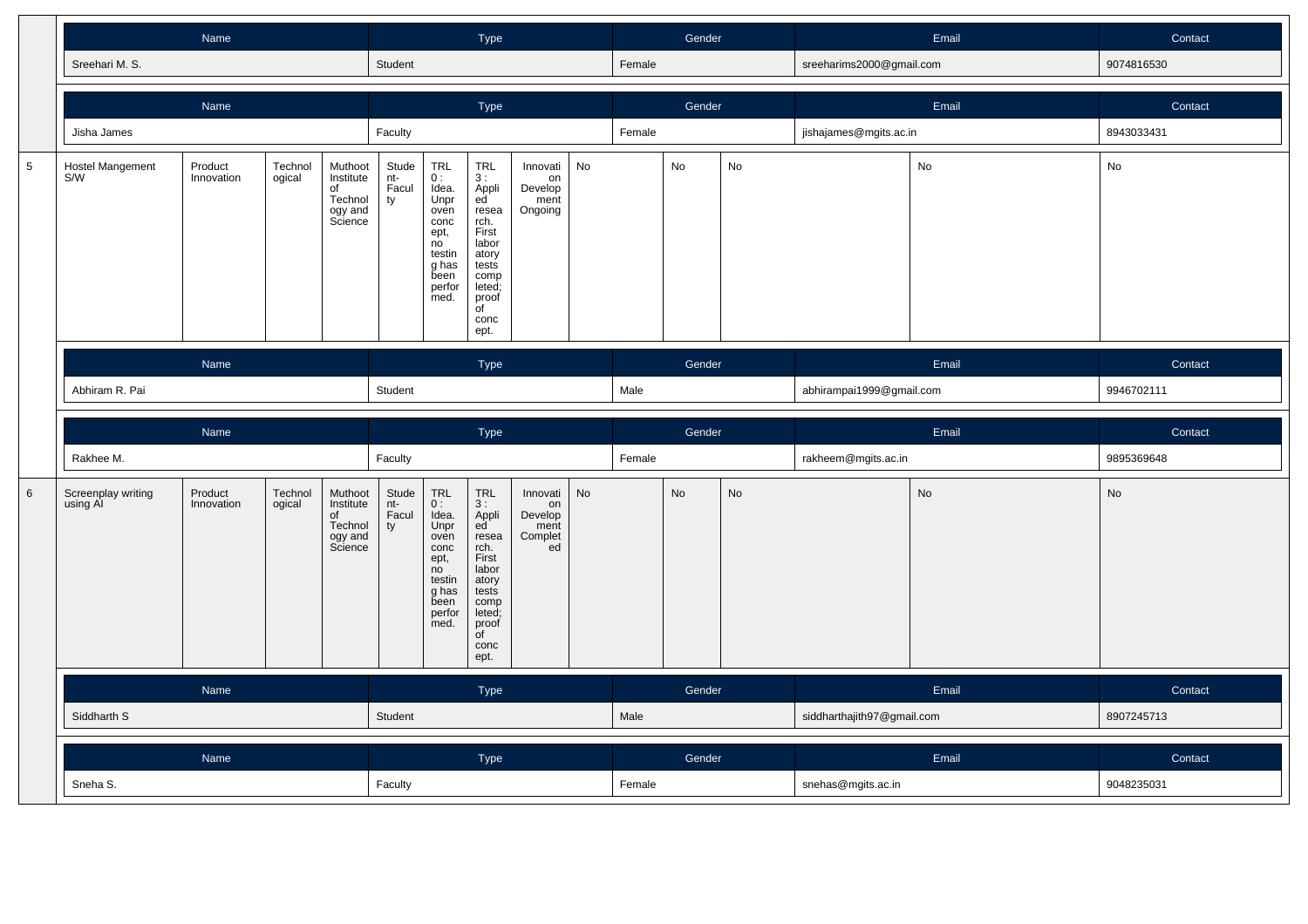| $\overline{7}$ | Prediction of heart and<br>pulmonology diseases<br>using Al | Product<br>Innovation | Technol<br>ogical | Muthoot<br>Institute<br>of<br>Technol<br>ogy and<br>Science             | Stude<br>nt-<br>Facul<br>ty     | TRL<br>0:<br>Idea.<br>Unpr<br>oven<br>conc<br>ept,<br>no<br>testin<br>g has<br>been<br>perfor<br>med. | <b>TRL</b><br>3:<br>Appli<br>ed<br>resea<br>rch.<br>First<br>labor<br>atory<br>tests<br>comp<br>leted;<br>proof<br>of<br>conc<br>ept.                                  | Innovati<br>on<br>Develop<br>ment<br>Complet<br>ed | No |        | No     | No |                            | No    | No            |
|----------------|-------------------------------------------------------------|-----------------------|-------------------|-------------------------------------------------------------------------|---------------------------------|-------------------------------------------------------------------------------------------------------|------------------------------------------------------------------------------------------------------------------------------------------------------------------------|----------------------------------------------------|----|--------|--------|----|----------------------------|-------|---------------|
|                |                                                             | Name                  |                   |                                                                         |                                 |                                                                                                       | Type                                                                                                                                                                   |                                                    |    |        | Gender |    |                            | Email | Contact       |
|                | Elizabeth Joshy                                             |                       |                   |                                                                         | Student                         |                                                                                                       |                                                                                                                                                                        |                                                    |    | Female |        |    | elizabethjoshy98@gmail.com |       | 9048515300    |
|                |                                                             | Name                  |                   |                                                                         |                                 |                                                                                                       | Type                                                                                                                                                                   |                                                    |    |        | Gender |    |                            | Email | Contact       |
|                | Cerene Mariam Abraham                                       |                       |                   |                                                                         | Faculty                         |                                                                                                       |                                                                                                                                                                        |                                                    |    | Female |        |    | cerenemariam@mgits.ac.in   |       | 9496267945    |
| 8              | Hash tag<br>recommendation<br>system                        | Product<br>Innovation | Technol<br>ogical | Muthoot<br>Institute<br>of<br>Technol<br>ogy and<br>Science             | Stude<br>nt-<br>Facul<br>ty     | TRL<br>0:<br>Idea.<br>Unpr<br>oven<br>conc<br>ept,<br>no<br>testin<br>g has<br>been<br>perfor<br>med. | $\begin{array}{c} \mathsf{TRL} \\ 3: \end{array}$<br>Appli<br>ed<br>resea<br>rch.<br>First<br>labor<br>atory<br>tests<br>comp<br>leted;<br>proof<br>of<br>conc<br>ept. | Innovati<br>on<br>Develop<br>ment<br>Complet<br>ed | No |        | No     | No |                            | No    | No            |
|                |                                                             | Name                  |                   |                                                                         |                                 |                                                                                                       | Type                                                                                                                                                                   |                                                    |    |        | Gender |    |                            | Email | Contact       |
|                | Anita Peter                                                 |                       |                   |                                                                         | Student                         |                                                                                                       |                                                                                                                                                                        |                                                    |    | Female |        |    | anitapeter1989@gmail.com   |       | 6282227234    |
|                |                                                             | Name                  |                   |                                                                         |                                 |                                                                                                       | Type                                                                                                                                                                   |                                                    |    |        | Gender |    |                            | Email | Contact       |
|                | Dr. Resmi N. G.                                             |                       |                   |                                                                         | Faculty                         |                                                                                                       |                                                                                                                                                                        |                                                    |    | Female |        |    | resming@mgits.ac.in        |       | 9633291997    |
| 9              | Pollution free waste<br>management system                   | Process<br>Innovation | Technol<br>ogical | Muthoot<br>Institute<br>of<br>Technol<br>ogy and<br>Science<br>Varikoli | Stude<br>nt-<br>Facul<br>$ $ ty | TRL<br>0:<br>Idea.<br>Unpr<br>oven<br>conc<br>ept,<br>no<br>testin<br>g has<br>been<br>perfor<br>med. | TRL<br>0:<br>Idea.<br>Unpr<br>oven<br>conc<br>ept,<br>no<br>testin<br>g has<br>been<br>perfor<br>med.                                                                  | Innovati<br>on<br>Develop<br>ment<br>Droppe<br>d   | No |        | No     | No |                            | No    | $\mathsf{No}$ |
|                |                                                             | Name                  |                   |                                                                         |                                 |                                                                                                       | Type                                                                                                                                                                   |                                                    |    |        | Gender |    |                            | Email | Contact       |
|                | Dr. Kurian Antony                                           |                       |                   |                                                                         | Faculty                         |                                                                                                       |                                                                                                                                                                        |                                                    |    | Male   |        |    | kurianantony@mgits.ac.in   |       | 9544827944    |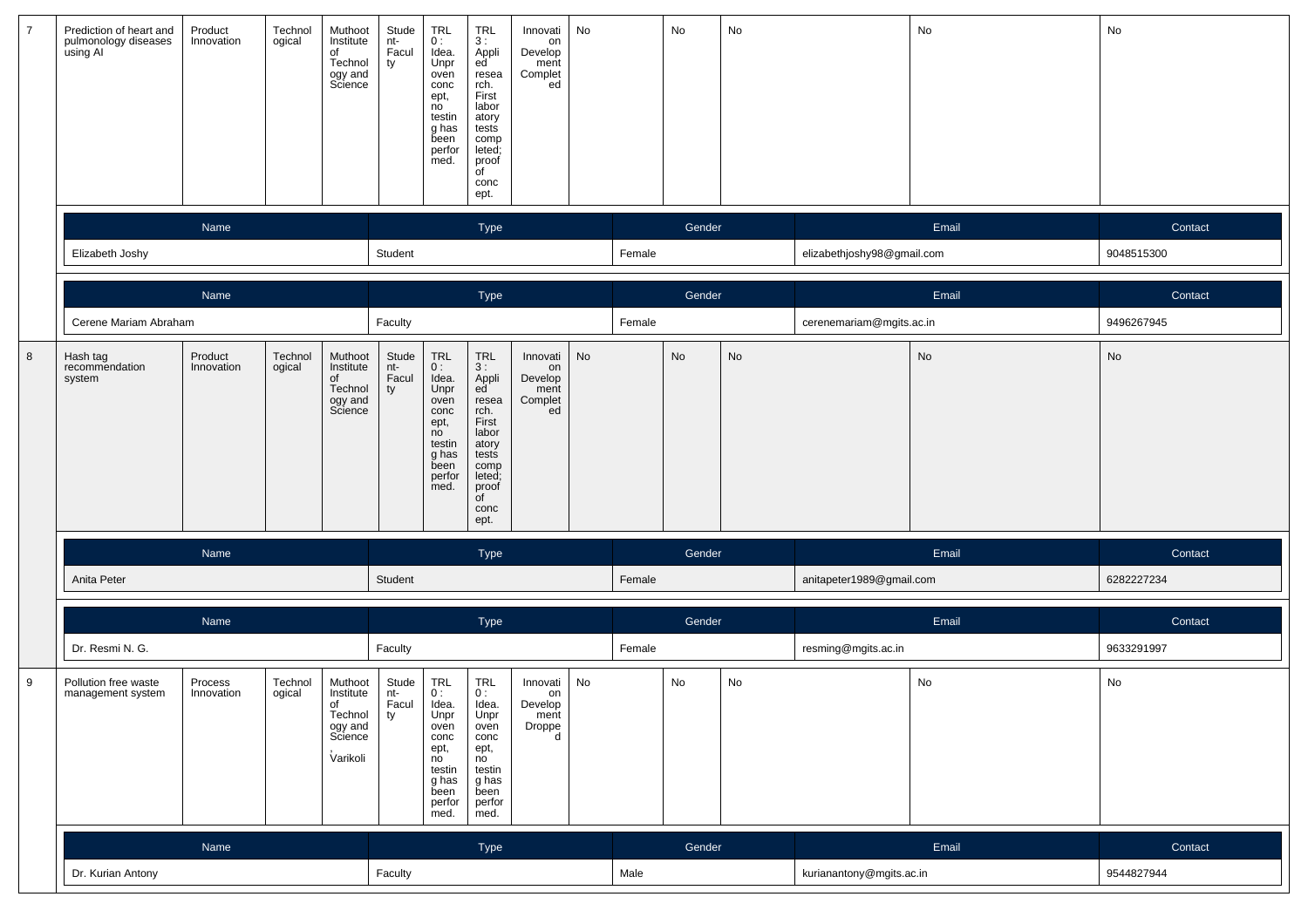|                 |                                                                                      | Name                                                                                                                                                       |  |  |         | Type                                                                                                         |                                                                                                                                                                |                                                  |           | Gender |        |    | Email                         | Contact |            |
|-----------------|--------------------------------------------------------------------------------------|------------------------------------------------------------------------------------------------------------------------------------------------------------|--|--|---------|--------------------------------------------------------------------------------------------------------------|----------------------------------------------------------------------------------------------------------------------------------------------------------------|--------------------------------------------------|-----------|--------|--------|----|-------------------------------|---------|------------|
|                 | ANWER SADATH P K                                                                     |                                                                                                                                                            |  |  | Student |                                                                                                              |                                                                                                                                                                |                                                  |           | Male   |        |    | anwersadath2017@gmail.com     |         | 7902263797 |
|                 | <b>ARAVIND NAIR</b>                                                                  |                                                                                                                                                            |  |  | Student |                                                                                                              |                                                                                                                                                                |                                                  |           | Male   |        |    |                               |         |            |
|                 | AYSHA ANHA                                                                           |                                                                                                                                                            |  |  | Student |                                                                                                              |                                                                                                                                                                |                                                  |           | Female |        |    |                               |         |            |
| 10 <sup>1</sup> | 3D printing using<br>robotic arm                                                     | Muthoot<br>Process<br>Technol<br>Innovation<br>ogical<br>Institute<br>of<br>Technol<br>ogy and<br>Science<br>Varikoli<br>Name                              |  |  |         |                                                                                                              | TRL<br>0:<br>Idea.<br>Unpr<br>oven<br>conc<br>ept,<br>no<br>testin<br>g has<br>been<br>perfor<br>med.                                                          | Innovati<br>on<br>Develop<br>ment<br>Droppe<br>d | <b>No</b> |        | No     | No |                               | No      | No         |
|                 |                                                                                      |                                                                                                                                                            |  |  |         |                                                                                                              | Type                                                                                                                                                           |                                                  |           |        | Gender |    |                               | Email   | Contact    |
|                 | Dr. Kurian Antony                                                                    |                                                                                                                                                            |  |  |         |                                                                                                              |                                                                                                                                                                |                                                  |           | Male   |        |    | kurianantony@mgits.ac.in      |         | 9544827944 |
|                 |                                                                                      | Name                                                                                                                                                       |  |  |         |                                                                                                              | Type                                                                                                                                                           |                                                  |           |        | Gender |    |                               | Email   | Contact    |
|                 | SREERAG S.                                                                           |                                                                                                                                                            |  |  | Student |                                                                                                              |                                                                                                                                                                |                                                  |           | Male   |        |    | sreeragsini@gmail.com         |         | 8848995497 |
|                 |                                                                                      |                                                                                                                                                            |  |  | Student |                                                                                                              |                                                                                                                                                                |                                                  |           | Male   |        |    |                               |         |            |
|                 | <b>BASIL KOS PETER</b>                                                               |                                                                                                                                                            |  |  | Student |                                                                                                              |                                                                                                                                                                |                                                  |           | Male   |        |    |                               |         |            |
| 11              | UNMANNED AERIAL<br>VEHICLE WITH FIRE<br><b>EXTINGUISHER</b><br><b>GRENADE SYSTEM</b> | <b>TOBY KURIAKOSE</b><br>Product<br>Technol<br>Muthoot<br>ogical<br>Institute<br>Innovation<br>$\overline{0}$ f<br>Technol<br>ogy and<br>Science<br>, MITS |  |  |         | <b>TRL</b><br>0:<br>Idea.<br>Unpr<br>oven<br>conc<br>ept,<br>no<br>testin<br>g has<br>been<br>perfor<br>med. | <b>TRL</b><br>3:<br>Appli<br>ed <sup>®</sup><br>resea<br>rch.<br>First<br>labor<br>atory<br>tests<br>comp<br>leted;<br>proof<br>$\overline{C}$<br>conc<br>ept. | Innovati<br>on<br>Develop<br>ment<br>Droppe<br>d | No        |        | No     | No |                               | No      | No         |
|                 |                                                                                      | Name                                                                                                                                                       |  |  |         |                                                                                                              | Type                                                                                                                                                           |                                                  |           |        | Gender |    |                               | Email   | Contact    |
|                 | Alex P Varghese                                                                      |                                                                                                                                                            |  |  | Student |                                                                                                              |                                                                                                                                                                |                                                  |           | Male   |        |    | alexpanichakuzhy@gmail.com    |         | 9656678897 |
|                 |                                                                                      | Name                                                                                                                                                       |  |  |         |                                                                                                              | Type                                                                                                                                                           |                                                  |           |        | Gender |    |                               | Email   | Contact    |
|                 | Praveen premchand                                                                    |                                                                                                                                                            |  |  | Student |                                                                                                              |                                                                                                                                                                |                                                  |           | Male   |        |    | praveenpremchand007@gmail.com |         | 9048350241 |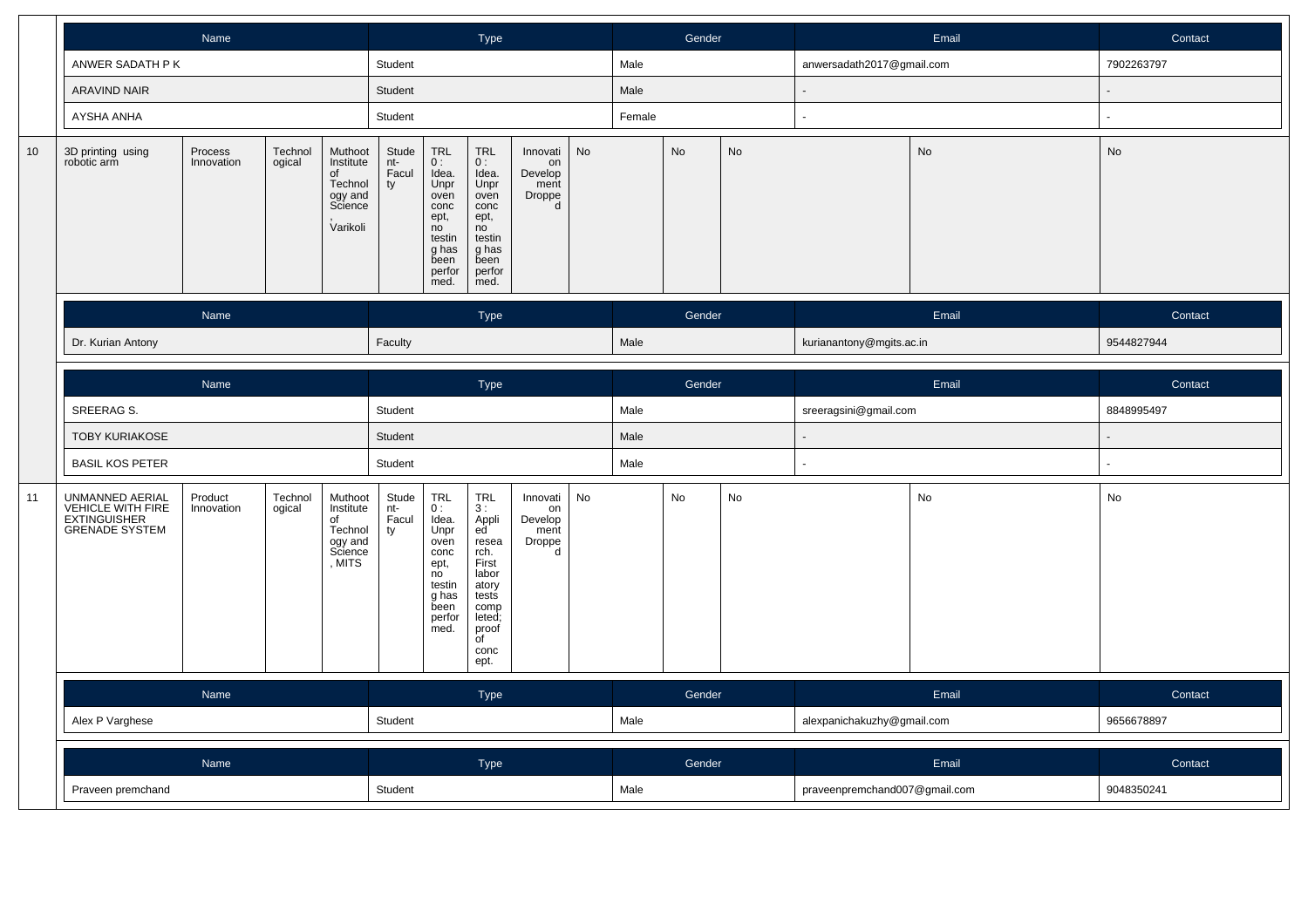| 12 | Automated<br>Infiltrometer                     | Product<br>Innovation | Technol<br>ogical | Muthoot<br>Institute<br>of<br>Technol<br>ogy &<br>Science | Stude<br>nt-<br>Facul<br>ty | $\mathop{\mathsf{TRL}}\limits_{0\ :\ }$<br>Idea.<br>Unpr<br>oven<br>conc<br>ept,<br>no<br>testin<br>g has<br>been<br>perfor<br>med. | $TRL$<br>4:<br>Small<br>scale<br>protot<br>ype<br>built<br>in a<br>labor<br>atory<br>envír<br>onme<br>nt<br>("ugly<br>protot<br>ype). | Innovati<br>on<br>Develop<br>ment<br>Complet<br>ed | Agen<br>Cy<br>Nam<br>$\mathbf{e}$<br>Agen<br>Cy<br>Type<br>Awar<br>d/<br>Positi<br>on $/$<br>Reco<br>gnitio<br>n<br>Secu<br>red | Sai<br>ntgit<br>$\mathsf{s}$<br>Coll<br>ege<br>of<br>Eng<br>inee<br>ring,<br>Kott<br>aya<br>m<br>Edu<br>cati<br>onal<br>Insti<br>tute<br>First | No     | Grant Amount<br>in Rs | 9500                        | No    | No             |
|----|------------------------------------------------|-----------------------|-------------------|-----------------------------------------------------------|-----------------------------|-------------------------------------------------------------------------------------------------------------------------------------|---------------------------------------------------------------------------------------------------------------------------------------|----------------------------------------------------|---------------------------------------------------------------------------------------------------------------------------------|------------------------------------------------------------------------------------------------------------------------------------------------|--------|-----------------------|-----------------------------|-------|----------------|
|    |                                                | Name                  |                   |                                                           |                             |                                                                                                                                     | Type                                                                                                                                  |                                                    |                                                                                                                                 |                                                                                                                                                | Gender |                       |                             | Email | Contact        |
|    | Sunith John David                              |                       |                   |                                                           | Faculty                     |                                                                                                                                     |                                                                                                                                       |                                                    |                                                                                                                                 | Male                                                                                                                                           |        |                       | sunithjohndavid@mgits.ac.in |       | 9846976269     |
|    |                                                | Name                  |                   |                                                           |                             |                                                                                                                                     | Type                                                                                                                                  |                                                    |                                                                                                                                 |                                                                                                                                                | Gender |                       |                             | Email | Contact        |
|    | Ansa Muhammed                                  |                       |                   |                                                           | Student                     |                                                                                                                                     |                                                                                                                                       |                                                    |                                                                                                                                 | Female                                                                                                                                         |        |                       |                             |       |                |
|    | Jeeva Mariyam Oommen                           |                       |                   |                                                           | Student                     |                                                                                                                                     |                                                                                                                                       |                                                    |                                                                                                                                 | Female                                                                                                                                         |        |                       |                             |       |                |
|    | Reshma Raj                                     |                       |                   |                                                           | Student                     |                                                                                                                                     |                                                                                                                                       |                                                    |                                                                                                                                 | Female                                                                                                                                         |        |                       | $\overline{a}$              |       | $\overline{a}$ |
|    | Samal Ummer                                    |                       |                   |                                                           | Student                     |                                                                                                                                     |                                                                                                                                       |                                                    |                                                                                                                                 | Female                                                                                                                                         |        |                       |                             |       |                |
| 13 | Innovative Flood<br><b>Resistant Residence</b> | Process<br>Innovation | Technol<br>ogical | Muthoot<br>Institute<br>of<br>Technol<br>ogy &<br>Science | Stude<br>nt-<br>Facul<br>ty | $TRL$<br>$0:$<br>Idea.<br>Unpr<br>oven<br>conc<br>ept,<br>no<br>testin<br>g has<br>been<br>perfor<br>med.                           | TRL<br>0:<br>Idea.<br>Unpr<br>oven<br>conc<br>ept,<br>no<br>testin<br>g has<br>been<br>perfor<br>med.                                 | Innovati<br>on<br>Develop<br>ment<br>Droppe<br>d   | No                                                                                                                              |                                                                                                                                                | No     | No                    |                             | No    | No             |
|    |                                                | Name                  |                   |                                                           |                             |                                                                                                                                     | Type                                                                                                                                  |                                                    |                                                                                                                                 |                                                                                                                                                | Gender |                       |                             | Email | Contact        |
|    | Minnnie Mariya James                           |                       |                   |                                                           | Faculty                     |                                                                                                                                     |                                                                                                                                       |                                                    |                                                                                                                                 | Female                                                                                                                                         |        |                       | minniemariya@mgits.ac.in    |       | 9539535649     |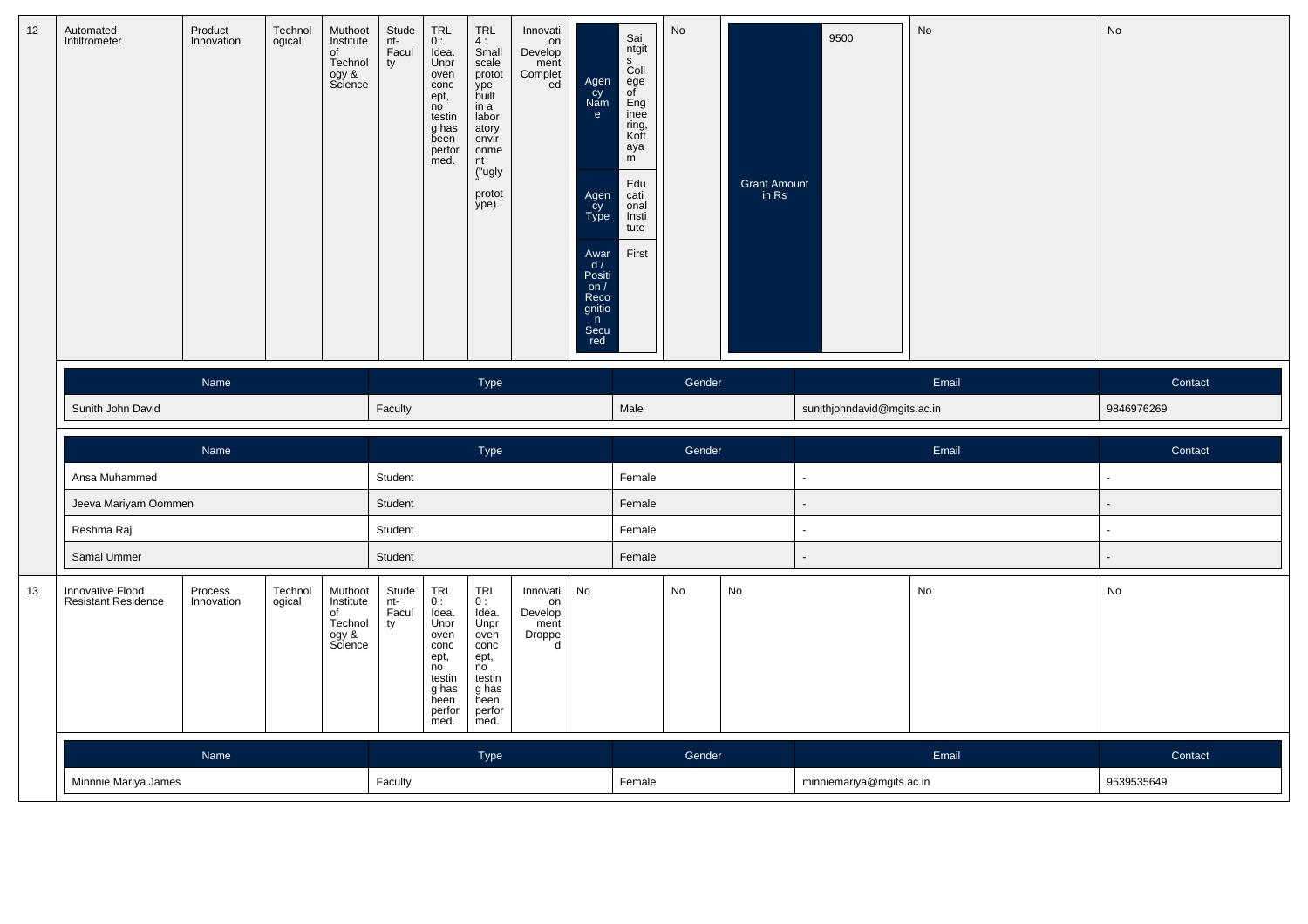|    |                                       | Name                                                                                                            |                   |                                                            |                             | Type                                                                                                         |                                                                                                                                                    |                                                    |    | Gender |        |           | Email                    | Contact       |                |
|----|---------------------------------------|-----------------------------------------------------------------------------------------------------------------|-------------------|------------------------------------------------------------|-----------------------------|--------------------------------------------------------------------------------------------------------------|----------------------------------------------------------------------------------------------------------------------------------------------------|----------------------------------------------------|----|--------|--------|-----------|--------------------------|---------------|----------------|
|    | Aswin V Paniker                       |                                                                                                                 |                   |                                                            | Student                     |                                                                                                              |                                                                                                                                                    |                                                    |    | Male   |        |           | $\blacksquare$           |               |                |
|    | Priyanka Prakash                      |                                                                                                                 |                   |                                                            | Student                     |                                                                                                              |                                                                                                                                                    |                                                    |    | Female |        |           | $\overline{\phantom{a}}$ |               | $\blacksquare$ |
|    | Mariya Paul                           |                                                                                                                 |                   |                                                            | Student                     |                                                                                                              |                                                                                                                                                    |                                                    |    | Female |        |           | ÷,                       |               | ÷,             |
|    | Sona Kunjumon                         |                                                                                                                 |                   |                                                            | Student                     |                                                                                                              |                                                                                                                                                    |                                                    |    | Female |        |           | $\blacksquare$           |               | $\overline{a}$ |
| 14 | Intelligent Traffic<br>Control System | Muthoot<br>Process<br>Technol<br>ogical<br>Institute<br>Innovation<br>of<br>Technol<br>ogy &<br>Science<br>Name |                   |                                                            |                             |                                                                                                              | <b>TRL</b><br>3 :<br>Appli<br>ed<br>resea<br>rch.<br>First<br>labor<br>atory<br>tests<br>comp<br>leted;<br>proof<br>$\overline{f}$<br>conc<br>ept. | Innovati<br>on<br>Develop<br>ment<br>Complet<br>ed | No |        | No     | <b>No</b> |                          | No            | No             |
|    |                                       |                                                                                                                 |                   |                                                            |                             |                                                                                                              | <b>Type</b>                                                                                                                                        |                                                    |    |        | Gender |           |                          | Email         | Contact        |
|    | Remadevi M                            |                                                                                                                 |                   |                                                            |                             |                                                                                                              |                                                                                                                                                    |                                                    |    | Female |        |           | remadevi@mgits.ac.in     |               | 9446867851     |
|    |                                       |                                                                                                                 |                   |                                                            |                             |                                                                                                              |                                                                                                                                                    |                                                    |    |        |        |           |                          |               |                |
|    |                                       | Name                                                                                                            |                   |                                                            |                             |                                                                                                              | Type                                                                                                                                               |                                                    |    |        | Gender |           |                          | Email         | Contact        |
|    | ANAGHA H                              |                                                                                                                 |                   |                                                            | Student                     |                                                                                                              |                                                                                                                                                    |                                                    |    | Female |        |           | $\blacksquare$           |               | $\sim$         |
|    | ASWINTH G CHANDRAN                    |                                                                                                                 |                   |                                                            | Student                     |                                                                                                              |                                                                                                                                                    |                                                    |    | Male   |        |           | $\overline{\phantom{a}}$ |               | $\blacksquare$ |
|    | KAVYA K BABURAJ                       |                                                                                                                 |                   |                                                            | Student                     |                                                                                                              |                                                                                                                                                    |                                                    |    | Female |        |           | $\blacksquare$           |               | $\blacksquare$ |
|    | SUBUHAANA JALAL                       |                                                                                                                 |                   |                                                            | Student                     |                                                                                                              |                                                                                                                                                    |                                                    |    | Female |        |           | $\blacksquare$           |               | $\blacksquare$ |
| 15 | <b>Smart Dustbin</b>                  | Product<br>Innovation                                                                                           | Technol<br>ogical | Muthoot<br>Institute<br>of<br>Terchno<br>logy &<br>Science | Stude<br>nt-<br>Facul<br>ty | <b>TRL</b><br>0:<br>Idea.<br>Unpr<br>oven<br>conc<br>ept,<br>no<br>testin<br>g has<br>been<br>perfor<br>med. | <b>TRL</b><br>3:<br>Appli<br>ed<br>resea<br>rch.<br>First<br>labor<br>atory<br>tests<br>comp<br>leted;<br>proof<br>$\overline{C}$<br>conc<br>ept.  | Innovati<br>on<br>Develop<br>ment<br>Complet<br>ed | No |        | No     | No        |                          | $\mathsf{No}$ | No             |
|    |                                       | Name                                                                                                            |                   |                                                            |                             |                                                                                                              | Type                                                                                                                                               |                                                    |    |        | Gender |           |                          | Email         | Contact        |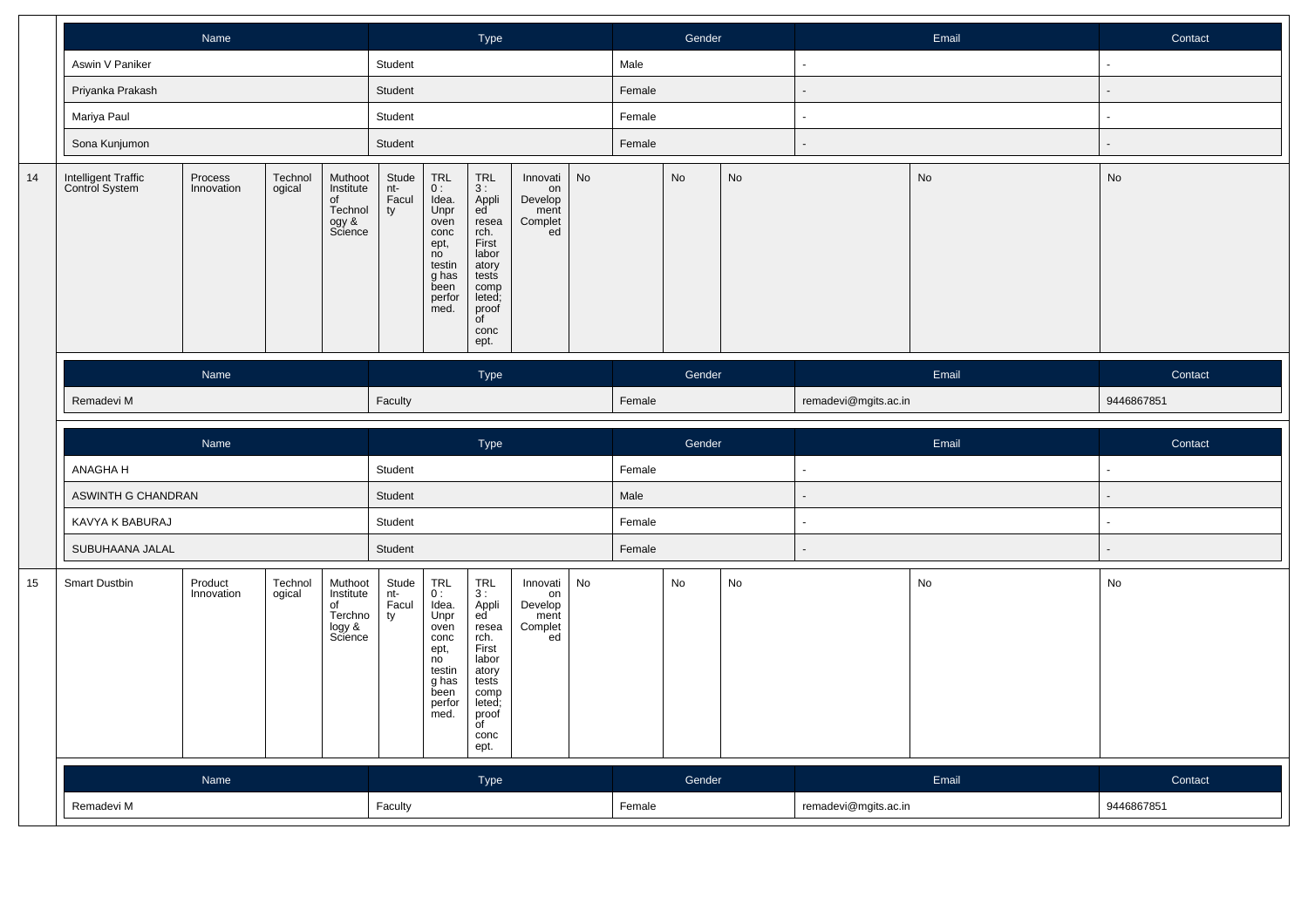|    |                                                                                                                               | Name                                                                                                            |                   |                                                           |                             |                                                                                                       | Type                                                                                                                           |                                                    |    |        | Gender |    |                          | Email | Contact                  |
|----|-------------------------------------------------------------------------------------------------------------------------------|-----------------------------------------------------------------------------------------------------------------|-------------------|-----------------------------------------------------------|-----------------------------|-------------------------------------------------------------------------------------------------------|--------------------------------------------------------------------------------------------------------------------------------|----------------------------------------------------|----|--------|--------|----|--------------------------|-------|--------------------------|
|    | Arjun Jayan                                                                                                                   |                                                                                                                 |                   |                                                           | Student                     |                                                                                                       |                                                                                                                                |                                                    |    | Male   |        |    | $\overline{\phantom{a}}$ |       | ä,                       |
|    | Fathima Shirin                                                                                                                |                                                                                                                 |                   |                                                           | Student                     |                                                                                                       |                                                                                                                                |                                                    |    | Female |        |    | $\overline{a}$           |       |                          |
|    | Hrudhyamol J                                                                                                                  |                                                                                                                 |                   |                                                           | Student                     |                                                                                                       |                                                                                                                                |                                                    |    | Female |        |    | $\sim$                   |       | $\sim$                   |
|    | Ruhama Anna Sam                                                                                                               |                                                                                                                 |                   |                                                           | Student                     |                                                                                                       |                                                                                                                                |                                                    |    | Female |        |    | $\blacksquare$           |       |                          |
| 16 | Comparison of<br>Kaldness media<br>andLuffa Aegyptiaca<br>with Different<br>Proportions for the<br><b>Treatment of Sewage</b> | Muthoot<br>Technol<br>Process<br>Innovation<br>ogical<br>Institute<br>of<br>Technol<br>ogy &<br>Science<br>Name |                   |                                                           |                             |                                                                                                       | TRL<br>3:<br>Appli<br>ed<br>resea<br>rch.<br>First<br>labor<br>atory<br>tests<br>comp<br>leted;<br>proof<br>of<br>conc<br>ept. | Innovati<br>on<br>Develop<br>ment<br>Complet<br>ed | No |        | No     | No |                          | No    | No                       |
|    |                                                                                                                               |                                                                                                                 |                   |                                                           |                             |                                                                                                       | Type                                                                                                                           |                                                    |    |        | Gender |    |                          | Email | Contact                  |
|    | Mala Pankaj                                                                                                                   |                                                                                                                 |                   |                                                           | Faculty                     |                                                                                                       |                                                                                                                                |                                                    |    | Female |        |    | malapankaj@mgits.ac.in   |       | 8547080102               |
|    |                                                                                                                               |                                                                                                                 |                   |                                                           |                             |                                                                                                       |                                                                                                                                |                                                    |    |        |        |    |                          |       |                          |
|    |                                                                                                                               | Name                                                                                                            |                   |                                                           |                             |                                                                                                       | Type                                                                                                                           |                                                    |    |        | Gender |    |                          | Email | Contact                  |
|    | Deepthy Charly                                                                                                                |                                                                                                                 |                   |                                                           | Student                     |                                                                                                       |                                                                                                                                |                                                    |    | Female |        |    |                          |       |                          |
|    | Beema Salim                                                                                                                   |                                                                                                                 |                   |                                                           | Student                     |                                                                                                       |                                                                                                                                |                                                    |    | Female |        |    | ÷.                       |       |                          |
|    | Mary Anil                                                                                                                     |                                                                                                                 |                   |                                                           | Student                     |                                                                                                       |                                                                                                                                |                                                    |    | Female |        |    | $\sim$                   |       | $\overline{\phantom{a}}$ |
|    | Kunchako Sunny                                                                                                                |                                                                                                                 |                   |                                                           | Student                     |                                                                                                       |                                                                                                                                |                                                    |    | Male   |        |    | $\blacksquare$           |       |                          |
| 17 | Cooling Technology<br>Using Ground Source                                                                                     | Process<br>Innovation                                                                                           | Technol<br>ogical | Muthoot<br>Institute<br>of<br>Technol<br>ogy &<br>Science | Stude<br>nt-<br>Facul<br>ty | TRL<br>0:<br>Idea.<br>Unpr<br>oven<br>conc<br>ept,<br>no<br>testin<br>g has<br>been<br>perfor<br>med. | TRL<br>0:<br>Idea.<br>Unpr<br>oven<br>conc<br>ept,<br>no<br>testin<br>g has<br>been<br>perfor<br>med.                          | Innovati<br>on<br>Develop<br>ment<br>Complet<br>ed | No |        | No     | No |                          | No    | No                       |
|    |                                                                                                                               | Name                                                                                                            |                   |                                                           |                             |                                                                                                       | Type                                                                                                                           |                                                    |    |        | Gender |    |                          | Email | Contact                  |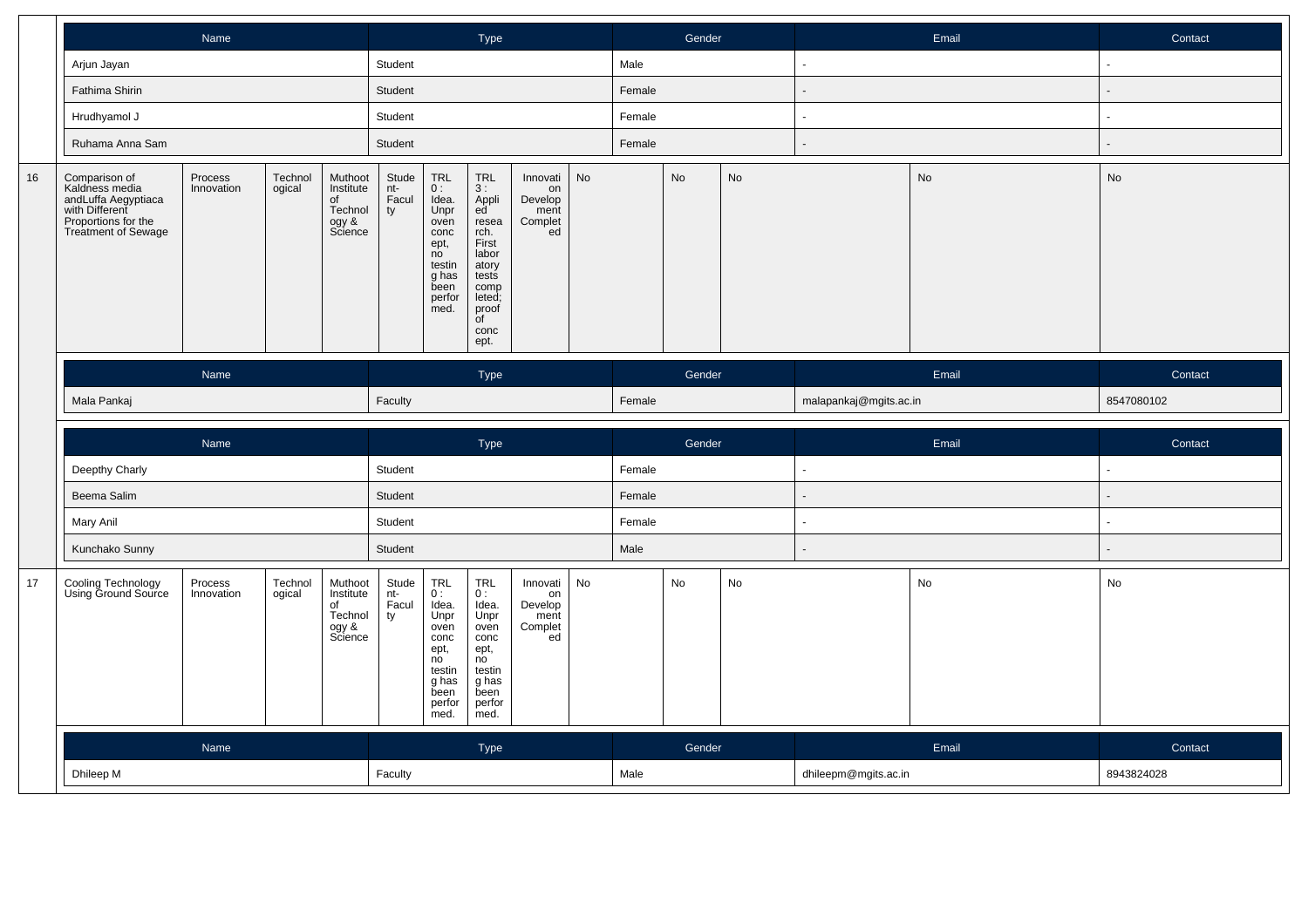|    |                                                                                                    | Name                                                                                                            |  |  |             | Type                                                                                                                                                           |                                                                                                                                |                                                    |    | Gender |        |               | Email                       | Contact |            |
|----|----------------------------------------------------------------------------------------------------|-----------------------------------------------------------------------------------------------------------------|--|--|-------------|----------------------------------------------------------------------------------------------------------------------------------------------------------------|--------------------------------------------------------------------------------------------------------------------------------|----------------------------------------------------|----|--------|--------|---------------|-----------------------------|---------|------------|
|    | Arunthathy S                                                                                       |                                                                                                                 |  |  | Student     |                                                                                                                                                                |                                                                                                                                |                                                    |    | Female |        |               |                             |         |            |
|    | Jincy S Tomy                                                                                       |                                                                                                                 |  |  | Student     |                                                                                                                                                                |                                                                                                                                |                                                    |    | Female |        |               |                             |         |            |
|    | Midhun N                                                                                           |                                                                                                                 |  |  | Student     |                                                                                                                                                                |                                                                                                                                |                                                    |    | Male   |        |               |                             |         | $\sim$     |
|    | Nimisha E.R                                                                                        |                                                                                                                 |  |  | Student     |                                                                                                                                                                |                                                                                                                                |                                                    |    | Female |        |               |                             |         |            |
| 18 | Flood Forecasting<br>Using the Application<br>of Similarity Theory                                 | Process<br>Technol<br>Muthoot<br>Institute<br>Innovation<br>ogical<br>of<br>Technol<br>ogy &<br>Science<br>Name |  |  |             |                                                                                                                                                                | $\ensuremath{\mathsf{TRL}}$<br>0:<br>Idea.<br>Unpr<br>oven<br>conc<br>ept,<br>no<br>testin<br>g has<br>been<br>perfor<br>med.  | Innovati<br>on<br>Develop<br>ment<br>Complet<br>ed | No |        | No     | No            |                             | No      | No         |
|    |                                                                                                    |                                                                                                                 |  |  |             |                                                                                                                                                                | Type                                                                                                                           |                                                    |    |        | Gender |               |                             | Email   | Contact    |
|    | Sunith John David                                                                                  |                                                                                                                 |  |  |             |                                                                                                                                                                |                                                                                                                                |                                                    |    | Male   |        |               | sunithjohndavid@mgits.ac.in |         | 9846976269 |
|    |                                                                                                    | Name                                                                                                            |  |  |             |                                                                                                                                                                | Type                                                                                                                           |                                                    |    |        | Gender |               |                             | Email   | Contact    |
|    | Devika V.S                                                                                         |                                                                                                                 |  |  | Student     |                                                                                                                                                                |                                                                                                                                |                                                    |    | Female |        |               |                             |         |            |
|    | Anjana Vishwanath                                                                                  |                                                                                                                 |  |  | Student     |                                                                                                                                                                |                                                                                                                                |                                                    |    | Female |        |               |                             |         |            |
|    | Roshni S Nair                                                                                      |                                                                                                                 |  |  | Student     |                                                                                                                                                                |                                                                                                                                |                                                    |    | Female |        |               |                             |         |            |
|    | Deno Prince                                                                                        |                                                                                                                 |  |  | Student     |                                                                                                                                                                |                                                                                                                                |                                                    |    | Male   |        |               |                             |         |            |
| 19 | Project<br>lab<br>SMART AUTOMATIC<br>FISHING MACHINE<br>Product<br>Technol<br>Innovation<br>ogical |                                                                                                                 |  |  | Stude<br>nt | TRL<br>1:<br>Basic<br>resea<br>rch.<br>Princi<br>ples<br>postu<br>lated<br>and<br>obser<br>ved<br>but<br>no<br>exper<br>iment<br>al<br>proof<br>availa<br>ble. | TRL<br>3:<br>Appli<br>ed<br>resea<br>rch.<br>First<br>labor<br>atory<br>tests<br>comp<br>leted;<br>proof<br>of<br>conc<br>ept. | Innovati<br>on<br>Develop<br>ment<br>Complet<br>ed | No |        | No     | $\mathsf{No}$ |                             | No      | No         |
|    |                                                                                                    | Name                                                                                                            |  |  |             |                                                                                                                                                                | Type                                                                                                                           |                                                    |    |        | Gender |               |                             | Email   | Contact    |
|    | Arya T S                                                                                           |                                                                                                                 |  |  | Student     |                                                                                                                                                                |                                                                                                                                |                                                    |    | Female |        |               | aryats999@gmail.com         |         | 9567513595 |
|    |                                                                                                    | Name                                                                                                            |  |  |             |                                                                                                                                                                | Type                                                                                                                           |                                                    |    |        | Gender |               |                             | Email   | Contact    |
|    | Dr.Dhanya S                                                                                        |                                                                                                                 |  |  | Faculty     |                                                                                                                                                                |                                                                                                                                |                                                    |    | Female |        |               | dhanyas@mgits.ac.in         |         | 9605002339 |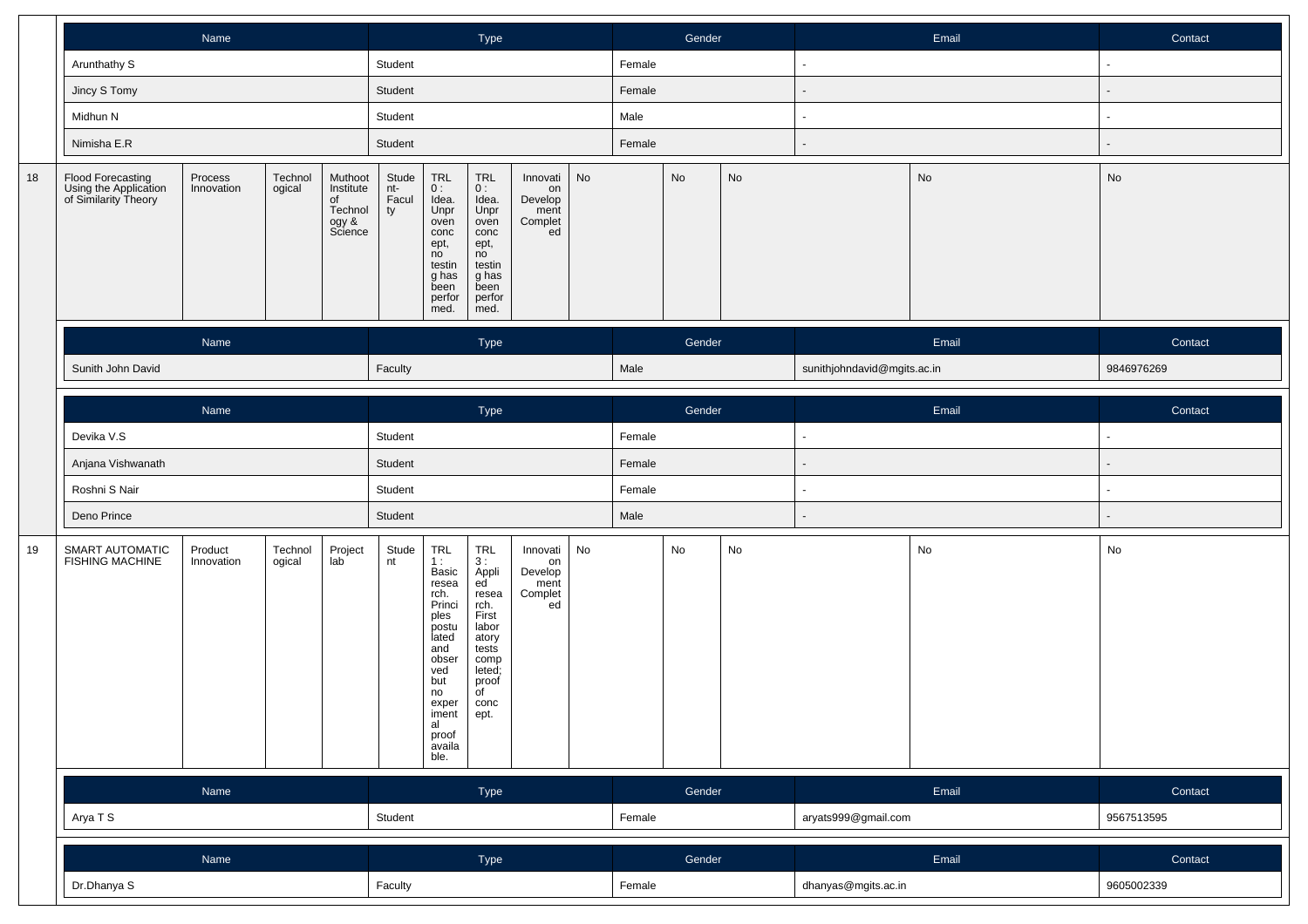| 20 | Kochi Metro Bot                                                             | Product<br>Innovation | Technol<br>ogical | Project<br>lab | Stude<br>nt | TRL<br>0:<br>Idea.<br>Unpr<br>oven<br>conc<br>ept,<br>no<br>testin<br>g has<br>been<br>perfor<br>med.     | $\begin{array}{c} \mathsf{TRL} \\ \mathsf{3}: \end{array}$<br>Appli<br>ed<br>resea<br>rch.<br>First<br>labor<br>atory<br>tests<br>comp<br>leted;<br>proof<br>of<br>conc<br>ept. | Innovati<br>on<br>Develop<br>ment<br>Complet<br>ed | No |        | No     | No                           |                           | No    | No                           |
|----|-----------------------------------------------------------------------------|-----------------------|-------------------|----------------|-------------|-----------------------------------------------------------------------------------------------------------|---------------------------------------------------------------------------------------------------------------------------------------------------------------------------------|----------------------------------------------------|----|--------|--------|------------------------------|---------------------------|-------|------------------------------|
|    |                                                                             | Name                  |                   |                |             |                                                                                                           | Type                                                                                                                                                                            |                                                    |    |        | Gender |                              |                           | Email | Contact                      |
|    | Ananthu anil                                                                |                       |                   |                | Student     |                                                                                                           |                                                                                                                                                                                 |                                                    |    | Male   |        |                              | ananthu.ea@gmail.com      |       | 9895523302                   |
|    |                                                                             | Name                  |                   |                |             |                                                                                                           | Type                                                                                                                                                                            |                                                    |    |        | Gender |                              |                           | Email | Contact                      |
|    | Dr.Arunkant A.J                                                             |                       |                   |                | Faculty     |                                                                                                           |                                                                                                                                                                                 |                                                    |    | Male   |        |                              | arunkant@mgits.ac.in      |       | 9895605473                   |
| 21 | MACHINE LEARNING<br>AND IMAGE<br>PROCESSING<br>BASED SOIL HEALTH<br>MONITOR | Product<br>Innovation | Technol<br>ogical | Project<br>lab | Stude<br>nt | $TRL$<br>$0:$<br>Idea.<br>Unpr<br>oven<br>conc<br>ept,<br>no<br>testin<br>g has<br>been<br>perfor<br>med. | $_{3}^{TRL}$<br>Appli<br>ed<br>resea<br>rch.<br>First<br>labor<br>atory<br>tests<br>comp<br>leted;<br>proof<br>of<br>conc<br>ept.                                               | Innovati<br>on<br>Develop<br>ment<br>Complet<br>ed | No |        | No     | No                           |                           | No    | No                           |
|    |                                                                             | Name                  |                   |                |             |                                                                                                           | Type                                                                                                                                                                            |                                                    |    |        | Gender |                              |                           | Email | Contact                      |
|    | Elsa Maria George                                                           |                       |                   |                | Student     |                                                                                                           |                                                                                                                                                                                 |                                                    |    | Female |        |                              | elsamariageorge@gmail.com |       | 9447440083                   |
|    |                                                                             | Name                  |                   |                |             |                                                                                                           | Type                                                                                                                                                                            |                                                    |    |        | Gender |                              |                           | Email | Contact                      |
|    | Dr.Arun Joy                                                                 |                       |                   |                | Faculty     |                                                                                                           |                                                                                                                                                                                 |                                                    |    | Male   |        |                              | arunjoy@mgits.ac.in       |       | 8758408077                   |
| 22 | FEEL THE SMELL                                                              | Product<br>Innovation | Technol<br>ogical | Project<br>lab | Stude<br>nt | TRL<br>0:<br>Idea.<br>Unpr<br>oven<br>conc<br>ept,<br>no<br>testin<br>g has<br>been<br>perfor<br>med.     | TRL<br>3:<br>Appli<br>ed<br>resea<br>rch.<br>First<br>labor<br>atory<br>tests<br>comp<br>leted;<br>proof<br>of<br>conc<br>ept.                                                  | Innovati<br>on<br>Develop<br>ment<br>Complet<br>ed | No |        | No     | $\operatorname{\mathsf{No}}$ |                           | No    | $\operatorname{\mathsf{No}}$ |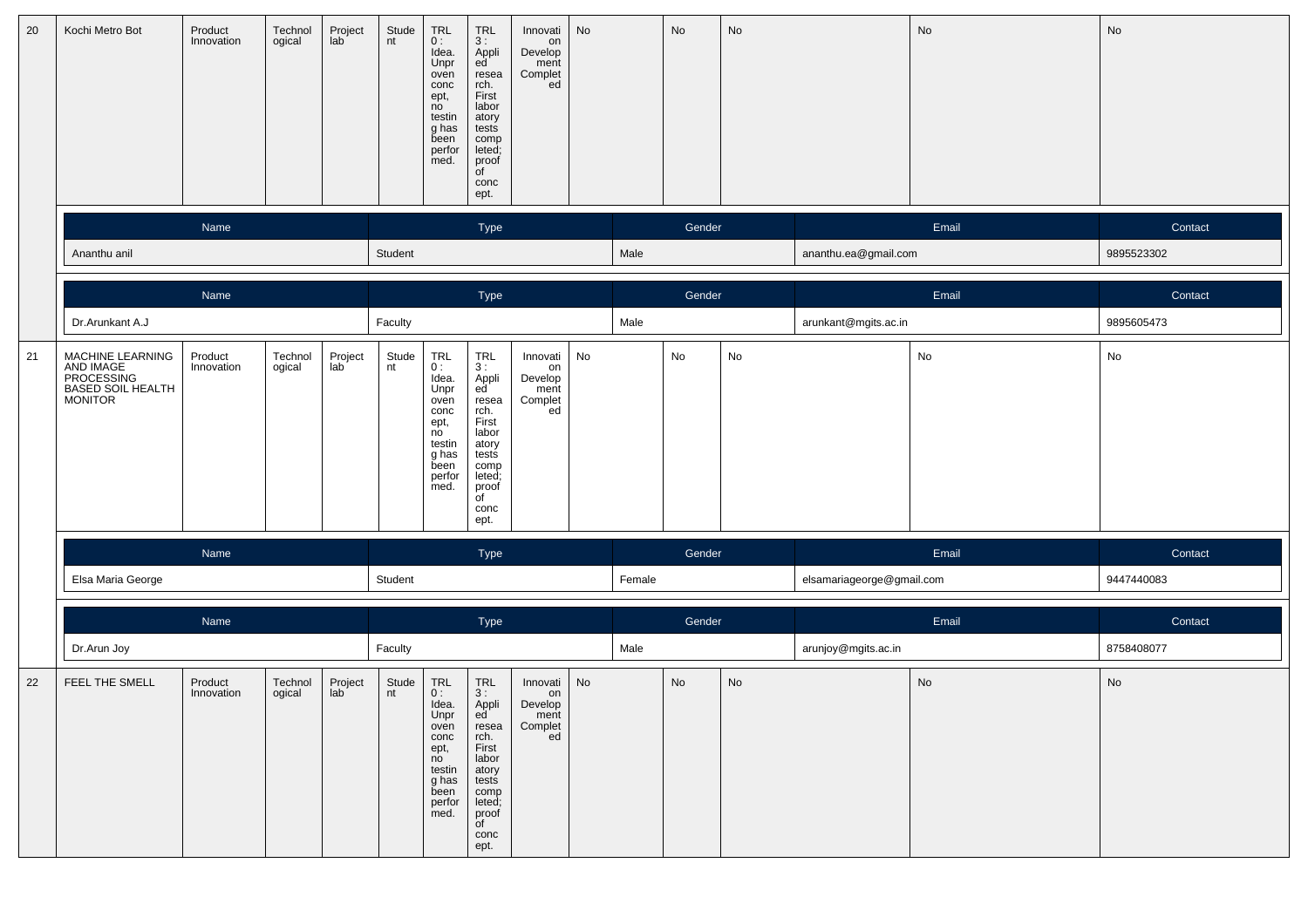|    |                                                 |                                            |                   |                | Type        |                                                                                                                                                                                                        |                                                                                                                                |                                                      | Gender |        |        | Email                        | Contact                   |            |            |
|----|-------------------------------------------------|--------------------------------------------|-------------------|----------------|-------------|--------------------------------------------------------------------------------------------------------------------------------------------------------------------------------------------------------|--------------------------------------------------------------------------------------------------------------------------------|------------------------------------------------------|--------|--------|--------|------------------------------|---------------------------|------------|------------|
|    | JOSEPH D KALAPURACKAL                           |                                            |                   |                | Student     |                                                                                                                                                                                                        |                                                                                                                                |                                                      |        | Male   |        |                              | josephdenny18@gmail.com   |            | 7012642229 |
|    |                                                 | Name                                       |                   |                |             |                                                                                                                                                                                                        | Type                                                                                                                           |                                                      |        |        | Gender |                              |                           | Email      | Contact    |
|    | <b>BAIJU KARUN</b>                              |                                            |                   |                | Faculty     |                                                                                                                                                                                                        |                                                                                                                                |                                                      |        | Male   |        |                              | baijukarun@mgits.ac.in    |            | 9447009648 |
| 23 | Air Quality<br>Management System<br>for Cars    | Product<br>Innovation                      | Technol<br>ogical | Project<br>lab | Stude<br>nt | TRL<br>0:<br>Idea.<br>Unpr<br>oven<br>conc<br>ept,<br>no<br>testin<br>g has<br>been<br>perfor<br>med.                                                                                                  | TRL<br>3:<br>Appli<br>ed<br>resea<br>rch.<br>First<br>labor<br>atory<br>tests<br>comp<br>leted;<br>proof<br>of<br>conc<br>ept. | Innovati<br>on<br>Develop<br>ment<br>Complet<br>ed · | No     |        | No     | $\operatorname{\mathsf{No}}$ |                           | ${\sf No}$ | No         |
|    |                                                 | Name                                       |                   |                |             |                                                                                                                                                                                                        | Type                                                                                                                           |                                                      |        |        | Gender |                              |                           | Email      | Contact    |
|    | Shafna                                          |                                            |                   |                |             |                                                                                                                                                                                                        |                                                                                                                                |                                                      |        | Female |        |                              | shafnasalim17@gmail.com   |            | 9846766348 |
|    |                                                 | Name                                       |                   |                |             |                                                                                                                                                                                                        | Type                                                                                                                           |                                                      |        |        | Gender |                              |                           | Email      | Contact    |
|    | Rishikesh P.H                                   |                                            |                   |                | Faculty     |                                                                                                                                                                                                        |                                                                                                                                |                                                      |        | Male   |        |                              | rishikeshph@mgits.ac.in   |            | 9446906223 |
| 24 | Autonomous Indoor<br>Navigation Robot<br>Assist | Product<br>Technol<br>Innovation<br>ogical |                   | Project<br>lab | Stude<br>nt | $\begin{array}{c} \mathsf{TRL} \\ 1: \end{array}$<br>Basic<br>resea<br>rch.<br>Princi<br>ples<br>postu<br>lated<br>and<br>obser<br>ved<br>but<br>no<br>exper<br>iment<br>al<br>proof<br>availa<br>ble. | TRL<br>3:<br>Appli<br>ed<br>resea<br>rch.<br>First<br>labor<br>atory<br>tests<br>comp<br>leted;<br>proof<br>of<br>conc<br>ept. | Innovati<br>on<br>Develop<br>ment<br>Complet<br>ed   | No     |        | No     | No                           |                           | No         | No         |
|    |                                                 | Name                                       |                   |                |             |                                                                                                                                                                                                        | Type                                                                                                                           |                                                      |        |        | Gender |                              |                           | Email      | Contact    |
|    | Nikhil                                          |                                            |                   |                | Student     |                                                                                                                                                                                                        |                                                                                                                                |                                                      |        | Male   |        |                              | nikhilmeppurath@gmail.com |            | 8547360861 |
|    |                                                 | Name                                       |                   |                |             |                                                                                                                                                                                                        | Type                                                                                                                           |                                                      |        |        | Gender |                              |                           | Email      | Contact    |
|    | Mekha Franklin                                  |                                            |                   |                |             |                                                                                                                                                                                                        |                                                                                                                                |                                                      |        | Female |        |                              | meghafranklin@mgits.ac.in |            | 9846122605 |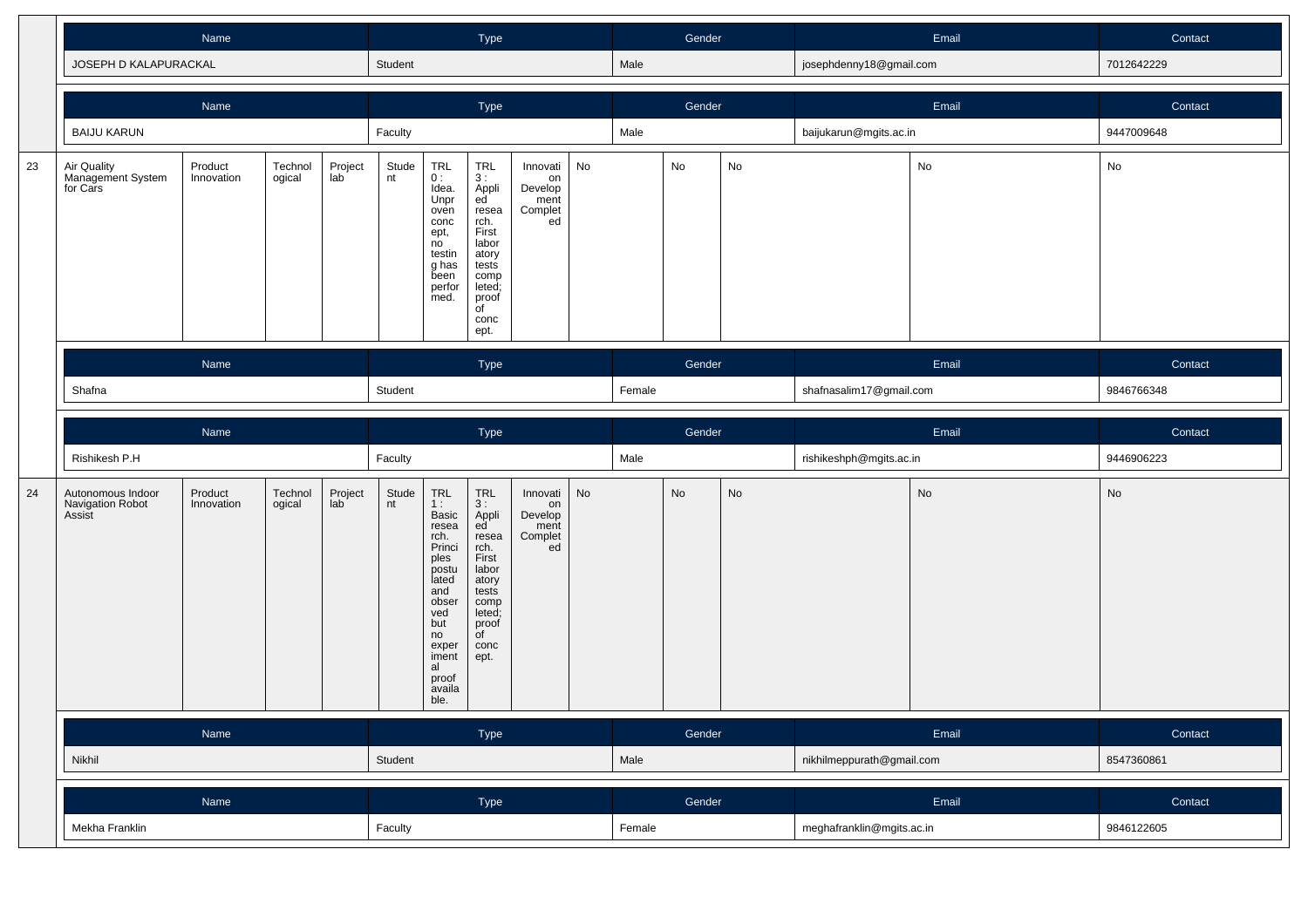| 25 | Channel Modelling for<br>5G new radio<br>scenarios and<br>Implementation in<br>SDR | Process<br>Innovation | Technol<br>ogical | Project<br>lab                                              | Stude<br>nt | TRL<br>1:<br>Basic<br>resea<br>rch.<br>Princi<br>ples<br>postu<br>lated<br>and<br>obser<br>ved<br>but<br>no<br>exper<br>iment<br>al<br>proof<br>availa<br>ble. | <b>TRL</b><br>3:<br>Appli<br>ed<br>resea<br>rch.<br>First<br>labor<br>atory<br>tests<br>comp<br>leted;<br>proof<br>of<br>conc<br>ept.                                              | Innovati<br>on<br>Develop<br>ment<br>Complet<br>ed | No                           |        | No     | No |                        | No    | No         |
|----|------------------------------------------------------------------------------------|-----------------------|-------------------|-------------------------------------------------------------|-------------|----------------------------------------------------------------------------------------------------------------------------------------------------------------|------------------------------------------------------------------------------------------------------------------------------------------------------------------------------------|----------------------------------------------------|------------------------------|--------|--------|----|------------------------|-------|------------|
|    |                                                                                    | Name                  |                   |                                                             |             |                                                                                                                                                                | Type                                                                                                                                                                               |                                                    |                              |        | Gender |    |                        | Email | Contact    |
|    | Riya                                                                               | Name                  |                   |                                                             | Student     |                                                                                                                                                                |                                                                                                                                                                                    |                                                    |                              | Female |        |    | riyajoseph44@gmail.com |       | 9048764109 |
|    |                                                                                    |                       |                   |                                                             |             |                                                                                                                                                                | Type                                                                                                                                                                               |                                                    |                              |        | Gender |    |                        | Email | Contact    |
|    | Dr.Neelakantan P.C<br>Product                                                      |                       |                   |                                                             | Faculty     |                                                                                                                                                                |                                                                                                                                                                                    |                                                    |                              | Male   |        |    | principal@mgits.ac.in  |       | 9447330360 |
| 26 | INTELLIGENT<br>WALKING STICK                                                       | Innovation            | Technol<br>ogical | Project<br>lab                                              | Stude<br>nt | TRL<br>0:<br>Idea.<br>Unpr<br>oven<br>conc<br>ept,<br>no<br>testin<br>g has<br>been<br>perfor<br>med.                                                          | $\begin{array}{c} \mathsf{TRL} \\ 3: \end{array}$<br>Appli<br>ed<br>resea<br>rch.<br>First<br>labor<br>atory<br>tests<br>comp<br>leted;<br>proof<br>$\overline{C}$<br>conc<br>ept. | Innovati<br>on<br>Develop<br>ment<br>Complet<br>ed | $\operatorname{\mathsf{No}}$ |        | No     | No |                        | No    | No         |
|    |                                                                                    | Name                  |                   |                                                             |             |                                                                                                                                                                | Type                                                                                                                                                                               |                                                    |                              |        | Gender |    |                        | Email | Contact    |
|    | Abel thomas                                                                        |                       |                   |                                                             | Student     |                                                                                                                                                                |                                                                                                                                                                                    |                                                    |                              | Male   |        |    | abelhevero@gmail.com   |       | 8848869025 |
|    |                                                                                    | Name                  |                   |                                                             |             |                                                                                                                                                                | Type                                                                                                                                                                               |                                                    |                              |        | Gender |    |                        | Email | Contact    |
|    | ANJALI S.V                                                                         |                       |                   |                                                             | Faculty     |                                                                                                                                                                |                                                                                                                                                                                    |                                                    |                              | Female |        |    | anjalisv@mgits.ac.in   |       | 9567432725 |
| 27 | Hydrogen dry cell                                                                  | Product<br>Innovation | Technol<br>ogical | Muthoot<br>Institute<br>of<br>Technol<br>ogy and<br>Science | Stude<br>nt | TRL<br>0:<br>Idea.<br>Unpr<br>oven<br>conc<br>ept,<br>no<br>testin<br>g has<br>been<br>perfor<br>med.                                                          | $TRL$<br>3:<br>Appli<br>ed<br>resea<br>rch.<br>First<br>labor<br>atory<br>tests<br>comp<br>leted;<br>proof<br>of<br>conc<br>ept.                                                   | Innovati<br>on<br>Develop<br>ment<br>Ongoing       | No                           |        | No     | No |                        | No    | No         |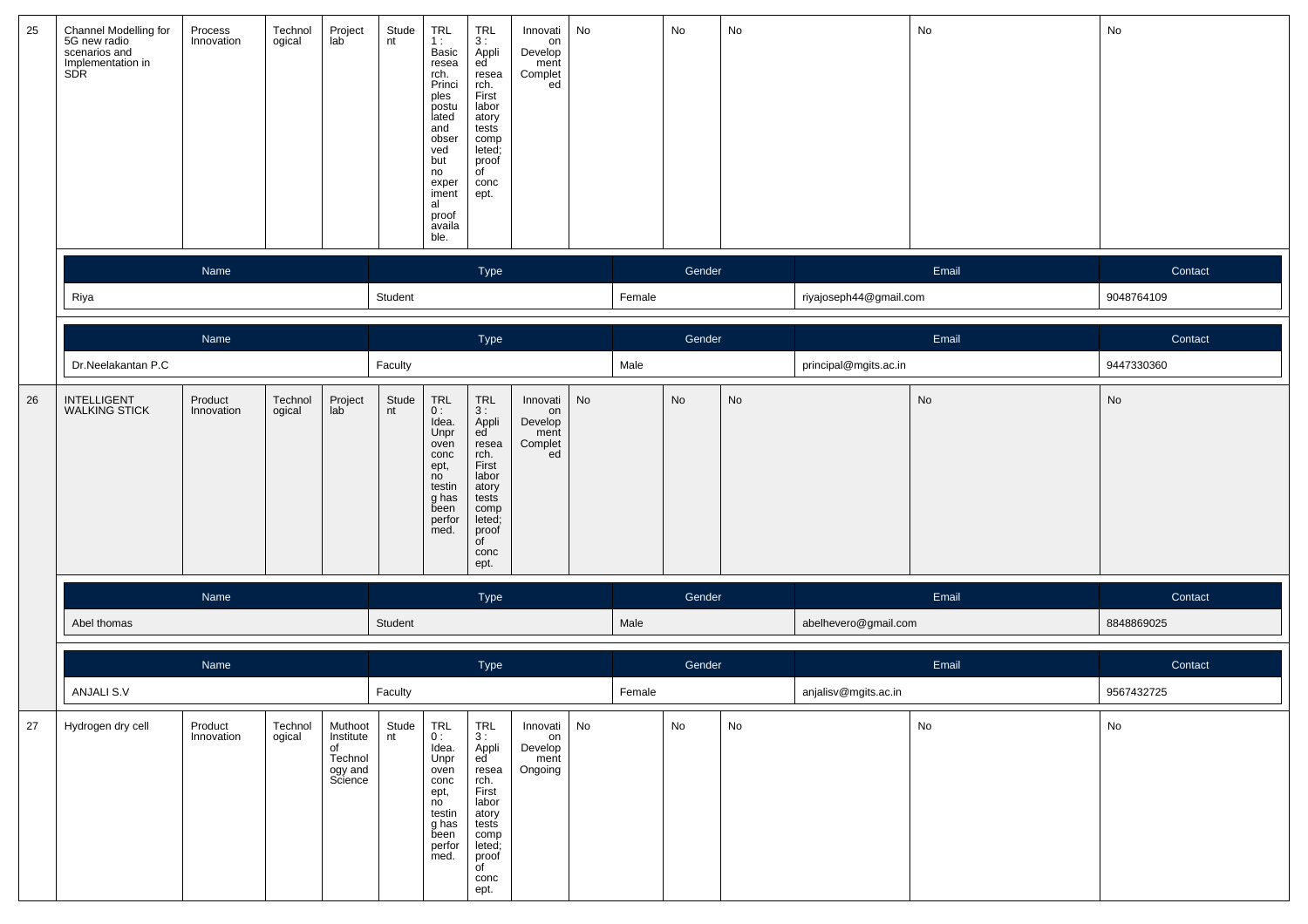|    |                            |                       |                   |                                                             | Type        |                                                                                                           |                                                                                                                                                                |                                              | Gender                                                                                                                 |                                                                                  |                              | Email                        | Contact             |                              |            |
|----|----------------------------|-----------------------|-------------------|-------------------------------------------------------------|-------------|-----------------------------------------------------------------------------------------------------------|----------------------------------------------------------------------------------------------------------------------------------------------------------------|----------------------------------------------|------------------------------------------------------------------------------------------------------------------------|----------------------------------------------------------------------------------|------------------------------|------------------------------|---------------------|------------------------------|------------|
|    | Roshan Prince              |                       |                   |                                                             | Student     |                                                                                                           |                                                                                                                                                                |                                              |                                                                                                                        | Male                                                                             |                              |                              | 19ee139@mgits.ac.in |                              | 8593831249 |
|    |                            | Name                  |                   |                                                             |             |                                                                                                           | Type                                                                                                                                                           |                                              |                                                                                                                        |                                                                                  | Gender                       |                              |                     | Email                        | Contact    |
|    | Rohit Venu                 |                       |                   |                                                             | Student     |                                                                                                           |                                                                                                                                                                |                                              |                                                                                                                        | Male                                                                             |                              |                              | ٠                   |                              | $\sim$     |
|    | Alan Jose                  |                       |                   |                                                             | Student     |                                                                                                           |                                                                                                                                                                |                                              |                                                                                                                        | Male                                                                             |                              |                              |                     |                              |            |
|    | Sujith Kumar               |                       |                   |                                                             | Student     |                                                                                                           |                                                                                                                                                                |                                              |                                                                                                                        | Male                                                                             |                              |                              | $\blacksquare$      |                              | $\sim$     |
|    | Jim George                 |                       |                   |                                                             | Faculty     |                                                                                                           |                                                                                                                                                                |                                              |                                                                                                                        | Male                                                                             |                              |                              | ÷.                  |                              |            |
| 28 | Thermodepolymerizati<br>on | Process<br>Innovation | Technol<br>ogical | Muthoot<br>Institute<br>of<br>Technol<br>ogy and<br>Science | Stude<br>nt | TRL<br>0 :<br>Idea.<br>Unpr<br>oven<br>conc<br>ept,<br>no<br>testin<br>g has<br>been<br>perfor<br>med.    | TRL<br>3:<br>Appli<br>ed<br>resea<br>rch.<br>First<br>labor<br>atory<br>tests<br>comp<br>leted;<br>proof<br>$\overline{\mathsf{of}}$<br>conc<br>ept.           | Innovati<br>on<br>Develop<br>ment<br>Ongoing | No                                                                                                                     |                                                                                  | $\operatorname{\mathsf{No}}$ | $\operatorname{\mathsf{No}}$ |                     | No                           | No         |
|    |                            | Name                  |                   |                                                             |             |                                                                                                           | Type                                                                                                                                                           |                                              |                                                                                                                        |                                                                                  | Gender                       |                              |                     | Email                        | Contact    |
|    | Basil Saju                 |                       |                   |                                                             |             |                                                                                                           |                                                                                                                                                                |                                              |                                                                                                                        | Male                                                                             |                              |                              | 18ee155@mgits.ac.in |                              | 8281527153 |
|    |                            | Name                  |                   |                                                             |             |                                                                                                           |                                                                                                                                                                |                                              |                                                                                                                        |                                                                                  | Gender                       |                              |                     | Email                        | Contact    |
|    | Joseph P Mathew            |                       |                   |                                                             | Student     |                                                                                                           | Type                                                                                                                                                           |                                              |                                                                                                                        | Male                                                                             |                              |                              | $\blacksquare$      |                              | $\sim$     |
|    |                            |                       |                   |                                                             | Student     |                                                                                                           |                                                                                                                                                                |                                              |                                                                                                                        | Male                                                                             |                              |                              |                     |                              |            |
|    | Jones Mathew Cleatus       |                       |                   |                                                             | Student     |                                                                                                           |                                                                                                                                                                |                                              |                                                                                                                        | Male                                                                             |                              |                              |                     |                              | $\sim$     |
|    | Midhun Raj                 |                       |                   |                                                             | Student     |                                                                                                           |                                                                                                                                                                |                                              |                                                                                                                        |                                                                                  |                              |                              |                     |                              |            |
| 29 | Water flow manager         | Product<br>Innovation | Technol<br>ogical | Muthoot<br>Institute<br>of<br>Technol<br>ogy and<br>Science | Stude<br>nt | $TRL$<br>$0:$<br>Idea.<br>Unpr<br>oven<br>conc<br>ept,<br>no<br>testin<br>g has<br>been<br>perfor<br>med. | $\begin{array}{c}\nTRL \\ 3\n\end{array}$<br>Appli<br>ed<br>resea<br>rch.<br>First<br>labor<br>atory<br>tests<br>comp<br>leted;<br>proof<br>of<br>conc<br>ept. | Innovati<br>on<br>Develop<br>ment<br>Ongoing | Agen<br>Cy<br>Nam<br>e<br>Agen<br>cy<br>Type<br>Awar<br>$\frac{d}{dx}$<br>on $/$<br>Reco<br>gnitio<br>n<br>Secu<br>red | AS<br>AP<br>Ker<br>ala<br>Gov<br>t.<br>Age<br>ncy<br>(Sta<br>te)<br>Fina<br>list | No                           | No                           |                     | $\operatorname{\mathsf{No}}$ | No         |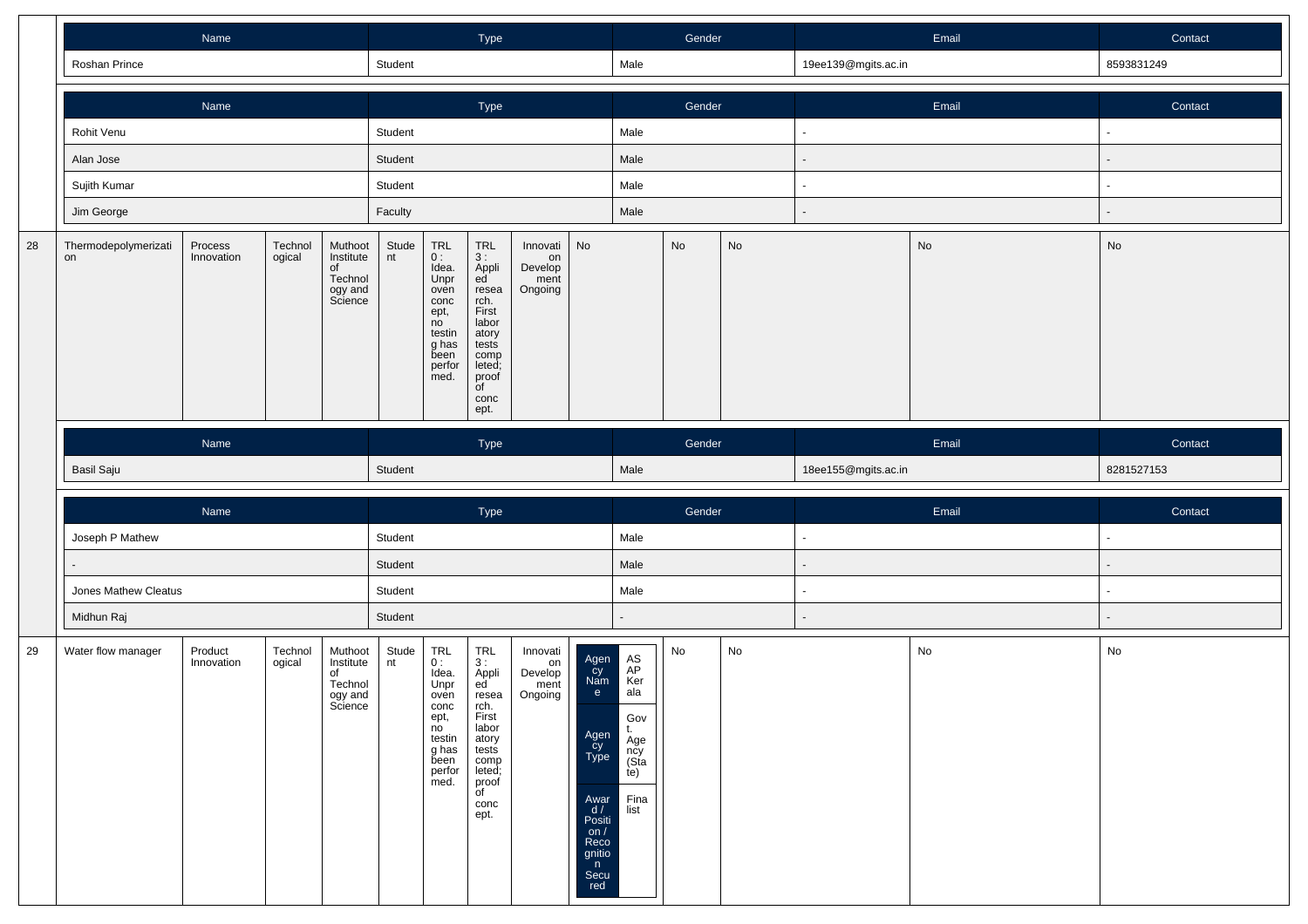|    |                                                                                                                                   | Name |  |  |             |                                                                                                                                                         | Type                                                                                                                                                          |                                                  |                                                                                                                     |                                                                                   | Gender |       |                     | Email   |            | Contact |
|----|-----------------------------------------------------------------------------------------------------------------------------------|------|--|--|-------------|---------------------------------------------------------------------------------------------------------------------------------------------------------|---------------------------------------------------------------------------------------------------------------------------------------------------------------|--------------------------------------------------|---------------------------------------------------------------------------------------------------------------------|-----------------------------------------------------------------------------------|--------|-------|---------------------|---------|------------|---------|
|    | Basil Saju                                                                                                                        |      |  |  | Student     |                                                                                                                                                         |                                                                                                                                                               |                                                  |                                                                                                                     | Male                                                                              |        |       | 18ee155@mgits.ac.in |         | 8281527153 |         |
|    |                                                                                                                                   | Name |  |  |             |                                                                                                                                                         | Type                                                                                                                                                          |                                                  |                                                                                                                     |                                                                                   | Gender |       |                     | Email   |            | Contact |
|    | Leo Benn Dominic                                                                                                                  |      |  |  | Student     |                                                                                                                                                         |                                                                                                                                                               |                                                  |                                                                                                                     | Male                                                                              |        |       |                     |         |            |         |
|    | Johns Mathew Cleatus                                                                                                              |      |  |  | Student     |                                                                                                                                                         |                                                                                                                                                               |                                                  |                                                                                                                     | Male                                                                              |        |       |                     |         |            |         |
|    | Amrita Asokan                                                                                                                     |      |  |  | Student     |                                                                                                                                                         |                                                                                                                                                               |                                                  |                                                                                                                     | Female                                                                            |        |       |                     |         |            |         |
|    | Poojalakshmi K. P.                                                                                                                |      |  |  | Student     |                                                                                                                                                         |                                                                                                                                                               |                                                  |                                                                                                                     | Female                                                                            |        |       |                     |         |            |         |
|    | Midhun Raj                                                                                                                        |      |  |  | Student     |                                                                                                                                                         |                                                                                                                                                               |                                                  |                                                                                                                     | Male                                                                              |        |       |                     |         |            |         |
| 30 | Technol<br>Lie detection system<br>Process<br>Muthoot<br>Innovation<br>ogical<br>Institute<br>of<br>Technol<br>ogy and<br>Science |      |  |  | Stude<br>nt | $\begin{array}{c} \mathsf{TRL} \\ \mathsf{0} : \end{array}$<br>Idea.<br>Unpr<br>oven<br>conc<br>ept,<br>no<br>testin<br>g has<br>been<br>perfor<br>med. | TRL<br>$1:$ Basic<br>resea<br>rch.<br>Princi<br>ples<br>postu<br>lated<br>and<br>obser<br>ved<br>but<br>no<br>exper<br>iment<br>al<br>proof<br>availa<br>ble. | Innovati<br>on<br>Develop<br>ment<br>Droppe<br>d | Agen<br>Cy<br>Nam<br>e<br>Agen<br>Cy<br>Type<br>Awar<br>$\frac{d}{dx}$<br>on/<br>Reco<br>gnitio<br>n<br>Secu<br>red | AS<br>AP,<br>Ker<br>ala<br>Gov<br>t.<br>Age<br>ncy<br>(Sta<br>te)<br>Fina<br>list | No     | No    |                     | No      | No         |         |
|    |                                                                                                                                   | Name |  |  |             |                                                                                                                                                         | Type                                                                                                                                                          |                                                  |                                                                                                                     |                                                                                   | Gender |       |                     | Email   |            | Contact |
|    | Alwin Jlby                                                                                                                        |      |  |  | Student     |                                                                                                                                                         |                                                                                                                                                               |                                                  |                                                                                                                     | Male                                                                              |        |       | 18ee203@mgits.ac.in |         | 9496310478 |         |
|    |                                                                                                                                   |      |  |  | Type        |                                                                                                                                                         |                                                                                                                                                               |                                                  | Gender                                                                                                              |                                                                                   |        | Email |                     | Contact |            |         |
|    | Joseph P Mathew                                                                                                                   |      |  |  | Student     |                                                                                                                                                         |                                                                                                                                                               |                                                  |                                                                                                                     | Male                                                                              |        |       |                     |         |            |         |
|    | Donal Benny                                                                                                                       |      |  |  | Student     |                                                                                                                                                         |                                                                                                                                                               |                                                  |                                                                                                                     | Male                                                                              |        |       |                     |         |            |         |
|    |                                                                                                                                   |      |  |  | Student     |                                                                                                                                                         |                                                                                                                                                               |                                                  |                                                                                                                     | Male                                                                              |        |       | $\sim$              |         | $\sim$     |         |
|    |                                                                                                                                   |      |  |  | Student     |                                                                                                                                                         |                                                                                                                                                               |                                                  |                                                                                                                     | Female                                                                            |        |       |                     |         |            |         |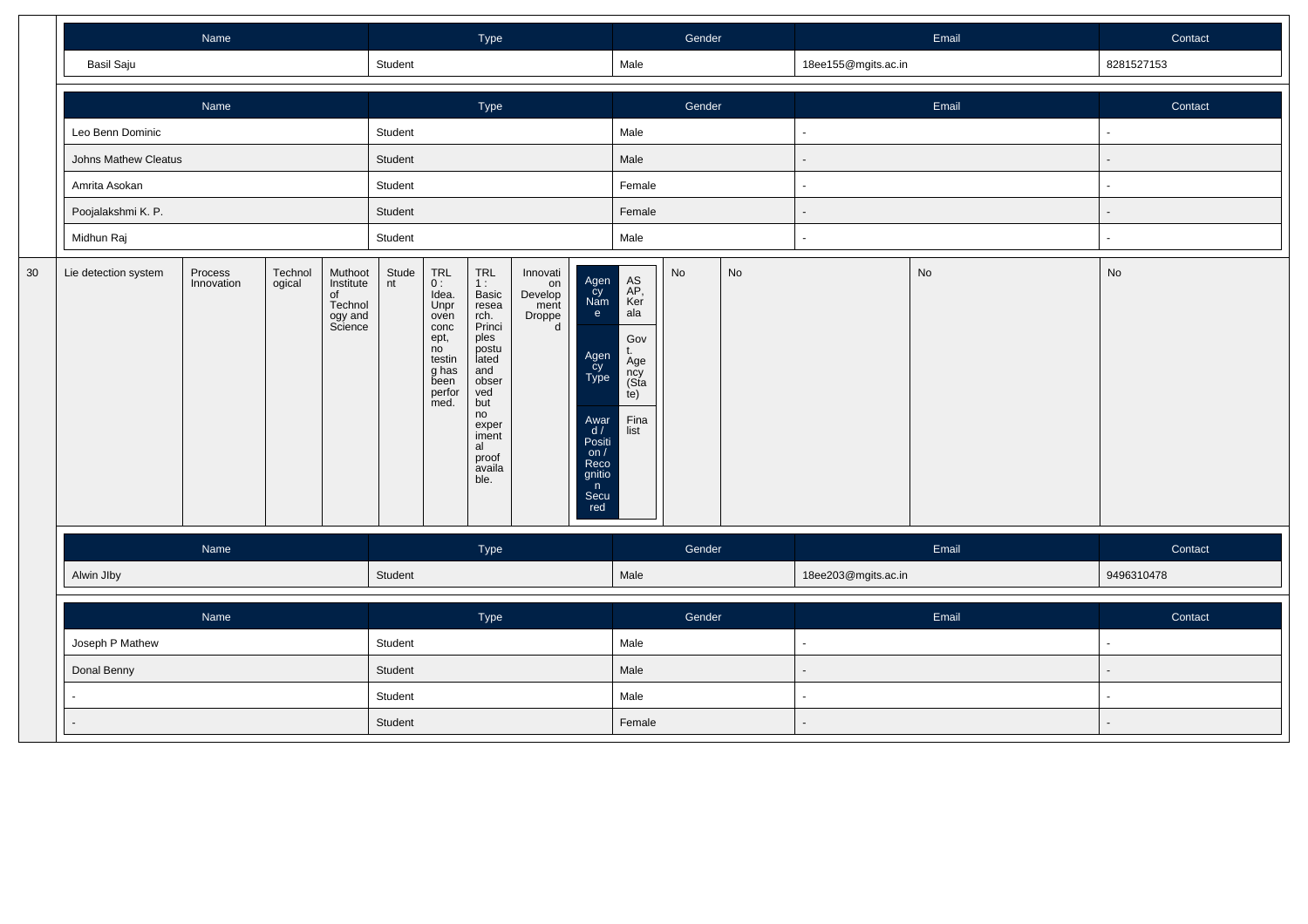| 31     | Efficient solar dryer                                                  | Product<br>Innovation | Technol<br>ogical | Muthoot<br>Institute<br>of<br>Technol<br>ogy and<br>Science | Stude<br>nt | <b>TRL</b><br>0:<br>Idea.<br>Unpr<br>oven<br>conc<br>ept,<br>no<br>testin<br>g has<br>been<br>perfor<br>med.                                                    | <b>TRL</b><br>$2:$<br>Tech<br>nolog<br>y<br>formu<br>lation<br>Conc<br>ept<br>and<br>applic<br>ation<br>have<br>been<br>formu<br>lated.     | Innovati<br>on<br>Develop<br>ment<br>Droppe<br>d   | No     |        | No     | Grant Amount<br>in Rs | 10000                        | No    | No         |
|--------|------------------------------------------------------------------------|-----------------------|-------------------|-------------------------------------------------------------|-------------|-----------------------------------------------------------------------------------------------------------------------------------------------------------------|---------------------------------------------------------------------------------------------------------------------------------------------|----------------------------------------------------|--------|--------|--------|-----------------------|------------------------------|-------|------------|
|        |                                                                        | Name                  |                   |                                                             |             |                                                                                                                                                                 | Type                                                                                                                                        |                                                    |        |        | Gender |                       |                              | Email | Contact    |
|        | Dr. Jani Das                                                           |                       |                   |                                                             | Faculty     |                                                                                                                                                                 |                                                                                                                                             |                                                    |        | Female |        |                       | janidas@mgits.ac.in          |       | 8928081438 |
|        |                                                                        | Name                  |                   |                                                             |             |                                                                                                                                                                 | Type                                                                                                                                        |                                                    |        |        | Gender |                       |                              | Email | Contact    |
|        | Abhijith K. S                                                          |                       |                   |                                                             |             |                                                                                                                                                                 |                                                                                                                                             |                                                    |        | Male   |        |                       | $\blacksquare$               |       | $\sim$     |
|        | Ananthakrishnan V. V.                                                  |                       |                   |                                                             |             |                                                                                                                                                                 |                                                                                                                                             |                                                    |        | Male   |        |                       |                              |       |            |
|        | Aswin T. A.                                                            |                       |                   |                                                             |             |                                                                                                                                                                 |                                                                                                                                             |                                                    |        | Male   |        |                       | $\omega$                     |       |            |
| $32\,$ | Automatic electrode<br>regulation of electric<br>arc furnace using PLC | Process<br>Innovation | Technol<br>ogical | Muthoot<br>Institute<br>of<br>Technol<br>ogy and<br>Science | Stude<br>nt | TRL<br>1 :<br>Basic<br>resea<br>rch.<br>Princi<br>ples<br>postu<br>lated<br>and<br>obser<br>ved<br>but<br>no<br>exper<br>iment<br>al<br>proof<br>availa<br>ble. | TRL<br>3 :<br>Appli<br>ed<br>resea<br>rch.<br>First<br>labor<br>atory<br>tests<br>comp<br>leted;<br>proof<br>$\overline{C}$<br>conc<br>ept. | Innovati<br>on<br>Develop<br>ment<br>Complet<br>ed | No     |        | No     | No                    |                              | No    | No         |
|        |                                                                        | Name                  |                   |                                                             |             |                                                                                                                                                                 | Type                                                                                                                                        |                                                    |        |        | Gender |                       |                              | Email | Contact    |
|        | Ashish Philip Thomas                                                   |                       |                   |                                                             | Student     |                                                                                                                                                                 |                                                                                                                                             |                                                    |        | Male   |        |                       | ashishphilipthomas@gmail.com |       | 9074529593 |
|        |                                                                        |                       |                   |                                                             | Type        |                                                                                                                                                                 |                                                                                                                                             |                                                    | Gender |        |        | Email                 | Contact                      |       |            |
|        | Megha Mary Shibu                                                       | Name                  |                   |                                                             |             |                                                                                                                                                                 |                                                                                                                                             |                                                    |        | Female |        |                       | $\sim$                       |       | $\sim$     |
|        | Gilna K. George                                                        |                       |                   |                                                             | Student     |                                                                                                                                                                 |                                                                                                                                             |                                                    |        | Female |        |                       |                              |       |            |
|        | Dawny Joy                                                              |                       |                   |                                                             |             |                                                                                                                                                                 |                                                                                                                                             |                                                    |        | Male   |        |                       |                              |       |            |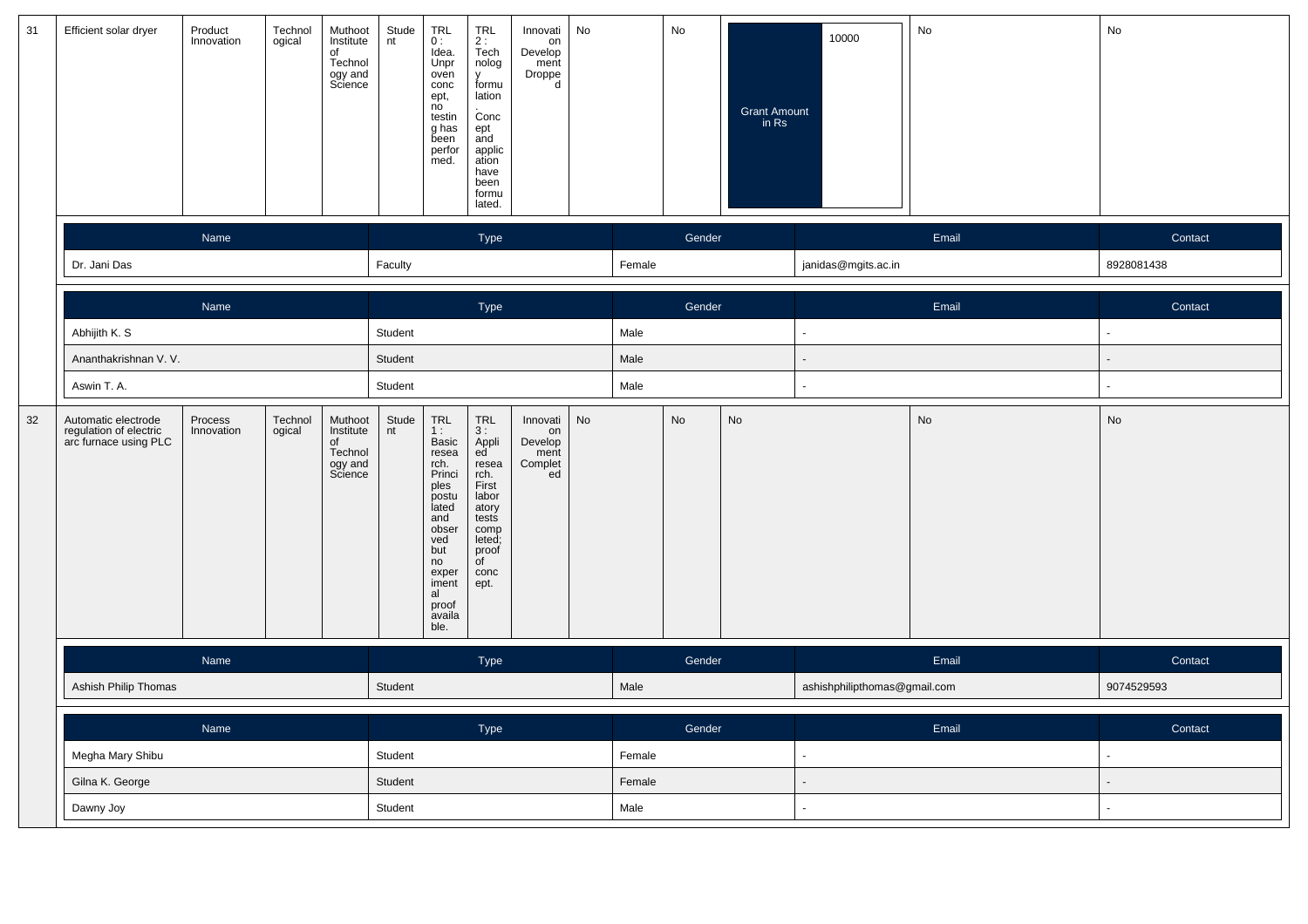| 33 | Module wise battery<br>swapping in electric<br>vehicles | Process<br>Innovation | Technol<br>ogical | Muthoot<br>Institute<br>of<br>Technol<br>ogy and<br>Science | Stude<br>nt | $_{0}^{TRL}$<br>Idea.<br>Unpr<br>oven<br>conc<br>ept,<br>no<br>testin<br>g has<br>been<br>perfor<br>med. | $TRL$<br>3:<br>Appli<br>ed<br>resea<br>rch.<br>First<br>labor<br>atory<br>tests<br>comp<br>leted;<br>proof<br>of<br>conc<br>ept.      | Innovati<br>on<br>Develop<br>ment<br>Ongoing       | No |        | No     | No |                     | No    | No         |
|----|---------------------------------------------------------|-----------------------|-------------------|-------------------------------------------------------------|-------------|----------------------------------------------------------------------------------------------------------|---------------------------------------------------------------------------------------------------------------------------------------|----------------------------------------------------|----|--------|--------|----|---------------------|-------|------------|
|    |                                                         | Name                  |                   |                                                             |             |                                                                                                          | Type                                                                                                                                  |                                                    |    |        | Gender |    |                     | Email | Contact    |
|    | Emil Raju                                               |                       |                   |                                                             | Student     |                                                                                                          |                                                                                                                                       |                                                    |    | Male   |        |    | 17ee305@mgits.ac.in |       | 7994366223 |
|    |                                                         | Name                  |                   |                                                             |             |                                                                                                          | Type                                                                                                                                  |                                                    |    |        | Gender |    |                     | Email | Contact    |
|    | Arun Jose                                               |                       |                   |                                                             |             |                                                                                                          |                                                                                                                                       |                                                    |    | Male   |        |    |                     |       |            |
|    | Febin Mathew George                                     |                       |                   |                                                             |             |                                                                                                          |                                                                                                                                       |                                                    |    | Male   |        |    |                     |       |            |
|    | Abhirami Dipu                                           |                       |                   |                                                             |             |                                                                                                          |                                                                                                                                       |                                                    |    | Female |        |    |                     |       |            |
| 34 | Advanced electronic<br>voting machine                   | Product<br>Innovation | Technol<br>ogical | Muthoot<br>Institute<br>of<br>Technol<br>ogy and<br>Science | Stude<br>nt | TRL<br>0:<br>Idea.<br>Unpr<br>oven<br>conc<br>ept,<br>no<br>testin<br>g has<br>been<br>perfor<br>med.    | <b>TRL</b><br>3:<br>Appli<br>ed<br>resea<br>rch.<br>First<br>labor<br>atory<br>tests<br>comp<br>leted;<br>proof<br>of<br>conc<br>ept. | Innovati<br>on<br>Develop<br>ment<br>Complet<br>ed | No |        | No     | No |                     | No    | No         |
|    |                                                         | Name                  |                   |                                                             |             |                                                                                                          | Type                                                                                                                                  |                                                    |    |        | Gender |    |                     | Email | Contact    |
|    | <b>Sheffin Mathew</b>                                   |                       |                   |                                                             | Student     |                                                                                                          |                                                                                                                                       |                                                    |    | Male   |        |    | 17ee289@mgits.ac.in |       | 8129286911 |
|    | Name                                                    |                       |                   |                                                             |             |                                                                                                          | Type                                                                                                                                  |                                                    |    |        | Gender |    |                     | Email | Contact    |
|    | <b>Basil Varghese</b>                                   |                       | Student           |                                                             |             |                                                                                                          |                                                                                                                                       | Male                                               |    |        |        |    |                     |       |            |
|    | Sherin Sabu                                             |                       |                   |                                                             | Student     |                                                                                                          |                                                                                                                                       |                                                    |    | Female |        |    |                     |       |            |
|    | John Jacob                                              |                       |                   |                                                             |             |                                                                                                          |                                                                                                                                       |                                                    |    | Male   |        |    |                     |       |            |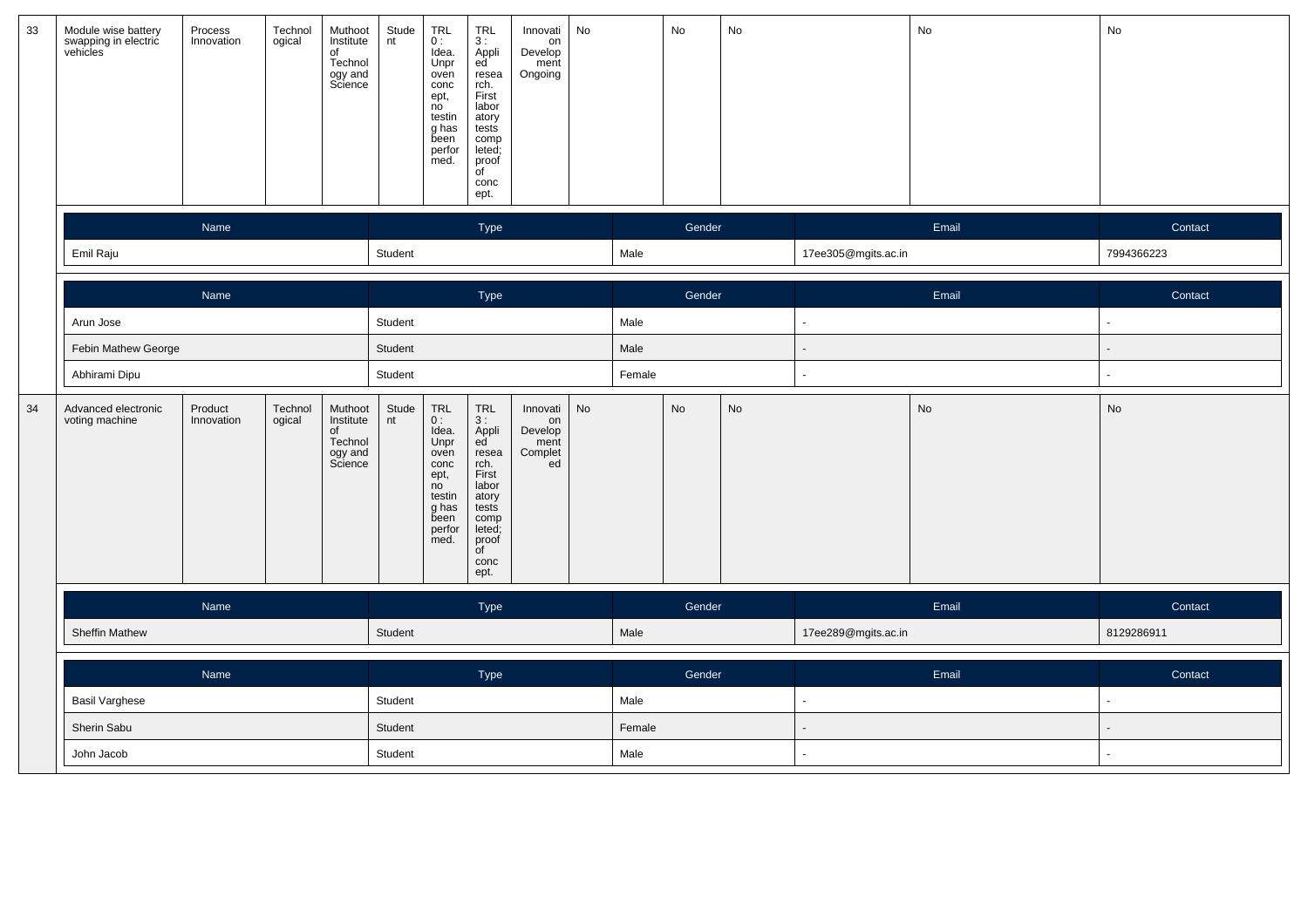| 35 | Low cost automatic<br>Water level controller | Product<br>Innovation | Technol<br>ogical | Muthoot<br>Institute<br>of<br>Technol<br>ogy and<br>Science | Stude<br>nt                 | $TRL$<br>$0:$<br>Idea.<br>Unpr<br>oven<br>conc<br>ept,<br>no<br>testin<br>g has<br>been<br>perfor<br>med.                                                       | <b>TRL</b><br>3:<br>Appli<br>ed <sup>'</sup><br>resea<br>rch.<br>First<br>labor<br>atory<br>tests<br>comp<br>leted;<br>proof<br>of<br>conc<br>ept. | Innovati<br>on<br>Develop<br>ment<br>Ongoing | No     |      | No                   | No                         |                              | No         | No         |
|----|----------------------------------------------|-----------------------|-------------------|-------------------------------------------------------------|-----------------------------|-----------------------------------------------------------------------------------------------------------------------------------------------------------------|----------------------------------------------------------------------------------------------------------------------------------------------------|----------------------------------------------|--------|------|----------------------|----------------------------|------------------------------|------------|------------|
|    |                                              | Name                  |                   |                                                             |                             |                                                                                                                                                                 | Type                                                                                                                                               |                                              |        |      | Gender               |                            |                              | Email      | Contact    |
|    | Akshay Kumar S                               |                       |                   |                                                             | Student                     |                                                                                                                                                                 |                                                                                                                                                    |                                              |        | Male |                      |                            | 18ee198@mgits.ac.in          |            | 8281941373 |
|    |                                              | Name                  |                   |                                                             |                             |                                                                                                                                                                 | Type                                                                                                                                               |                                              |        |      | Gender               |                            |                              | Email      | Contact    |
|    | Dr. Anand Hareendran S.                      |                       |                   |                                                             | Faculty                     |                                                                                                                                                                 |                                                                                                                                                    |                                              |        | Male |                      |                            | anandhareendrans@mgits.ac.in |            | 9995102050 |
| 36 | Mentorship App                               | Product<br>Innovation | Technol<br>ogical | Muthoot<br>Institute<br>of<br>Technol<br>ogy and<br>Science | Stude<br>nt-<br>Facul<br>ty | $\begin{array}{c} \mathsf{TRL} \\ \mathsf{0} \, \colon \end{array}$<br>Idea.<br>Unpr<br>oven<br>conc<br>ept,<br>no<br>testin<br>g has<br>been<br>perfor<br>med. | <b>TRL</b><br>4:<br>Small<br>scale<br>protot<br>ype<br>built<br>in a<br>labor<br>atory<br>envir<br>onme<br>nt<br>("ugly<br>protot<br>ype).         | Innovati<br>on<br>Develop<br>ment<br>Ongoing | No     |      | <b>No</b>            | No                         |                              | No         | No         |
|    |                                              |                       |                   |                                                             | Type                        |                                                                                                                                                                 |                                                                                                                                                    |                                              | Gender |      |                      | Email                      | Contact                      |            |            |
|    | Aashna Naushad                               |                       | Student           |                                                             |                             |                                                                                                                                                                 |                                                                                                                                                    | Female                                       |        |      | aashnananu@gmail.com |                            | 8921871926                   |            |            |
|    |                                              |                       |                   |                                                             | Type                        |                                                                                                                                                                 |                                                                                                                                                    |                                              | Gender |      |                      | Email                      | Contact                      |            |            |
|    | Dhanya Sudarsan                              |                       |                   | Faculty                                                     |                             |                                                                                                                                                                 |                                                                                                                                                    |                                              | Female |      |                      | dhanyasudarsan@mgits.ac.in |                              | 8075755509 |            |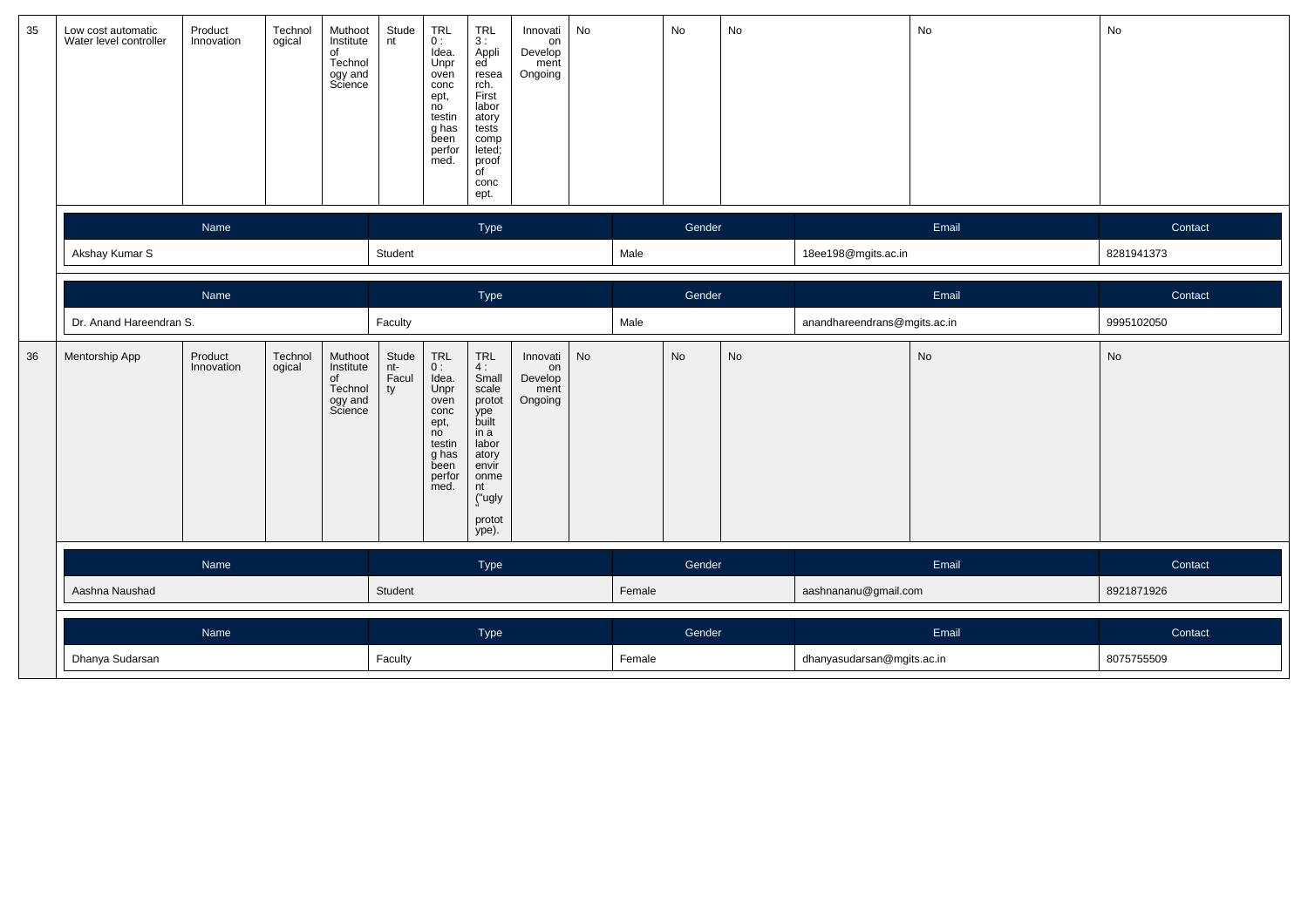| 37 | Indivara Jewellery AR<br>Project | Product<br>Innovation | Technol<br>ogical | Muthoot<br>Institute<br>of<br>Technol<br>ogy and<br>Science | Stude<br>nt-<br>Facul<br>ty | TRL<br>0:<br>Idea.<br>Unpr<br>oven<br>conc<br>ept,<br>no<br>testin<br>g has<br>been<br>perfor<br>med. | <b>TRL</b><br>6:<br>Proto<br>type<br>syste<br>m<br>teste<br>d in<br>inten<br>ded<br>envir<br>onme<br>nt<br>close<br>to<br>expe<br>cted<br>perfor<br>manc<br>е. | Innovati<br>on<br>Develop<br>ment<br>Complet<br>ed | No |        | No        | No |                             | $\mathsf{No}$ | No         |
|----|----------------------------------|-----------------------|-------------------|-------------------------------------------------------------|-----------------------------|-------------------------------------------------------------------------------------------------------|----------------------------------------------------------------------------------------------------------------------------------------------------------------|----------------------------------------------------|----|--------|-----------|----|-----------------------------|---------------|------------|
|    |                                  | Name                  |                   |                                                             |                             |                                                                                                       | Type                                                                                                                                                           |                                                    |    |        | Gender    |    |                             | Email         | Contact    |
|    | Eldhose K. A.                    |                       |                   |                                                             |                             |                                                                                                       |                                                                                                                                                                |                                                    |    | Male   |           |    | eldhoseka.abraham@gmail.com |               | 9495722068 |
|    |                                  | Name                  |                   |                                                             |                             |                                                                                                       | Type                                                                                                                                                           |                                                    |    |        | Gender    |    |                             | Email         | Contact    |
|    | Cerene Mariam Abraham            |                       |                   |                                                             | Faculty                     |                                                                                                       |                                                                                                                                                                |                                                    |    | Female |           |    | cerenemariam@mgits.ac.in    |               | 9496267945 |
| 38 | <b>MITS MAP</b>                  | Product<br>Innovation | Technol<br>ogical | Muthoot<br>Institute<br>of<br>Technol<br>ogy and<br>Science | Stude<br>nt-<br>Facul<br>ty | TRL<br>$0:$<br>Idea.<br>Unpr<br>oven<br>conc<br>ept,<br>no                                            | $TRL$<br>$5:$<br>Large<br>scale<br>protot<br>ype<br>teste<br>d in                                                                                              | Innovati<br>on<br>Develop<br>ment<br>Ongoing       | No |        | <b>No</b> | No |                             | $\mathsf{No}$ | No         |
|    |                                  |                       |                   |                                                             |                             | testin<br>g has<br>been<br>perfor<br>med.                                                             | inten<br>ded<br>envir<br>onme<br>nt.                                                                                                                           |                                                    |    |        |           |    |                             |               |            |
|    |                                  | Name                  |                   |                                                             |                             |                                                                                                       | Type                                                                                                                                                           |                                                    |    |        | Gender    |    |                             | Email         | Contact    |
|    | Manu A.T.                        |                       |                   |                                                             | Student                     |                                                                                                       |                                                                                                                                                                |                                                    |    | Male   |           |    | atmanu7@gmail.com           |               | 9605050441 |
|    |                                  | Name                  |                   |                                                             |                             |                                                                                                       | Type                                                                                                                                                           |                                                    |    |        | Gender    |    |                             | Email         | Contact    |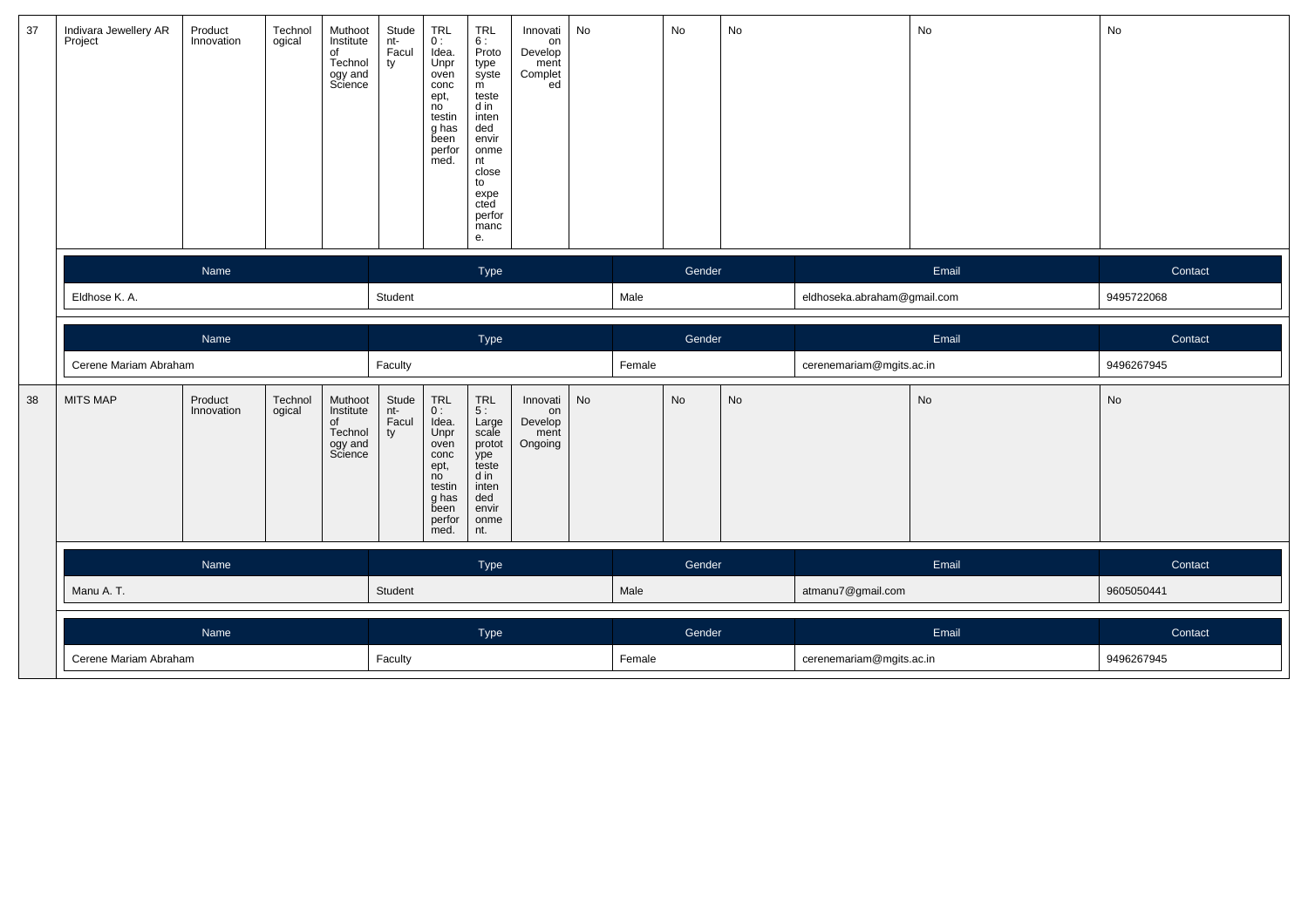| 39 | <b>Elective Selection</b><br>Portal | Product<br>Innovation | Technol<br>ogical | Muthoot<br>Institute<br>of<br>Technol<br>ogy and<br>Science | Stude<br>nt-<br>Facul<br>ty | TRL<br>0:<br>Idea.<br>Unpr<br>oven<br>conc<br>ept,<br>no<br>testin<br>g has<br>been<br>perfor<br>med.        | <b>TRL</b><br>6:<br>Proto<br>type<br>syste<br>m<br>teste<br>d in<br>inten<br>ded<br>envir<br>onme<br>nt<br>close<br>to<br>expe<br>cted<br>perfor<br>manc<br>е. | Innovati<br>on<br>Adopted<br>and<br>Implem<br>ented at<br>Ground | No |      | No     | No |                              | No                           | No                           |
|----|-------------------------------------|-----------------------|-------------------|-------------------------------------------------------------|-----------------------------|--------------------------------------------------------------------------------------------------------------|----------------------------------------------------------------------------------------------------------------------------------------------------------------|------------------------------------------------------------------|----|------|--------|----|------------------------------|------------------------------|------------------------------|
|    |                                     | Name                  |                   |                                                             |                             |                                                                                                              | Type                                                                                                                                                           |                                                                  |    |      | Gender |    |                              | Email                        | Contact                      |
|    | Eldhose K. A.                       |                       |                   |                                                             | Student                     |                                                                                                              |                                                                                                                                                                |                                                                  |    | Male |        |    | eldhoseka.abraham@gmail.com  |                              | 9495722068                   |
|    |                                     | Name                  |                   |                                                             |                             |                                                                                                              |                                                                                                                                                                |                                                                  |    |      | Gender |    |                              | Email                        |                              |
|    | Dr. Anand Hareendran S.             |                       |                   |                                                             | Faculty                     |                                                                                                              | Type                                                                                                                                                           |                                                                  |    | Male |        |    | anandhareendrans@mgits.ac.in |                              | Contact<br>9995102050        |
| 40 | Online Quiz portal                  | Product               | Technol           | Muthoot                                                     | Facul                       | TRL                                                                                                          | $\ensuremath{\mathsf{TRL}}$                                                                                                                                    | Innovati                                                         | No |      | No     | No |                              | $\operatorname{\mathsf{No}}$ | $\operatorname{\mathsf{No}}$ |
|    |                                     | Innovation            | ogical            | Institute<br>of<br>Technol<br>ogy and<br>Science            | ty                          | 0:<br>Idea.<br>Unpr<br>oven<br>conc<br>ept,<br>no<br>testin<br>g has<br>been<br>perfor<br>med.               | 6:<br>Proto<br>type<br>syste<br>m<br>teste<br>d in<br>inten<br>ded<br>envir<br>onme<br>nt<br>close<br>to<br>expe<br>cted<br>perfor<br>manc<br>e.               | on<br>Adopted<br>and<br>Implem<br>ented at<br>Ground             |    |      |        |    |                              |                              |                              |
|    |                                     | Name                  |                   |                                                             |                             |                                                                                                              | Type                                                                                                                                                           |                                                                  |    |      | Gender |    |                              | Email                        | Contact                      |
|    | Mahalingam P. R.                    |                       |                   |                                                             | Faculty                     |                                                                                                              |                                                                                                                                                                |                                                                  |    | Male |        |    | mahalingampr@mgits.ac.in     |                              | 8281134511                   |
| 41 | <b>Admission Portal</b>             | Product<br>innovation | Technol<br>ogical | Muthoot<br>institute<br>of<br>Technol<br>ogy and<br>Science | Facul<br>ΙV                 | <b>TRL</b><br>υ:<br>Idea.<br>Unpr<br>oven<br>conc<br>ept,<br>no<br>testin<br>g has<br>been<br>perfor<br>med. | <b>TRL</b><br>Small<br>scale<br>protot<br>ype<br>built<br>in a<br>labor<br>atory<br>envir<br>onme<br>nt<br>("ugly<br>protot<br>ype).                           | Innovati<br>on<br>Adopted<br>and<br>Implem<br>ented at<br>Ground | No |      | No     | No |                              | No                           | ${\sf No}$                   |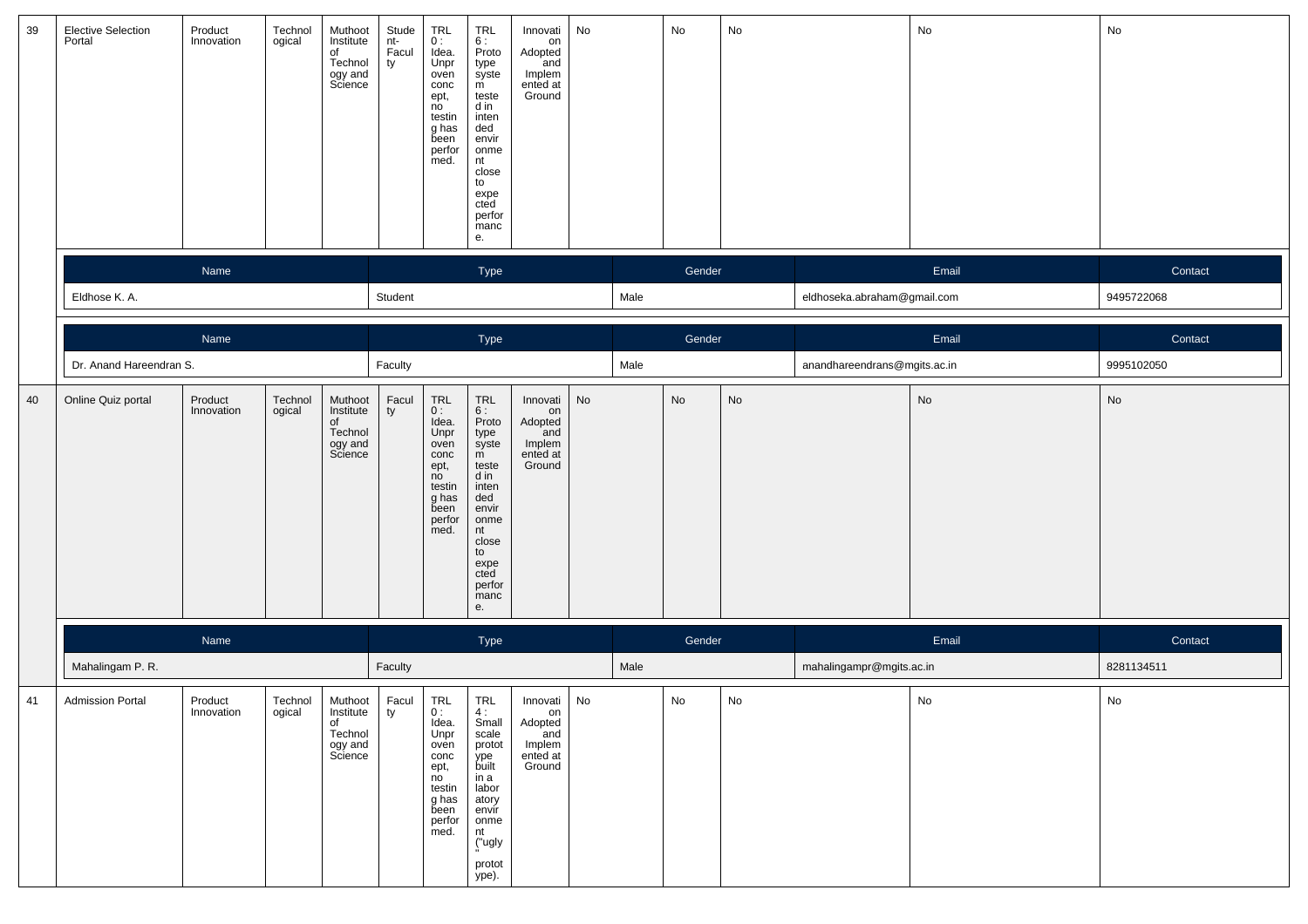|    |                                                                                                     | Name                  |                   |                                                             |                             |                                                                                                       | Type                                                                                                                                                     |                                              |    |      | Gender                   |           |                              | Email | Contact    |
|----|-----------------------------------------------------------------------------------------------------|-----------------------|-------------------|-------------------------------------------------------------|-----------------------------|-------------------------------------------------------------------------------------------------------|----------------------------------------------------------------------------------------------------------------------------------------------------------|----------------------------------------------|----|------|--------------------------|-----------|------------------------------|-------|------------|
|    | Mahalingam P. R.                                                                                    |                       |                   |                                                             | Faculty                     |                                                                                                       |                                                                                                                                                          |                                              |    | Male |                          |           | mahalingampr@mgits.ac.in     |       | 8281134511 |
| 42 | PC App                                                                                              | Product<br>Innovation | Technol<br>ogical | Muthoot<br>Institute<br>of<br>Technol<br>ogy and<br>Science | Stude<br>nt-<br>Facul<br>ty | TRL<br>0:<br>Idea.<br>Unpr<br>oven<br>conc<br>ept,<br>no<br>testin<br>g has<br>been<br>perfor<br>med. | TRL<br>3 :<br>Appli<br>ed <sup>'</sup><br>resea<br>rch.<br>First<br>labor<br>atory<br>tests<br>comp<br>leted;<br>proof<br>$\overline{f}$<br>conc<br>ept. | Innovati<br>on<br>Develop<br>ment<br>Ongoing | No |      | No                       | <b>No</b> |                              | No    | No         |
|    |                                                                                                     | Name                  |                   |                                                             |                             |                                                                                                       | Type                                                                                                                                                     |                                              |    |      | Gender                   |           |                              | Email | Contact    |
|    | George Scaria                                                                                       |                       |                   |                                                             |                             |                                                                                                       |                                                                                                                                                          |                                              |    | Male |                          |           | sdygeorgescaria@gmail.com    |       | 8943786926 |
|    | Name                                                                                                |                       |                   |                                                             |                             |                                                                                                       | Type                                                                                                                                                     |                                              |    |      | Gender                   |           |                              | Email | Contact    |
|    |                                                                                                     |                       |                   |                                                             | Faculty                     |                                                                                                       |                                                                                                                                                          |                                              |    | Male |                          |           | anandhareendrans@mgits.ac.in |       | 9995102050 |
| 43 | Dr. Anand Hareendran S.<br>Product<br>Technol<br>Exam cell automation<br>Innovation<br>ogical<br>of |                       |                   | Muthoot<br>Institute<br>Technol<br>ogy and<br>Science       | Stude<br>nt-<br>Facul<br>ty | TRL<br>0:<br>Idea.<br>Unpr<br>oven<br>conc<br>ept,<br>no<br>testin<br>g has<br>been<br>perfor<br>med. | TRL<br>3 :<br>Appli<br>ed<br>resea<br>rch.<br>First<br>labor<br>atory<br>tests<br>comp<br>leted;<br>proof<br>$\overline{C}$<br>conc<br>ept.              | Innovati<br>on<br>Develop<br>ment<br>Ongoing | No |      | No                       | No        |                              | No    | No         |
|    | Name                                                                                                |                       |                   |                                                             |                             |                                                                                                       | Type                                                                                                                                                     |                                              |    |      | Gender                   |           |                              | Email | Contact    |
|    | Abhijith J.                                                                                         |                       |                   |                                                             | Student                     |                                                                                                       |                                                                                                                                                          |                                              |    | Male |                          |           | 19cs026@mgits.ac.in          |       | 9847877387 |
|    |                                                                                                     | Name                  |                   |                                                             |                             |                                                                                                       | Type                                                                                                                                                     |                                              |    |      | Gender                   |           |                              | Email | Contact    |
|    | Cerene Mariam Abraham                                                                               |                       | Faculty           |                                                             |                             |                                                                                                       |                                                                                                                                                          | Female                                       |    |      | cerenemariam@mgits.ac.in |           | 9496267945                   |       |            |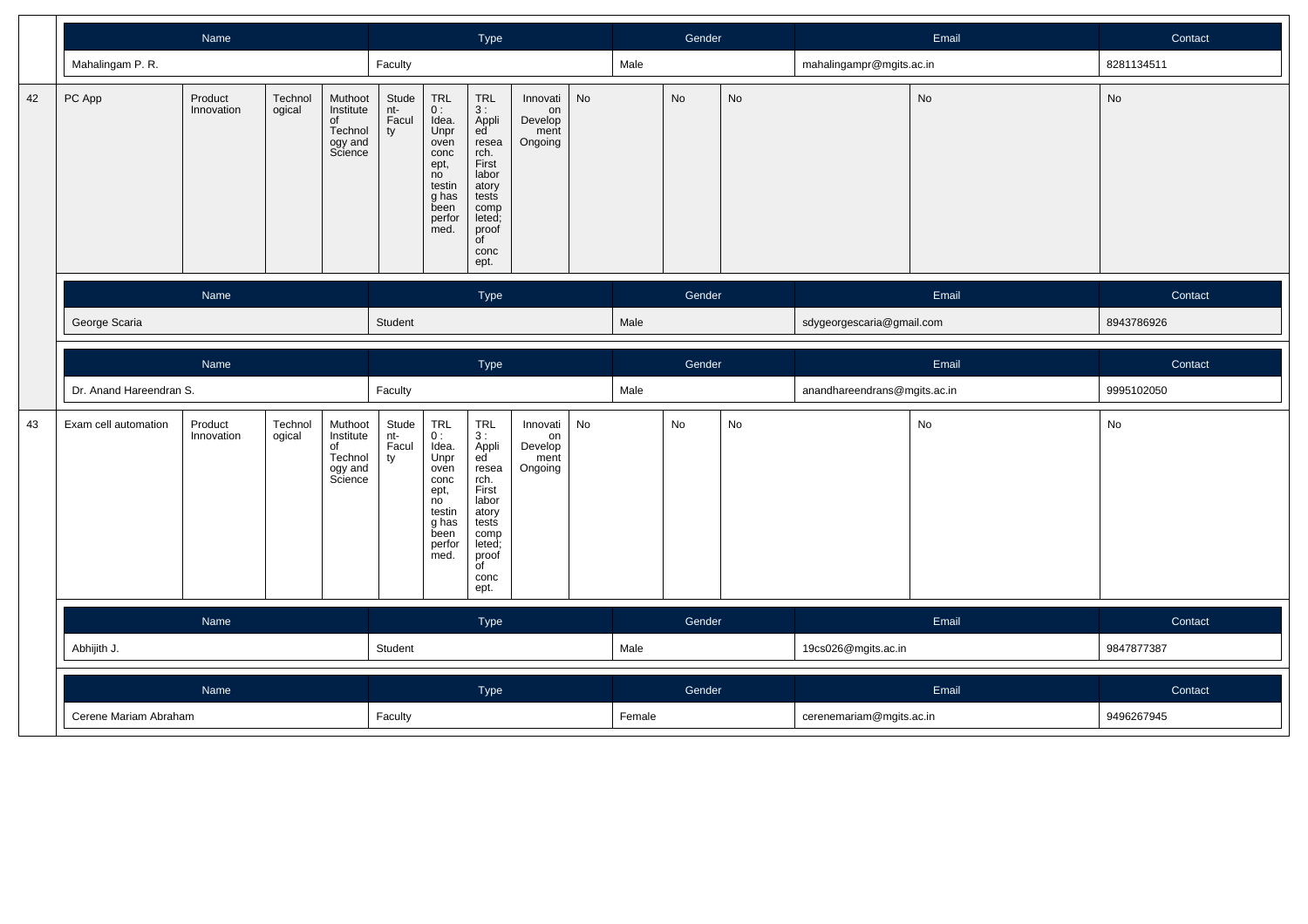| 44 | <b>TechFest Registration</b><br>App          | Product<br>Innovation | Technol<br>ogical | Muthoot<br>Instite of<br>Technol<br>ogy and<br>Science      | Stude<br>nt-<br>Facul<br>ty | TRL<br>0:<br>Idea.<br>Unpr<br>oven<br>conc<br>ept,<br>no<br>testin<br>g has<br>been<br>perfor<br>med. | $TRL$<br>6 :<br>Proto<br>type<br>syste<br>m<br>teste<br>d in<br>inten<br>ded<br>envir<br>onme<br>nt<br>close<br>to<br>expe<br>cted<br>perfor<br>manc<br>е. | Innovati<br>on<br>Adopted<br>and<br>Implem<br>ented at<br>Ground | No                                                                                                                   |                                                                                                                                                                                                                                                                              | No                      | No                    |                           | No    | $\operatorname{\mathsf{No}}$ |
|----|----------------------------------------------|-----------------------|-------------------|-------------------------------------------------------------|-----------------------------|-------------------------------------------------------------------------------------------------------|------------------------------------------------------------------------------------------------------------------------------------------------------------|------------------------------------------------------------------|----------------------------------------------------------------------------------------------------------------------|------------------------------------------------------------------------------------------------------------------------------------------------------------------------------------------------------------------------------------------------------------------------------|-------------------------|-----------------------|---------------------------|-------|------------------------------|
|    |                                              | Name                  |                   |                                                             |                             |                                                                                                       | Type                                                                                                                                                       |                                                                  |                                                                                                                      |                                                                                                                                                                                                                                                                              | Gender                  |                       |                           | Email | Contact                      |
|    | A. V. Aswin                                  |                       |                   |                                                             | Student                     |                                                                                                       |                                                                                                                                                            |                                                                  |                                                                                                                      | Male                                                                                                                                                                                                                                                                         |                         |                       | aswinavofficial@gmail.com |       | 9746354664                   |
|    |                                              | Name                  |                   |                                                             |                             |                                                                                                       | Type                                                                                                                                                       |                                                                  |                                                                                                                      |                                                                                                                                                                                                                                                                              | Gender                  |                       |                           | Email | Contact                      |
|    | Dr. Resmi N. G.                              |                       |                   |                                                             | Faculty                     |                                                                                                       |                                                                                                                                                            |                                                                  |                                                                                                                      | Female                                                                                                                                                                                                                                                                       |                         |                       | resming@mgits.ac.in       |       | 9633291997                   |
| 45 | Inter-vehicular<br>communication<br>platform | Product<br>Innovation | Technol<br>ogical | Muthoot<br>Institute<br>of<br>Technol<br>ogy and<br>Science | Stude<br>nt-<br>Facul<br>ty | TRL<br>0:<br>Idea.<br>Unpr<br>oven<br>conc<br>ept,<br>no<br>testin<br>g has<br>been<br>perfor<br>med. | $\begin{array}{c} \mathsf{TRL} \\ 5: \end{array}$<br>Large<br>scale<br>protot<br>ype<br>teste<br>d in<br>inten<br>ded<br>envir<br>onme<br>nt.              | Innovati<br>on<br>Develop<br>ment<br>Complet<br>ed               | Agen<br>cy<br>Nam<br>e<br>Agen<br>Cy<br>Type<br>Awar $d /$<br>Positi<br>on $/$<br>Reco<br>gnitio<br>n<br>Secu<br>red | Ker<br>ala<br>Stat<br>e<br>Cou<br>ncil<br>for<br>Scie<br>nce,<br>Tec<br>hnol<br>ogy<br>and<br>Envi<br>ron<br>men<br>t<br>Gov<br>Äge<br>ncy<br>(Sta<br>te)<br>Stu<br>dent<br>rese<br>$\begin{bmatrix} \n\text{arch} \\ \n\text{see} \\ \n\text{d} \\ \n\end{bmatrix}$<br>fund | No                      | Grant Amount<br>in Rs | 10000                     | No    | No                           |
|    |                                              | Name                  |                   |                                                             |                             |                                                                                                       | Type                                                                                                                                                       |                                                                  |                                                                                                                      |                                                                                                                                                                                                                                                                              | Gender                  |                       |                           | Email | Contact                      |
|    | Basil Skaria                                 |                       | Student           |                                                             |                             |                                                                                                       |                                                                                                                                                            | Male                                                             |                                                                                                                      |                                                                                                                                                                                                                                                                              | basilskaria41@gmail.com |                       | 8606510215                |       |                              |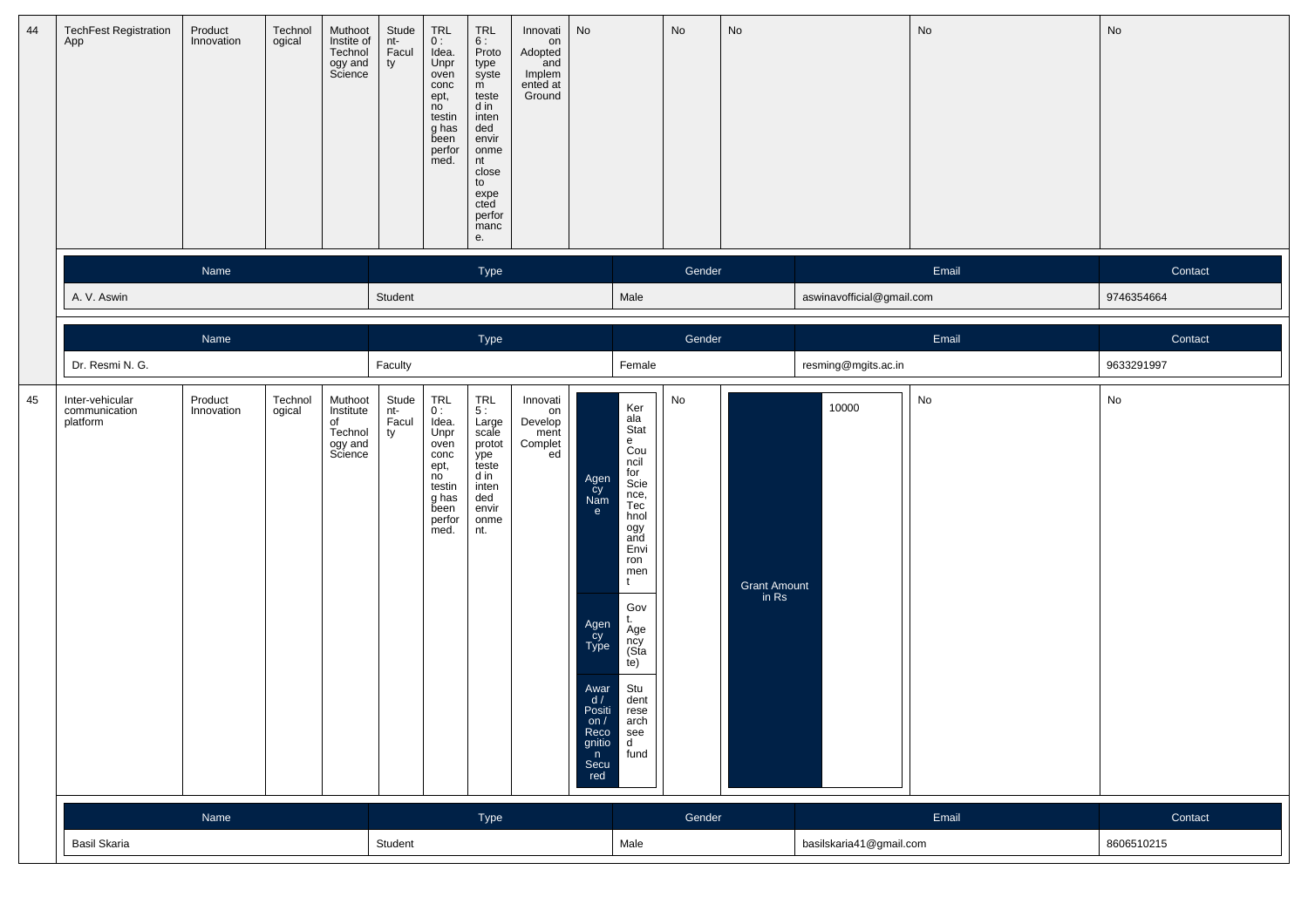|    |                                                                                                     | Name                  |                   |                                                             |                             | Type                                                                                                                           |                                                                                                                                                            |                                                    |                                                                                                                                    | Gender                                                                                                                                                                                                                                   |        |                       | Email                | Contact |               |
|----|-----------------------------------------------------------------------------------------------------|-----------------------|-------------------|-------------------------------------------------------------|-----------------------------|--------------------------------------------------------------------------------------------------------------------------------|------------------------------------------------------------------------------------------------------------------------------------------------------------|----------------------------------------------------|------------------------------------------------------------------------------------------------------------------------------------|------------------------------------------------------------------------------------------------------------------------------------------------------------------------------------------------------------------------------------------|--------|-----------------------|----------------------|---------|---------------|
|    | Fasila K. A.                                                                                        |                       |                   |                                                             | Faculty                     |                                                                                                                                |                                                                                                                                                            |                                                    |                                                                                                                                    | Female                                                                                                                                                                                                                                   |        |                       | fasilaka@mgits.ac.in |         | 9995398235    |
| 46 | Block chain application<br>for monitoring fund<br>transfer for the<br>education of girl<br>children | Product<br>Innovation | Technol<br>ogical | Muthoot<br>Institute<br>of<br>Technol<br>ogy and<br>Science | Stude<br>nt-<br>Facul<br>ty | $\ensuremath{\mathsf{TRL}}$<br>0 :<br>Idea.<br>Unpr<br>oven<br>conc<br>ept,<br>no<br>testin<br>g has<br>been<br>perfor<br>med. | TRL<br>$\frac{4}{3}$ :<br>scale<br>protot<br>ype<br>built<br>in a<br>labor<br>atory<br>envir<br>onme<br>nt<br>("ugly<br>protot<br>ype).                    | Innovati<br>on<br>Develop<br>ment<br>Complet<br>ed | No                                                                                                                                 |                                                                                                                                                                                                                                          | No     | No                    |                      | No      | No            |
|    |                                                                                                     | Name                  |                   |                                                             |                             |                                                                                                                                | Type                                                                                                                                                       |                                                    |                                                                                                                                    |                                                                                                                                                                                                                                          | Gender |                       |                      | Email   | Contact       |
|    | Sivaprasad                                                                                          |                       |                   |                                                             | Student                     |                                                                                                                                |                                                                                                                                                            |                                                    |                                                                                                                                    | Male                                                                                                                                                                                                                                     |        |                       | puthusiva@gmail.com  |         | 8289827774    |
|    |                                                                                                     | Name                  |                   |                                                             |                             |                                                                                                                                | Type                                                                                                                                                       |                                                    |                                                                                                                                    |                                                                                                                                                                                                                                          | Gender |                       |                      | Email   | Contact       |
|    | Rakhee M.                                                                                           |                       |                   |                                                             | Faculty                     |                                                                                                                                |                                                                                                                                                            |                                                    |                                                                                                                                    | Female                                                                                                                                                                                                                                   |        |                       | rakheem@mgits.ac.in  |         | 9895369648    |
| 47 | Trad 'N Sure                                                                                        | Product<br>Innovation | Technol<br>ogical | Muthoot<br>Institute<br>of<br>Technol<br>ogy and<br>Science | Stude<br>nt-<br>Facul<br>ty | $_{0}^{\mathsf{TRL}}$<br>Idea.<br>Unpr<br>oven<br>conc<br>ept,<br>no<br>testin<br>g has<br>been<br>perfor<br>med.              | $TRL$<br>6 :<br>Proto<br>type<br>syste<br>m<br>teste<br>d in<br>inten<br>ded<br>envir<br>onme<br>nt<br>close<br>to<br>expe<br>cted<br>perfor<br>manc<br>e. | Innovati<br>on<br>Develop<br>ment<br>Complet<br>ed | Agen<br>Cy<br>Nam<br>$\mathbf{e}$<br>Agen<br>Cy<br>Type<br>Awar<br>$d /$<br>Positi<br>on $/$<br>Reco<br>gnitio<br>n<br>Secu<br>red | Reb<br>oot<br>Ker<br>a/a<br>Hac<br>kath<br>on<br>and<br>addi<br>tion<br>al<br>Skill<br>Acq<br>uisit<br>ion<br>Pro<br>gra<br>m<br>Gov<br>t.<br>Age<br>ncy<br>(Sta<br>te)<br>First<br>Priz<br>e(<br>Reg<br>iona<br>L<br>final<br>$\lambda$ | No     | Grant Amount<br>in Rs | 50000                | No      | $\mathsf{No}$ |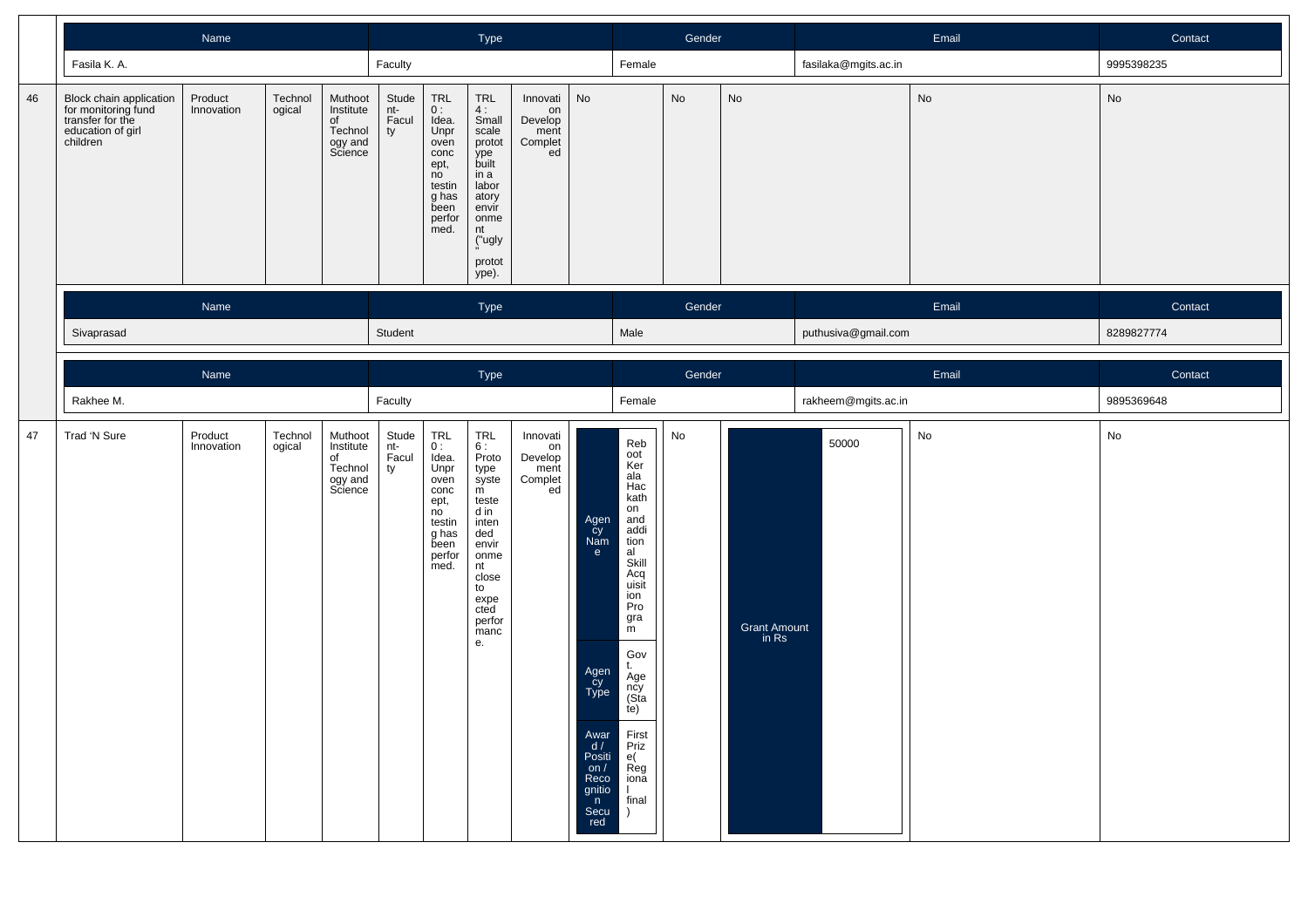|    |                                                                                                                                        |                       |                   |                                                             | Type                        |                                                                                                       |                                                                                                                                               |                                                    | Gender                                                                                                               |                                                                                                                                 |        | Email                        | Contact                      |       |               |
|----|----------------------------------------------------------------------------------------------------------------------------------------|-----------------------|-------------------|-------------------------------------------------------------|-----------------------------|-------------------------------------------------------------------------------------------------------|-----------------------------------------------------------------------------------------------------------------------------------------------|----------------------------------------------------|----------------------------------------------------------------------------------------------------------------------|---------------------------------------------------------------------------------------------------------------------------------|--------|------------------------------|------------------------------|-------|---------------|
|    | Andria Maria Ajai                                                                                                                      |                       |                   |                                                             | Student                     |                                                                                                       |                                                                                                                                               |                                                    |                                                                                                                      | Female                                                                                                                          |        |                              | andriaajai17@gmail.com       |       | 8921065408    |
|    |                                                                                                                                        | Name                  |                   |                                                             |                             |                                                                                                       | Type                                                                                                                                          |                                                    |                                                                                                                      |                                                                                                                                 | Gender |                              |                              | Email | Contact       |
|    | Sreenu G.                                                                                                                              |                       |                   |                                                             | Faculty                     |                                                                                                       |                                                                                                                                               |                                                    |                                                                                                                      | Female                                                                                                                          |        |                              | sreenug@mgits.ac.in          |       | 8129352868    |
| 48 | AYUSH - Healthcare<br>Blockchain platform                                                                                              | Product<br>Innovation | Technol<br>ogical | Muthoot<br>Institute<br>of<br>Technol<br>ogy and<br>Science | Stude<br>nt-<br>Facul<br>ty | TRL<br>0:<br>Idea.<br>Unpr<br>oven<br>conc<br>ept,<br>no<br>testin<br>g has<br>been<br>perfor<br>med. | <b>TRL</b><br>4:<br>Small<br>scale<br>protot<br>ype<br>built<br>in a<br>labor<br>atory<br>envir<br>onme<br>nt<br>("ugly<br>protot<br>ype).    | Innovati<br>on<br>Develop<br>ment<br>Complet<br>ed | Agen<br>Cy<br>Nam<br>e<br>Agen<br>cy<br>Type<br>Awar<br>d/<br>Positi<br>on $/$<br>Reco<br>gnitio<br>n<br>Secu<br>red | TC<br>S<br>Bloc<br>kath<br>on<br>Cor<br>por<br>$\frac{1}{2}$ ate /<br>Indu<br>stry<br>Ass<br>ocia<br>tion<br>first<br>priz<br>e | No     | <b>Grant Amount</b><br>in Rs | 200000                       | No    | No            |
|    |                                                                                                                                        | Name                  |                   |                                                             |                             |                                                                                                       | Type                                                                                                                                          |                                                    |                                                                                                                      |                                                                                                                                 | Gender |                              |                              | Email | Contact       |
|    | A. V. Aswin                                                                                                                            |                       |                   |                                                             | Student                     |                                                                                                       |                                                                                                                                               |                                                    |                                                                                                                      | Male                                                                                                                            |        |                              | aswinavofficial@gmail.com    |       | 9746354664    |
|    |                                                                                                                                        | Name                  |                   |                                                             |                             |                                                                                                       | Type                                                                                                                                          |                                                    |                                                                                                                      |                                                                                                                                 | Gender |                              |                              | Email | Contact       |
|    |                                                                                                                                        |                       |                   |                                                             | Faculty                     |                                                                                                       |                                                                                                                                               |                                                    |                                                                                                                      | Male                                                                                                                            |        |                              | anandhareendrans@mgits.ac.in |       | 9995102050    |
| 49 | Dr. Anand Hareendran S.<br>Technol<br>Warehouse<br>Service<br>management for<br>ogical<br>Innovation<br>Carborundum<br>of<br>Universal |                       |                   | Muthoot<br>Institute<br>Technol<br>ogy and<br>Science       | Stude<br>nt-<br>Facul<br>ty | TRL<br>0:<br>Idea.<br>Unpr<br>oven<br>conc<br>ept,<br>no<br>testin<br>g has<br>been<br>perfor<br>med. | <b>TRL</b><br>4:<br>Small<br>scale<br>protot<br>ype<br>built<br>in a<br>labor<br>atory<br>envír<br>onme<br>nt<br>("ugly<br>protot<br>$ype)$ . | Innovati<br>on<br>Develop<br>ment<br>Complet<br>ed | No                                                                                                                   |                                                                                                                                 | No     | No                           |                              | No    | $\mathsf{No}$ |
|    |                                                                                                                                        | Name                  |                   |                                                             |                             |                                                                                                       | Type                                                                                                                                          |                                                    |                                                                                                                      |                                                                                                                                 | Gender |                              |                              | Email | Contact       |
|    | A. G. Sreejith                                                                                                                         |                       |                   |                                                             | Student                     |                                                                                                       |                                                                                                                                               |                                                    |                                                                                                                      | Male                                                                                                                            |        |                              | sreejithag97@gmail.com       |       | 9809487937    |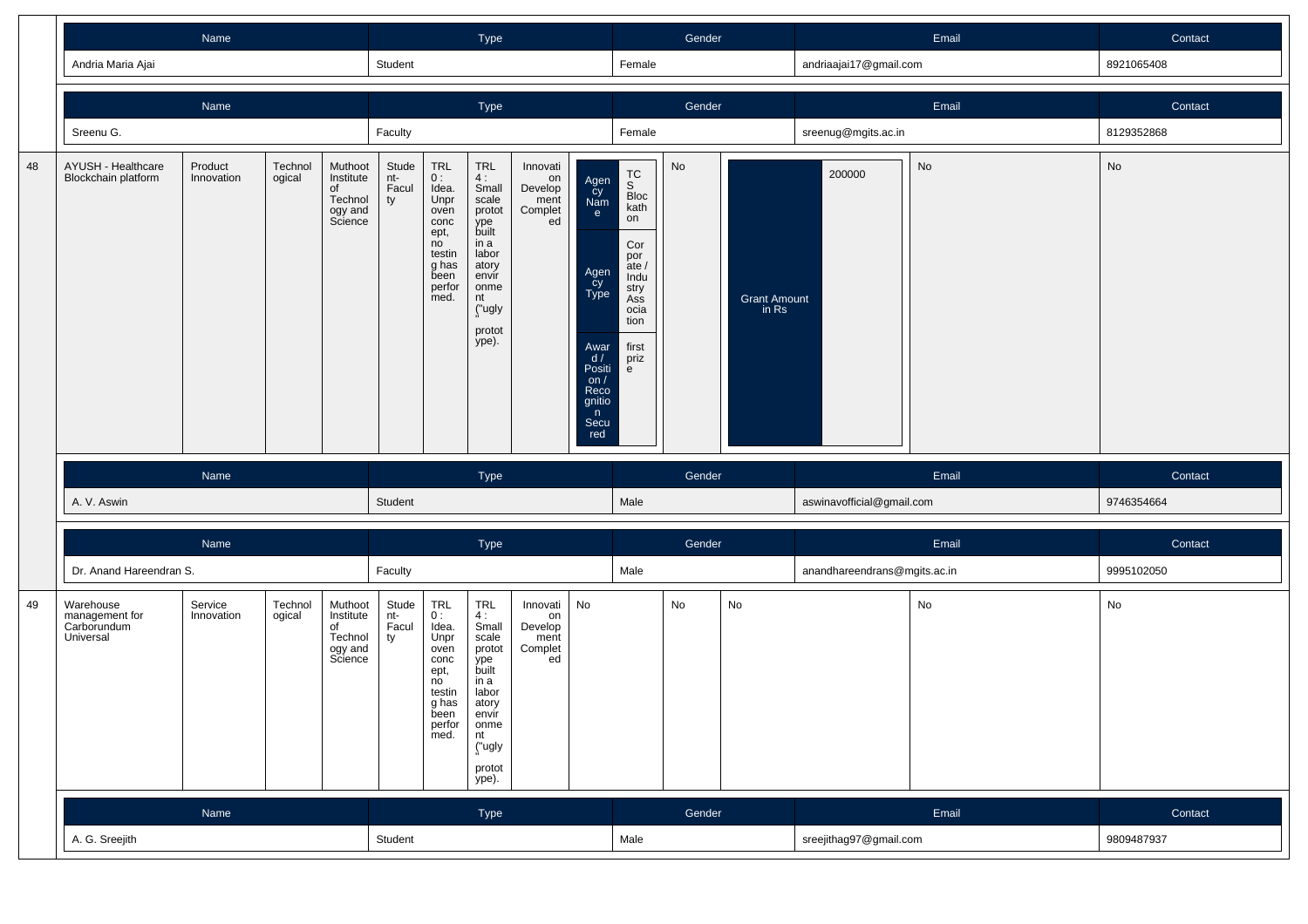|    |                                                                                                                                                           | Name                  |                   |                                                                                |                             |                                                                                                                                     | Type                                                                                                                                    |                                              |        |        | Gender |                       |                            | Email | Contact        |
|----|-----------------------------------------------------------------------------------------------------------------------------------------------------------|-----------------------|-------------------|--------------------------------------------------------------------------------|-----------------------------|-------------------------------------------------------------------------------------------------------------------------------------|-----------------------------------------------------------------------------------------------------------------------------------------|----------------------------------------------|--------|--------|--------|-----------------------|----------------------------|-------|----------------|
|    | Mahalingam P. R.                                                                                                                                          |                       |                   |                                                                                | Faculty                     |                                                                                                                                     |                                                                                                                                         |                                              |        | Male   |        |                       | mahalingampr@mgits.ac.in   |       | 8281134511     |
| 50 | 3D PRINTED DRONE                                                                                                                                          | Product<br>Innovation | Technol<br>ogical | Researc<br>h lab<br>and<br>Project<br>lab<br>Mechani<br>cal<br>Enginee<br>ring | Stude<br>nt                 | TRL<br>4:<br>Small<br>scale<br>protot<br>ype<br>built<br>in a<br>labor<br>atory<br>envir<br>onme<br>nt<br>("ugly<br>protot<br>ype). | TRL<br>$\frac{4}{3}$ :<br>scale<br>protot<br>ype<br>built<br>in a<br>labor<br>atory<br>envir<br>onme<br>nt<br>("ugly<br>protot<br>ype). | Innovati<br>on<br>Develop<br>ment<br>Ongoing | No     |        | No     | Grant Amount<br>in Rs | 15000                      | No    | No             |
|    |                                                                                                                                                           | Name                  |                   |                                                                                |                             |                                                                                                                                     | Type                                                                                                                                    |                                              |        |        | Gender |                       |                            | Email | Contact        |
|    | <b>JOSHUA THOMAS</b>                                                                                                                                      |                       |                   |                                                                                | Student                     |                                                                                                                                     |                                                                                                                                         |                                              |        | Male   |        |                       | joshuathomas2000@gmail.com |       | 9048015571     |
|    |                                                                                                                                                           | Name                  |                   |                                                                                |                             |                                                                                                                                     | Type                                                                                                                                    |                                              |        |        | Gender |                       |                            | Email | Contact        |
|    | jonathan reggie                                                                                                                                           |                       |                   |                                                                                |                             |                                                                                                                                     |                                                                                                                                         |                                              |        | Male   |        |                       |                            |       | 9605559675     |
| 51 | AN OVERVIEW OF<br>STEEL PEDESTRIAN<br>SUSPENSION<br><b>BRIDGE: FAILURE<br/>STUDY, DESIGN<br/>AND LATERAL LOAD</b><br><b>RESISTING</b><br><b>MECHANISM</b> | Service<br>Innovation | Technol<br>ogical |                                                                                | Stude<br>nt-<br>Facul<br>ty | TRL<br>0:<br>Idea.<br>Unpr<br>oven<br>conc<br>ept,<br>no<br>testin<br>g has<br>been<br>perfor<br>med.                               | TRL<br>2 :<br>Tech<br>nolog<br>V<br>formu<br>lation<br>Conc<br>ept<br>and<br>applic<br>ation<br>have<br>been<br>formu<br>lated.         | Innovati<br>on<br>Develop<br>ment<br>Ongoing | No     |        | No     | No                    |                            | No    | No             |
|    |                                                                                                                                                           | Name                  |                   |                                                                                |                             |                                                                                                                                     | Type                                                                                                                                    |                                              |        |        | Gender |                       |                            | Email | Contact        |
|    | Dr.Babu Kurian                                                                                                                                            |                       |                   |                                                                                | Faculty                     |                                                                                                                                     |                                                                                                                                         |                                              |        | Male   |        |                       | babukurian@mgits.ac.in     |       | 9446128912     |
|    |                                                                                                                                                           | Name                  |                   |                                                                                |                             |                                                                                                                                     | Type                                                                                                                                    |                                              |        |        | Gender |                       |                            | Email | Contact        |
|    | Eldho Raju                                                                                                                                                |                       |                   |                                                                                |                             |                                                                                                                                     |                                                                                                                                         |                                              |        | Male   |        |                       | $\sim$                     |       | $\blacksquare$ |
|    | Gopika R                                                                                                                                                  |                       |                   |                                                                                | Student                     |                                                                                                                                     |                                                                                                                                         |                                              |        | Female |        |                       | $\overline{\phantom{a}}$   |       | $\blacksquare$ |
|    | Jomisha Mary                                                                                                                                              |                       |                   |                                                                                | Student                     |                                                                                                                                     |                                                                                                                                         |                                              |        | Female |        |                       | $\overline{\phantom{a}}$   |       | $\sim$         |
|    | Niniya Babu                                                                                                                                               |                       |                   | Student                                                                        |                             |                                                                                                                                     |                                                                                                                                         |                                              | Female |        |        |                       |                            |       |                |

**Section 5 : List all the Ventures/Startups/SME Units Established with Support of Pre-incubation & Incubation facilities at the HEI**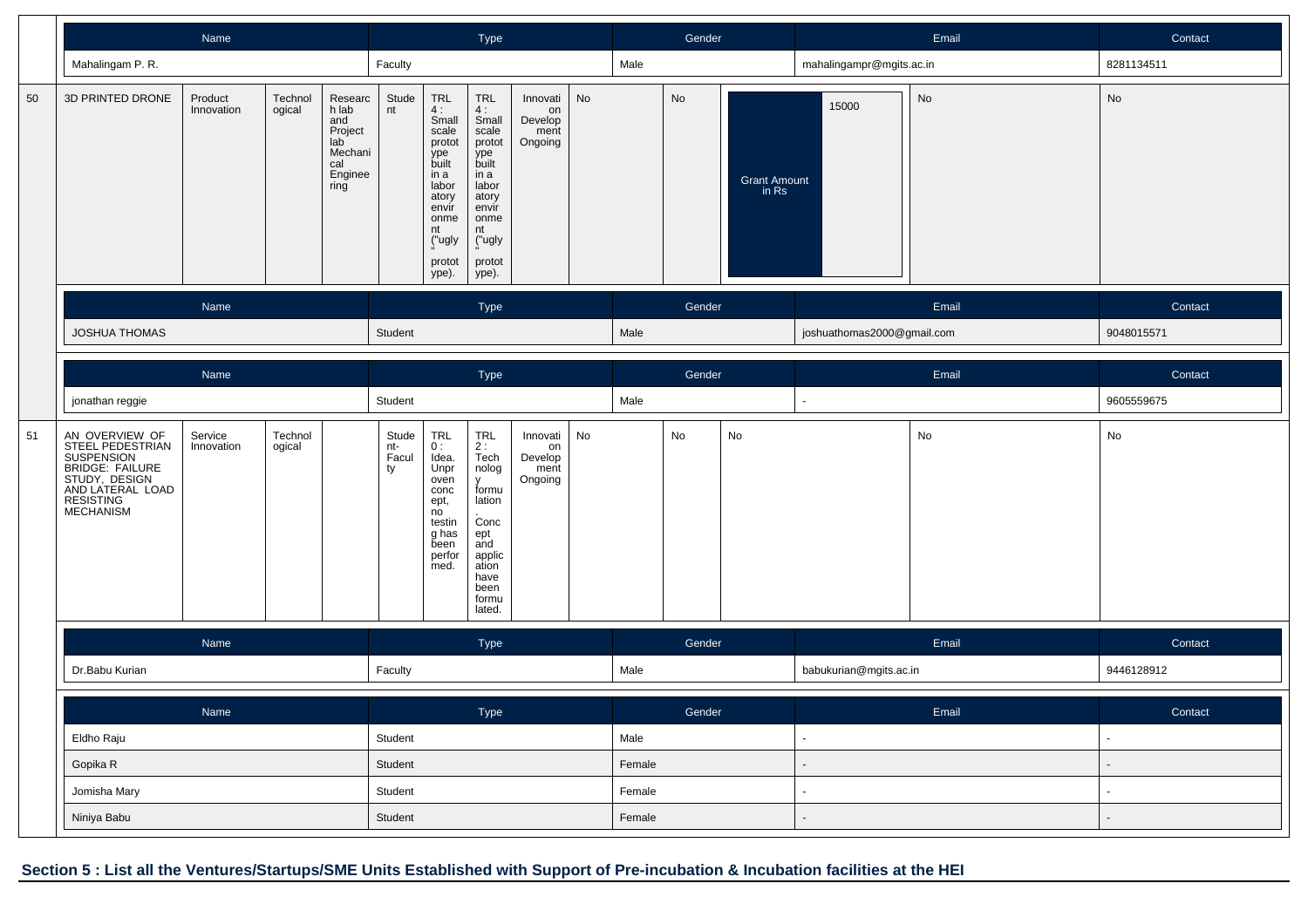| Sm<br>$\circ$  | Name of the<br>Venture/Sta<br>rtup/SME<br>Unit<br>Established<br>with the<br>Support of<br>HEI | Type of<br>Innovation<br>of<br>Venture/Sta<br>rtup/SME<br>Unit | <b>Nature</b><br>of<br>Innovat<br>ion | Name<br>of the<br>Pre-<br>Incubat<br>ion/Inc<br>ubation<br>Unit of<br>HEI<br>Suppor<br>ted<br>Innovat<br>ion<br>Develo<br>pment | Vent<br>ure<br>Foun<br>ded<br>by | Venture Registerd as                                                                                              | Year<br>of<br>Regi<br>strati<br>on | What is the<br>current status<br>of Pre-<br>Incubation/Inc<br>ubation<br>Support to<br>Venture/<br>Startup/ SME<br>Unit as on<br>31st March<br>2020? | Had the Venture Received any<br>Recognition at State, National,<br>International Level Programs<br>during the financial period 2019-<br>20?                                   | Had Centre/institute provided<br>rany Financial support (either<br>own resource or fund received<br>from agencies) in terms of Seed<br>Grant/Fund Support to Venture<br>establishment during the<br>financial period 2019-20 |                                        | Had the venture/startup raised<br>any Seed fund/Angel<br>Investment/VC during the period<br>of receiving pre-<br>incubation/incubation support at<br>your Pre-incubation/incubation or<br>HEI during the financial period<br>2019-20 |            | Had<br>the<br>Pre-<br>incubat<br>ion/Inc<br>ubation<br>Centre/<br>HEI<br>receive<br>d any<br>income<br>/revenu<br>e from<br>venture<br>/startup<br>for the<br>pre-<br>incubat<br>ion/inc<br>ubation<br>support<br>and the<br>service<br>S<br>offered<br>by Pre-<br>incubat<br>ion/inc<br>ubation<br>or<br>institut<br>e<br>during<br>the<br>financi<br>al<br>period<br>2019-<br>20 | Has<br>the<br>Start-<br>up<br>Grown<br>to a<br>stage<br>of<br>Employ<br>ment<br>Genera<br>tion to<br>10 <sup>°</sup><br>Numbe<br>rs or an<br>annual<br>Turnov<br>er to<br>Rs. 50<br>Lakhs<br>during<br>the<br>financi<br>al year<br>2019-<br>20 |  |
|----------------|------------------------------------------------------------------------------------------------|----------------------------------------------------------------|---------------------------------------|---------------------------------------------------------------------------------------------------------------------------------|----------------------------------|-------------------------------------------------------------------------------------------------------------------|------------------------------------|------------------------------------------------------------------------------------------------------------------------------------------------------|-------------------------------------------------------------------------------------------------------------------------------------------------------------------------------|------------------------------------------------------------------------------------------------------------------------------------------------------------------------------------------------------------------------------|----------------------------------------|--------------------------------------------------------------------------------------------------------------------------------------------------------------------------------------------------------------------------------------|------------|------------------------------------------------------------------------------------------------------------------------------------------------------------------------------------------------------------------------------------------------------------------------------------------------------------------------------------------------------------------------------------|-------------------------------------------------------------------------------------------------------------------------------------------------------------------------------------------------------------------------------------------------|--|
|                | RegalDrea<br>m<br>Technologie<br>s Private<br>Limited                                          | Product<br>Innovation                                          | Techno<br>logical                     | 36                                                                                                                              | Stud<br>ent                      | RegalDrea<br>Venture with<br>Corporate<br>m<br>Identification<br>Technologi<br>Number (CIN)<br>es<br>Registration | 2018<br>$-19$                      | Received<br>Incubation<br>Support from<br>Incubation<br>Unit                                                                                         | No                                                                                                                                                                            | No                                                                                                                                                                                                                           |                                        | No                                                                                                                                                                                                                                   |            | No                                                                                                                                                                                                                                                                                                                                                                                 | No                                                                                                                                                                                                                                              |  |
|                |                                                                                                | Name                                                           |                                       |                                                                                                                                 |                                  | DIN number                                                                                                        |                                    | Type                                                                                                                                                 |                                                                                                                                                                               | Gender                                                                                                                                                                                                                       |                                        | Email                                                                                                                                                                                                                                |            | Contact                                                                                                                                                                                                                                                                                                                                                                            |                                                                                                                                                                                                                                                 |  |
|                | Elsa Maria George                                                                              |                                                                |                                       |                                                                                                                                 |                                  | 8276160                                                                                                           |                                    | Alumni Entrepreneur                                                                                                                                  | Female                                                                                                                                                                        |                                                                                                                                                                                                                              |                                        | elsamariageorge@gmail.com                                                                                                                                                                                                            | 9447440083 |                                                                                                                                                                                                                                                                                                                                                                                    |                                                                                                                                                                                                                                                 |  |
|                | George John                                                                                    |                                                                |                                       |                                                                                                                                 |                                  | 08276159                                                                                                          |                                    | Innovator/Entrepreneur<br>Male<br><b>External to Institute</b>                                                                                       |                                                                                                                                                                               |                                                                                                                                                                                                                              | georgekoikkara@gmail.com<br>9447260008 |                                                                                                                                                                                                                                      |            |                                                                                                                                                                                                                                                                                                                                                                                    |                                                                                                                                                                                                                                                 |  |
| $\overline{2}$ | <b>NOVENTU</b><br>м<br><b>TECHNOLO</b><br>GIES<br>PRIVATE<br>LIMITED                           | Product<br>Innovation                                          | Techno<br>logical                     | 3561                                                                                                                            | Stud<br>ent                      | Venture with<br>Corporate<br>Identification<br>Number (CIN)<br>Registration                                       | 2018<br>$-19$                      | Graduated<br>from the<br>Incubation unit                                                                                                             | Kerala<br>Agency Name<br>Startup<br><b>MISSION</b><br>Govt.<br>Agency Type<br>Agency<br>(Sitate)<br>Award /<br>Idea day<br>Position /<br>runners up<br>Recognition<br>Secured | <b>No</b>                                                                                                                                                                                                                    |                                        | No                                                                                                                                                                                                                                   |            | No                                                                                                                                                                                                                                                                                                                                                                                 | No                                                                                                                                                                                                                                              |  |
|                |                                                                                                | Name                                                           |                                       |                                                                                                                                 |                                  | DIN number                                                                                                        |                                    | Type                                                                                                                                                 | Gender                                                                                                                                                                        |                                                                                                                                                                                                                              |                                        | Email                                                                                                                                                                                                                                |            | Contact                                                                                                                                                                                                                                                                                                                                                                            |                                                                                                                                                                                                                                                 |  |
|                | Naveen Anil                                                                                    |                                                                |                                       |                                                                                                                                 |                                  | 08174711                                                                                                          |                                    | Alumni Entrepreneur                                                                                                                                  | Male                                                                                                                                                                          |                                                                                                                                                                                                                              |                                        | naveenanil007@gmail.com                                                                                                                                                                                                              | 9061663302 |                                                                                                                                                                                                                                                                                                                                                                                    |                                                                                                                                                                                                                                                 |  |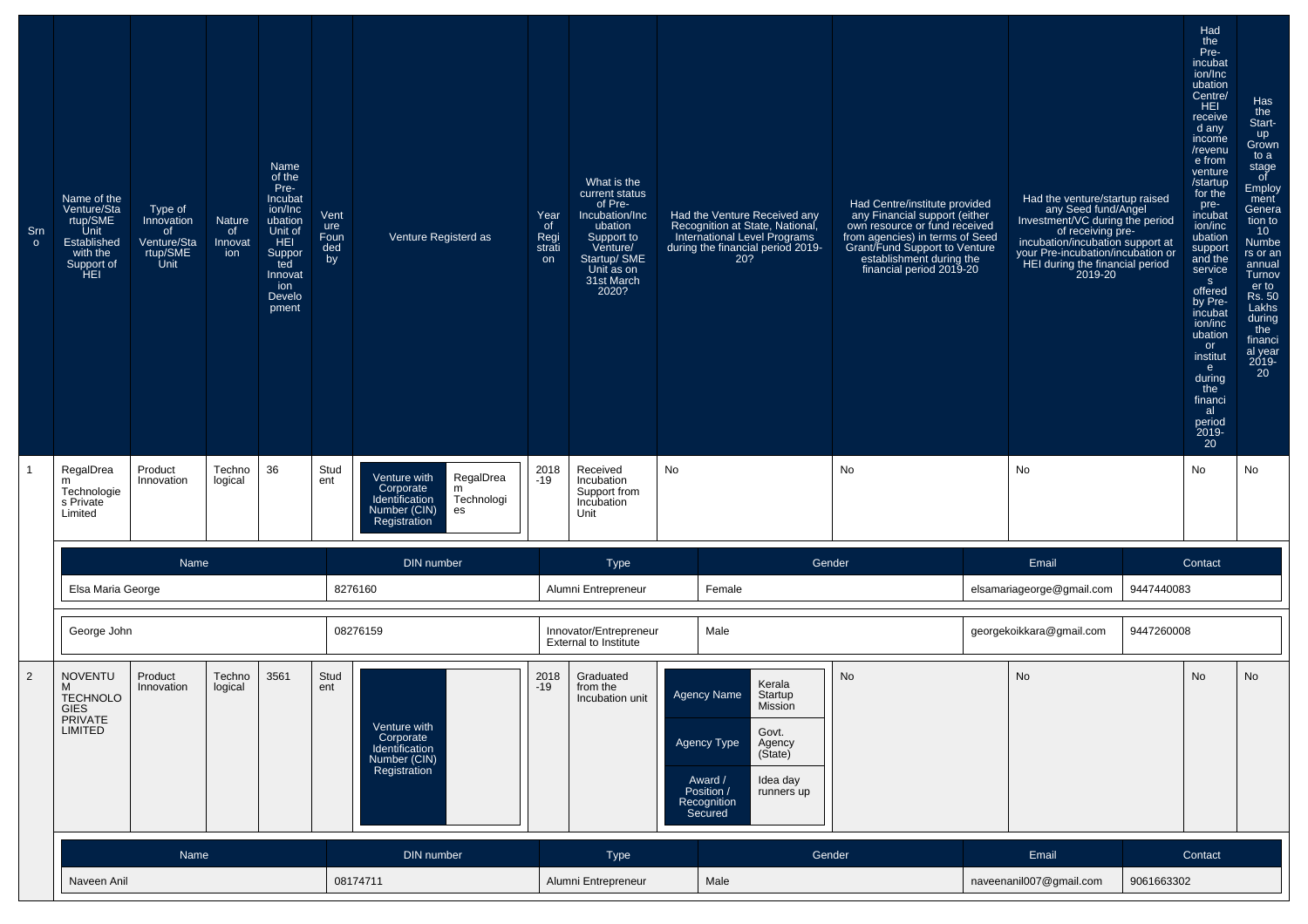|                | <b>Baselal K</b>                                                                    |                       |                   |      |                     |                                                                                                              |               | Alumni Entrepreneur                      |                                              | Male   |           |                      | baselalk.97@gmail.com     | 9447588330 |           |    |  |
|----------------|-------------------------------------------------------------------------------------|-----------------------|-------------------|------|---------------------|--------------------------------------------------------------------------------------------------------------|---------------|------------------------------------------|----------------------------------------------|--------|-----------|----------------------|---------------------------|------------|-----------|----|--|
| $\mathbf{3}$   | Robogaph<br>Technologie<br>s Pvt. Ltd                                               | Product<br>Innovation | Techno<br>logical | 36   | Stud<br>ent         | Venture with<br>Corporate<br>Identification<br>Number (CIN)<br>Registration                                  | $2016 - 17$   | Venture<br>Development<br>Dropped        | No                                           |        | No        |                      | No                        |            | No        | No |  |
|                |                                                                                     | Name                  |                   |      |                     | DIN number                                                                                                   |               | Type                                     |                                              | Gender |           |                      | Email                     |            | Contact   |    |  |
|                | Viswas Eldo                                                                         |                       |                   |      | 7750826             |                                                                                                              |               | Student                                  |                                              | Male   |           | viswaseldo@gmail.com |                           | 8589950148 |           |    |  |
|                | Ajins T Salim                                                                       |                       |                   |      |                     |                                                                                                              | Student       |                                          |                                              | Male   |           |                      | ajins000@gmail.com        | 9526033928 |           |    |  |
| $\overline{4}$ | <b>CODEISTE</b><br>R<br><b>TECHNOLO</b><br><b>GIES</b><br>PRIVATE<br><b>LIMITED</b> | Product<br>Innovation | Techno<br>logical | 76   | Stud<br>ent         | U72900KL2<br>016PTC046<br>Venture with<br>Corporate<br>Identification<br>618<br>Number (CIN)<br>Registration | $2016 - 17$   | Venture<br>Development<br>Dropped        | <b>No</b>                                    |        | <b>No</b> |                      | <b>No</b>                 |            | <b>No</b> | No |  |
|                |                                                                                     | Name                  |                   |      |                     | DIN number                                                                                                   |               | Type                                     |                                              | Gender |           |                      | Email                     |            | Contact   |    |  |
|                |                                                                                     | ARAVIND MURALEEDHARAN |                   |      |                     | 7568682                                                                                                      | Student       |                                          |                                              | Male   |           |                      | aravind25m@gmail.com      | 9567499788 |           |    |  |
|                | <b>VIVEK SASIDHARAN</b>                                                             |                       |                   |      |                     |                                                                                                              | Student       |                                          |                                              | Male   |           |                      | vivekthottathil@gmail.com | 9745230081 |           |    |  |
| 5              | <b>ASCALONI</b><br>С<br>TECHNOLO<br><b>GIES</b><br>PRIVATE<br>LIMITED               | Product<br>Innovation | Techno<br>logical | 76   | Alum<br>ni          | U72900KL2<br>Venture with<br>019PTC056<br>Corporate<br>Identification<br>553<br>Number (CIN)<br>Registration | 2019<br>$-20$ | Graduated<br>from the<br>Incubation unit | No                                           |        | No        |                      | No                        |            | No        | No |  |
|                | <b>Name</b><br>DIN number                                                           |                       |                   | Type |                     |                                                                                                              | Gender        |                                          | Email                                        |        | Contact   |                      |                           |            |           |    |  |
|                | <b>VARGHESE MATHAI</b><br>8347094                                                   |                       |                   |      | Alumni Entrepreneur |                                                                                                              | Male          |                                          | varghesemathaime@gmail.c<br>9400346491<br>om |        |           |                      |                           |            |           |    |  |

#### **Section 7 > i : List all the Collaborations with External Agencies and Co-Creation of I&E Activities by the HEI**

| Srno | <b>Collaborated Agency Name</b>                                                                                         | Collaborated Agency Type         | Purpose of Collaboration                                                                                                          | Type of Support Offered | No. of Student<br>Projects/Ideas/<br>Innovation / Startups<br>from the HEI get<br>benefitted through<br>this partnership | Date of MOU /<br><b>Agreement Signed</b><br>on. |
|------|-------------------------------------------------------------------------------------------------------------------------|----------------------------------|-----------------------------------------------------------------------------------------------------------------------------------|-------------------------|--------------------------------------------------------------------------------------------------------------------------|-------------------------------------------------|
|      | <b>NEST SFO</b>                                                                                                         | Corporate / Industry Association | Collaboration with Startups/Industry Associations/Knowledge<br>Agencies to Promote I&E Activities and/or Internship Opportunities | Mentoring               |                                                                                                                          | 11-01-2020                                      |
|      | CIPET-IPT (Central Institute of<br>Petrochemicals Engineering &<br>Technology-Institute of Plastics<br>Technology)KOCHI | Govt. Agency (Central)           | Collaboration with Startups/Industry Associations/Knowledge<br>Agencies to Promote I&E Activities and/or Internship Opportunities | Mentoring               |                                                                                                                          | 13-02-2019                                      |
|      | Metrolla Steels pvt. Itd. Muvattupuzha                                                                                  | Corporate / Industry Association | Collaboration with Startups/Industry Associations/Knowledge<br>Agencies to Promote I&E Activities and/or Internship Opportunities | Mentoring               |                                                                                                                          | 17-06-2019                                      |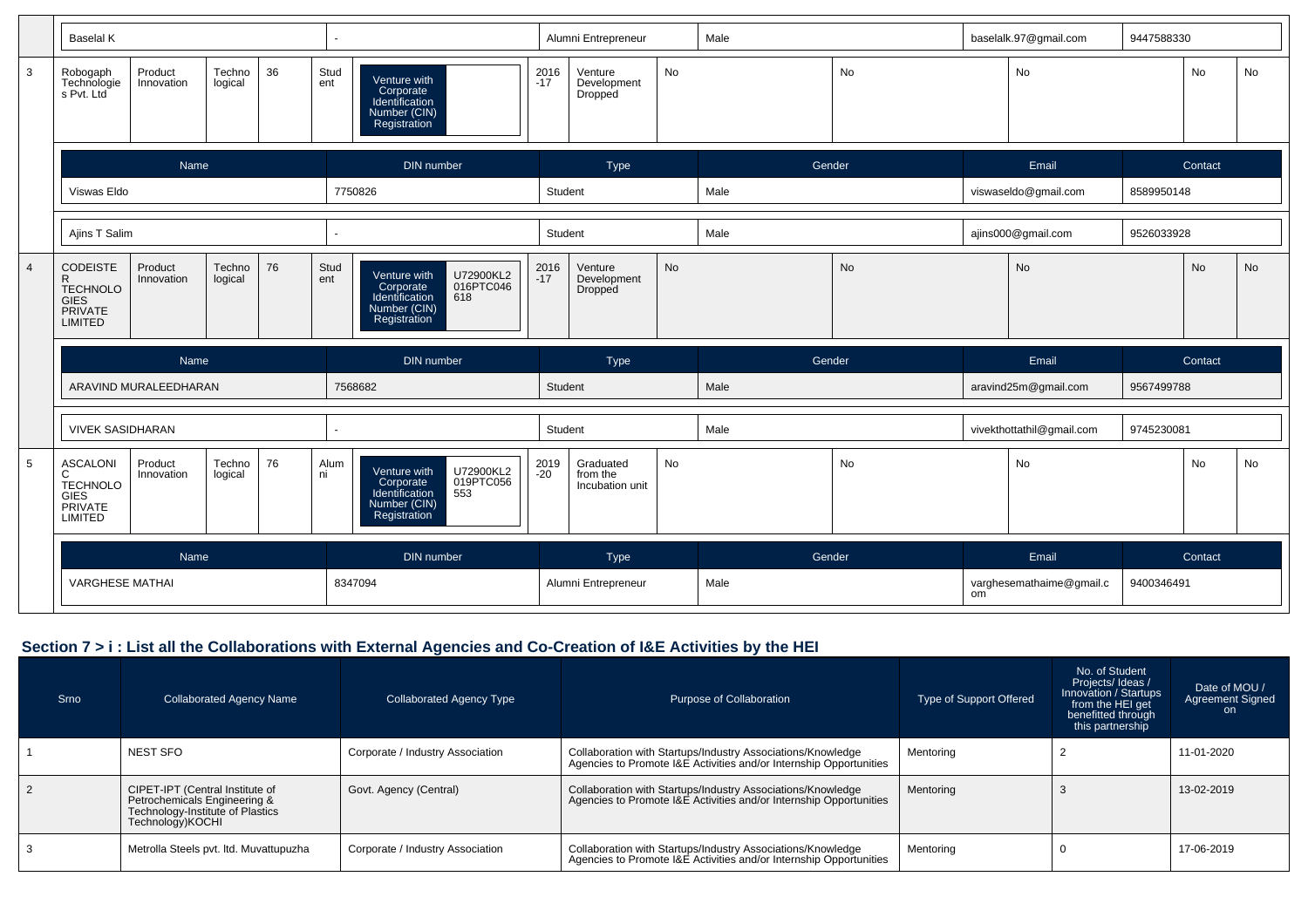#### **Section 8 > ii : List the IPs Filed/Published/Granted (Copyright & Designs Only) by the HEI as an Applicant / Co-applicant / Co-owner**

#### **No Data Flled!**

#### **Section 8 > iii : List the IP (Patents only) Filed by the HEI as Applicant / Co-applicant / Co-owner**

| Srno | <b>Title/Name of Patent</b>                                                                        | <b>IP Registration Number</b> | Date of Filed/Published (Year, Month) | <b>Application Level</b> | Copy of receipt / application<br>screenshot [PDF or Image] |
|------|----------------------------------------------------------------------------------------------------|-------------------------------|---------------------------------------|--------------------------|------------------------------------------------------------|
|      | A DUAL INPUT BUCK, BOOST AND<br>INVERTED MODE SWITCHED CAPACITOR<br><b>BASED VOLTAGE CONVERTER</b> | 201741031722                  | National                              | 2020 - 03                | Uploaded                                                   |
|      | Wearable for bedridden to turn on and off<br>light and fan                                         | 20194106945                   | National                              | 2019 - 04                | Uploaded                                                   |
|      | Motion triggered IR based optical electronic<br>touch switch                                       | 20194106944                   | National                              | 2019 - 04                | Uploaded                                                   |

#### **Section 8 > v : List the IPs hold by the Innovation teams/Startups Incubated at the Pre-incubation/incubation Unit of the HEI**

**No Data Flled!**

#### **Section 8 > vi : List the IP Commercialized/Transferred Published & Granted to HEI as Co-applicant/Co-owner**

**No Data Flled!**